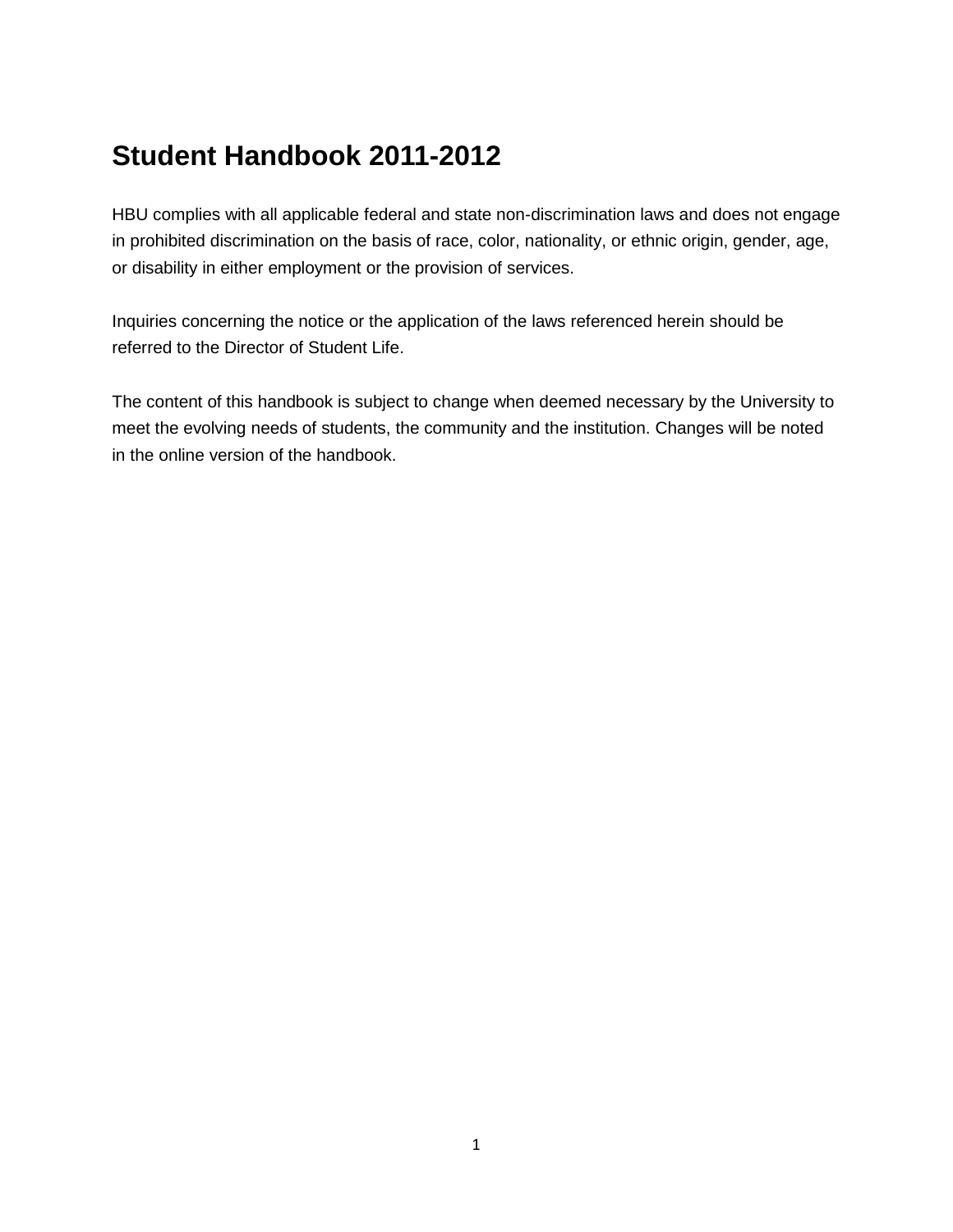# **Table of Contents**

## **[Directory of Administration](https://hbu.edu/About-HBU/General-Information/University-Leadership/University-Administrative-Team.aspx)**

- Executive Council
- Enrollment Management
- Student Life
- Student Success
- University Advancement

## **[Directory of General Phone Numbers](https://hbu.edu/About-HBU/Resources/Directory.aspx)**

#### **[From the President](https://hbu.edu/Students-Alumni/Student-Resources/Student-Handbook/From-the-President.aspx)**

### **[HBU Distinctives](https://hbu.edu/Students-Alumni/Student-Resources/Student-Handbook/HBU-Distinctives.aspx)**

- Nature of the Institution
- Undergraduate Traditions
- School Songs

### **[Policies](https://hbu.edu/Students-Alumni/Student-Resources/Student-Handbook/Policies.aspx)**

- AIDS
- Computer Use Policy
- Dance Policy-Students
- Facilities
- Family Educational Rights and Privacy Act (FERPA)
- Grievances
- Hazing
- Student Health Records
- Noise Policy
- Parking Regulations
- Poster/Flyer Posting Policy
- Search and Seizure
- Sexual Harassment
- Smoke Free Campus Policy
- Student Organizations Relationship Statement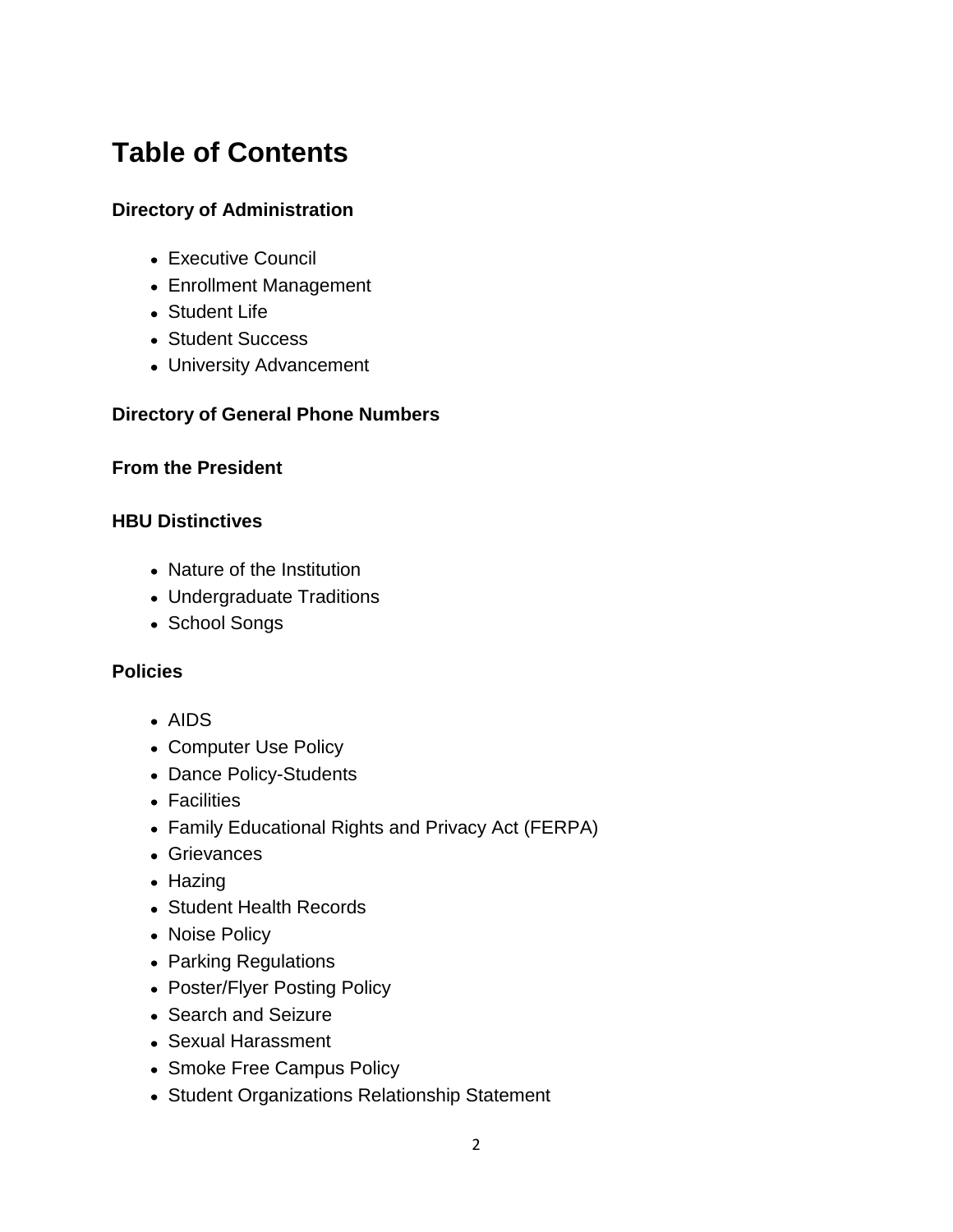- Student Organizations Events
- University Vehicles Scheduling

## **[Residence Life](https://hbu.edu/Students-Alumni/Student-Resources/Student-Handbook/Residence-Life.aspx)**

- Purpose Statement
- Services
- Procedures
- Visitation Policy
- Facility Policies
- Emergencies

## **[Safety](https://hbu.edu/Students-Alumni/Student-Resources/Student-Handbook/Safety.aspx)**

- University Police
- HBU Campus Alert and Emergency Preparedness
- Campus Call Boxes
- Medical Emergencies

## **[Spiritual Life Department](https://hbu.edu/Students-Alumni/Student-Resources/Student-Handbook/Spiritual-Life-Department.aspx)**

- Community Life and Worship (CLW) Graduation Requirement
	- o Section A Worship Events
	- o Section B Community Life Events
- Baptist Student Ministry
- ACTS
- Missions and Mission Learning Opportunities
- University Chaplain

## **[Student Code of Conduct](https://hbu.edu/Students-Alumni/Student-Resources/Student-Handbook/Student-Code-of-Conduct.aspx)**

#### **Student [Involvement](https://hbu.edu/Students-Alumni/Student-Resources/Student-Handbook/Student-Involvment.aspx)**

- Athletics
- Campus Recreation
- Student Organizations
- Greek Life
- Special Events
- Student Government Association (SGA)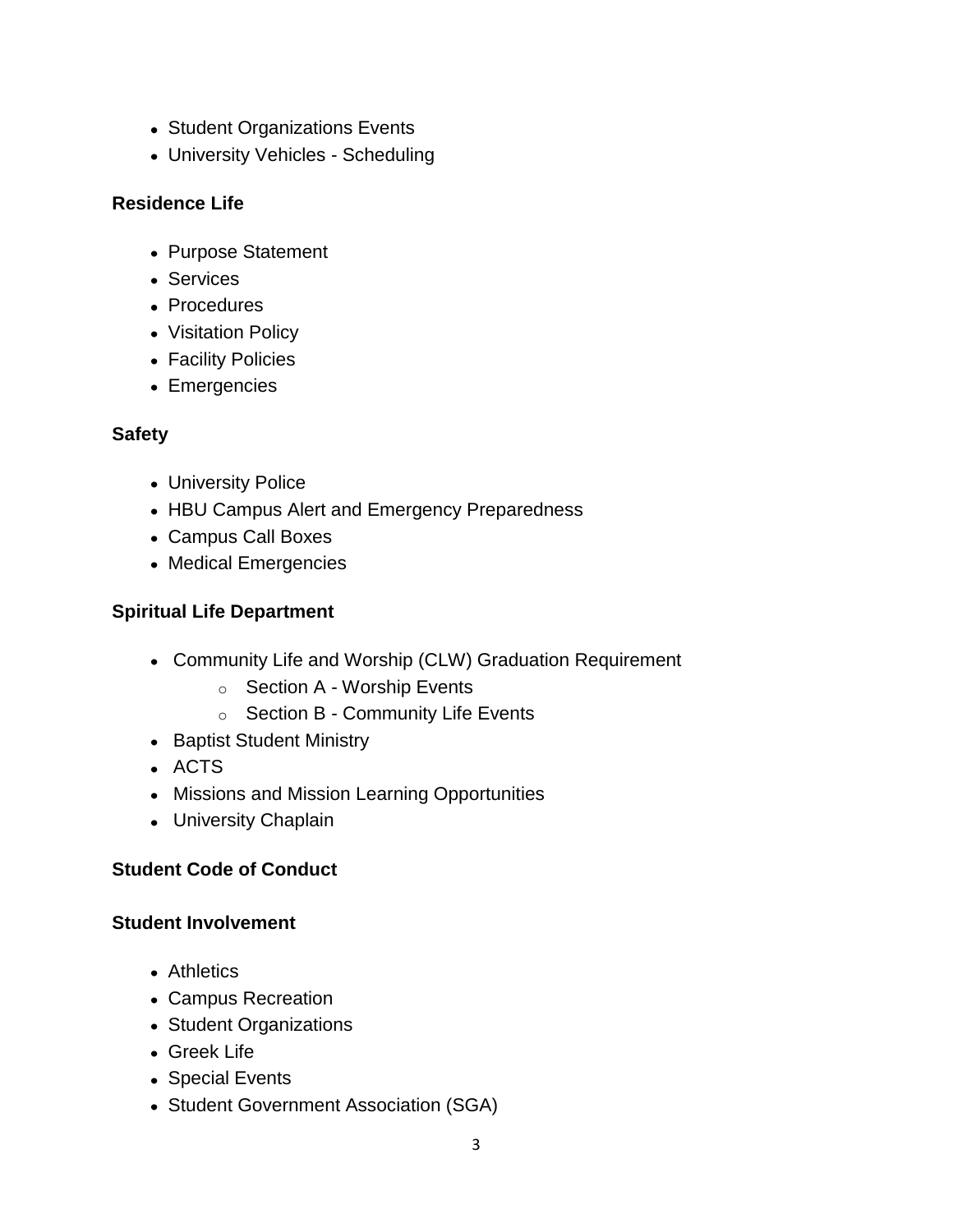### **[Student Resources](https://hbu.edu/Students-Alumni/Student-Resources/Student-Handbook/Student-Resources.aspx)**

- Academic Accommodations
- Advising
- Bookstore
- Career Services
- Cashier's Office
- Center for Exploring Ministry Careers
- Computer Labs
- E-Mail
- Financial Services
- Food Services
- HuskyNet
- ID Cards
- The Learning Center (TLC)
- Library
- Lost and Found
- Music Performance Opportunities
- Student Health Insurance
- Student Health Services
- Student Publications
- Testing Services
- Wellness Center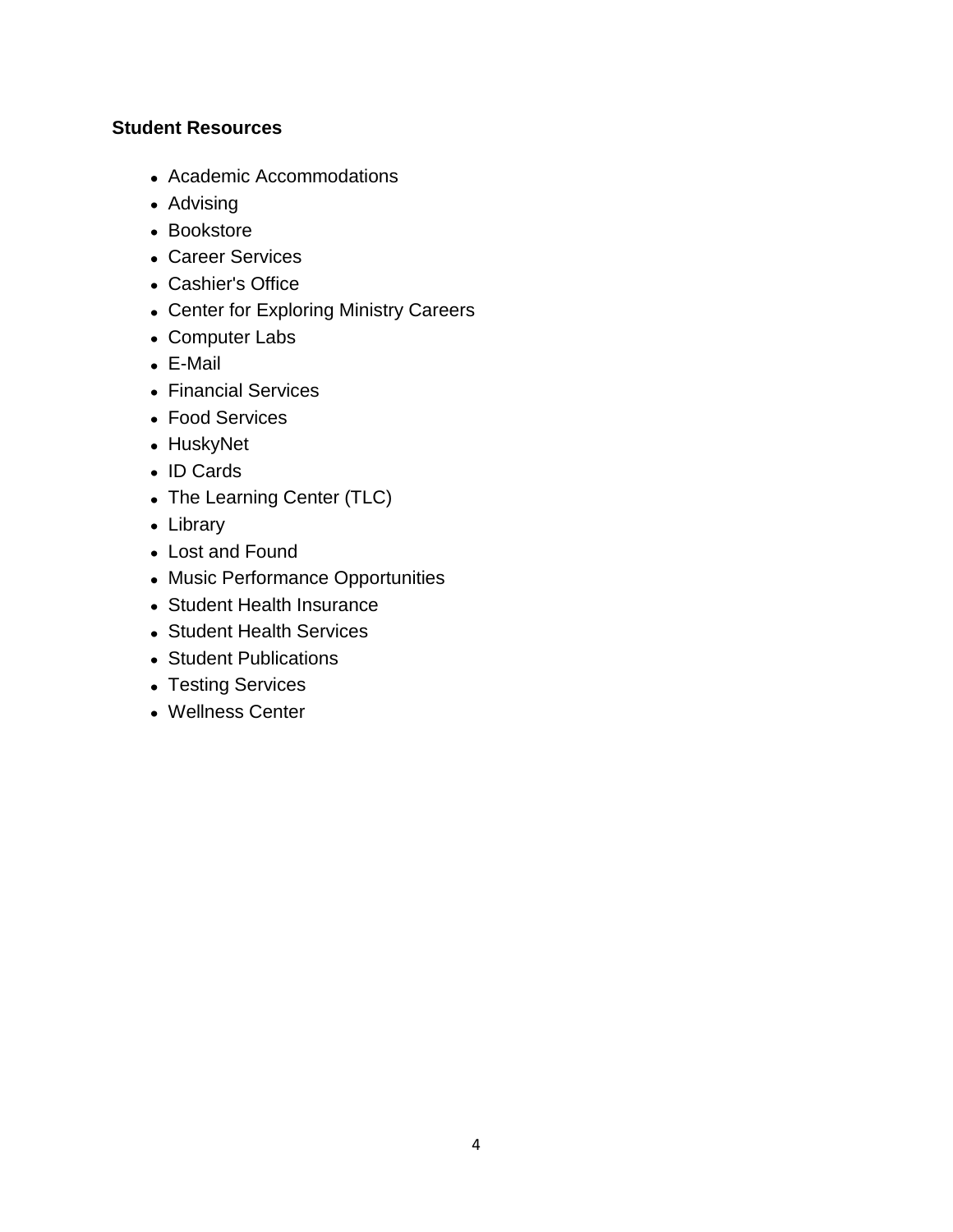# **University Administrative Team**

## **President - [Robert B. Sloan Jr., D.d.Theol.](https://hbu.edu/About-HBU/General-Information/University-Leadership/Presidents-of-HBU/Dr-Robert-B-Sloan,-Jr.aspx)**

## **Provost - [Dr. Robert Stacey,](https://hbu.edu/About-HBU/General-Information/University-Leadership/Executive-Council/Dr-Robert-Stacey.aspx) PhD - Interim**

- College of Arts & Humanities, Interim Dean [Christopher Hammons, PhD](https://hbu.edu/Choosing-HBU/Academics/Colleges-Schools/College-of-Arts-Humanities/Departments/Department-of-Government/Faculty/Christopher-Hammons.aspx)
- School of Business, Dean [Mohan Kuruvilla, PhD](https://hbu.edu/Choosing-HBU/Academics/Colleges-Schools/School-of-Business/Departments/Department-of-Accounting/Faculty/Mohan-Kuruvilla.aspx)
- School of Education, Acting Dean [D.R. Wilson, PhD](https://hbu.edu/Choosing-HBU/Academics/Colleges-Schools/College-of-Arts-Humanities/Departments/Department-of-Behavioral-Sciences/Faculty/D-R-(Randy)-Wilson.aspx)
- School of Nursing and Allied Health, Dean [Margaret Ugalde, DrPH](https://hbu.edu/Choosing-HBU/Academics/Colleges-Schools/School-of-Nursing-and-Allied-Health/Departments/Department-of-Nursing/Faculty/Margaret-Ugalde.aspx)
- College of Science & Mathematics, Dean [Doris Warren, PhD](https://hbu.edu/Choosing-HBU/Academics/Colleges-Schools/College-of-Science-and-Mathematics/Departments/Department-of-Chemistry/Faculty/Doris-Warren.aspx)
- The Honors College, Dean [Robert Stacey, PhD](https://hbu.edu/About-HBU/General-Information/University-Leadership/Executive-Council/Dr-Robert-Stacey.aspx)
- The Graduate School, Interim Dean [Mohan Kuruvilla, PhD](https://hbu.edu/Choosing-HBU/Academics/Colleges-Schools/School-of-Business/Departments/Department-of-Accounting/Faculty/Mohan-Kuruvilla.aspx)
- Institutional Research and Effectiveness [Phil Rhodes, PhD](https://hbu.edu/About-HBU/Resources/Office-of-Institutional-Research-and-Effectiveness/Contact-Information.aspx)
- Information Technology Services, Interim Director Trent Carroll
- Library Ann Noble
- Registrar [Erinn Hughes](https://hbu.edu/Choosing-HBU/Academics/Registrar/Contact-the-Office-of-the-Registrar.aspx)
- Student Success [Ashley Lokkesmoe](https://hbu.edu/Choosing-HBU/Academics/Resources/The-Learning-Center.aspx)
- University Museums [Suzie Snoddy](https://hbu.edu/About-HBU/The-Campus/Museums/Museum-of-Southern-History.aspx)

## **Advancement - [Charles Bacarisse](https://hbu.edu/About-HBU/General-Information/University-Leadership/Executive-Council/Charles-Bacarisse.aspx)**

Director of Alumni Relations & Advancement - Vacant

## **Athletics - [Steve Moniaci](http://www.hbuhuskies.com/staff.aspx?staff=1)**

- Athletics Administration [Steve Moniaci](http://www.hbuhuskies.com/staff.aspx?staff=1)
- Compliance and Academics David Moss
- Intercollegiate Sports Head Coaches
- Trainers Keri Strong
- Sports Information Russ Reneau

## **Enrollment Management - [James Steen](https://hbu.edu/About-HBU/General-Information/University-Leadership/Executive-Council/James-Steen.aspx)**

- Admissions [Ed Borges](https://hbu.edu/Choosing-HBU/Admissions/Visit-Campus/Contact-Your-HBU-Team/Meet-HBU-Admissions.aspx)
- Recruiting [Clint Strickland](https://hbu.edu/Choosing-HBU/Admissions/Visit-Campus/Contact-Your-HBU-Team/Meet-HBU-Admissions.aspx)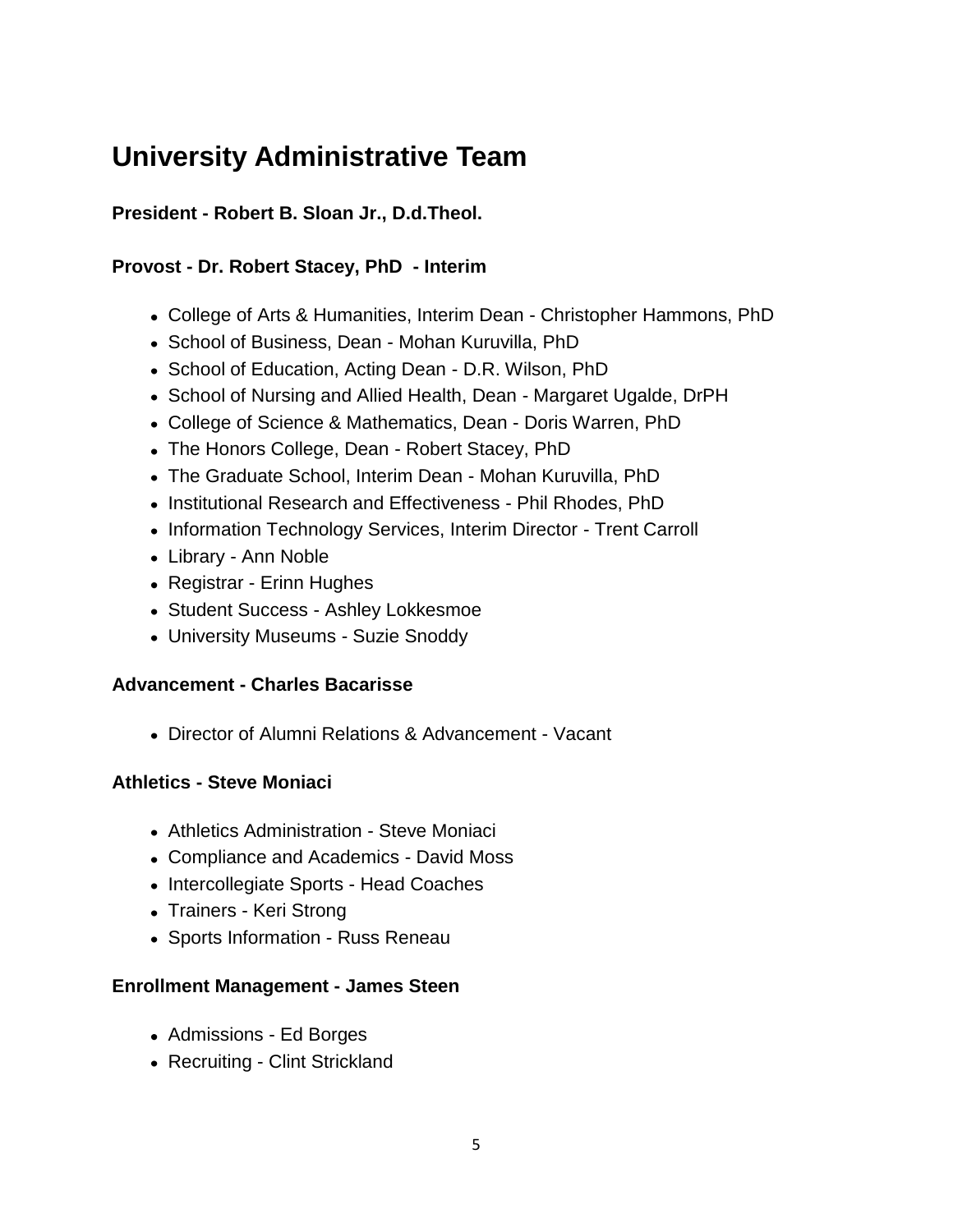## **Financial Operations - [Sandy Mooney,](https://hbu.edu/About-HBU/General-Information/University-Leadership/Executive-Council/Sandy-Mooney,-CPA.aspx) CPA**

- Aramark Food Services Peter Huber
- Accounting April Davis, CPA; Sam Webb
- Financial Aid and Scholarships Jené Gabbard
- Financial Analysis Loree Watson
- Human Resources Jennifer Boatwright
- Maintenance Gary Dyke
- Treasury Hugh McClung
- University Bookstore Anthony Martin
- University Police [Charles Miller](https://hbu.edu/About-HBU/The-Campus/Police-Parking/Contact-HBU-Police.aspx)

### **Student Life** - **[Whit Goodwin](https://hbu.edu/About-HBU/General-Information/University-Leadership/Executive-Council/Whit-Goodwin.aspx)**

- Student Involvement [Becky Crandall](https://hbu.edu/Students-Alumni/Student-Information/Student-Life/Student-Life-Directory.aspx)
- Campus Recreation [Saleim Kahleh](https://hbu.edu/Students-Alumni/Student-Information/Student-Life/Campus-Recreation/Contact.aspx)
- Career Services [Colette Cross](https://hbu.edu/Students-Alumni/Student-Resources/The-Career-Center/Contact.aspx)
- Residence Life [Mark Endraske](https://hbu.edu/Students-Alumni/Student-Information/Residence-Life/Residence-Housing/Contact.aspx)
- Spiritual Life Danny Miller
- Student Health Services- [Brenda Woods](https://hbu.edu/About-HBU/Resources/Health-Services/Contact-the-Health-Clinic.aspx)
- Testing Services [Brenda Woods](https://hbu.edu/Students-Alumni/Student-Resources/Testing-Services/Contact-Testing-Services.aspx)
- Fitness Center [John Ramirez](https://hbu.edu/About-HBU/The-Campus/Facilities/Bradshaw-Fitness-Center/Contact-Information.aspx)
- Cheer and Spirit Amanda Golden

## **University Communications** - **[R. Kimberly Gaynor](https://hbu.edu/About-HBU/General-Information/University-Leadership/Executive-Council/R-Kimberly-Gaynor.aspx)**

- Production Manager [Nan Donahoe](mailto:ndonahoe@hbu.edu)
- Graphic Designer [Wesley Gant](mailto:wgant@hbu.edu)
- Writer [Justin Lacey](mailto:jlacey@hbu.edu)
- Photographer [Michael Tims](mailto:mtims@hbu.edu)
- Web Strategies and Operations [Alan W. Presley](mailto:AWPresley@hbu.edu)
- Web Strategies [Knykill Bell](mailto:kbell@hbu.edu)

#### **University Relations - [Sharon Saunders](https://hbu.edu/About-HBU/General-Information/University-Leadership/Executive-Council/Sharon-Saunders.aspx)**

University Events & Conferences - [Candace Desrosiers](https://hbu.edu/About-HBU/Resources/University-Events-and-Conferences.aspx)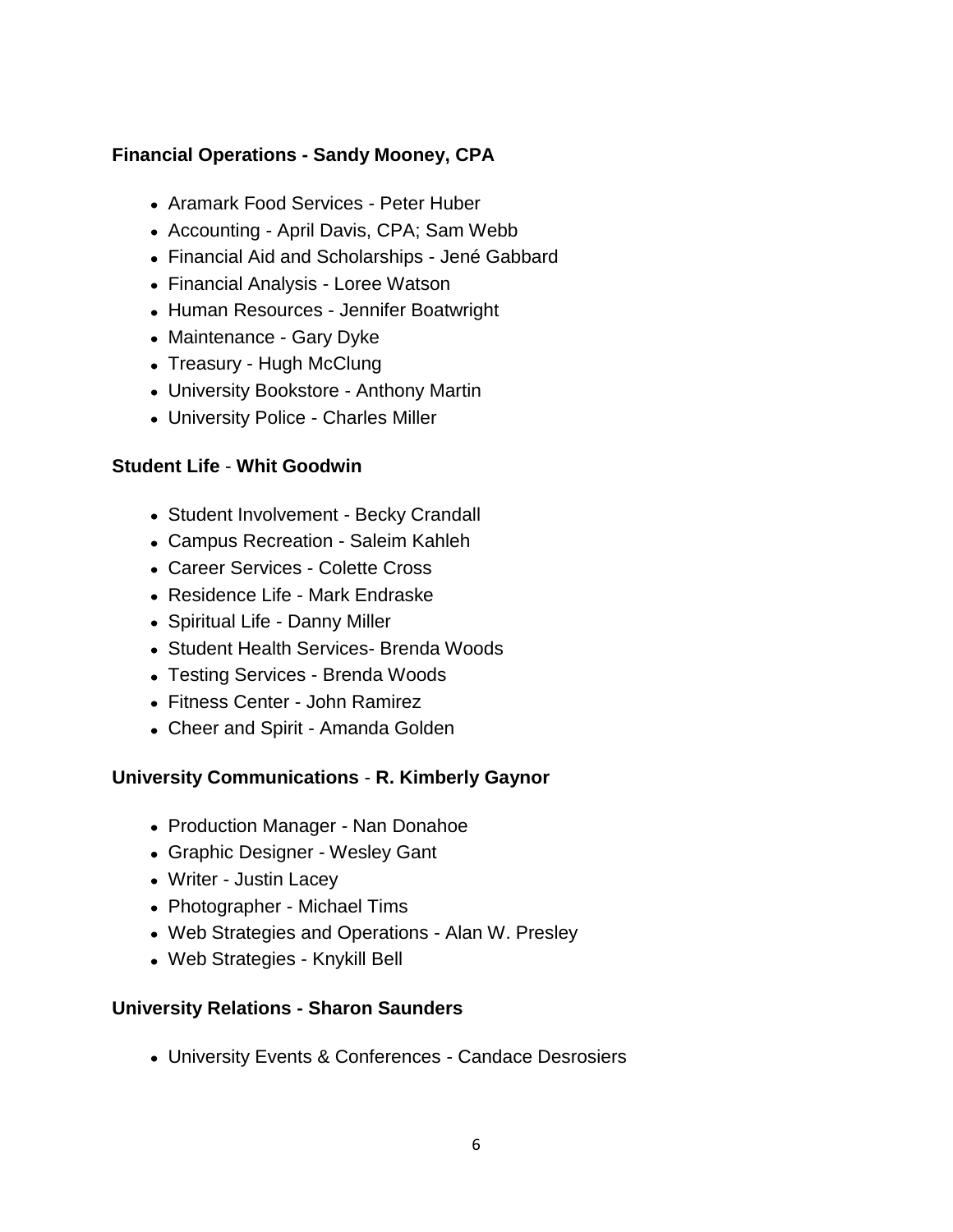# **University Directory**

Whether you're a prospective student, an alum, a friend of the University, or a fellow Houstonian, we welcome the opportunity to answer your questions and provide you with the information you need.

The University switchboard may be reached at (281) 649-3000. General inquiries and messages can be sent via our [contact form.](https://hbu.edu/About-HBU/Resources/Directory/Contact-Form.aspx)

#### **Mailing Address:**

Houston Baptist University 7502 Fondren Road Houston, Texas 77074-3298

For media inquiries, further information on press releases, assistance with locating faculty experts, or marketing information, please [contact the Office of University Communications.](https://hbu.edu/About-HBU/Resources/Directory/Contact-Form.aspx) We will make every effort to assist you in a timely and effective manner.

| <b>Academic Affairs/Provost</b>           | (281) 649-3232   |
|-------------------------------------------|------------------|
| Academic Records and Registration         | (281) 649-3213   |
|                                           |                  |
| Accounting                                | (281) 649-3146   |
| <b>Accounts Payable</b>                   | (281) 649-3207   |
|                                           |                  |
| <b>ACTS Office</b>                        | (281) 649-3034   |
| Admissions                                |                  |
|                                           |                  |
| <b>Undergraduate Admissions</b>           | (281) 649-3211   |
|                                           |                  |
| Masters - Business (MBA, MS-HRM, MS-MGMT) | $(281)$ 649-3306 |
|                                           |                  |
| Masters - Christian Counseling            | (281) 649-3095   |
|                                           |                  |
| <b>Masters - Education</b>                | (281) 649-3241   |
|                                           |                  |
| Masters - Human Resources Management      | $(281)$ 649-3306 |
|                                           |                  |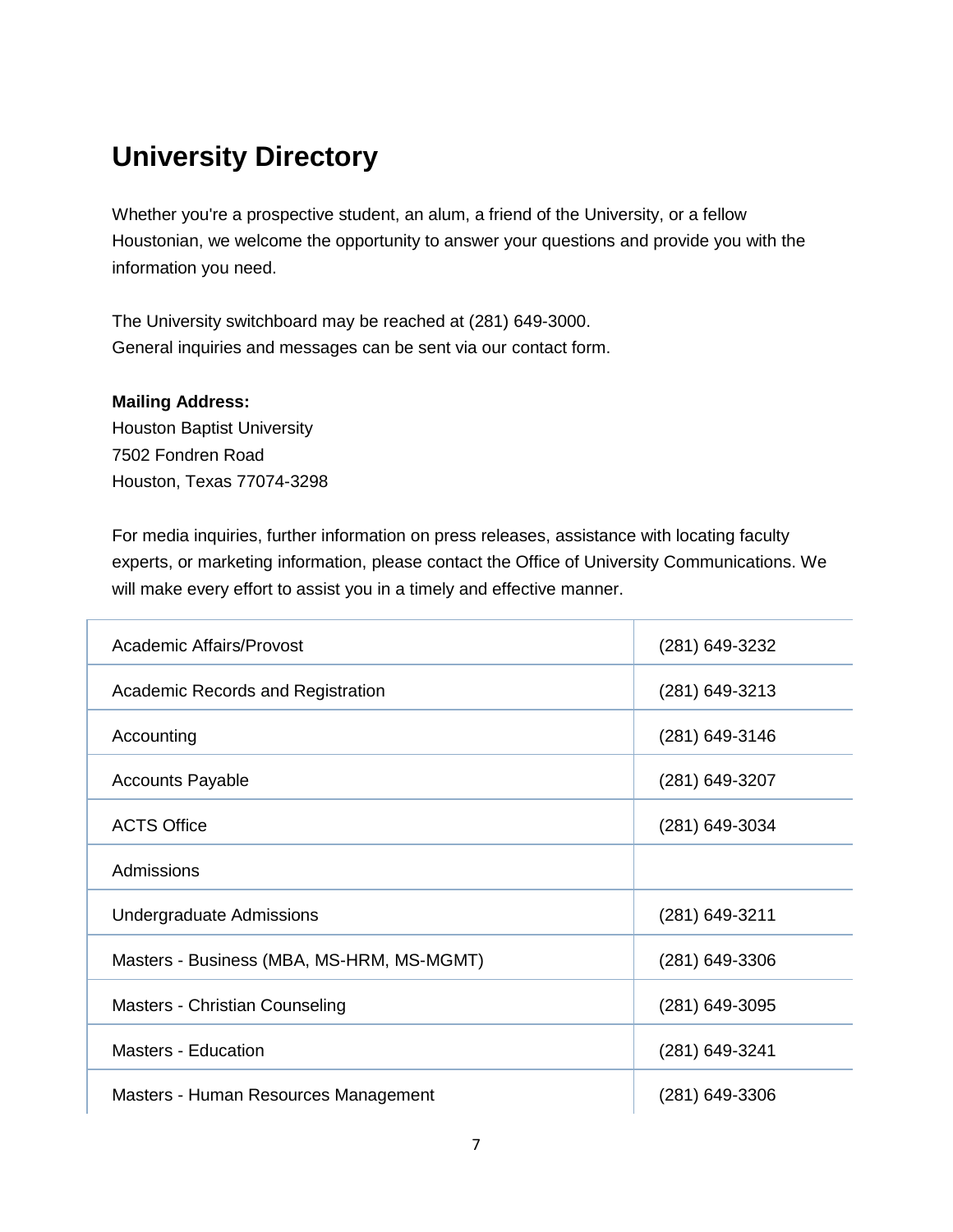| <b>Masters - Liberal Arts</b>                 | (281) 649-3269 |
|-----------------------------------------------|----------------|
| Masters - Management                          | (281) 649-3306 |
| Masters - Psychology                          | (281) 649-3095 |
| <b>Masters - Theological Studies</b>          | (281) 649-3383 |
| Advancement                                   | (281) 649-3222 |
| Alumni Association                            | (281) 649-3413 |
| <b>Aramark Food Services</b>                  | (281) 649-3360 |
| <b>Athletics</b>                              | (281) 649-3205 |
| <b>Band Hall</b>                              | (281) 649-3378 |
| <b>Baugh Center</b>                           | (281) 649-3341 |
| Bible in America, Dunham Family (see Museums) |                |
| Bookstore (see University Bookstore)          |                |
| <b>Business Office</b>                        | (281) 649-3749 |
| <b>Cashier's Office</b>                       | (281) 649-3471 |
| <b>Campus Dining</b>                          | (281) 649-3259 |
| Residence Life                                | (281) 649-3100 |
| <b>Husky Village</b>                          | (281) 649-3150 |
| Lake House                                    | (281) 649-3640 |
| Men's Residence College                       | (281) 649-3484 |
| Women's Residence College                     | (281) 649-3483 |
| <b>Campus Ministries</b>                      | (281) 649-3117 |
| Campus Police (see Police)                    |                |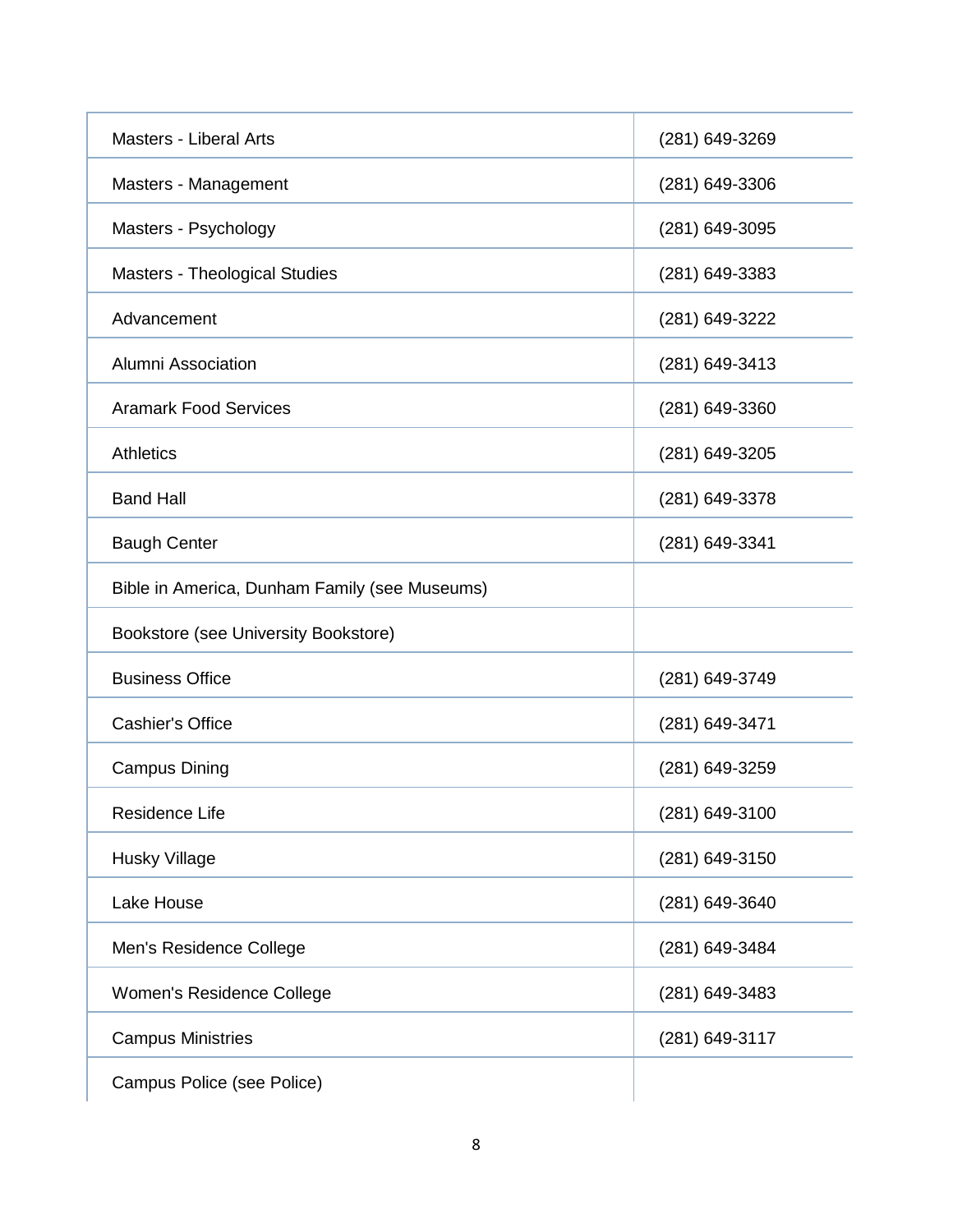| <b>Campus Services (see Operations)</b>     |                      |
|---------------------------------------------|----------------------|
| <b>Campus Recreation</b>                    | (281) 649-3485       |
| Career Center (was Career Services)         | (281) 649-3359       |
| Hire an HBU Student                         |                      |
| Ceramic Studio                              | (281) 649-3000 x2210 |
| Christianity                                | $(281)$ 649-3383     |
| <b>Church Relations</b>                     | (281) 649-3355       |
| Colleges                                    |                      |
| College of Arts & Humanities                | (281) 649-3600       |
| <b>School of Business</b>                   | (281) 649-3325       |
| <b>School of Education</b>                  | (281) 649-3094       |
| <b>Honors College</b>                       | (281) 649-3630       |
| School of Nursing and Allied Health         | (281) 649-3300       |
| College of Science & Mathematics            | (281) 649-3013       |
| <b>Communications and Rhetoric</b>          | (281) 649-3603       |
| <b>Cullen Parlor</b>                        | (281) 649-3198       |
| Decorative Arts Museum (see Museums)        |                      |
| Development (see Advancement)               |                      |
| Dillon I/II                                 | (281) 649-3000 x2200 |
| Dunham Bible Museum (see Museums)           |                      |
| <b>Enrollment Management Vice President</b> | (281) 649-3755       |
| Emergency (to report an emergency)          | (281) 649-3911       |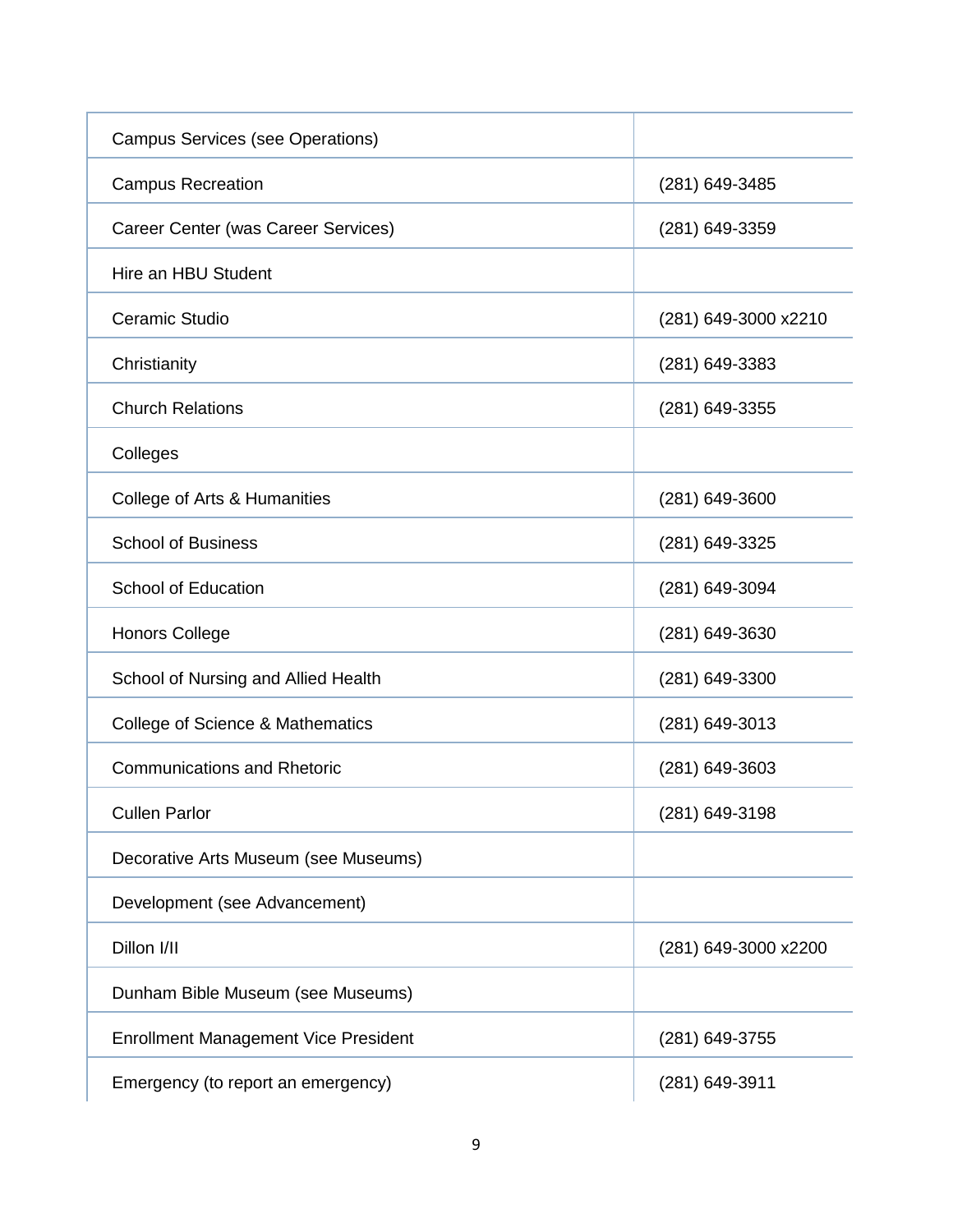| <b>Emergency Preparedness</b>                |                  |
|----------------------------------------------|------------------|
| <b>Employment Opportunities at HBU</b>       |                  |
| English                                      | $(281)$ 649-3610 |
| Events (see University Events & Conferences) |                  |
| FedEx Kinko's                                | (281) 649-3432   |
| <b>Financial Operations Vice President</b>   | $(281)$ 649-3256 |
| <b>Financial Aid</b>                         | (281) 649-3749   |
| <b>Fitness Center</b>                        | $(281)$ 649-3501 |
| FOCUS/Refuge                                 | (281) 649-3766   |
| <b>Food Services</b>                         | (281) 649-3360   |
| General Counsel (was Legal Counsel)          | (281) 649-3468   |
| <b>Glasscock Center</b>                      | $(281)$ 649-3251 |
| Graduate Admissions (also Admissions)        | (281) 649-3269   |
| Guild, The                                   | (281) 649-3362   |
| Helpdesk                                     | (281) 649-3410   |
| Hire an HBU Student                          |                  |
| <b>Human Resources</b>                       | $(281)$ 649-3387 |
| Husky Central (see Undergraduate Admissions) |                  |
| <b>Information Technology Services</b>       | (281) 649-3410   |
| For technical support: See the HelpDesk      |                  |
| <b>Institutional Effectiveness</b>           | (281) 649-3417   |
| <b>Instructional Media Services</b>          | (281) 649-3410   |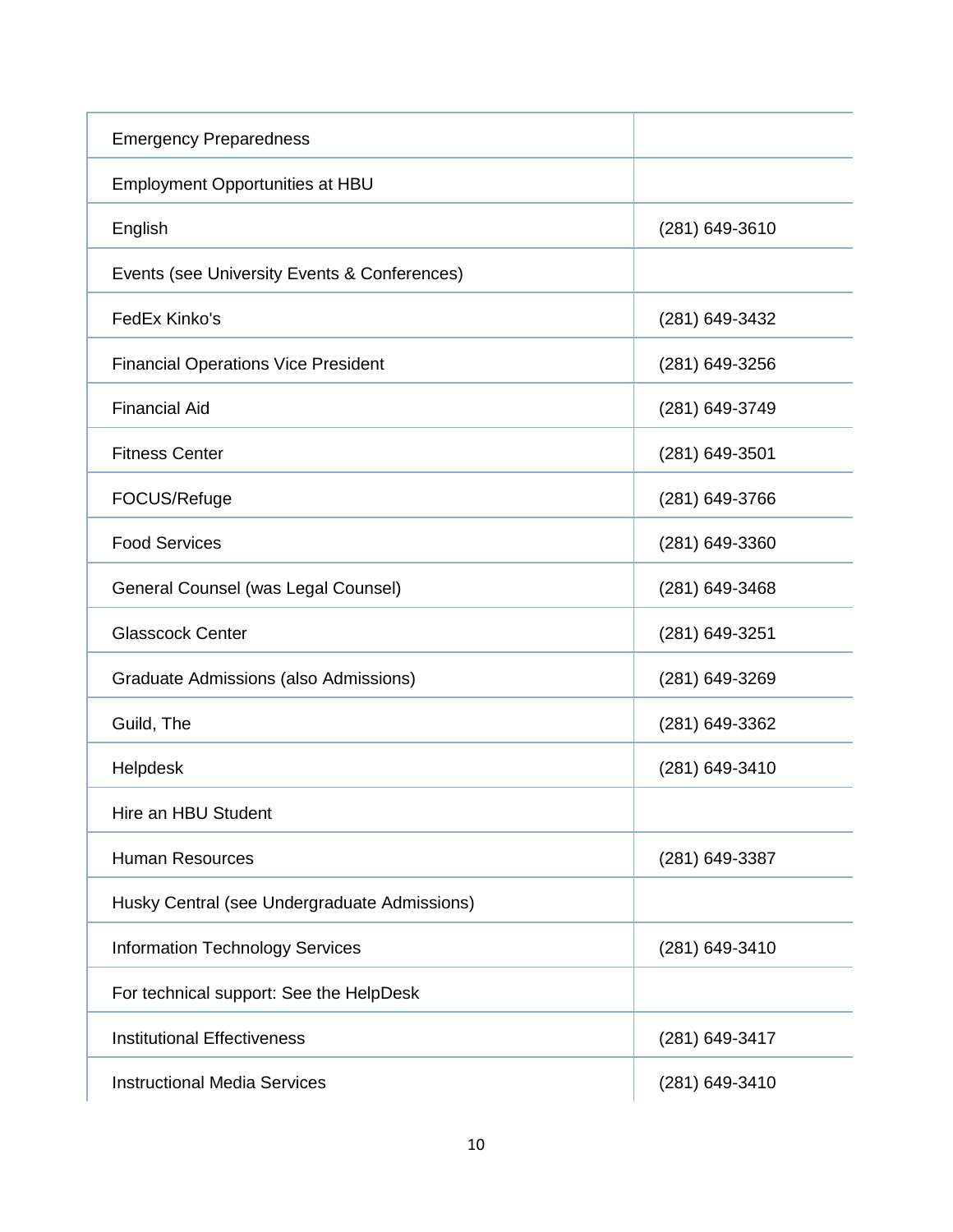| <b>International Admissions</b>                              | (281) 649-3292   |
|--------------------------------------------------------------|------------------|
| <b>International Students Services</b>                       | (281) 649-3292   |
| Journalism and Mass Communications                           | (281) 649-3662   |
| Kinko's (see FedEx Kinko's)                                  |                  |
| Languages                                                    |                  |
| <b>Learning Center</b>                                       | $(281)$ 649-3081 |
| Legal Counsel (see General Counsel)                          |                  |
| Library (see Moody Library)                                  |                  |
| Lost and Found                                               | (281) 649-3314   |
| Mabee Theater                                                | (281) 649-3151   |
| Mail Room (see Post Office)                                  |                  |
| Maintenance                                                  | (281) 649-3319   |
| Marketing and Communications (see University Communications) |                  |
| Masters Programs (see Admissions)                            |                  |
| Media Services (see Instructional Media Services)            |                  |
| Men's Dorm (see Men's Residence College)                     |                  |
| Moody Library                                                | (281) 649-3304   |
| <b>Museums</b>                                               |                  |
| American Architecture and Decorative Arts                    | (281) 649-3311   |
| Dunham Bible                                                 | (281) 649-3287   |
| Southern History                                             | (281) 649-3297   |
| Music, School of                                             | (281) 649-3338   |
|                                                              |                  |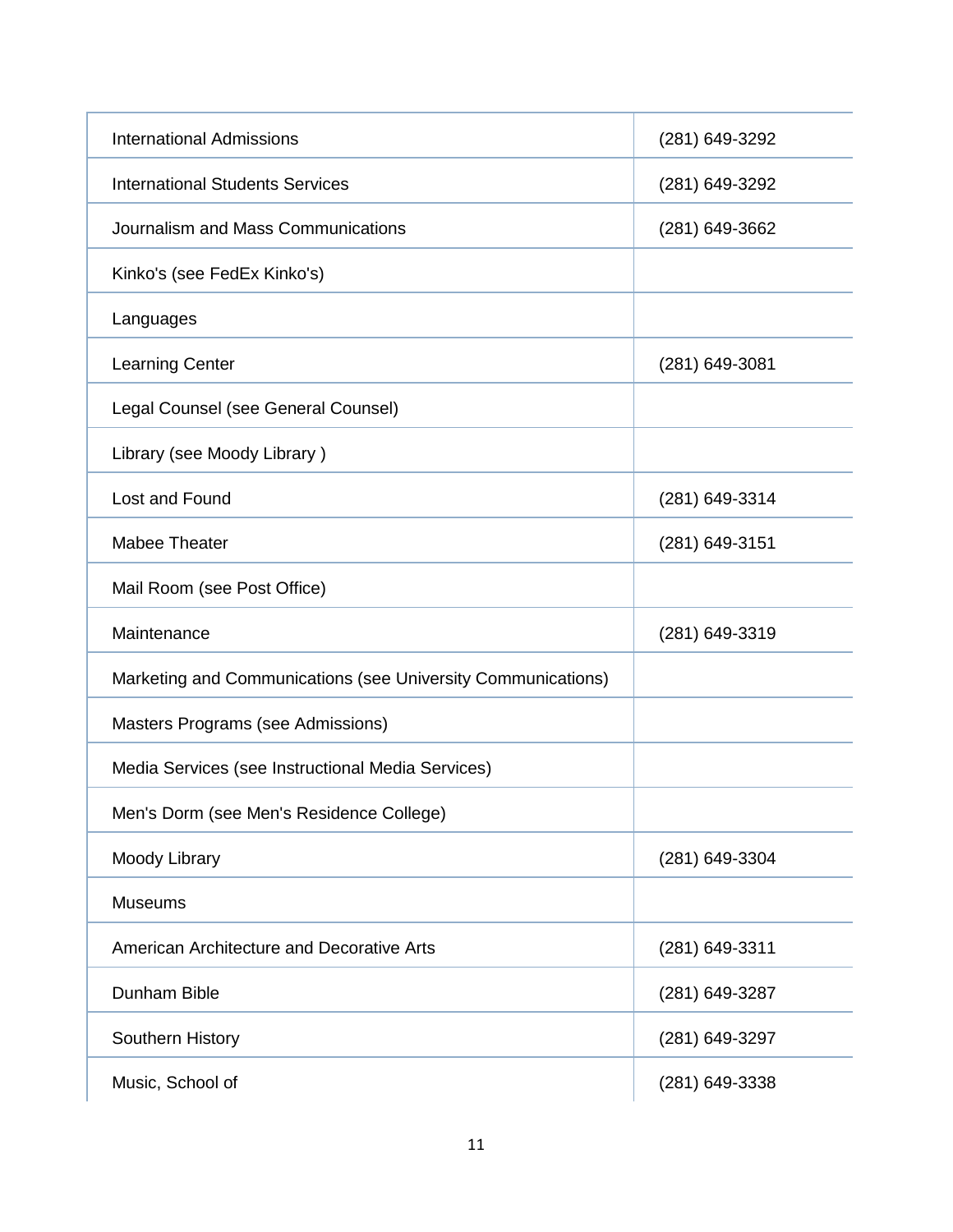| Nurse (see Student Health Services)            |                      |
|------------------------------------------------|----------------------|
| Nursing (see Colleges & Schools)               |                      |
| Operations (see Maintenance)                   |                      |
| Personnel/Payroll (see Human Resources)        |                      |
| Police (Campus Alert & Emergency Preparedness) |                      |
| Emergency                                      | (281) 649-3911       |
| Non-Emergency                                  | (281) 649-3314       |
| <b>Political Science</b>                       | (281) 649-3394       |
| Post Office                                    | (281) 649-3000 x2391 |
| <b>President's Office</b>                      | (281) 649-3450       |
| Provost/Academic Affairs                       | (281) 649-3232       |
| Refuge/FOCUS (see FOCUS/Refuge)                |                      |
| Registrar                                      | (281) 649-3213       |
| Scholarships                                   | (281) 649-3748       |
| <b>Spiritual Life Office</b>                   | (281) 649-3117       |
| Sports Information (see Athletics)             |                      |
| <b>Student Health Services</b>                 | (281) 649-3643       |
| <b>Student Life</b>                            | (281) 649-3238       |
| <b>Student Ministries</b>                      | (281) 649-3033       |
| <b>Student Involvement</b>                     | (281) 649-3124       |
| <b>Student Success</b>                         | (281) 649-3359       |
| <b>Television Studio</b>                       | (281) 649-3400       |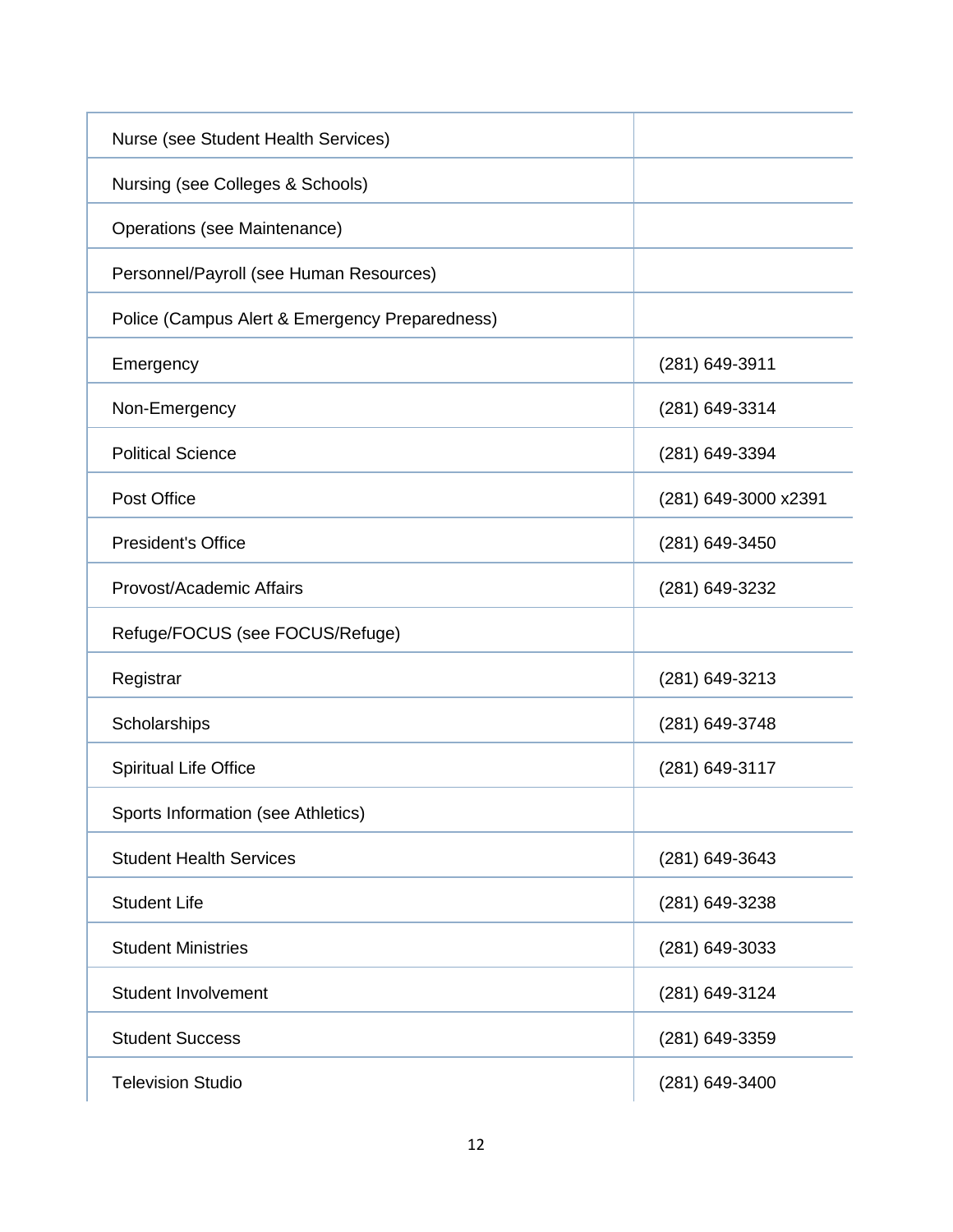| <b>Testing Services</b>                        | (281) 649-3236   |
|------------------------------------------------|------------------|
| Transcripts (also Registrar)                   | (281) 649-3213   |
| <b>University Bookstore</b>                    | (281) 649-3258   |
| University Chaplain                            | $(281)$ 649-3033 |
| University Communications (Marketing)          | (281) 649-3025   |
| University Events & Conferences                | (281) 649-3047   |
| University Police (see Police)                 |                  |
| <b>University Relations</b>                    | (281) 649-3206   |
| <b>Veterans Affairs</b>                        | $(281)$ 649-3213 |
| <b>Web Strategies</b>                          | (281) 649-3777   |
| Wellness Center, Bradshaw (see Fitness Center) |                  |
| Women's Dorms (see Women's Residence College)  |                  |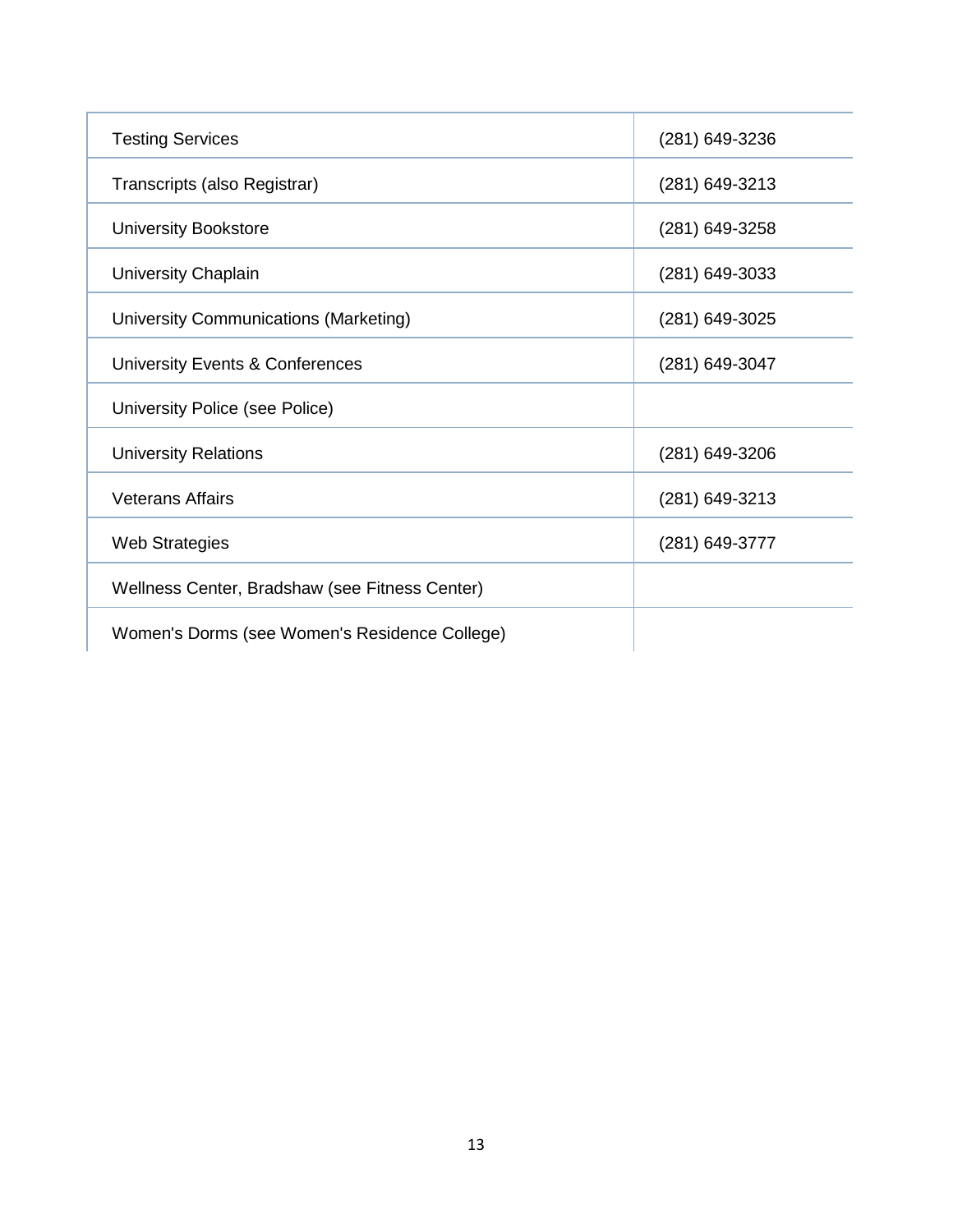# **From the President**

Dear HBU Huskies,

Welcome to Houston Baptist University! All of us are so pleased to have you on campus and to see the strengths and energy you bring to the University. For some of you, this is the beginning of a new and exciting phase of life – the first weeks of your college experience. For others, this is a time to return to your studies and see old friends while making new ones, or a time of transition as you leave another university to join the thriving community of faith and scholarship at HBU. For all of you – whether freshmen, continuing students, or transfer students – I pray this is an opportunity to embark on another adventure of learning: about yourself, about your area of academic interest, and about God.

Many of you will recall being told that high school is the greatest time of your life. I respectfully disagree. The college years are foundational, a time when you will decide, in many ways, who you are and who you want to become. I hope you will take advantage of your classroom experience, your time with your friends, and other opportunities to expand your horizons.

At HBU, we hope that by providing the best education possible, we can help you go beyond qualifying for the career of your dreams. Learn how to be a teacher, a lawyer, an accountant, an artist, a biologist, or a nurse, yes, but remember also to ask yourself these questions: What am I meant to do? What is my contribution? What will my legacy be? HBU is a place where you can discover your calling. It is our privilege to be your partner in that endeavor. Make your years at the University the most memorable of your life.

Blessings,

Robert B. Sloan, Jr. President, Houston Baptist University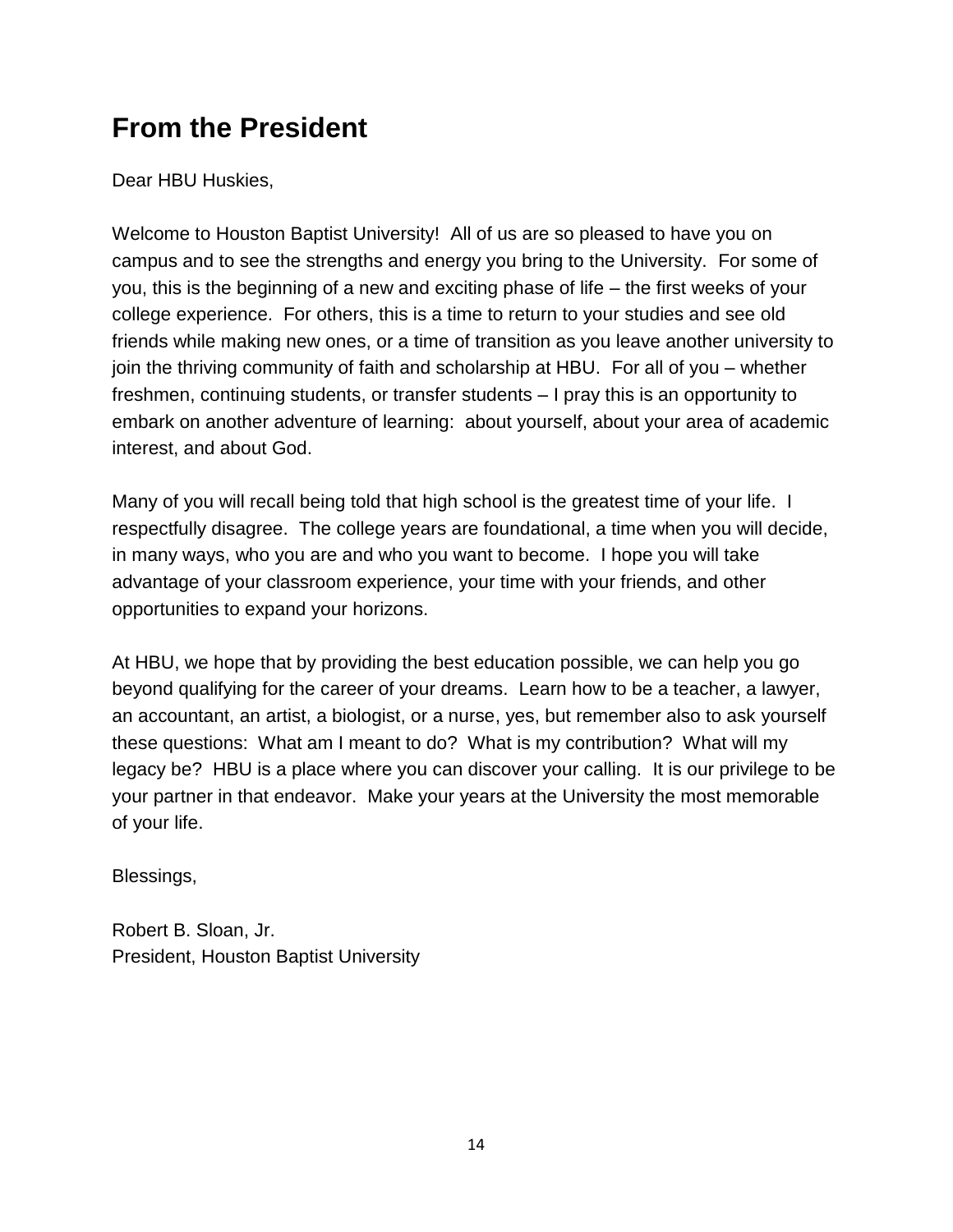# **HBU Distinctives**

## **Our Mission**

*The mission of Houston Baptist University is to provide a learning experience that instills in students a passion for academic, spiritual, and professional excellence as a result of our central confession, "Jesus Christ is Lord."*

-- Unanimously approved by the Board of Trustees, February 24, 2009

## **Our Values**

The Preamble to the University By-Laws as stated below describes the distinctive nature of the institution.

*The Houston Baptist University is a Christian liberal arts university dedicated to the development of moral character, the enrichment of spiritual lives, and the perpetuation of growth in Christian ideals.*

*Founded under the providence of God and with the conviction that there is a need for a university in this community that will train the minds, develop the moral character and enrich the spiritual lives of all people who may come within the ambit of its influence, HOUSTON BAPTIST UNIVERSITY shall stand as a witness for Jesus Christ expressed directly through its administration, faculty and students. To assure the perpetuation of these basic concepts of its founders, it is resolved that all those who become associated with Houston Baptist University as a trustee, officer, member of the faculty or of the staff, and who perform work connected with the educational activities of the University, must believe in the divine inspiration of the Bible, both the Old Testament and New Testament, that man was directly created by God, the virgin birth of Jesus Christ, our Lord and Savior, as the Son of God, that He died for the sins of all men and thereafter arose from the grave, that by repentance and the acceptance of and belief in Him, by the grace of God, the individual is saved from eternal damnation and receives eternal life in the presence of God; and it is further resolved that the ultimate teachings in this University shall never be inconsistent with the above principles.*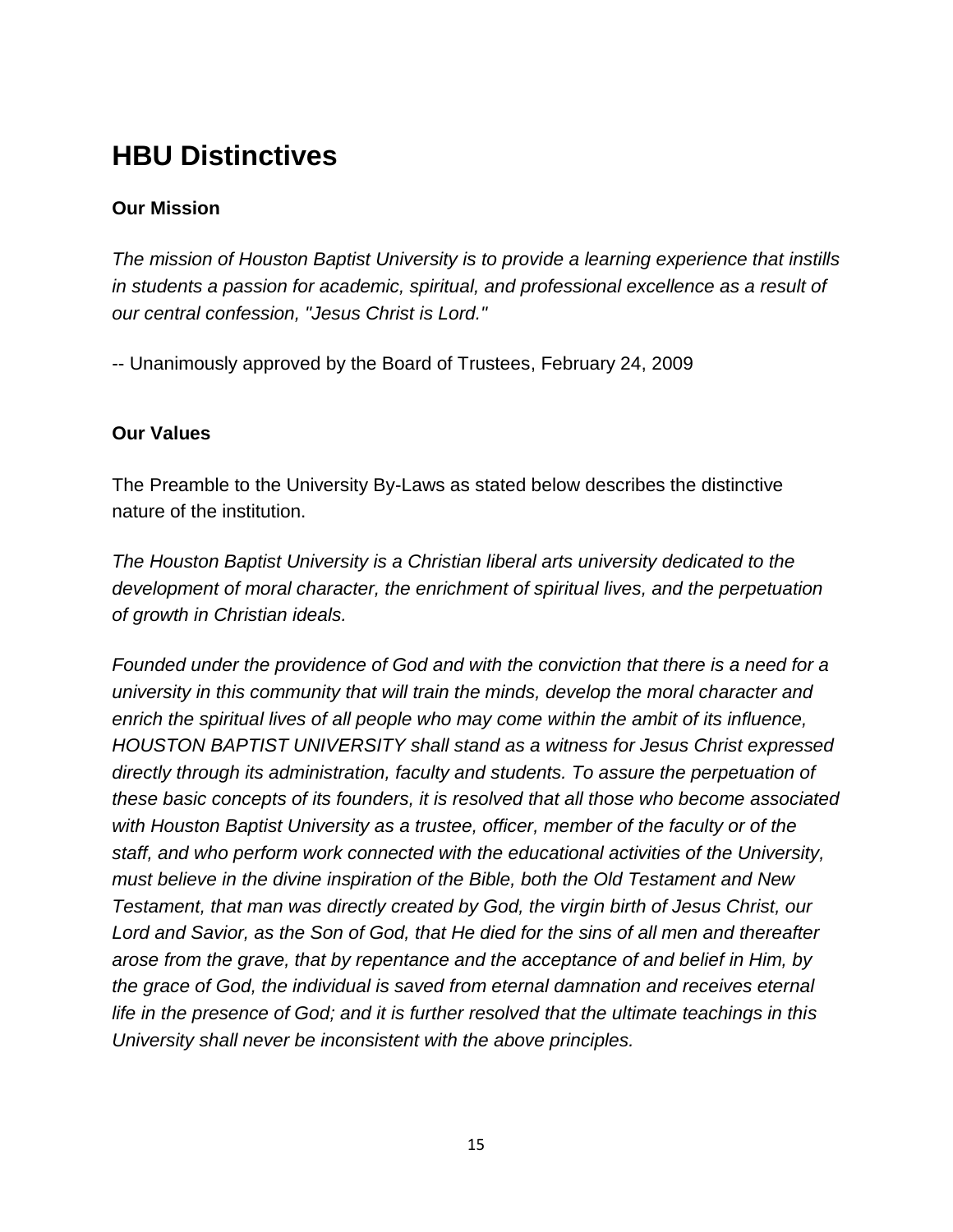## **The University Vision:**

*The Ten Pillars*: *Faith and Reason in a Great City* 

HBU will fulfill its responsibility for the renewal of Christian higher education through a vision organized around Ten Pillars. These Ten Pillars are the reflection of envisioning sessions and conversations held with HBU faculty, staff, students, trustees, alumni, and selected members of the community. The ideas and initiatives listed in this vision document all have their roots in those sessions. While the Ten Pillars do not exhaustively list all the suggestions, or all of our plans, they do capture the spirit and direction of our university family's aspirations for HBU.

- Build on the Classics
- Recruit for National Influence
- Embrace the Challenge of Christian Graduate Education
- Establish a Residential Society of Learning
- Increase our Cultural Impact through our Faculty
- Renew our Campus, Renew our Community
- Bring Athens and Jerusalem Together
- Expand our Commitment to the Creative Arts
- Cultivate a Strong Global Focus
- Move to the Next Level as an Institution

The full text of The Ten Pillars vision document is available at [www.hbu.edu/vision.](http://www.hbu.edu/vision)

## **Undergraduate Traditions**

Traditions are a source of pride and enthusiasm to a university community; they provide continuity through the years and combine stability with growth. Much of the excitement of attending a young, changing university is that tomorrow's traditions are being made by us today.

**Beanie and Tug-of-War** - The beanie is the University's way of welcoming freshmen to the HBU spirit and way of life. Freshmen are to wear their beanies until the exciting Tugof-War, which occurs the first week of classes. If the freshmen lose the Tug-of-War they continue to wear their beanies for an additional week.

**Husky Sign** - The Husky sign is made by touching the thumb to the tips of the two middle fingers, making the dog's "head." The outside fingers are extended to represent the ears.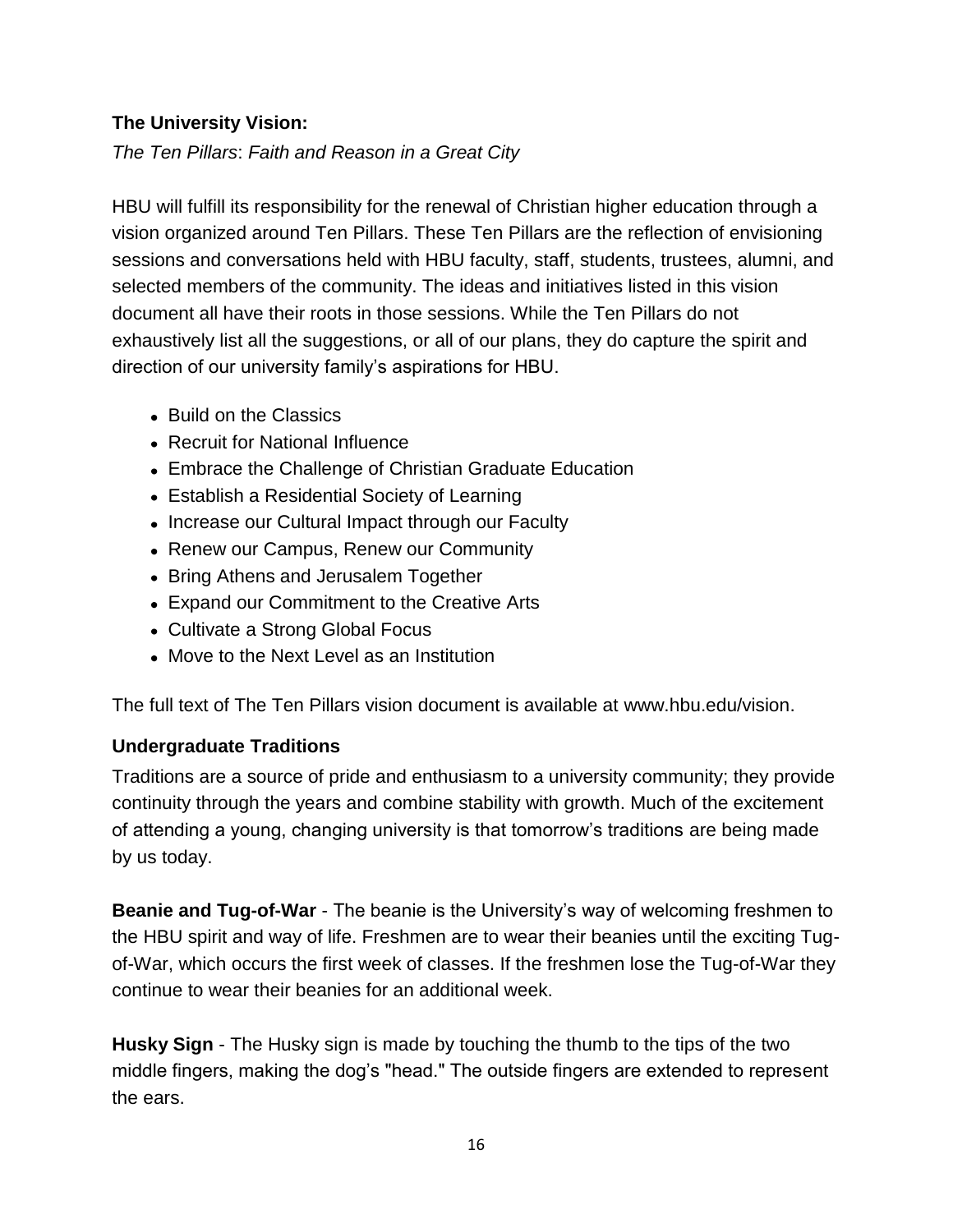**School Colors** - Selected by our founders before the first classes began, orange and blue have become symbolic of Houston Baptist University in all phases of campus life.

**School Mascot** - The mascot of HBU is the mighty Siberian Husky. The name of our current live mascot is Kiza II (shortened from Wakiza, which means Mighty Warrior.)

#### **School Songs**

#### **HBU Fight Song**

#### **Get Up and Go, You Mighty Huskies**

Get up and go, you mighty Huskies Give it a fight for HBU. Whenever the goin' is rough and things are tough,

Don't give up the fight.

Shoulder the load, hold to the road, Pull with all your might.

Get up and go, you mighty Huskies Give it a hail for orange and blue.

Get ready to meet the test, show your best

Drive until you've made History, with victory

You'll win for HBU.

## **Words and music by Dr. Robert L. Parker**

### **Hail the Orange and Blue**

In the great state of Texas, Houston, USA, Stands our noble Alma Mater, Christ saying I am the Way. In our search for knowledge, Tempered with Thy love, Seeking our place of service, With wisdom from above. Give us courage, strength and faith, To face a world filled with fear. Ever onward to the challenge, Knowing Thou art near.

#### **Chorus**

God bless our school. Keep her safe and true. God bless our Alma Mater. Hail the Orange and Blue.

**Words by [Dr. W.H. Hinton](https://hbu.edu/About-HBU/General-Information/University-Leadership/Presidents-of-HBU/Dr-William-H-Hinton.aspx) Music by Dr. Don Looser**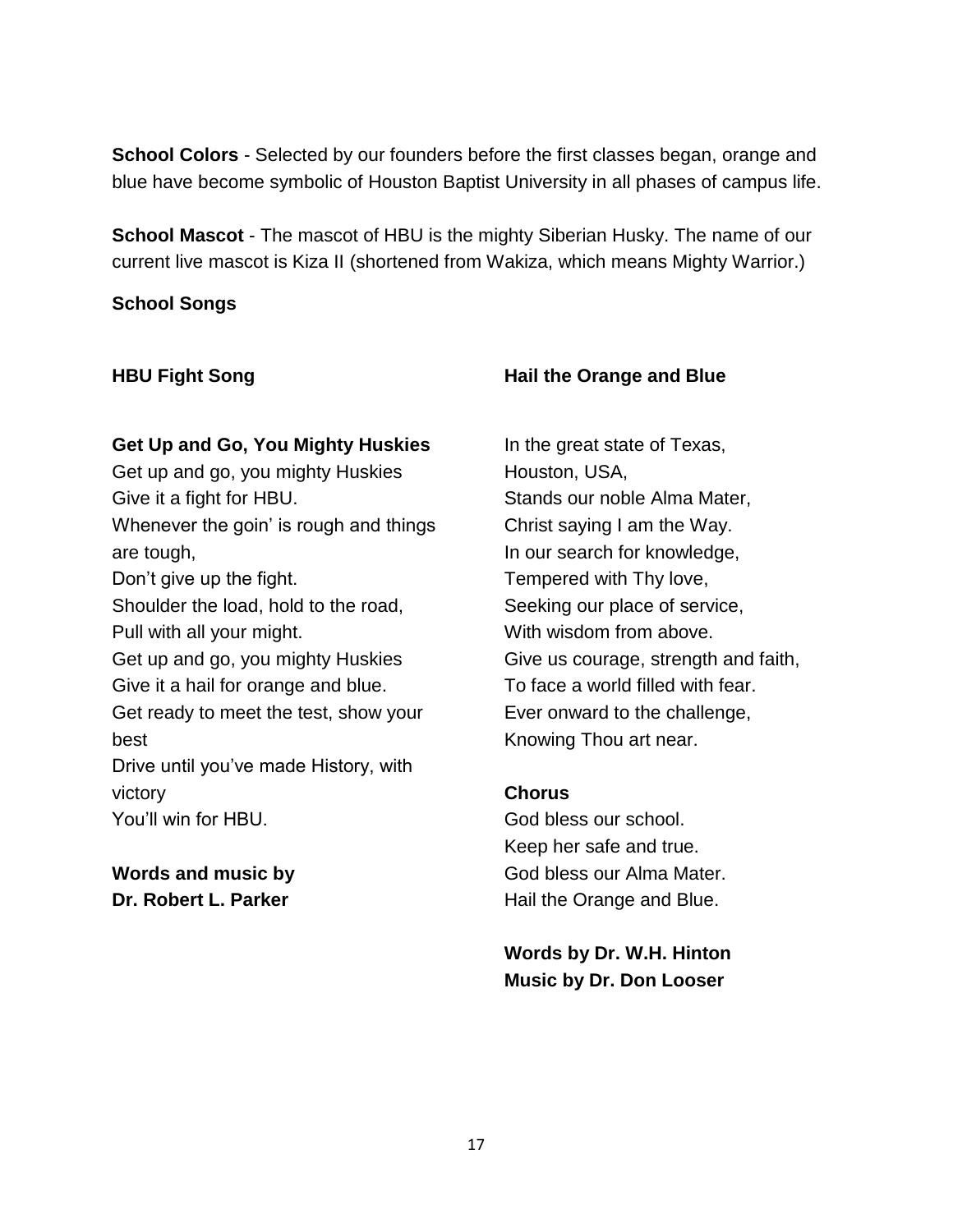# **Student Life Policies**

# **AIDS**

AIDS is an acronym for Acquired Immunodeficiency Syndrome and is a disease caused by a virus that breaks down part of the body's immune system, impairing a person's natural defenses against a variety of illnesses, many life-threatening. HIV is a medical term for the virus that breaks down the body's immune system. HIV is found in many body fluids and secretions of people who are infected, but respected medical authorities have determined that its transmission is solely through blood, semen, and female genital secretions. Current medical knowledge indicates that students and employees with HIV infection do not pose a health risk to other students and employees in an academic setting. The Public Health Service states that there is no risk created by living in the same place as an infected person, casual kissing, or swimming in the same pool with an infected person.

There is as yet neither a vaccine to prevent HIV infection nor curative therapy for infected persons. Even though knowledge about limiting the consequences of established HIV infection is meager, what is presently known should be communicated through education consistent with the morals espoused by a Christian institution.

## **Policies Regarding HIV/AIDS**

- 1. **Individual Rights**  The individual rights of all people in the Houston Baptist University Community shall be safeguarded. Therefore,
	- a. the uninfected should be protected from undue risk of exposure to the disease,
	- b. the infected should be protected against prejudice and denial of the reasonable opportunity for an education at the University,
	- c. and the University condemns any and all actions of physical or emotional harassment toward the infected or those suspected of infection.
- 2. **Policy Implementation** -As stated above, current medical knowledge indicates that people with HIV infection do not pose a health risk to others in an academic setting. Therefore, until medical knowledge indicates a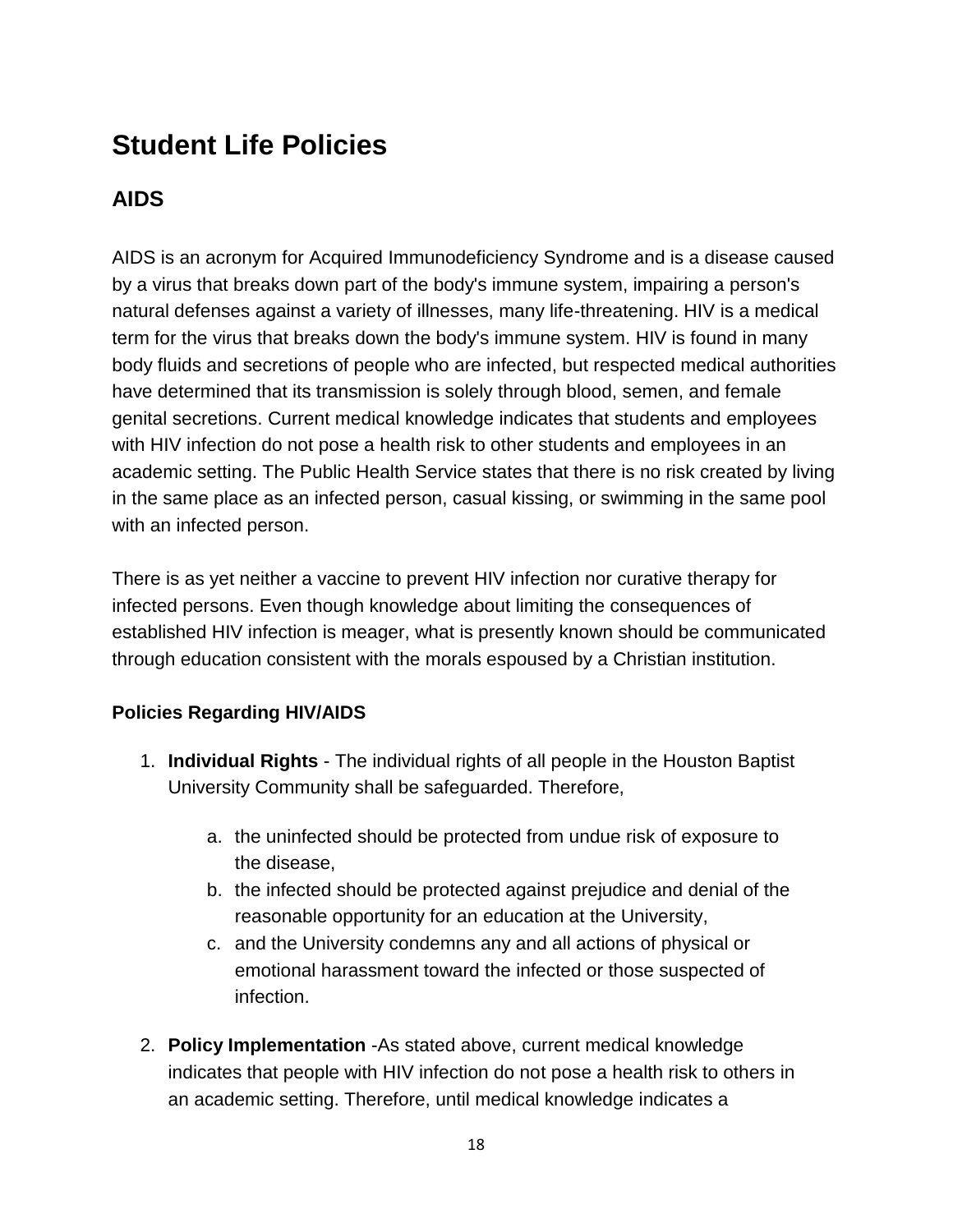contrary conclusion, or unless health regulations or other laws require a different response, the policy of Houston Baptist University will conform to the following:

- o **Admissions** No otherwise qualified individual will, solely by reason of his or her HIV/AIDS status, be denied admission to the University.
- o **Attendance** Students with HIV/AIDS may attend regular classroom sessions. The University reserves the right to restrict a student on a case-by-case basis if a student has a contagious disease (including those associated with or arising from AIDS) or if the individual's behavior is disruptive or endangers the safety of health of other persons. Departments will establish safety guidelines for the handling of blood and bodily fluids in classroom settings in which analysis of these substances may be a part of the coursework, such as in nursing or biology classes.
- o **Access to University Housing and Facilities** Students with HIV/AIDS will have access to University housing and facilities. Restrictions will only be imposed on the basis of medical recommendations.

## **Computer Use Policy**

The University believes that establishing and maintaining adequate computer hardware and software for both academic and administrative purposes is foundational to the University's goal of becoming a premier Christian academic University. The University makes its computing facilities and network available for the use of undergraduate and graduate students, faculty, and staff of the university. The use of university computing facilities or network is considered a privilege afforded members of the university community. The continued use of the network and computing facilities of the university is available to those students and employees who abide by university policy and procedures related to the use of computing facilities, software and the network.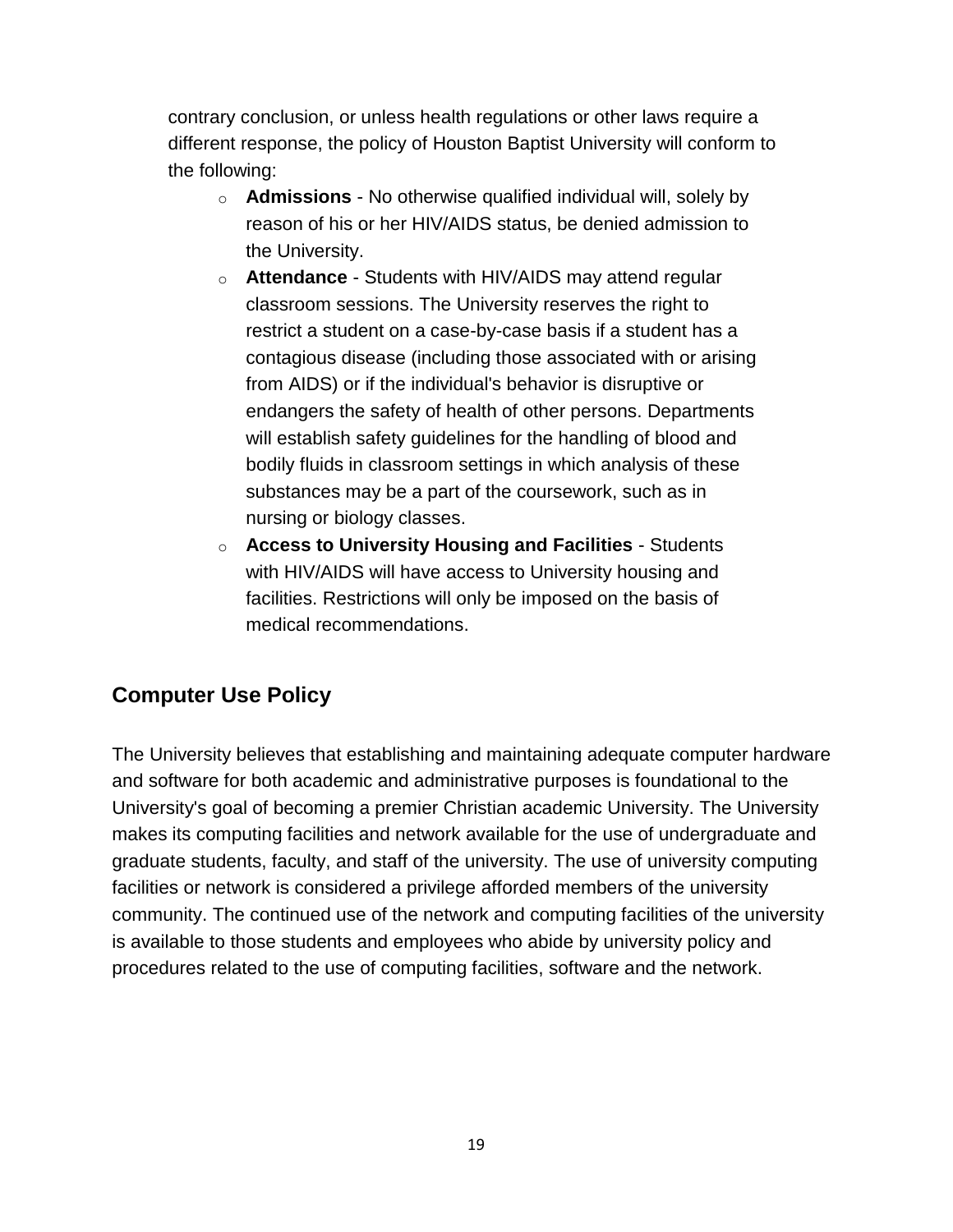## **Dance Policy - Students**

- 1. Dances must be sponsored by registered student organizations or University departments and may be attended by all currently enrolled HBU students and guests of the HBU student attending the dance. HBU identification cards will be required of all currently-enrolled HBU students. Guests must show picture identification. Identification will be required of all attendees.
- 2. Dances must be calendared with Student Life at least one month in advance.
- 3. No dances may be scheduled on a Sunday. Dances that begin on Friday or Saturday evening must end by 1:00 a.m. the following morning. Any dances held Monday through Thursday must end at midnight. Only one on-campus dance will be allowed per week.
- 4. University staff members will determine reasonable capacities for all facilities to be used during on-campus dances. These capacities must be strictly enforced. They may require limiting admission of latecomers until an appropriate number of persons currently in attendance at an event have departed. The University will determine the nature and extent of security required for each dance scheduled on campus by a student organization. The sponsoring organization shall reimburse the University for the cost of staffing and security, including overtime pay as required. The organization is responsible for security for the event, including issues related to tickets, parking, etc. The number of police needed will be based on the size of the facility and the number of people expected. The guideline to be used will be one officer for every 100 people or potential audience members. At least one officer is required for any event in the Morris Center.
- 5. Representatives of the student organization sponsoring a dance must meet with the Director of University Events and Conferences prior to the event and must agree to adhere to any special requirements that are imposed. Those present at the meeting should include, but should not be limited to, the president and faculty advisor of the organization, the Chief of HBU Police, and the Director of Campus Activities. Failure of the organization to comply with pertinent University requirements, rules, and regulations, including those involving security and financial obligations related to the event, may result in the forfeiture of the privilege of scheduling events on campus.
- 6. Signage with the rules of the dance must appear at every entrance. On the signs, there must be special notice that no alcohol or other drugs will be permitted.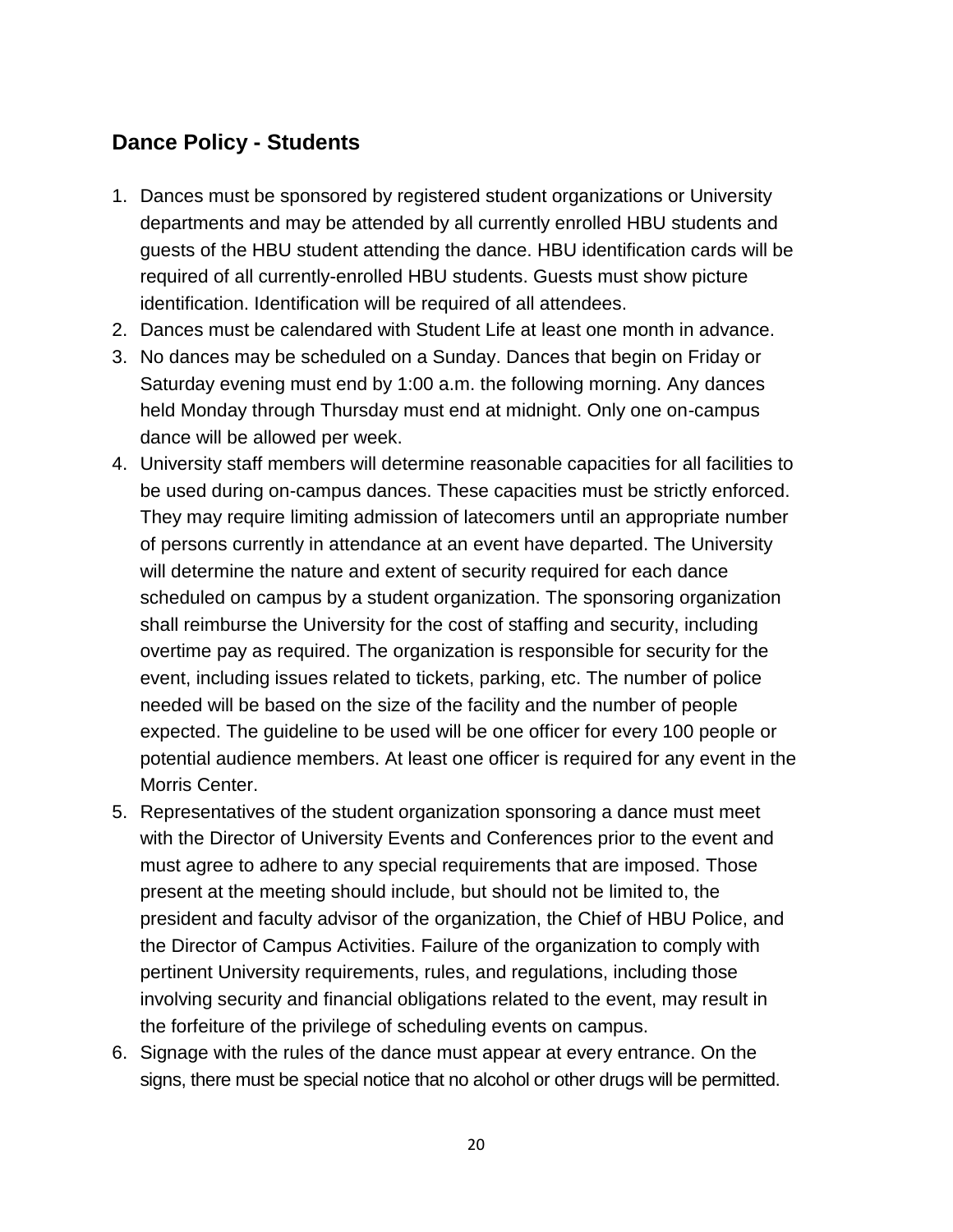- 7. At the beginning of each dance, the student leaders and faculty advisor of the organization sponsoring the dance will introduce themselves to the police officers on duty and go over any special procedures for the given event. They will cover notification procedures in case of emergencies or incidents needing assistance. Members of the organization will be responsible for cleaning the facility at the close of the event.
- 8. If an attendee or organization violates a University policy, the sponsoring organization leaders and advisor will inform the violator to leave. If ignored, then the HBU Police officers can order departure or the violator may be arrested for criminal trespass. If anyone chooses to violate state laws (e.g., fighting, intoxication, trespass, refusal to leave upon order of the HBU Police), he or she may be arrested and transported to jail. Appropriate reports will be filed with the criminal courts system and the University.
- 9. All participants will conduct themselves in a manner consistent with the Christian mission and purpose of the University. Attire must be modest and not sensual in any way. All dancing (individual, couples, group/line, etc.) shall be in good taste and should not be sexually suggestive, profane, or in any other way inappropriate. Students and/or their guests will be asked to leave for noncompliance. Students' actions may also be addressed via the University disciplinary process.
- 10.The faculty advisor and student leaders of the organization must be present for the duration of the dance.
- 11.The sponsoring student organization will be held responsible for the conduct of all attendees.
- 12.An appropriate covering for the floor must be used for all indoor dances, regardless of the location of the dance. The sponsoring organization is responsible for contacting University Events and Conferences to rent a dance floor. Outdoor dances (parking lots, grass areas, etc.) do not require a rented floor.

## **Facilities**

University facilities are well-maintained and their security given consistent attention in the interest of students, staff, and faculty. Cultural, educational, professional, and athletic events are held in University facilities that are open to the public. Other facilities such as the [Bookstore](http://www.hbubookstore.com/) and [HBU Dining Services](http://www.campusdish.com/en-US/CSSW/HoustonBaptist) are likewise open to community visitors.

At our campus, academic buildings are open from 8 a.m. until 10 p.m. and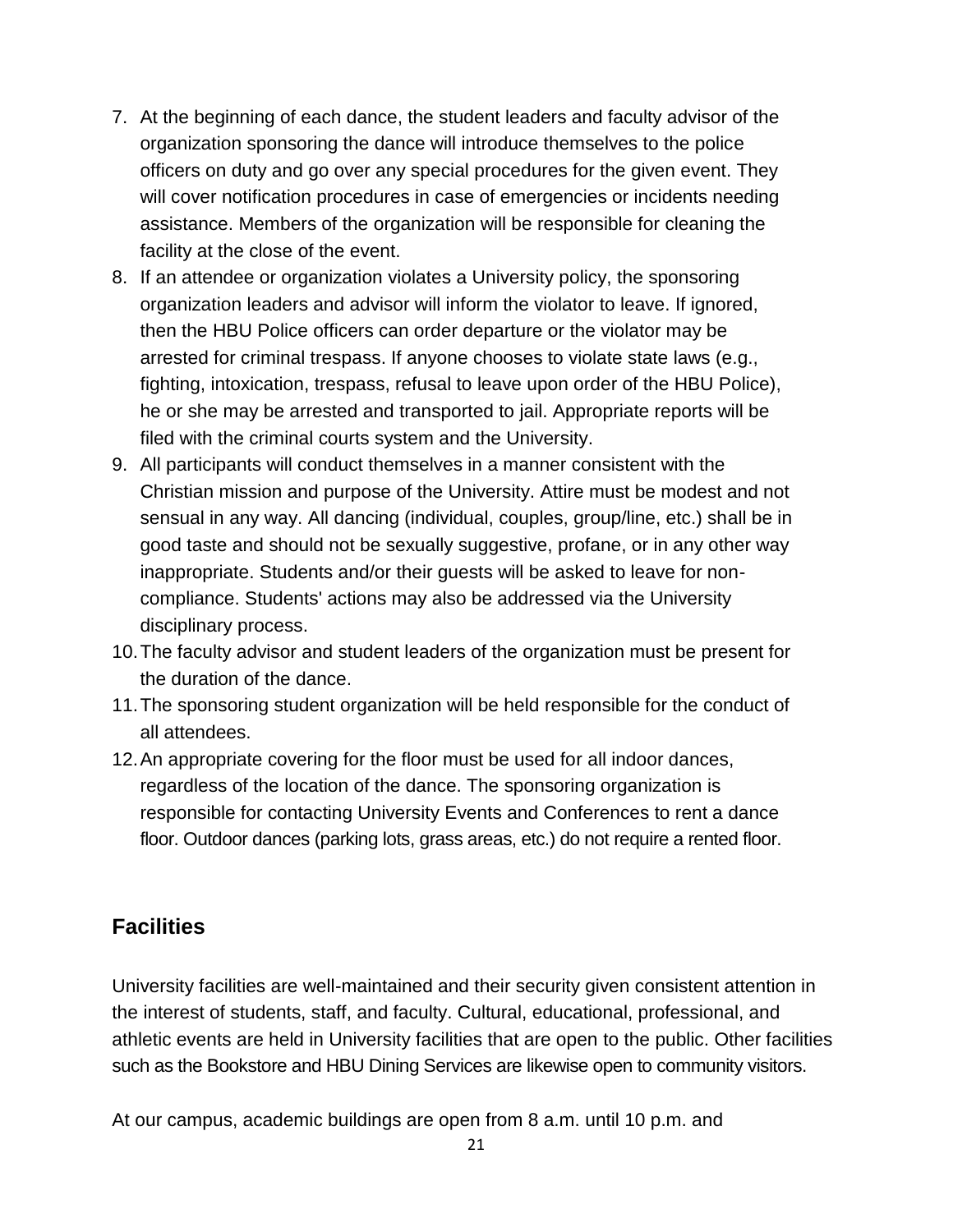administrative buildings are open from 8a.m. until 5p.m., Monday through Friday. Student organizations are to terminate their meetings held on weeknights by 10 p.m. Academic buildings are scheduled to be open on weekends only as needed. Access to individual classrooms and laboratories is limited to those enrolled and scheduled on the University's Master Calendar. Access to University Residence Colleges is limited to residents through a code lock or keycard system. During the times that the University is officially closed, University buildings are locked and only faculty, staff, and students with proper I.D. are admitted. Clearance to others is granted through the University Police Office.

## **Use of University Facilities**

HBU recognizes a fundamental responsibility to its community and, therefore, when possible, leases its available facilities when not required for use or work by the University. Recognized student organizations may schedule space without cost. Nonuniversity sponsored events may include:

- legally established organizations for presentation of educational, professional, cultural, and musical programs
- conferences, workshops, seminars
- individual recitals, weddings, receptions
- camps, athletic events

HBU complies with all applicable federal and state non-discrimination laws and does not engage in prohibited discrimination on the basis of race, nationality, ethnic origin, gender, age or disability in either employment or the provision of services. All events on campus must be in alignment with the vision, mission, and purpose of the University.

With the exception of classroom assignments facilitated by the Provost, ALL use of campus facilities must be scheduled on the University Master Calendar. If there is any damage to the scheduled facility (conference rooms, classrooms, athletic complexes, buildings, grounds, etc.) during the event, the individual or organization will be held liable for costs incurred by the University to make repairs. The University is not liable for items lost during or in connection with these activities. Aramark Higher Education Food Services has exclusivity on campus and must be given first right of refusal for any and all food service on campus at events. **Organizations or individuals hosting events that involve food of any kind must submit an online Aramark food approval form.**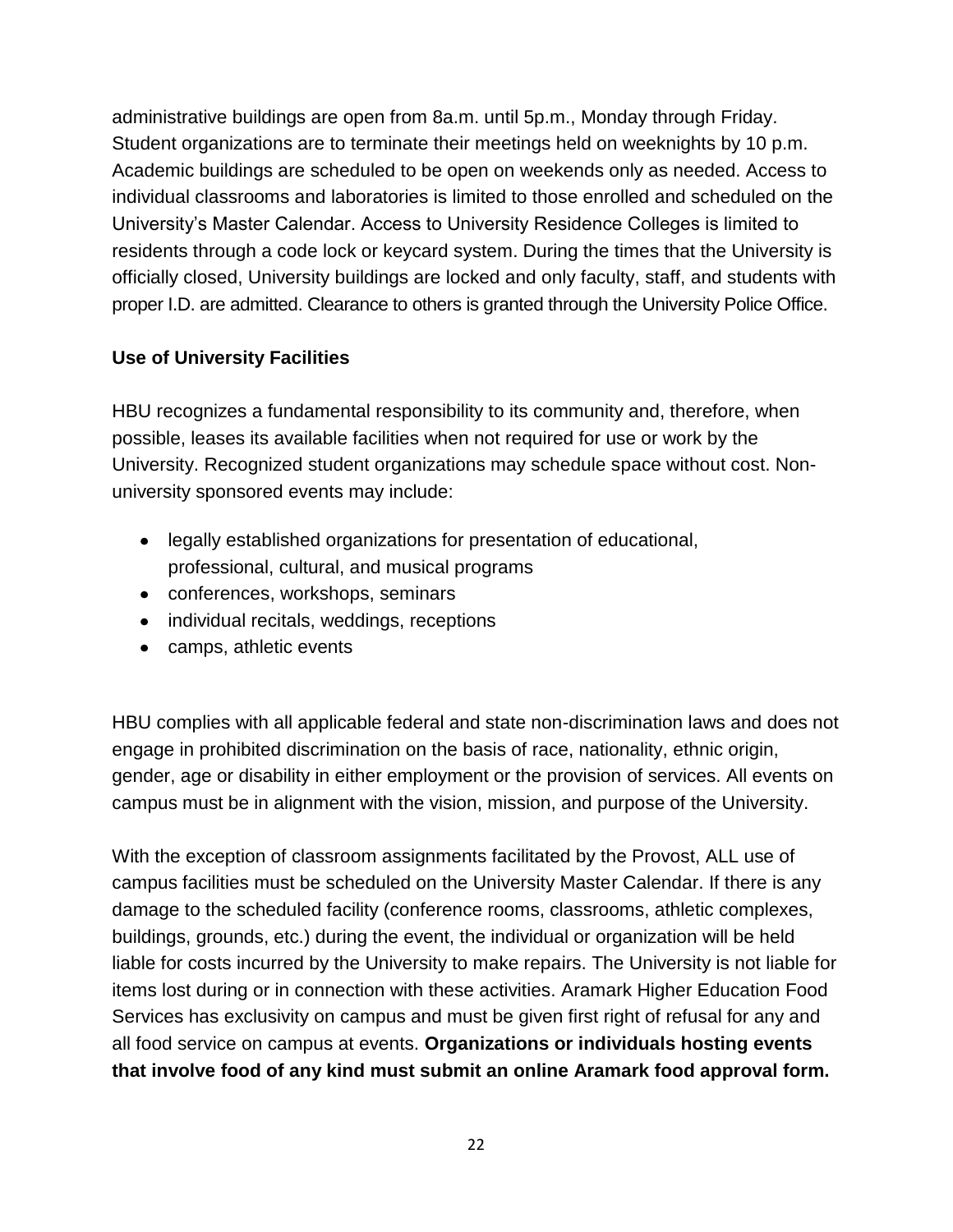Organizations without approval will be fined \$50. For external groups scheduling an event, the Office of University Events and Conferences provides the following services:

- reservations on the University master calendar for all use of campus space when not in use by academic courses, or University initiatives<sup>\*</sup>
- event planning and consultation
- assistance with arranging services for events
- coordination of event logistics, including:
	- o Aramark Services
		- Food service, catering, linens\*
		- Custodial
	- o Media Services (audio/visual)\*
	- o Operations (facility set up, equipment rental, summer lodging)\*
	- o Police support (parking, security coverage)\*
	- o Information Technology
	- o Maintenance (a/c and heating or issues related to repairs)

\*Fees are charged for facilities, food service, equipment rentals and set-ups, media service and extra police support.

## **Scheduling of Facilities**

All facilities and meeting spaces on campus are calendared and scheduled through the [Office of University Events and Conferences.](https://hbu.edu/About-HBU/Resources/University-Events-and-Conferences.aspx) Student events must be approved by the Office of Student Life prior to receiving confirmation on the University Calendar. Student Life organizations should calendar their meeting space each semester, and all regularly scheduled student organization meetings should be held in classrooms or conference rooms. Special events may be scheduled in one of the custom halls.

## **Calendar requests are to be made at least five working days in advance.**

- 1. **Calendar Request -** When planning an event/meeting, you must first calendar the event on the University Master Calendar.
	- a. The calendar request form may be accessed at [http://my.hbu.edu](http://my.hbu.edu/) *.* After logging in, the University calendars box is the third box on the right-hand side. The last link in the box is "Submit your calendar event requests." When you click on the link the first time, you will need to select "H" as the campus.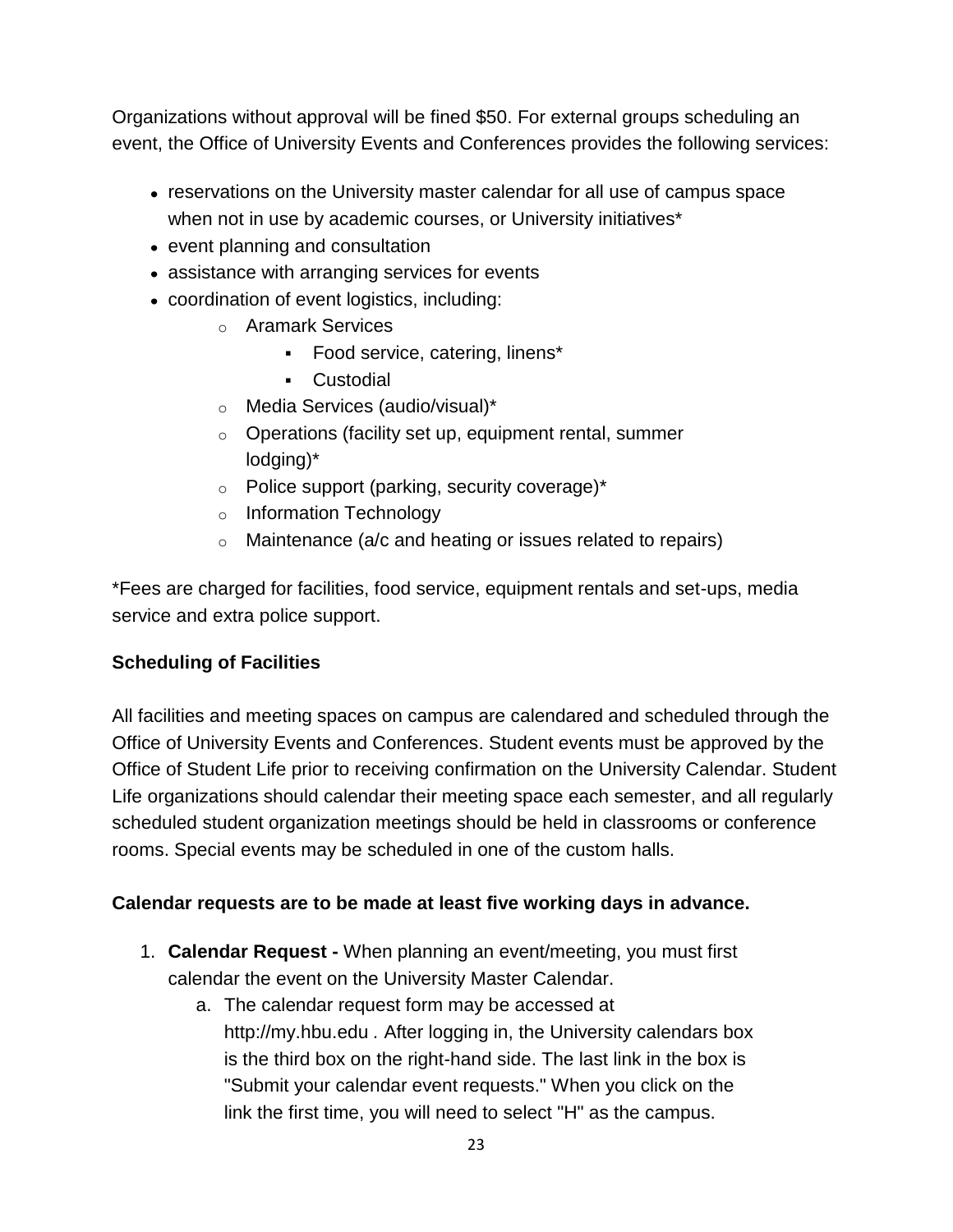From there, you will be prompted to "Start your event request here," which will take you through a series of screens to facilitate the scheduling of a facility. A tutorial is also available to the right of that link*.*

- b. At the top of the [www.hbu.edu](http://www.hbu.edu/) website is a link for "Calendar." On the "University Calendar" page is a blue link to "Schedule an event." When you click on the link the first time, you will need to select "H" as the campus. From there, you will be prompted to "Start your event request here," which will take you through a series of screens to facilitate the scheduling of a facility.
- 2. **Notification of change/cancellations** should be made by calling the Office of University Events and Conferences at 281-649-3047 or e-mailing a notice to [events@hbu.edu](mailto:events@hbu.edu) .
- 3. **Facility Set-up Request -** This request is made in addition to the calendaring for any event requiring special arrangements/set-up. The facility set-up request form is available on the [MY.hbu.edu](http://my.hbu.edu/) portal, under "HBU forms" and must be submitted to the Office of Events and Conferences at least five working days prior to the event. Specialized set-up forms have been created for all Morris Center event spaces. All other spaces may use the general set-up form.
- 4. **Media Request -** Student organizations must have their faculty/staff sponsor make arrangements through Media Services for any audio visual need.
- 5. **Food Services/Table Linens -** Contact ARAMARK Services Catering at 281-649-3366. ARAMARK Service has exclusivity on campus and must be given first right of refusal for any and all food service at events on campus. *Organizations or individuals hosting events that involve food of any kind must submit an online Aramark food approval form.* Organizations without approval will be fined \$50.00.

## **Family Educational Rights and Privacy Act (FERPA)**

In compliance with the Family Educational Rights and Privacy Act (FERPA), HBU cannot release personally identifiable information to any person other than the student, unless written permission is given for the University to do so. Students may give permission for their educational records to be released to designated parties by completing the "FERPA Authorization to Release Education Records" in the Registrar's Office.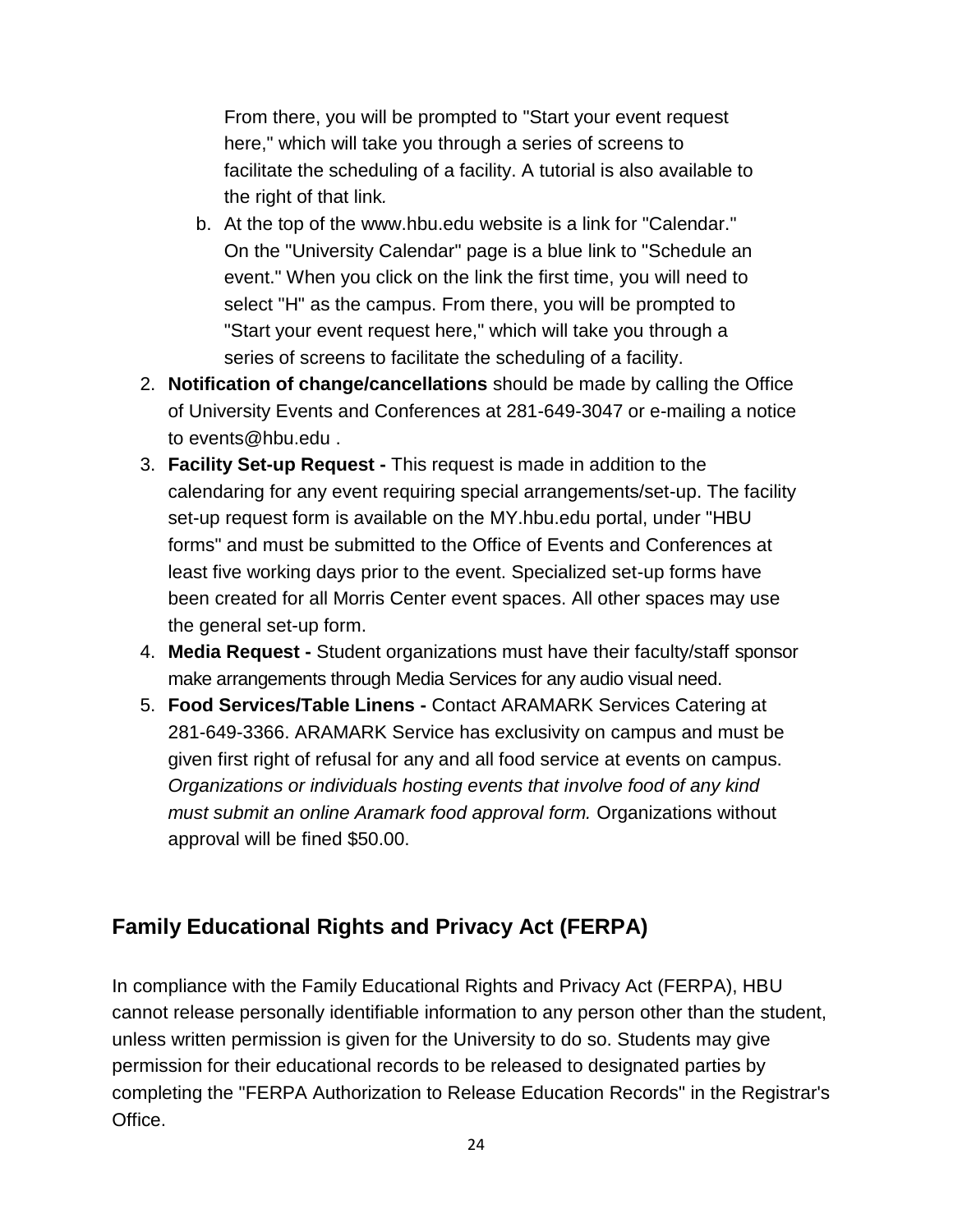In general, no personally identifiable information from a student's education records will be disclosed without written consent from the student. This includes, but is not limited to, grade reports, academic schedule information, and transcripts. Two exceptions may, however, be made: (1) directory information may be released unless the student requests that it be withheld, as explained in the section below; (2) records may be disclosed to parents of students who depend upon them as defined by Internal Revenue Code 1986, Section 152.

HBU has designated the following student information as public or "directory information:" name; local and permanent addresses; telephone numbers; e-mail addresses; date and place of birth; classification; major field(s) of study; classification; dates of attendance; degrees, honors, and awards received; most recent educational institution attended; participation in officially recognized sports and activities; weight and height of athletic team members; and photographs.

At its discretion, the institution may disclose such information for any purpose. Any new or currently enrolled student who does not want his/her directory information disclosed should notify the HBU Registrar in writing by using the FERPA Request to Withhold/Release Directory Information form. Such notification must be received by the end of the first full week of classes for any term to ensure that the student's directory information is not released except to officials with legitimate educational purposes as authorized by FERPA.

The request to withhold directory information will remain in effect as long as the student continues to be enrolled or until the student files a written request with the HBU Registrar to discontinue the withholding. To continue nondisclosure of directory information after a student ceases to be enrolled, a written request for continuance must be filed with the HBU Registrar during the student's last term of attendance.

HBU assumes that failure on the part of any student to specifically request the withholding of categories of "directory information" indicates individual approval for disclosure.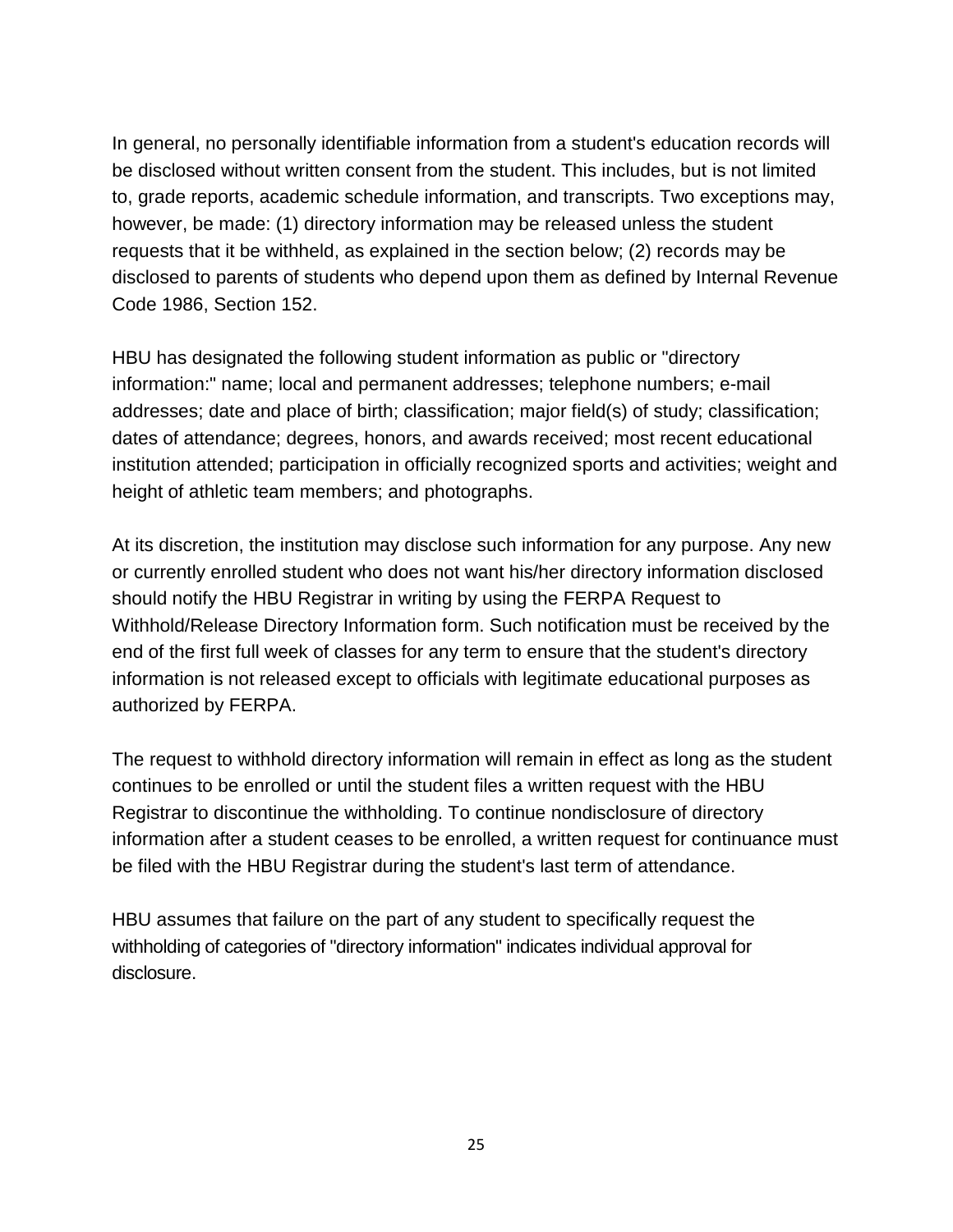## **Grievances**

Houston Baptist University seeks to be aware of and try to resolve problems concerning its students.

- For academic concerns, refer to the Academic [Grievance Policy](https://hbu.edu/HBU/media/HBU/publications/academics/AcademicGrievanceProcess.pdf) managed by the Office of Academic Affairs.
- For concerns related to facility issues (custodial or maintenance), financial services, or food operations contact the Office of the Vice President for Financial Operations in Attwood II. For concerns about campus activities, campus living, campus recreation, Spiritual Life, student conduct policies, or other areas in Student Life, contact the Director of Student Life at [studentlife@hbu.edu.](mailto:studentlife@hbu.edu)

To report another student for unacceptable behavior, refer to the Student Code of Conduct and/or contact the Director of Student Life in first floor of The Lake House.

- For concerns about non academic employees contact the supervisor of the employee or the [Human Resources Department.](https://hbu.edu/About-HBU/Resources/Directory.aspx)
- Students who wish to file a grievance or lodge a complaint but are unable to determine what procedure to follow should write the Director of Student Life [\(studentlife@hbu.edu\)](mailto:studentlife@hbu.edu) who will refer action to appropriate personnel.

## **Hazing**

Hazing refers to any intentional, knowing, or reckless act by one or more persons that occurs on or off campus, and is directed against a student for the purpose of joining, being initiated into, or maintaining full status in a group. Such acts include but are not limited to the following: any type of physical brutality, such as, beating, striking, branding, sleep deprivation, exposure to the elements, calisthenics, any activity involving the consumption of a food, liquid, alcoholic beverage, drug, or other substance or any other activity that subjects the student to unreasonable risk or harm or that adversely affects the mental or physical health or safety of the student or any activity that intimidates or threatens the student or that subjects them to extreme mental stress, shame, or humiliation. Consent to hazing is not a defense against hazing. Hazing is a violation of both HBU policy and Texas State Law and may subject a violator to both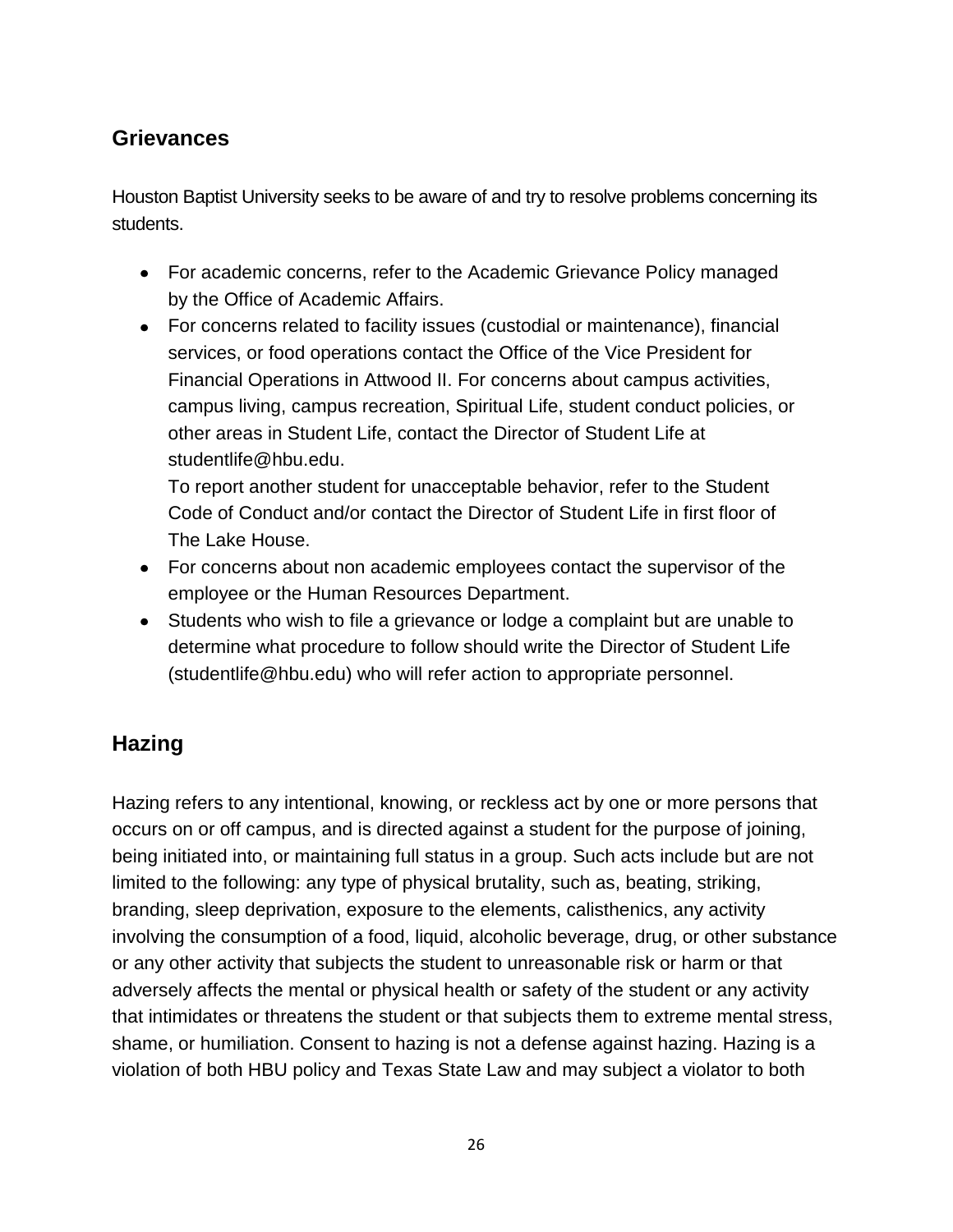criminal prosecution (punishable by fines and/or jail time) and HBU disciplinary action.

## **Student Health Records**

Please refer to the HBU web site [Health Services](https://hbu.edu/About-HBU/Resources/Health-Services/New-Student-Requirements.aspx) for current information on immunization and health record requirements.

## **Noise Policy**

In a community environment, the right to participate in or enjoy a particular activity ends when that activity or by-product infringes on the rights of others, particularly their right to sleep, study, or spend time in a peaceful setting. It expected that students be aware of how their actions may be affecting others and maintain reasonable noise levels 24 hours a day. Thus, music and noise may not be projected from residence hall rooms, classrooms, or vehicles to any other area of the building or to the outside of the building unless permission has been granted from the [Office of University Events and](https://hbu.edu/About-HBU/Resources/University-Events-and-Conferences.aspx)  [Conferences](https://hbu.edu/About-HBU/Resources/University-Events-and-Conferences.aspx) or the [Office of Student Life.](https://hbu.edu/Students-Alumni/Student-Information/Student-Life/Student-Life-Directory.aspx)

## **Parking Regulations**

## **General Regulations**

Houston Baptist University has adopted a parking and traffic program to create an orderly traffic flow and equitable parking conditions on campus. Your personal safety, the recognition of the needs of others, campus appearance, and applicable laws were considerations in the formulation of these regulations. The program is administered by the [Houston Baptist University Police Department.](https://hbu.edu/About-HBU/Resources/HBU-Alert-System/University-Police.aspx) Every vehicle on campus must be registered. Short-term registration is available through the University Police Department. For details on permit fees and registration process [click here.](https://hbu.edu/About-HBU/The-Campus/Police-Parking.aspx)

Possession of a parking permit is not a guarantee of a parking place in a specific lot. To park on University property you must have a permit. You may park only where your permit allows. A faculty/staff permit allows you to park in any available, unassigned space. Parking regulations are enforced Monday-Friday from 6 a.m. to 8 p.m.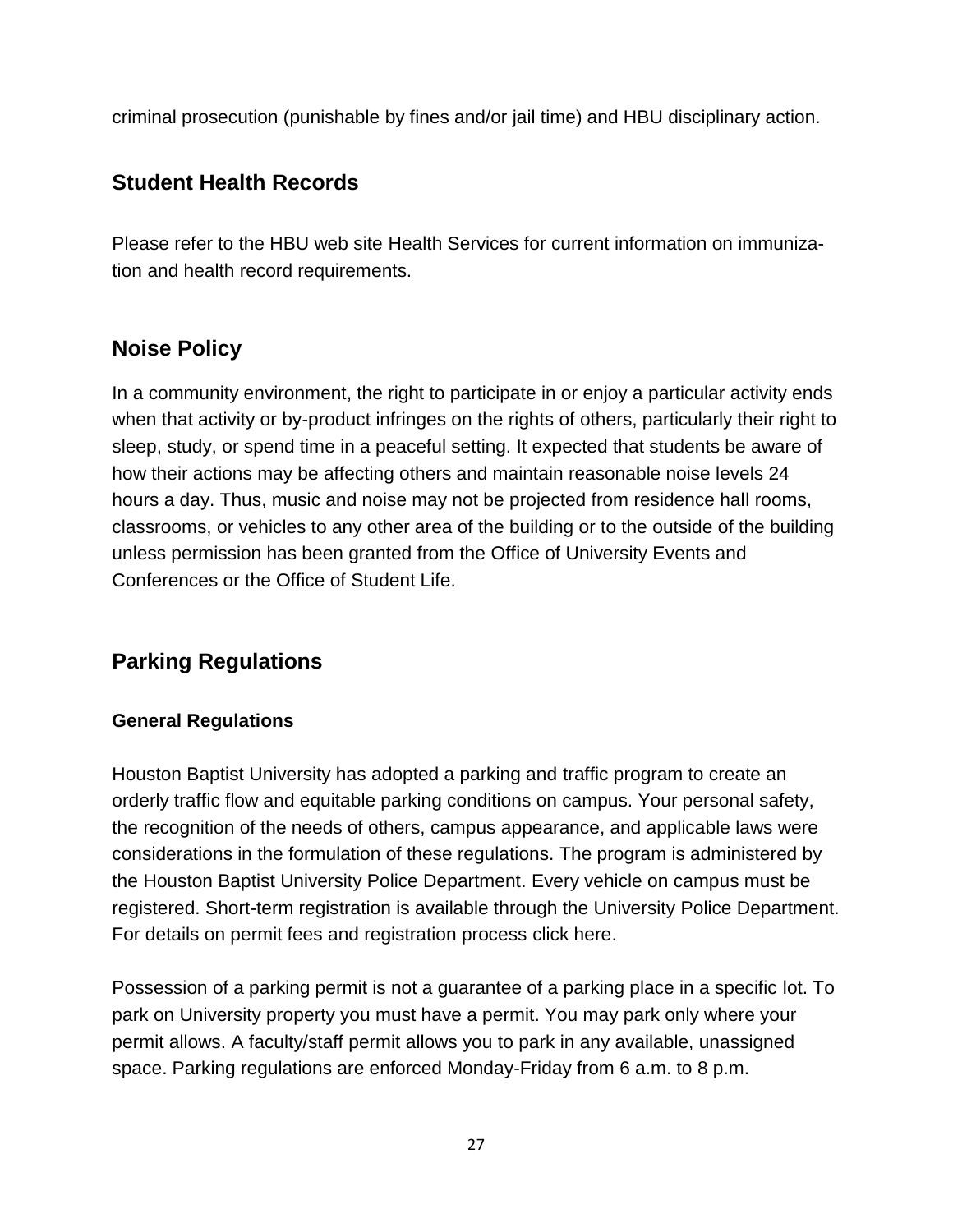Visitor parking is available in several locations. Failure to display either a permanent or temporary permit does not allow parking in visitor places. License plate numbers of vehicles parked in visitor parking will be monitored and citations for parking in a visitor space and failure to secure a parking permit will be issued to vehicles belonging to students or their families.

Handicapped parking is available in designated parking spaces. Parking in handicap parking places is not allowed without the handicap permit. A University permit is also required where the vehicle is issued special handicap identification by the state.

No Parking Areas include the loading dock behind the M.D. Anderson Student Center, fire lanes, no parking zones, the grass, sidewalks, along curbs or any spot that would disrupt pedestrian or vehicular traffic.

Emergency Call Boxes are located in lots 1, 2, 3, 5 and 6. You may use Emergency Call Boxes for auto assistance as well as emergencies. For assistance, please call ext. 3314. Only construction personnel may park in construction areas.

## **Vehicle Registration**

Anyone (except visitors) who operates a motor vehicle on Houston Baptist University property must register that vehicle. Motorized wheelchairs and authorized University vehicles and equipment are exempt.

## **Special Areas**

- **Sharp Gym**  Parking is restricted to special permits issued by the Athletic Director. All others are subject to towing.
- **Glasscock Center**  Parking behind the Glasscock is restricted to maintenance personnel only. All others are subject to towing.
- **Loading Zones** -These areas are reserved for loading and unloading objects into and from your vehicle. All loading zones are restricted to a maximum 20-minute time limit. Student or faculty usage requires prior approval from the University Police; call 281-649-3314 to request approval.
- **Bicycles and Motorcycles** must be parked in designated areas.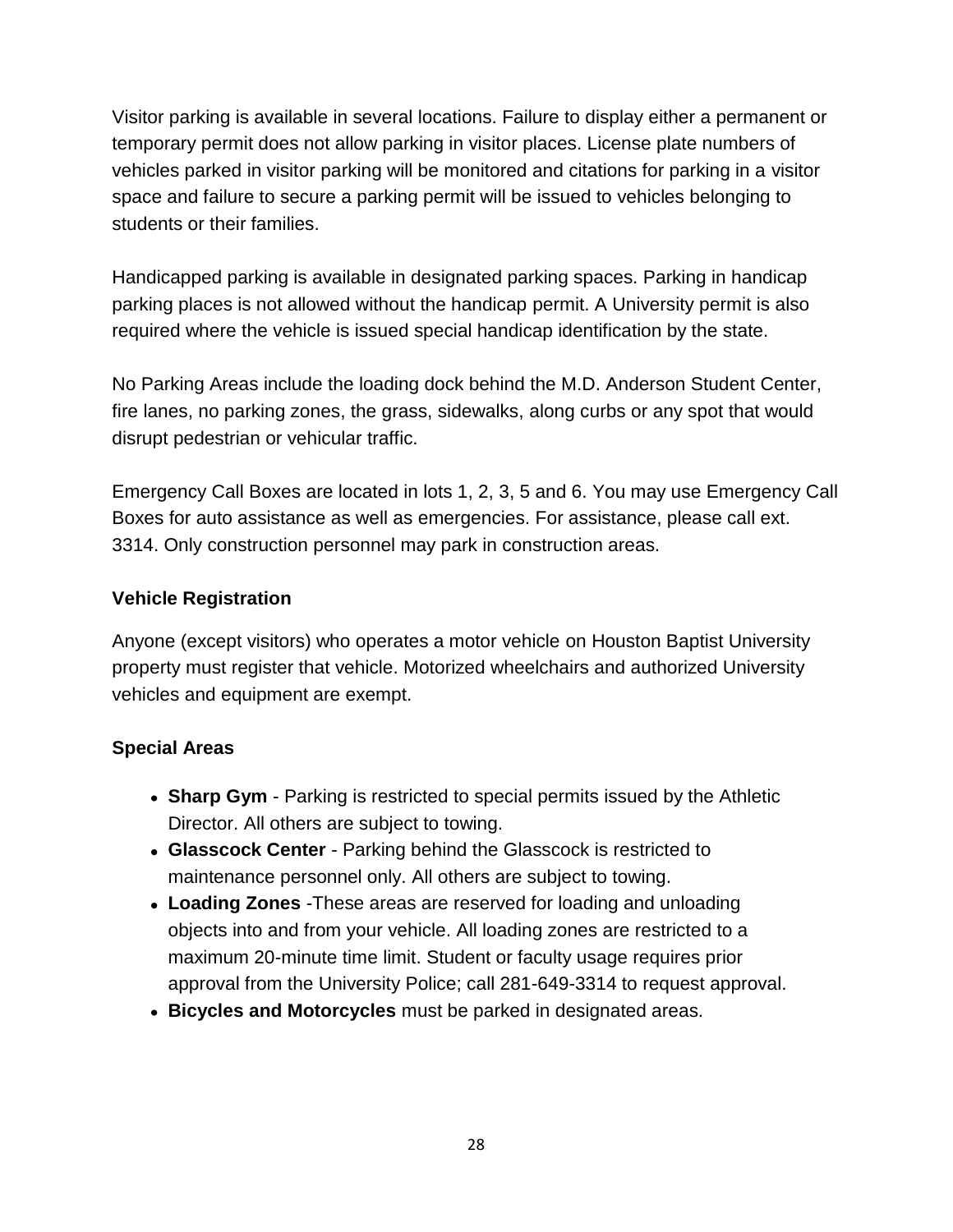## **Campus Traffic**

**Sidewalks** -Only emergency and University vehicles authorized by the University Police are permitted access to the sidewalks. Policies pertaining to vehicular use of sidewalks are in effect 24 hours per day, seven days per week.

## **Enforcement**

University police officers have the authority to issue citations 24 hours per day, seven days per week. Citations can be a warning citation or a University citation. Both warning and University citations are recorded in the Police Office. Citations can be issued for any of the following violations:

## **Typical Parking and/or Traffic Violations and Associated Fines**

## **Group A - Fine \$100**

- Fire lane zone
- Handicapped zone

#### **Group B - Fine \$30**

- Faculty/staff restriction
- Proper permit not displayed

## **Group C - Fine \$50**

- Loading zone
- No parking zone
- Blocking traffic way
- Blocking two spaces
- Parked on grass, sidewalk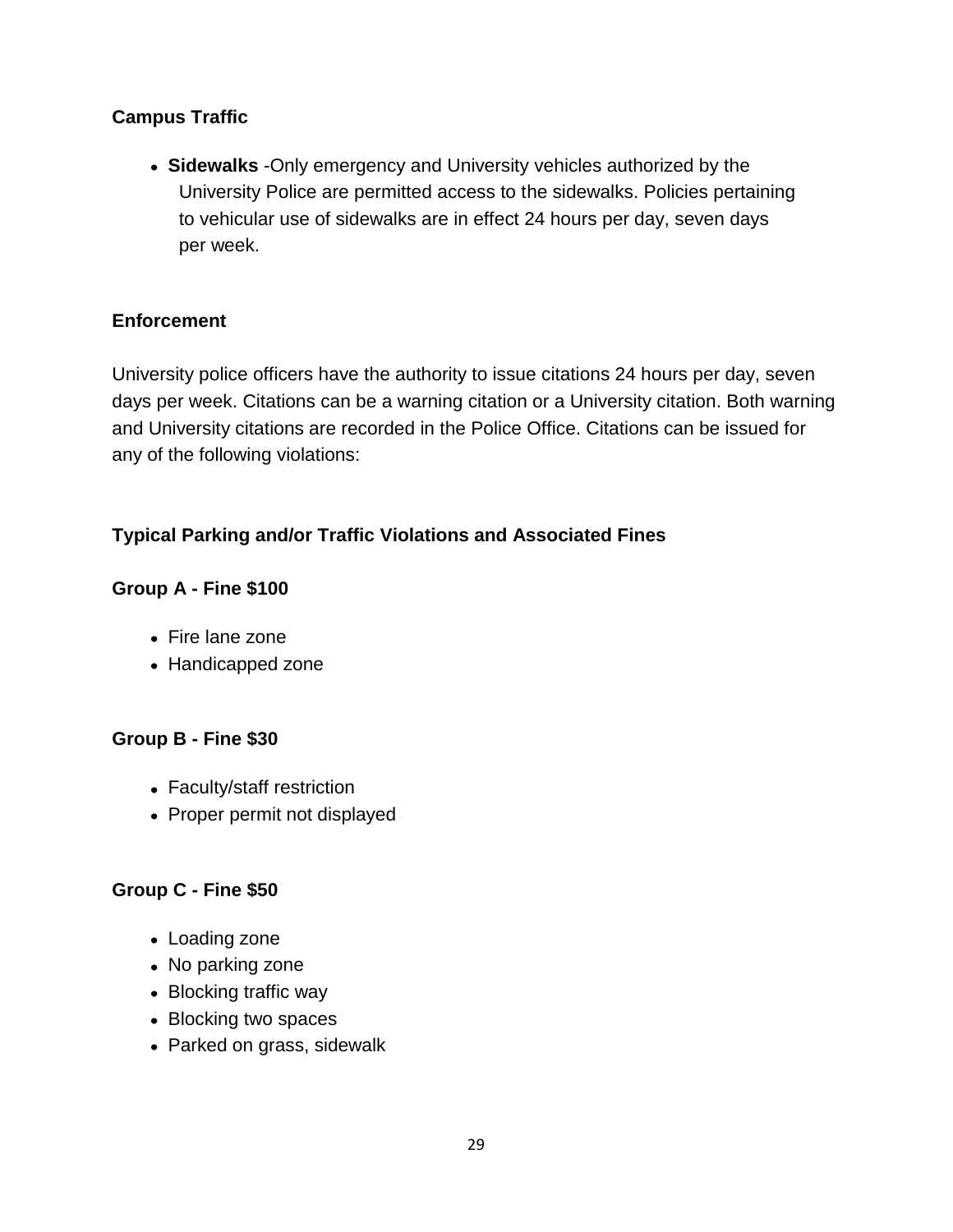## **Group D - Moving Violations**

| <b>Violation</b>                        | <b>Fine</b> |
|-----------------------------------------|-------------|
| Unsafe operation                        | \$100       |
| Failure to stop at stop sign            | \$50        |
| Driving wrong direction on one-way road | \$50        |
| Speeding                                | \$75        |
| Driving on sidewalk or grass            | \$75        |

## **Towing**

University Police Officers are authorized to have a vehicle towed at the owner's expense for the following reasons:

- 1.Vehicles which block the access or egress of others
- 2.Parking in one location in excess of 30 days
- 3.Parking of other than a conventional vehicle without University Police approval
- 4.Unauthorized parking in handicapped zone
- 5.Excessive unpaid violations
- 6.Parking which creates a hazard

## **Additional Violations**

- 1.Changing, damaging, or moving any University traffic sign or signal
- 2.Removing citations from other vehicles
- 3.Providing false information on vehicle registration documents
- 4.Disobeying traffic direction given by a police officer
- 5.Failure to obey traffic signs or barricades.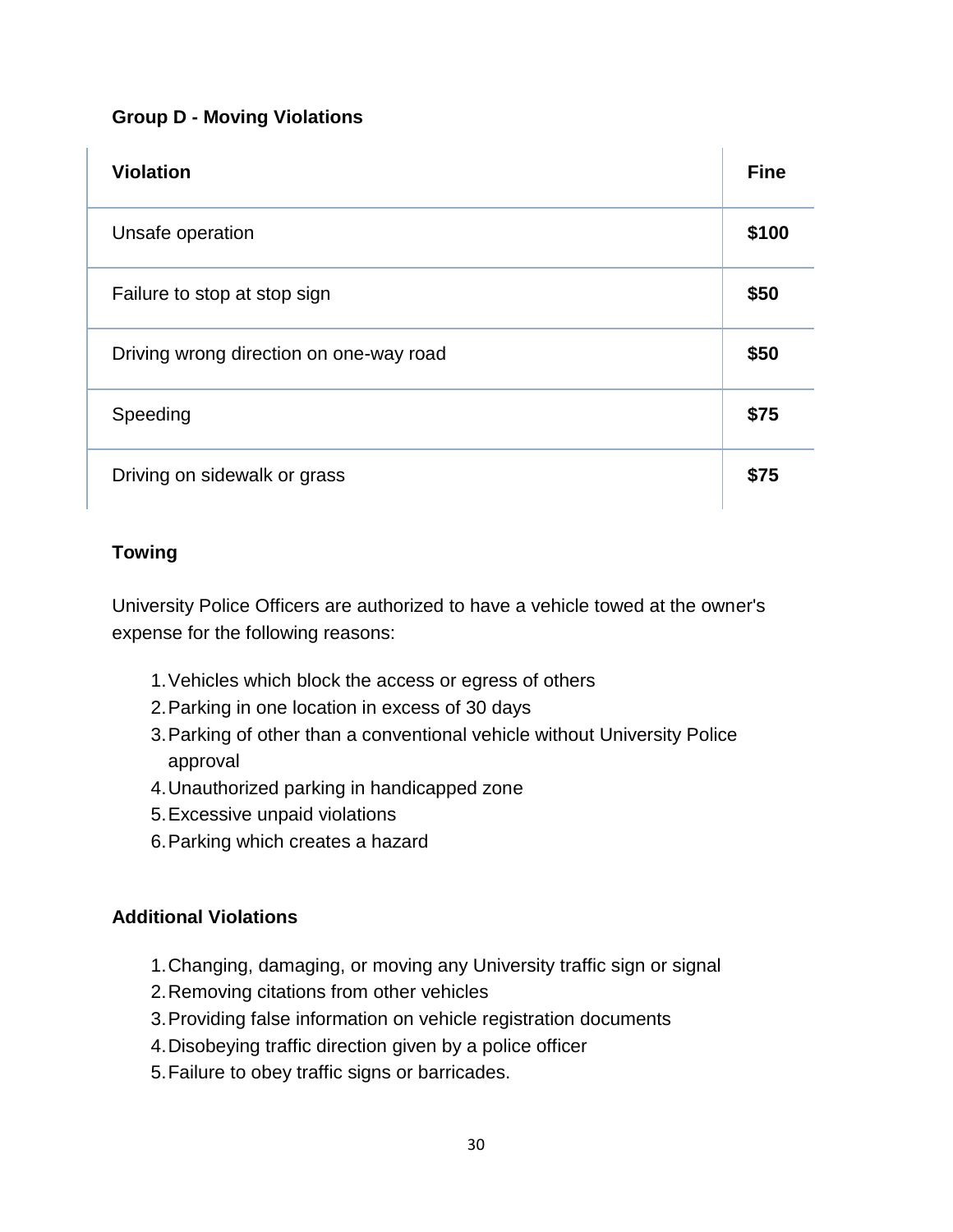Fines levied by citations must be paid within 10 ten working days. Failure to do so will result in a doubling of the fine and a charge for the higher amount will be placed on the student or staff member's account. All fines are paid in the Financial Services.

## **Appeal Procedures**

Any citation may be appealed by completing an appeal form in writing available from the University Police Department. Appeals must be filed within 10 working days of the issuance of the citation.

Appeals will be reviewed by the Chief of Police or designee. A grace period of 10 working days will be allowed for the payment of citations where the appeal is denied. The University reserves the right to withhold the issuance of grade reports, verification of enrollment, or University transcript until arrangements have been made with Financial Services for the payment of citations.

# **Poster/Flyer Posting Policy**

- All brochures, flyers and posters must be "poster-approved" through Office of Student Involvement, located on 2<sup>nd</sup> floor of M.D. Anderson Student Center.
- Beginning January 2011, ONLY Student Life Staff will be allowed to post flyers. Flyers will be posted in appropriate bulletin board spaces only. For posting, all flyers must be delivered to the Student Involvement Office by Monday afternoon each week.
- Posters/signs should be in good taste as deemed appropriate by the Student Involvement staff and not include references to alcohol, sexual innuendos, or offensive language of any kind.
- Posters/signs should have accurate information regarding events (place, date/time), reflecting the same information that is on the University calendar.
- Because of limited space, keep the sign/poster to a maximum size of 8  $\frac{1}{2}$ " by 11" letter size paper.
- Banners (maximum size of 4'  $\times$  8') may be posted in Hinton, hung on the cable along the upstairs railing. All banners must be delivered to the Office of Student Involvement for posting.
- Use of yard signs, display boards and other large scale signage is prohibited except for use by HBU departments and fee-funded organizations.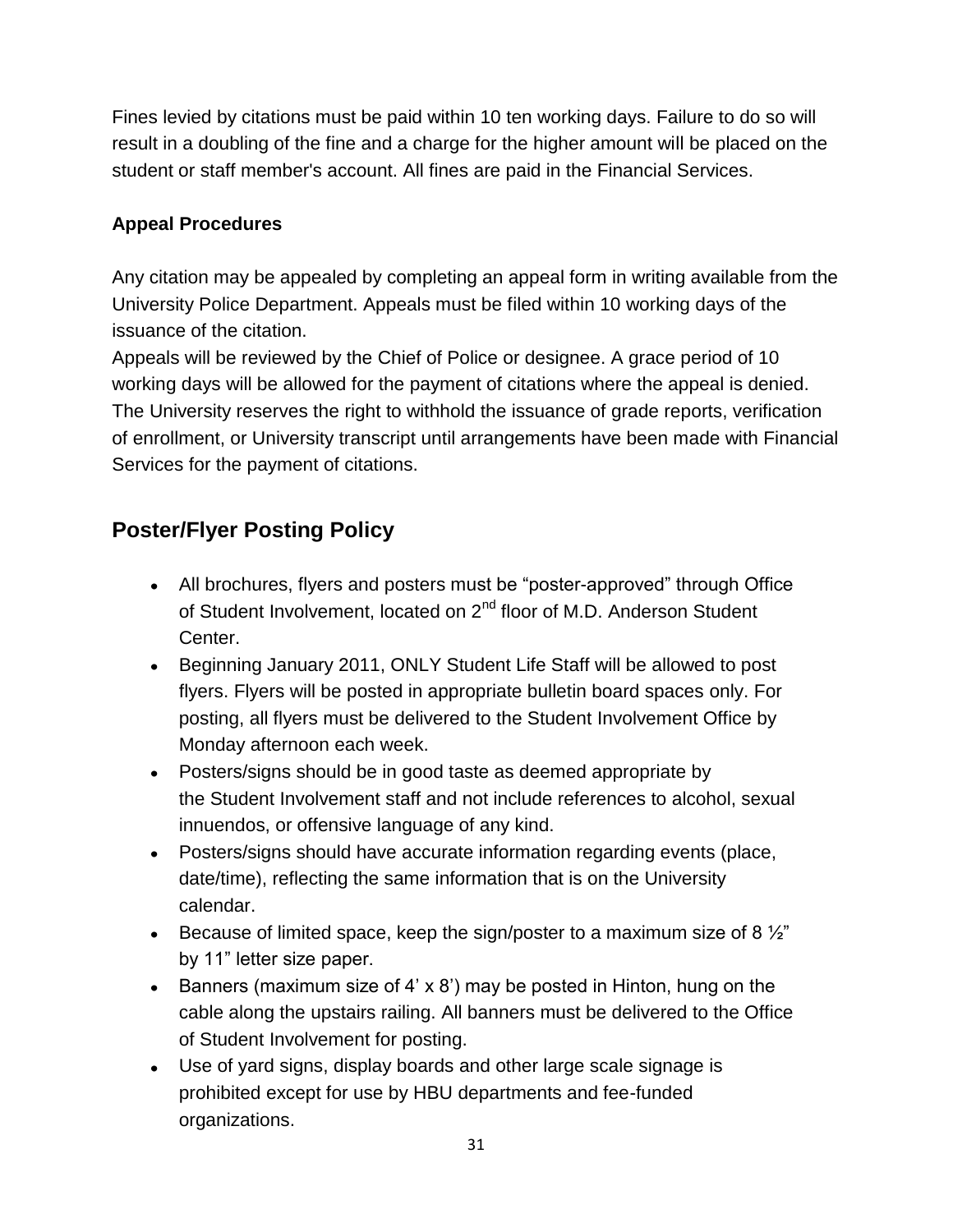- Distributing flyers on car windshields is prohibited. Police should be notified immediately if this rule is broken.
- Chalking may be done only in open, uncovered areas. (Do not chalk anywhere rain cannot reach.)
- If these policies are consistently violated, student organizations will lose the privilege to advertise on campus.

## **Search and Seizure**

Institutional searches may be authorized by the Director of Student Life if there is reason to believe that it is more likely than not that items which are in violation of University policy (re. drugs, alcohol, master keys, guns, weapons, stolen property, etc.) are present in a specified location. The University also reserves the right to use a search warrant issued by civil authorities if deemed necessary or appropriate.

## **Sexual Harassment**

## **What is sexual harassment?**

Sexual harassment is a form of discrimination in violation of Title VII of the Federal Civil Rights Acts of 1964. Such behavior has the potential of threatening an individual's academic performance, economic livelihood, career advancement, psychological and spiritual well-being, as well as Houston Baptist University community life. The Federal Equal Opportunity Commission guidelines clearly define sexual harassment:

Unwelcome sexual advances, requests for sexual favors, and other verbal or physical conduct of a sexual nature constitute sexual harassment when:

- submission to such conduct is made either explicitly or implicitly a term or condition of an individual's employment or academic advancement,
- submission to or rejection of such conduct by an individual is used as the basis for employment decisions or academic decisions affecting such individual,
- such conduct has the purpose or effect of unreasonably interfering with an individual's work or academic performance or creating an intimidating, hostile, or offensive working or learning environment.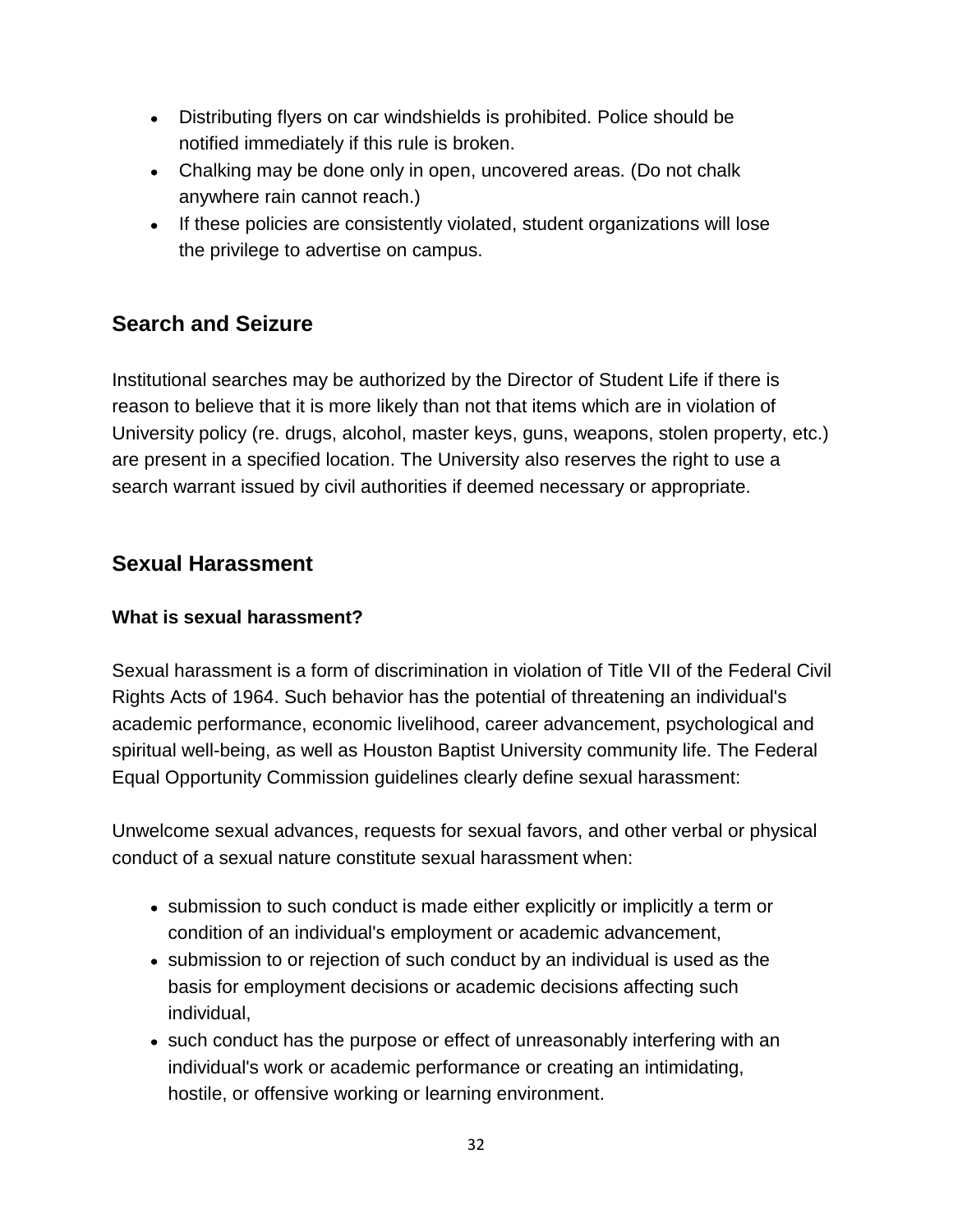Sexual harassment most often occurs in situations where one person abuses the power he or she has over another person, thereby violating the boundaries and trust implicit in that relationship. However, harassment can also occur between equals (i.e., student to student). Any member of the Houston Baptist University community is a possible victim of sexual harassment, although historically women are most often victimized.

## **Sexual harassment can involve:**

- Professor and professor
- Professor and student
- Supervisor/superior and employee
- Employee and employee
- Student and student
- Other relationships among colleagues, peers, and co-workers

### **Sexual harassment can take many forms:**

- **Verbal harassment** may include innuendo, humor, and jokes about sex or gender-specific traits and implied or blatant verbal threats.
- **Physical harassment** may include offensive contact (patting, pinching, brushing against the body, etc.), blocking movement, attempted or actual fondling or kissing, or any other form of coerced sexual contact. (A separate section on sexual assault follows the harassment information.)
- **Non-verbal harassment** may include insulting whistling, gestures, or leering.

## **How to deal with a sexual harassment situation:**

HBU takes sexual harassment complaints by students, faculty, administration, and staff very seriously. Sexual harassment hurts our whole community when it occurs. In addition to violating the law as well as University policy, it violates the University goal of developing a community where relationships are based on trust and mutual respect.

Any student who believes he or she is being harassed, or who otherwise feels in need of advice or support, is encouraged to immediately see one of the following people: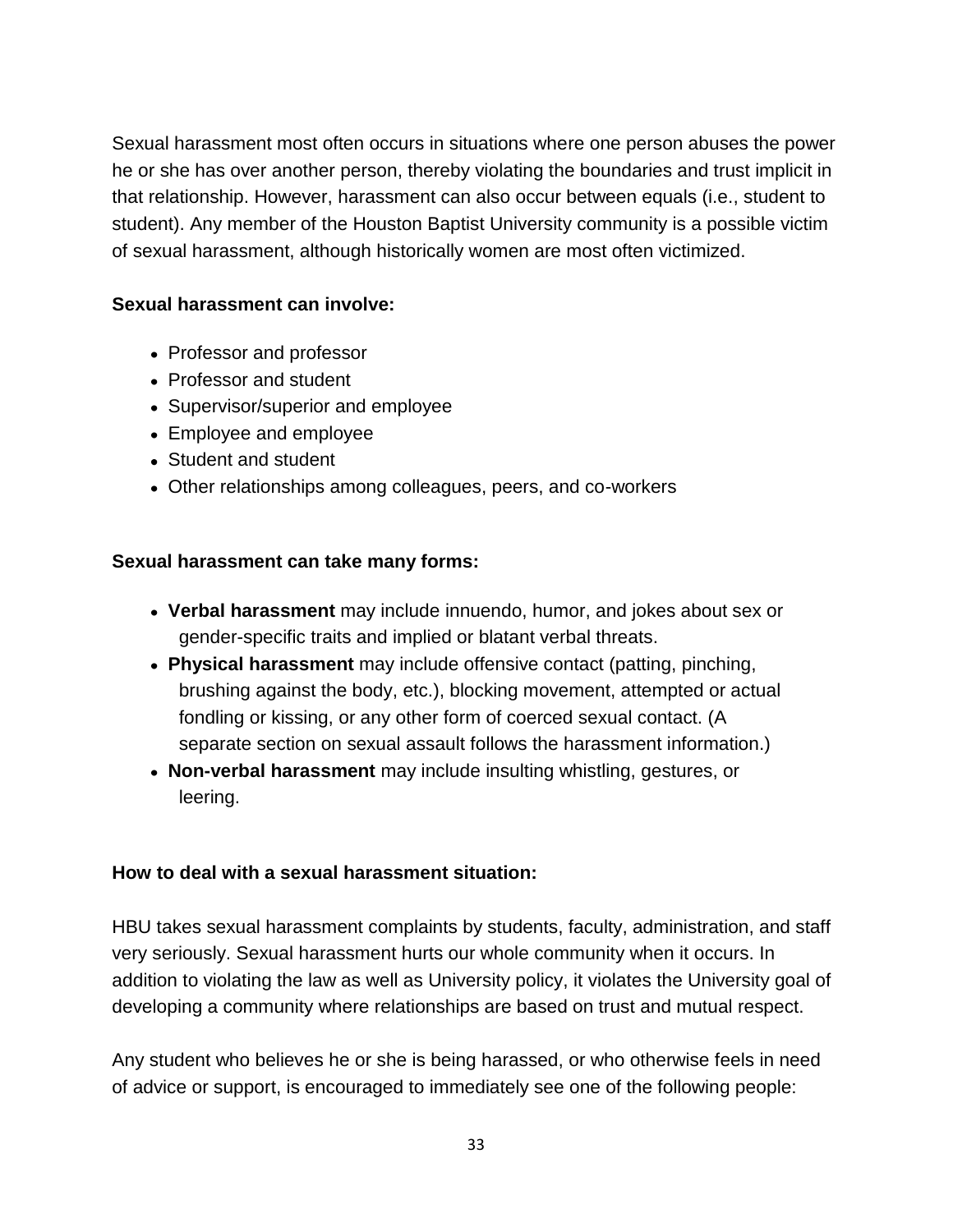- [Director of Student Life](https://hbu.edu/Students-Alumni/Student-Information/Student-Life.aspx)
- [University Chaplain/Director for Spiritual Life](https://hbu.edu/Students-Alumni/Student-Information/Spiritual-Life/Spiritual-Life-Department/Meet-Our-Staff/Colette-Cross.aspx)
- [Director of Student Ministry](https://hbu.edu/Students-Alumni/Student-Information/Spiritual-Life/Spiritual-Life-Department/Meet-Our-Staff/Danny-Miller.aspx)
- [Appropriate personnel in the Office of Human Resources](lc:SNID$)

Faculty, administrators, and staff who believe they are being harassed or feeling in need of advice are encouraged to see the University General Counsel or appropriate personnel in the Office of Human Resources as soon as possible, preferably within three work days. Students are encouraged to seek assistance even if they are unsure that what they are experiencing is sexual harassment. Do not allow sexual harassment to jeopardize your rights and opportunities as a student here at Houston Baptist University for work or education. The University wants to work with students to attempt to resolve sexual harassment issues but cannot do so unless reports are received by the appropriate personnel listed above.

Reprisals or retaliation towards any person for alleging sexual harassment or for filing a sexual harassment complaint or charge is illegal and a violation of University policy. Any person who retaliates against a complainant will be subject to disciplinary action up to and including, in the case of a student, expulsion, and in the case of an employee, termination of employment. Knowingly making false allegations of sexual harassment or providing evident with the knowledge that it is false is also a violation of University policy and will subject a person to disciplinary action up to and including expulsion or dismissal. Those persons responsible for investigating and resolving complaints of sexual harassment will make reasonable efforts to protect the privacy of both the complainant and the respondent. All complaints of sexual harassment, investigation documents, and documents relative to the resolution of the complaint will remain confidential. In cases in which it is determined that sexual harassment occurred, the University will take appropriate action with or without concurrence from the complainant.

## **Smoke Free Campus Policy**

The University has elected to strengthen the Smoke Free Campus Policy. Effective September 1, 2006, the new policy prohibits smoking anywhere on University premises except for the confines of private vehicles.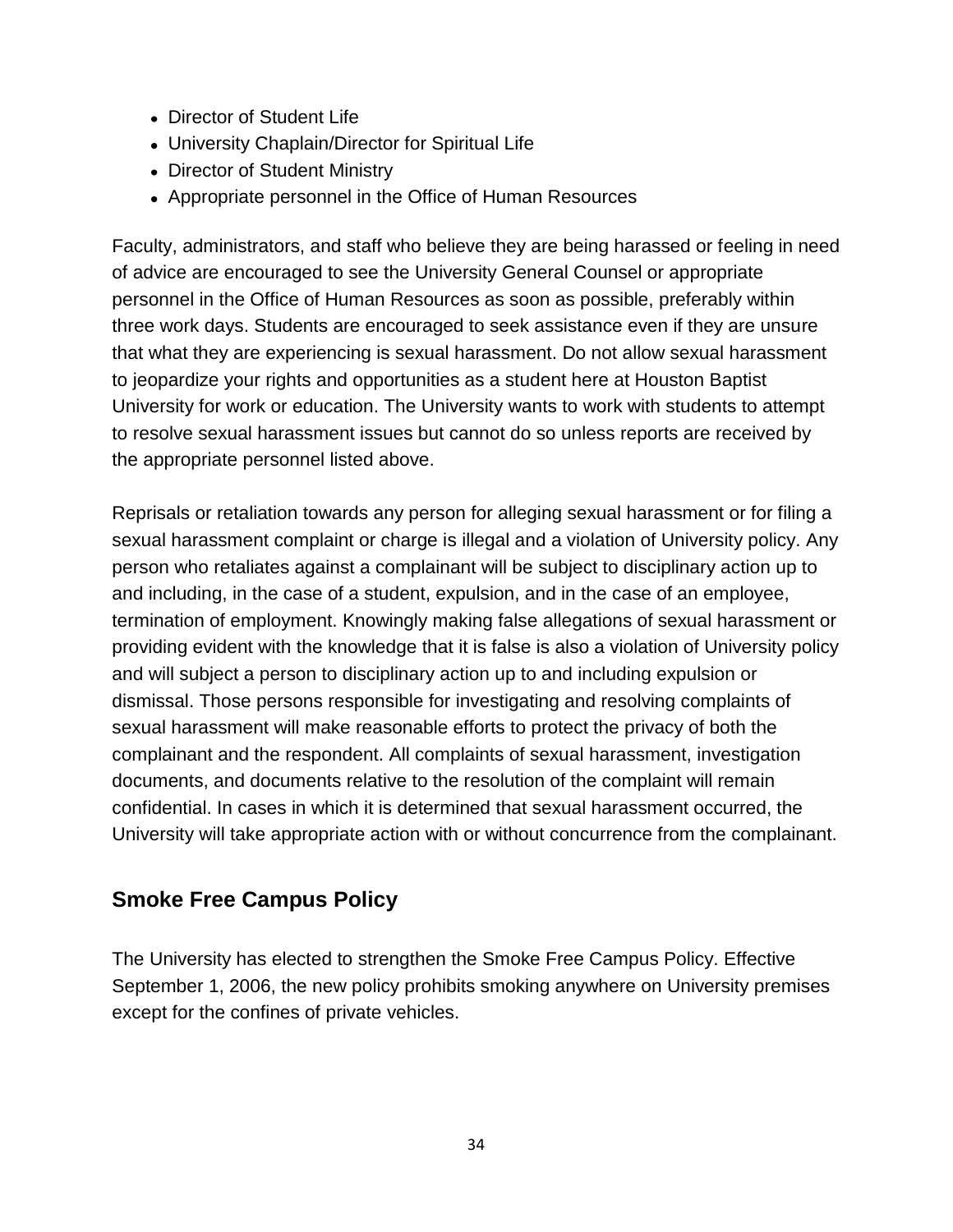# **Student Organizations Relationship Statement**

## **Section 1. Purpose Statement**

- 1. Houston Baptist University (HBU) is strongly committed to providing students opportunities for involvement in student organizations operating on campus. By maintaining a statement of relationship between the University and the student organization, the University establishes a clear set of privileges and responsibilities for student organizations to foster their success.
- 2. These policies and procedures shall conform to the policies and regulations of Houston Baptist University.

## **Section 2. Definitions**

- 1. Fee-Funded Student Organization: A student organization created by a University department or division to support the on-going interests of the University community and is considered to be critical to the mission and culture of the University and routinely presents events for the University and surrounding community. A fee-funded student organization has an advisor that is paid by the University to specifically advise the organization. Other privileges may be granted to a fee-funded student organization by the sponsoring University department or division, which may or may not be extended to other student organizations.
- 2. Honors Groups: Policies regarding honor organizations are currently under review.
- 3. Student Organization Leader: The University reserves the right to hold student organizations accountable to reasonable standards of academic performance of the group, its student organization leaders, and its members. A person meeting all of the following criteria shall be officially recognized as a student organization leader:
	- a. An undergraduate or graduate student enrolled in at least one course at the University; the student need not be enrolled during the summer semester.
	- b. A member in good standing of a student organization currently registered with the University.
	- c. A student whose name appears in a student organization's registration materials as an officer or authorized representative.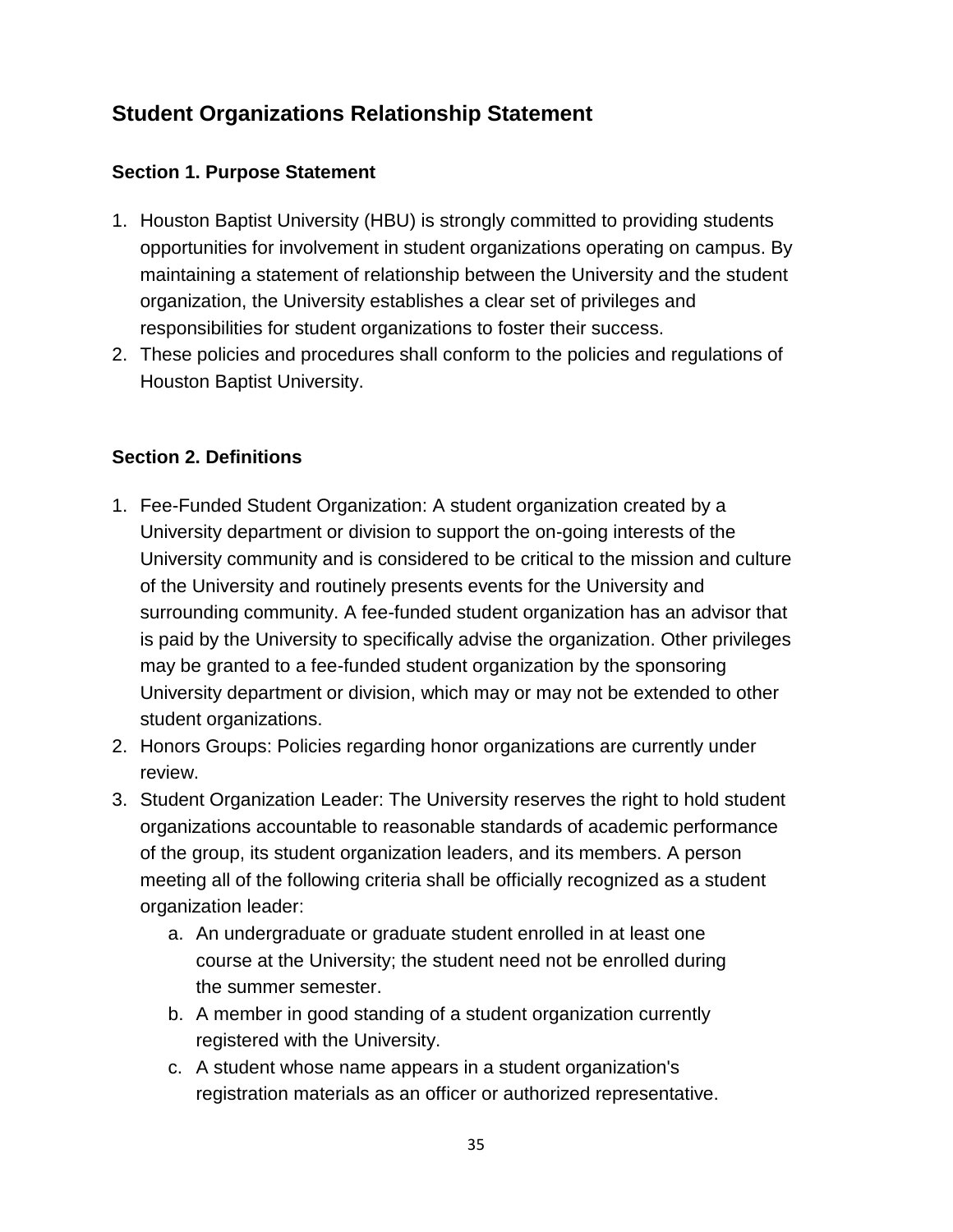- d. A student who has a least a 2.25 HBU cumulative GP (3.0 for graduate students) prior to the first day of each long-term semester during the term of the position.
- e. A student who is in good scholastic and disciplinary status with the University at the time of selection and during the term of the position.
- f. The student must relinquish the position should he / she fail to maintain the above requirements.
- 4. Faculty/Staff Advisor: A person meeting all of the following criteria shall be officially recognized as a Faculty/Staff Advisor:
	- a. Must work for the university at least part -time (20 hours).
	- b. Must not advise more than 2 student organizations unless it is otherwise stated in his/ her job description.
	- c. Must not be on sabbatical.

## **Section 3. Process for University Recognition for New Organizations**

Registered status will be considered for any student organization that meets the following criteria:

- 1. Membership is limited to HBU students, or combination of students, faculty, and/or staff.
- 2. The petitioning group's purpose, actions, or activities do not conflict with the Christian or educational missions of the University; in particular, they do not conflict with the Preamble or the University's bylaws.
- 3. The petitioning group can meet three (3) times to create a constitution & bylaws & to secure a faculty/staff advisor.
- 4. Submit initial paperwork (recognition packet) including constitution, bylaws, preliminary roster, Department Chair and Dean signature (for Academic groups), and faculty/staff advisor contact information to the Director of Student Involvement.
- 5. Paperwork will be forwarded to the Student Government Association (SGA) for comment.
- 6. SGA will forward comments and paperwork back to the Director of Student Involvement for review with the Director of Student Life and the Provost.
- 7. Office of Student Involvement will notify in writing the petitioning group of the final decision.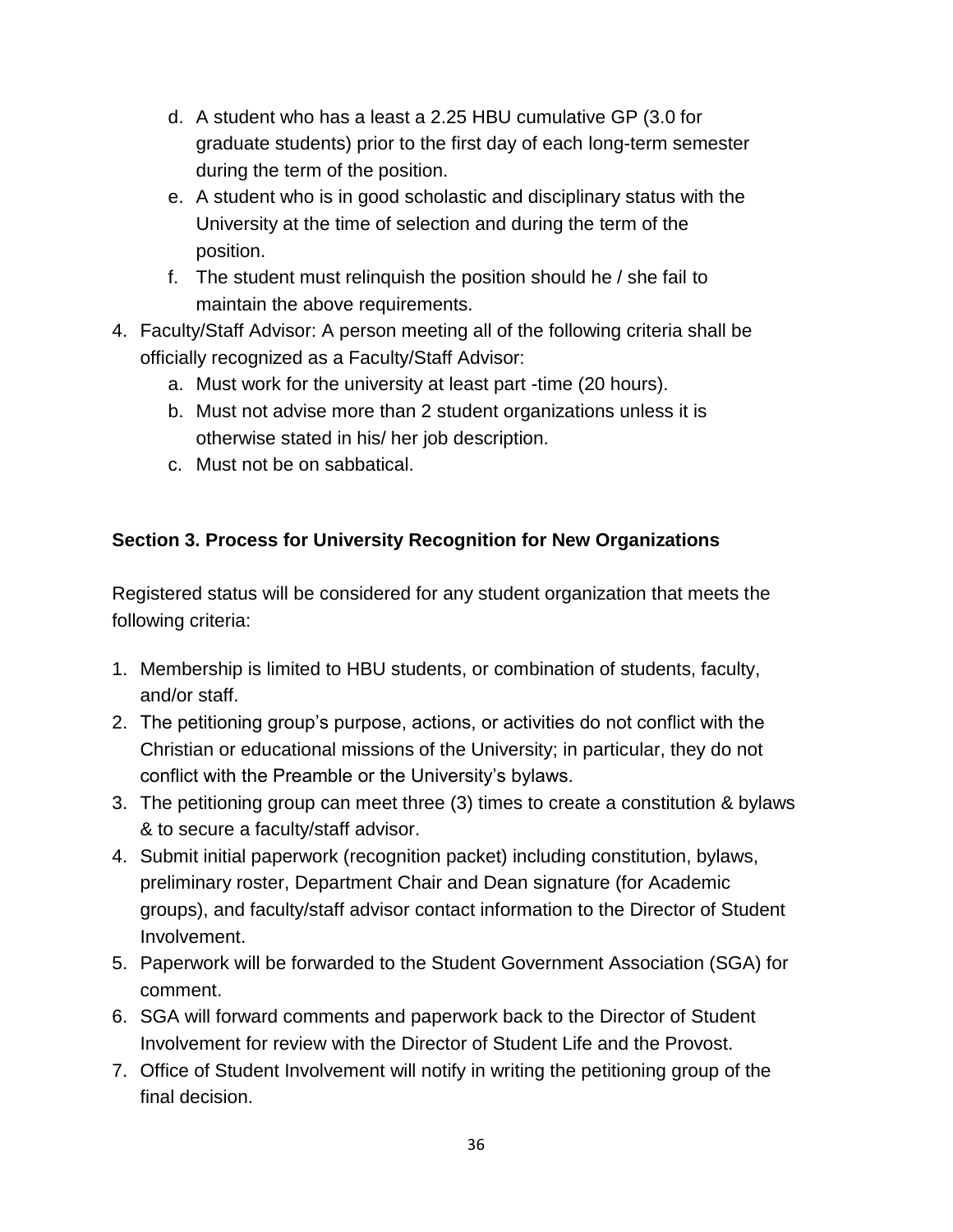- 8. If the group is granted recognition, the three (3) highest ranking officers must attend an Organization Training and Risk Management Training.
- 9. General Social Greek Organizations: The HBU Expansion Policies for Social Greek Organizations may be obtained through the Office of Student Involvement.

### **Section 4. Appeal process for New Student Organizations Denied Recognition**

- 1. In the event that the request for recognition is denied the following steps can be followed:
	- a. Notify in writing the Director of Student Life of the intent to appeal and resubmit the initial Recognition packet.
	- b. The Director of Student Life will meet with representatives from the group along with their faculty/staff advisor.
	- c. After consulting with members of the President's Executive Council, the Director of Student Life will render a final decision.
- 2. The Director of Student Life is the final appellate review.

### **Section 5. Privileges of Recognition**

Privileges extended to student organizations in good standing with the University and currently registered with the Office of Campus Activities include the following:

- 1. Recruitment: Student organizations may conduct activities on campus to recruit new HBU students in accordance with University policies and procedures regarding the use of campus facilities and solicitation.
- 2. Publicity and Promotion: Student organizations have access to the Student Life E-newsletter, HBU Student Involvement website, and may utilize all posting areas on campus in accordance with the posting policies.
- 3. Fundraising: Student organizations may raise funds on and off campus. If raising funds on campus, the activity must comply with all posting and solicitation policies.
- 4. Use of Campus Facilities: Student organizations may use University facilities for meetings, functions, programs, and other activities provided that the organization completes the appropriate facility reservation process and the activities do not intrude upon or interfere with the academic programs and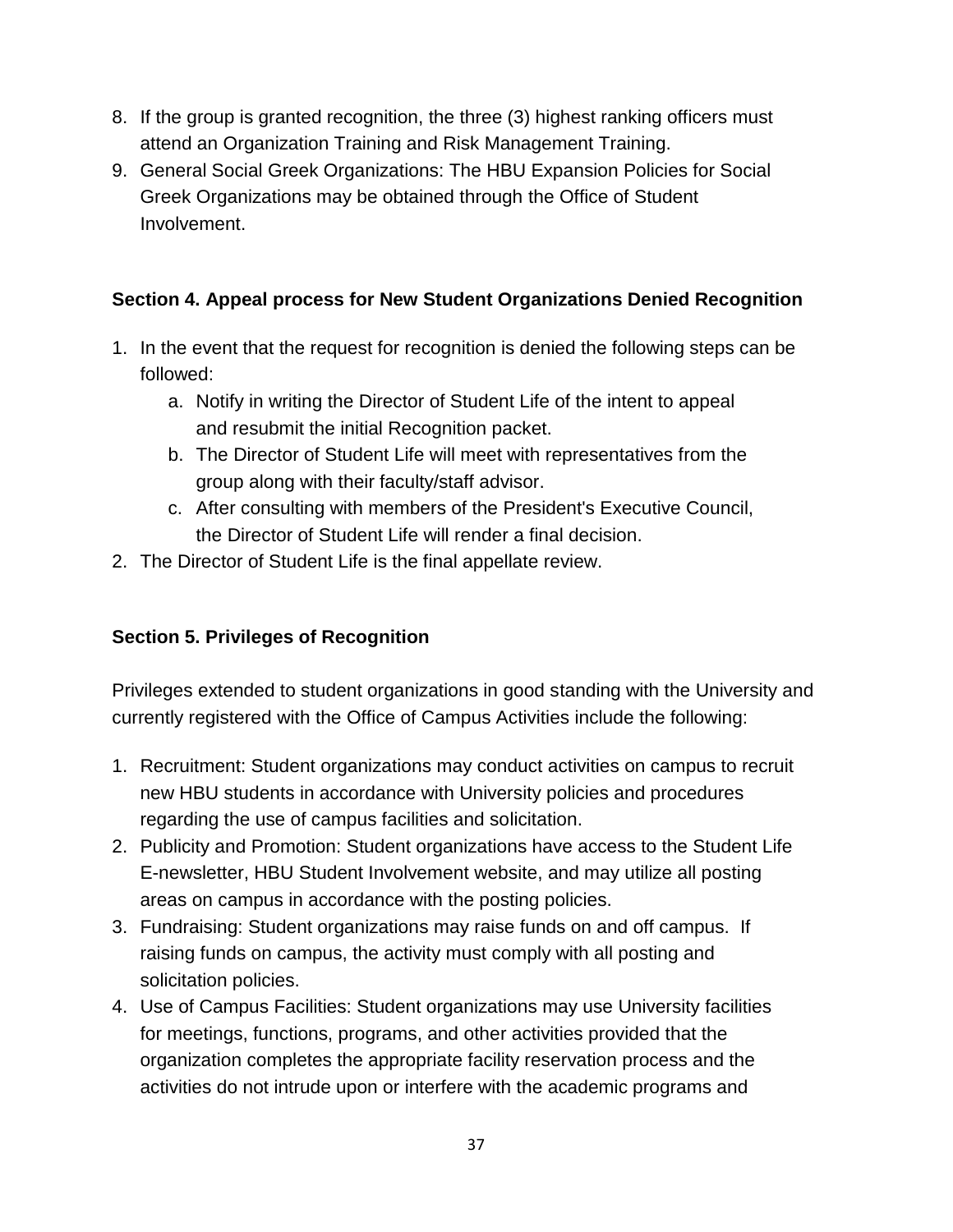administrative processes of the University. Failure to comply with facility use guidelines may restrict an organization from the use of such facilities.

- 5. Use of the On-Campus Account System: Student organizations may establish an on-campus account to procure University services, to purchase items and services from off-campus businesses and individuals, and to reimburse individuals for organization-related expenses. Improper use of the on-campus account may result in the loss of the account and the use of services requiring payment via the account. No student organization may use University services, facilities, and equipment while it owes a monetary debt to the University and the debt is considered delinquent.
- 6. Participation in University-sponsored Events: Student organizations are eligible to participate in all University-sponsored programs and activities involving student organizations (e.g., Organization Fair, Husky Fest, and Homecoming). Student organizations must comply with the sign-up procedures and rules established for the event or face exclusion from such events.
- 7. A student organization may apply for student organization funding through the Student Government Association.
- 8. Use of Student Involvement Services: Student organizations are eligible for all services provided by the Office of Student Involvement.
- 9. A student organization may state that its membership is composed of HBU students, or a combination of students, faculty, and / or staff, but it shall not suggest or imply that it is acting with the authority or as an agency of the University. Student organizations are not official entities of the University and may not represent themselves as such.
- 10.Student organizations cannot use the words "Houston Baptist University" or "HBU" as part of the name of the organization, and it cannot display the seal or logo as part of any letterhead, sign, banner, pamphlet, or other printed material that bears the name of the organization.
- 11.Student organizations may indicate existence at the University by adding the phrase "at Houston Baptist University (or HBU)."
- 12.Fee-funded student organizations may incorporate the name, seal and logo of the University in accordance with University communication, policies and guidelines established by the sponsoring University department or division.
- 13.Other privileges may be granted to Fee-funded student organizations by the sponsoring University department or division that may or may not be extended to other student organizations.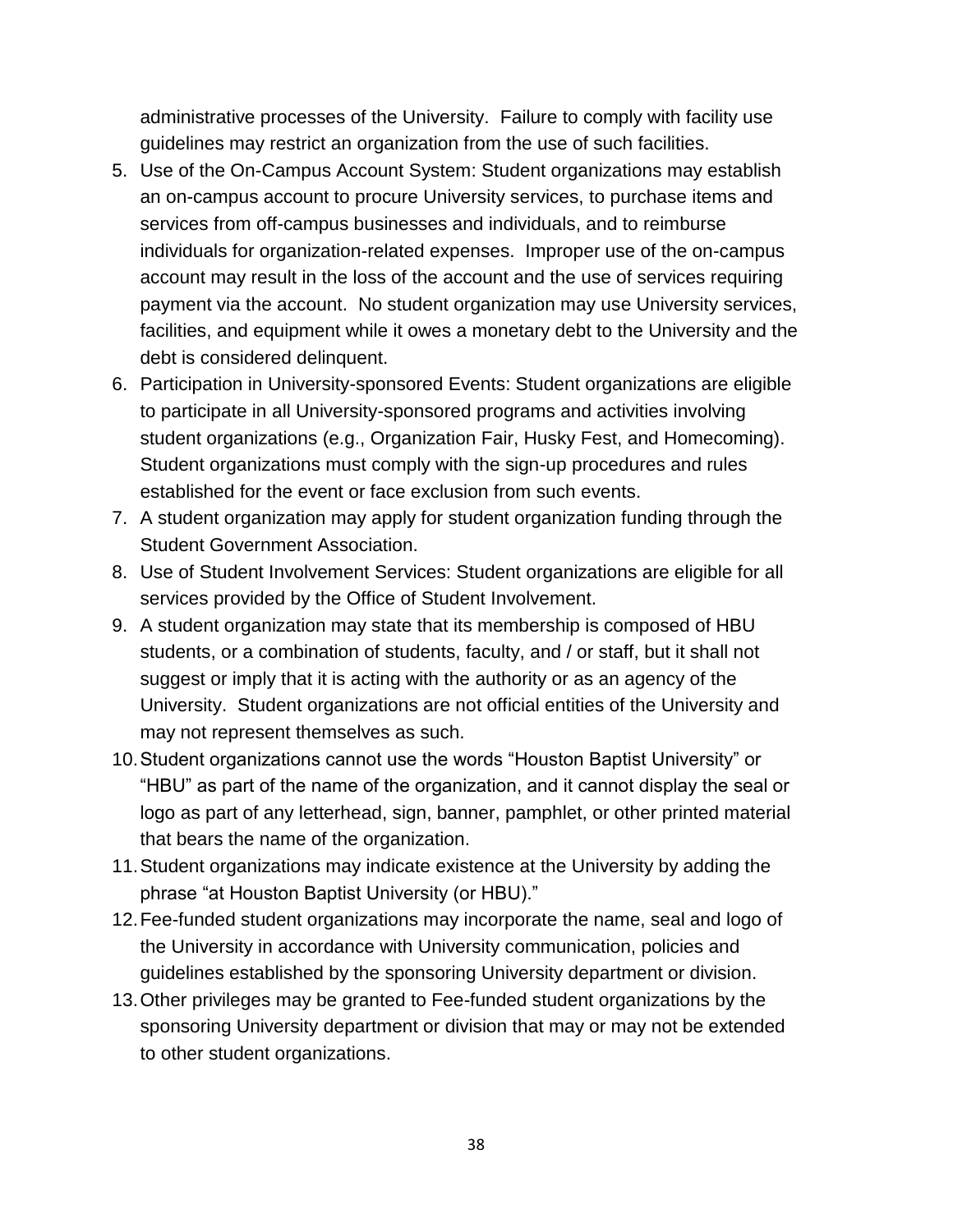#### **Section 6. Responsibilities of Recognition**

- 1. It is the student organization's responsibility to provide a detailed list of the Officers, members, and advisors of the organization to Office of Student Involvement by the 10th class day of the academic semester (fall). If new officers are elected by the organization during December or January, it is the organization's responsibility to submit a new organization registration form to the Office of Student Involvement by the 10th class day of the spring semester.
- 2. Student organizations must attend all organization trainings and risk management trainings scheduled by the Office of Student Involvement.
- 3. It shall be conclusively presumed that the authorized officers / representatives whose names are most currently on-file with the Office of Student Involvement are authorized to represent the organization in its relationship with the University.
- 4. In addition, general social Greek organizations must also provide the name, address, and phone numbers of the alumni / recruitment / graduate advisor(s).
- 5. Student organizations must have a faculty or staff advisor who is employed by the University at least one-half time (20 hours) and not be on sabbatical.
- 6. Student organizations must keep an updated organizational constitution on file with the Office of Student Involvement at all times. Constitutions should follow the following guidelines and must include those components indicated as being required:
	- a. The date of creation and revision [required]
	- b. The official name of the organization [required]
	- c. A detailed declaration of purpose of the organization [required]
	- d. Criteria for selecting membership [required]
	- e. Establishment of authority structure, including:
		- i. Officer / representative positions, duties, and authority [required]
		- ii. Description of officer / representative eligibility, including academic requirements meeting or exceeding those stated in Section 6 of this document [required].
		- iii. Procedure for selection and removal of an officer / representatives [required].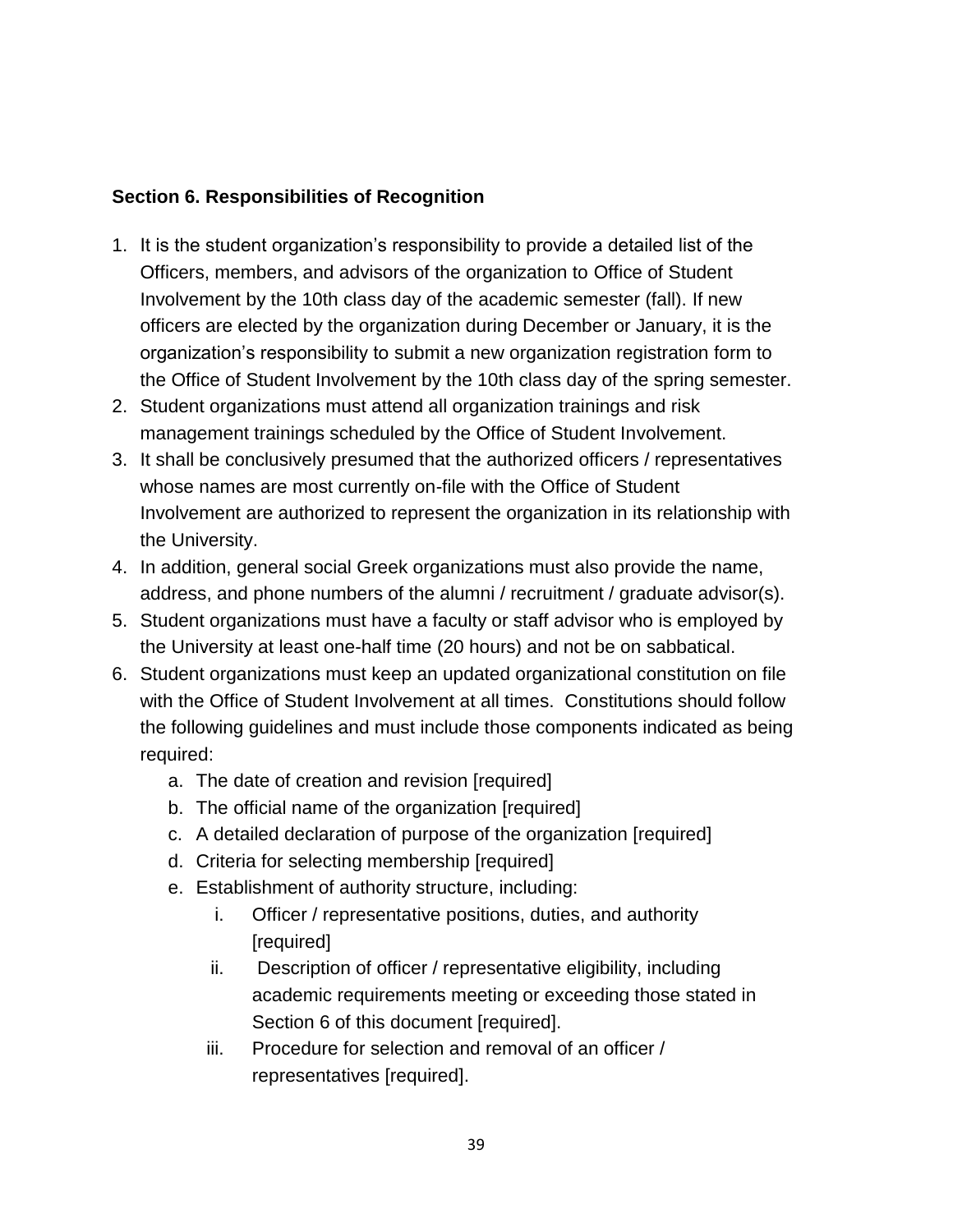- f. Procedures for decision-making (i.e., voting) in the control of organizational activities and finances, including a definition of quorum [required]
- g. Provision for disbursement of organization assets should the organization become defunct [required]
- h. Description of standing (permanent) and ad hoc (temporary) committees, including a list of responsibilities [recommended]
- i. Description of the amendment process [recommended]; and
- j. Provision for the selection and removal of faculty / staff advisor [recommended].
- 7. Student organizations are accountable for the conduct of their members wherever individual actions are abetted by the organization. "Abetting" may be defined as, but not limited to, organizational sponsorship, sanctioning or condoning of the event or activity.
- 8. Any student organization is subject to disciplinary action or revocation of recognition as a student organization for violation of a rule or regulation of the University.
- 9. Fee-funded student organizations are subject to all laws, rules, regulations, and policies that govern the sponsoring University department or division.
- 10.The University reserves the right to hold student organizations accountable to reasonable standards of academic performance of the group, its student organization leaders, and its members. A student officially recognized as a student organization leader must meet the following academic requirements to receive and maintain such status:
	- a. Have at least a 2.25 HBU cumulative GPA (3.0 for graduate students) prior to the first day of each long-term semester during the term of the position; and
	- b. Be in good scholastic and disciplinary status with the University at the time of selection and during the term of position.
	- c. The student must relinquish the position should he / she fail to maintain the above requirements.
- 11.A general social Greek organization whose initiated and new member semester GPA falls below a 2.5 in any long-term semester will be placed on academic monitoring for the following long-term semester. The organization must meet the following requirements to be cleared of academic monitoring:
	- a. The initiated and new members semester GPA must meet or exceed a 2.5 at the end of the probationary semester;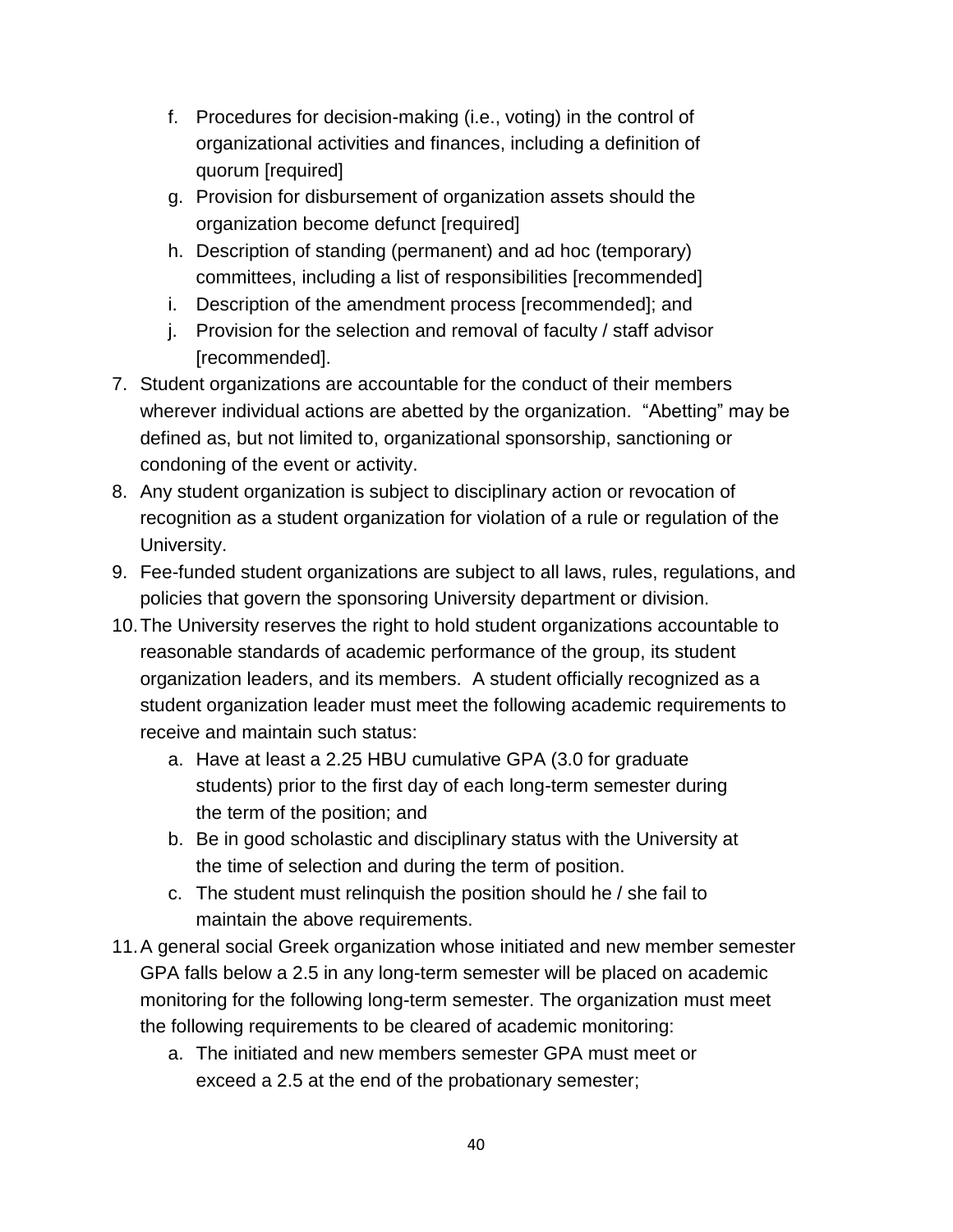- b. The organization must develop and implement a chapter academic enhancement program in conjunction with, and approved by, the Assistant Director of Campus Activities prior to the end of the second week of the probationary semester;
- c. The organization must meet monthly with the Director of Student Involvement to discuss the implementation and progress of the academic enhancement plan.
- 12.Failure to meet the above requirements during the monitoring semester will result in academic probation for the following long-term semester. The organization must meet the following requirements to be cleared of academic probation:
	- a. The initiated and new members semester GPA must meet or exceed a 2.5 at the end of the probationary semester;
	- b. The organization must continue to meet monthly with the Director of Student Involvement to discuss the implementation and progress of the academic enhancement plan;
	- c. The organization must sponsor or attend an academic workshop during the probationary period requiring mandatory attendance of not less than 95% of the chapter members;
	- d. The organization may not host any social events for the probationary semester; and,
	- e. Any additional requirements as determined by the Director of Student Involvement.
- 13.Failure to meet the above requirements during the probationary semester will result in suspension, for a minimum of two long semesters, of University recognition and all privileges associated with such recognition.

### **Section 7. Additional Social Responsibilities of Social Greek Organizations**

- 1. The Office of Student Involvement may impose additional requirements upon general social Greek organizations.
- 2. Every semester, general social Greek organizations must provide updated rosters of their most current membership to the Director of Student Involvement. Information required for every member includes: full name, H#, and membership status.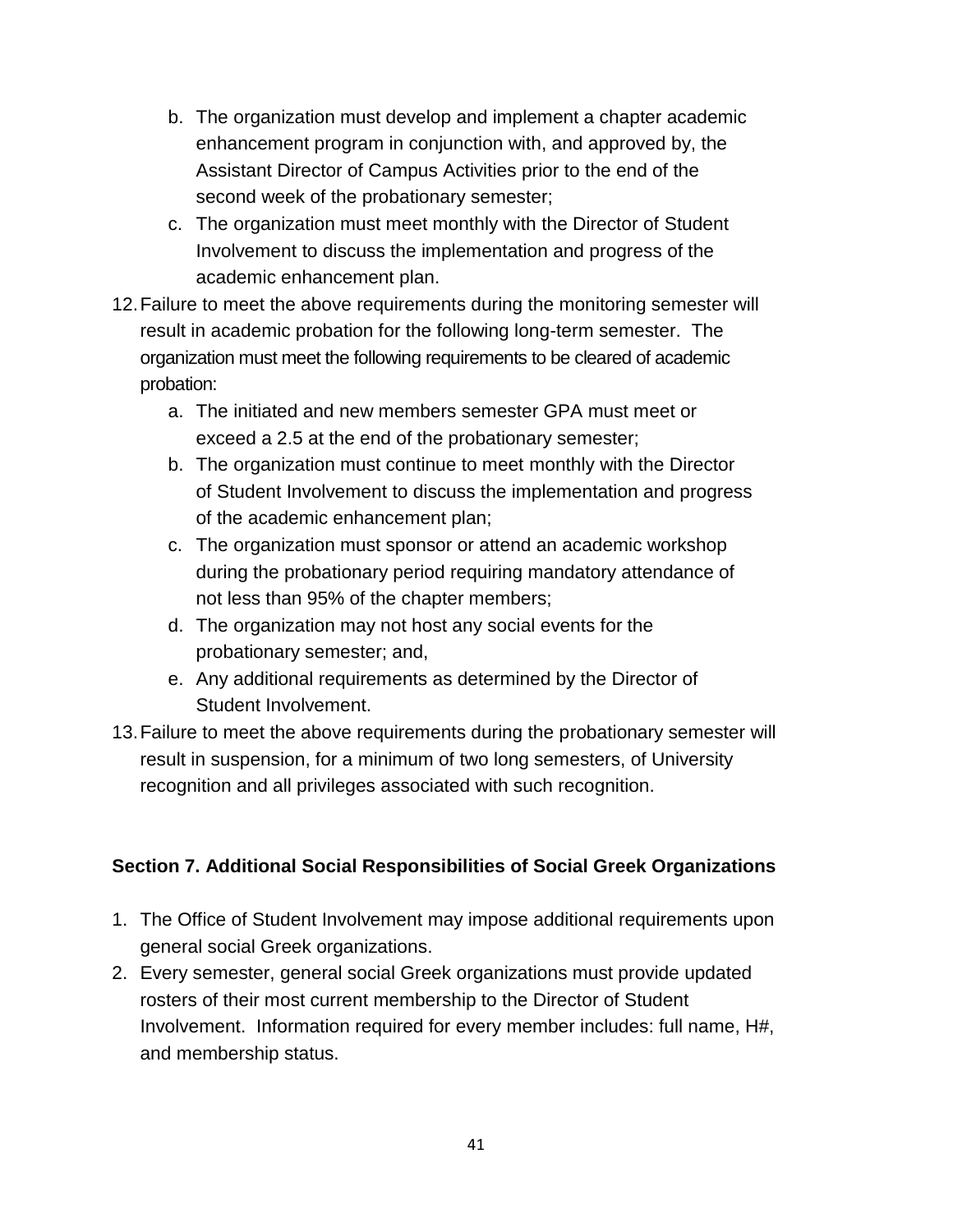- 3. At the end of every fall semester, general social Greek organizations must submit their most current constitution and by-laws, new member program, and risk management policy to the Director of Student Involvement.
- 4. General social Greek organizations are subject to regulations from the University, their (inter) national offices, umbrella organizations and their governance councils. All general social organizations must abide by all regulations to which they are subject.

### **Section 8. Student Organization Discipline**

- 1. The University encourages and expects its students to act responsibility at all times, whether on or off campus. As a minimum, students are expected to comply with all local, state and federal laws, and to engage in conduct which reflects a positive image of the University as a Christian institution of higher education.
- 2. Currently registered student organizations may not co-sponsor any event, program, socialize or solicit with a suspended or unrecognized organization or any of its affiliates (alumni). Groups who choose to participate will be held to the judicial process.
- 3. Independent of sanctions imposed by national governing bodies, student discipline boards, and/or other legal entities, the University may impose sanctions on organizations which engage in misconduct. Individual student conduct is governed by the Code of Student Conduct found in the student handbook and will be handled separately, although individual conduct may also be associated with group misconduct when viewed in relation to the total facts in each separate case.

# **Student Organizations Events**

Student Organizations must adhere to the following when planning an event.

- 1. If a student organization event meets any of the following criteria, an officer of the group must meet with an advisor within the Department of Student Involvement prior to reserving space:
	- a. the event has a target audience from off campus
	- b. the event will be outdoors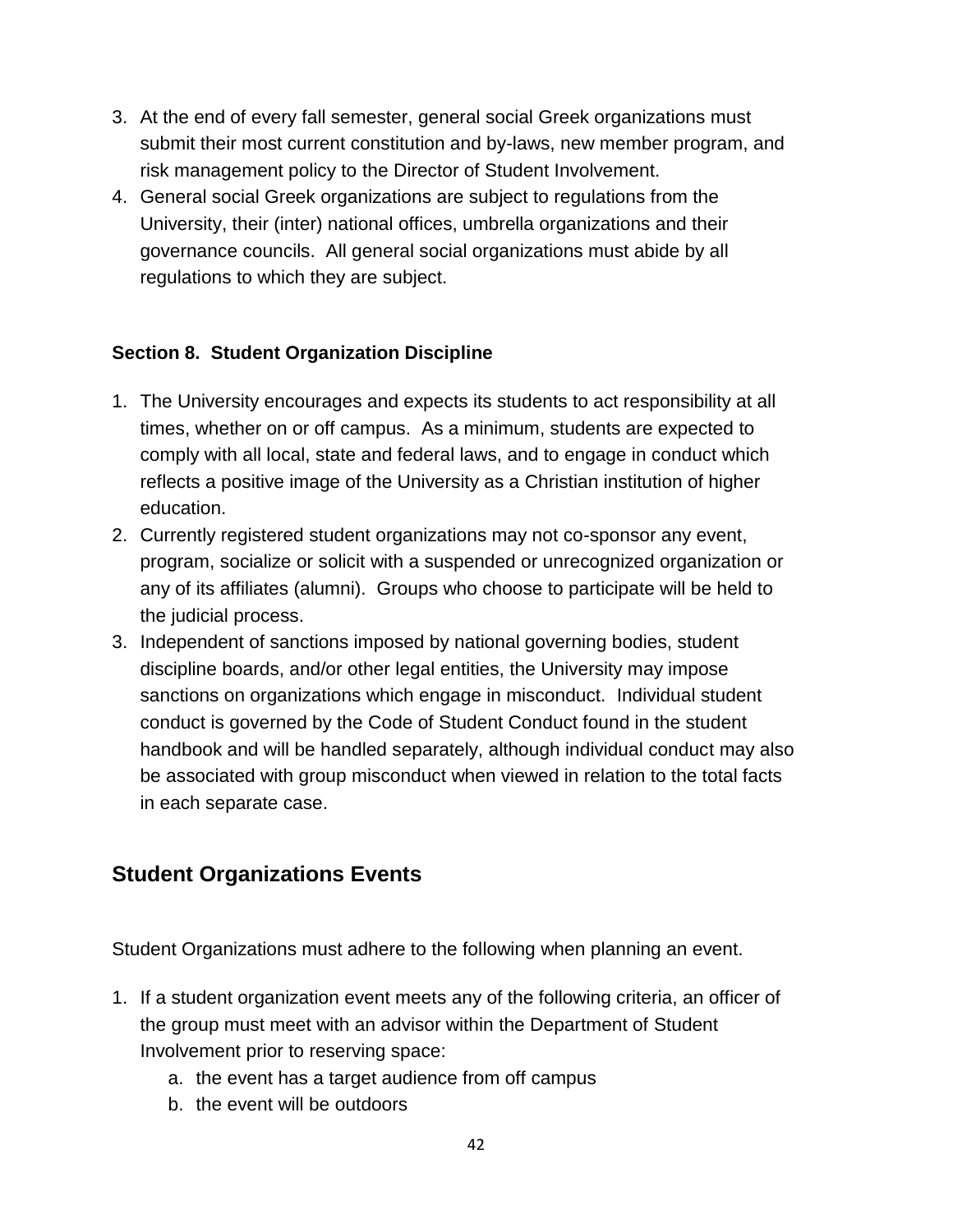- c. the event is a dance
- d. the event will have over 60 people
- e. the event will be funded with university money (i.e. SGA funding or other funding from campus)
- 2. All events must be calendared with The Office of University Events and Conferences at least one week in advance.
- 3. No events may be scheduled on a Sunday before 1:00pm. Events on Friday and Saturday evening must end by 1:00 a.m. the following morning. Any event held Sunday through Thursday must end at midnight.
- 4. University staff members will determine reasonable capacities for all facilities to be used during on-campus events. These capacities must be strictly enforced. They may require limiting admission of latecomers until an appropriate number of persons currently in attendance at an event have departed.
- 5. Based on the site reserved for an event, specific facility related policies must be adhered to. These may include decorating guidelines, floor covering requirements, furniture set up options, food and beverage restrictions, etc. The Office of University Events and Conferences oversees these details and student organizations are expected to follow all requirements stipulated by this office.
- 6. The University will determine the nature and extent of security required for each event scheduled on campus by a student organization. The sponsoring organization shall pay for the cost of staffing and security, including overtime pay as required. The organization is responsible for security for the event, including issues related to tickets, parking, etc. The number of police needed will be based on the size of the facility and the number of people expected. The guideline to be used will be one officer for every 100 people or potential audience members.
- 7. No alcohol is allowed on the HBU campus or at events held on campus. Student Organizations are not allowed to have alcohol at any event on or off campus.
- 8. All participants will conduct themselves in a manner consistent with the Christian and educational mission and purpose of the University. Examples include but are not limited to:
	- a. Attire must be modest and not sensual in any way.
	- b. All dancing (individual, couples, group/line, etc.) shall be in good taste and should not be sexually suggestive, profane, or in any other way inappropriate.
	- c. Language must be appropriate. No foul language or profanity will be acceptable at events.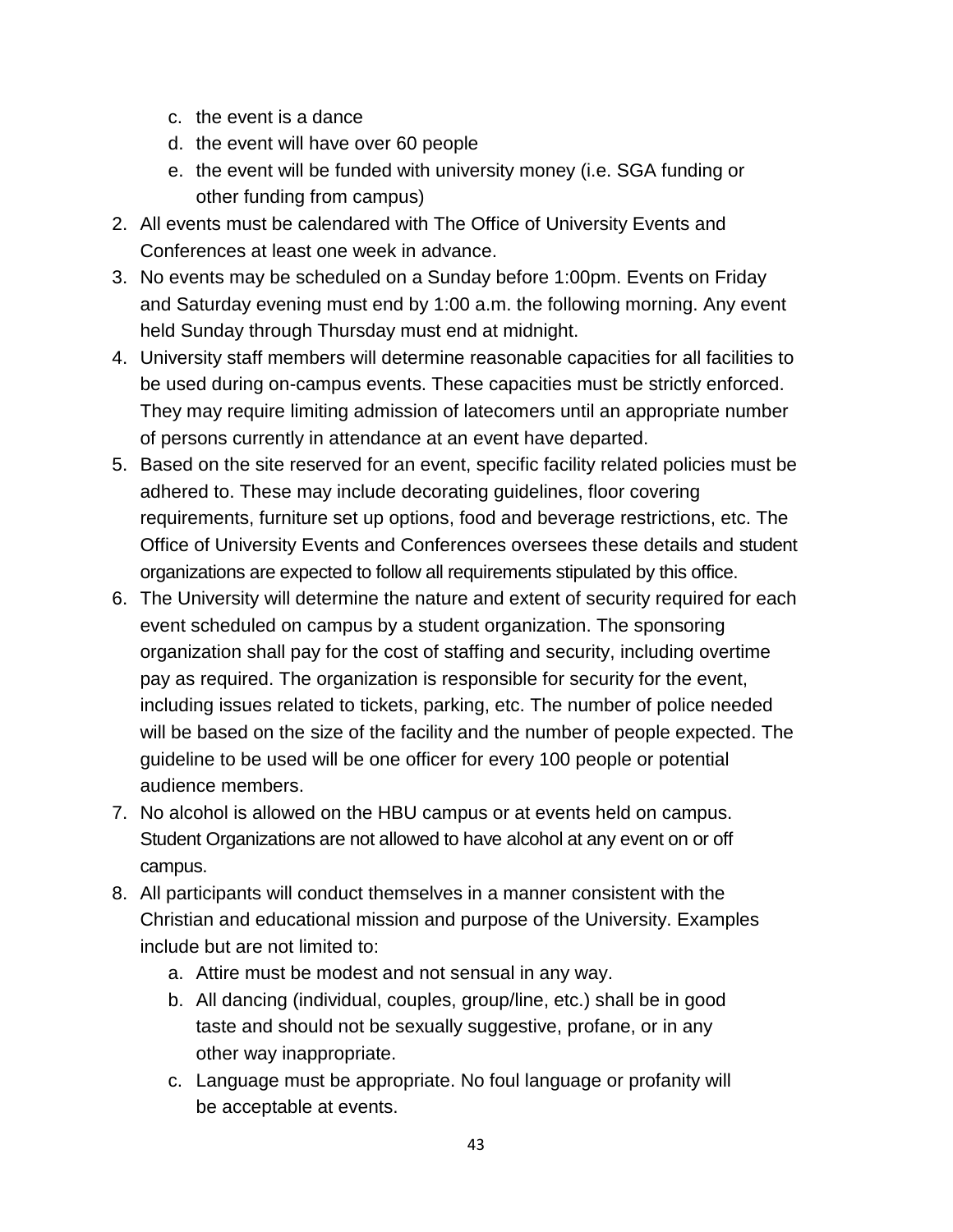- 9. The student leaders of the organization must be present for the duration of the event. In some cases the organization's faculty/staff advisor may also be required to attend the event (to be determined in meeting for events described in No. 1 of this policy).
- 10.The sponsoring student organization will be held responsible for the conduct of all attendees.
- 11.Members of the organization will be responsible for cleaning the facility at the close of the event.
- 12.Failure of the organization to comply with pertinent University requirements, rules, and regulations, including those involving security and financial obligations related to the event, may result in the forfeiture of the privilege of scheduling events on campus.
- 13.Students and/or their guests will be asked to leave for non-compliance of HBU policies and standards. Students' actions may also be addressed via the University disciplinary process.
- 14.HBU Police has authority for enforcing HBU policies, local, state and national law as appropriate. Violators and uncooperative attendees are subject to arrest. Appropriate reports may be filed with the criminal courts system and the University.

### **Space and Event Requests**

- 1. Space requests include all outdoor activities, as well as tables / space in any campus building
- 2. The office of University Events and Conferences is located in the Morris Cultural Arts Center.
- 3. Requests must be made at least 2 weeks in advance to ensure adequate time for the approval process and to give facilities and catering adequate time to service your event.
- 4. Please do not reserve other service providers (i.e. catering, media services, etc.) prior to event approval.
- 5. Calendar/event requests may be submitted on-line via the HBU Portal by selecting Event Requests.
- 6. Calendar request
	- a. Go to my.hbu.edu.
	- b. Log-in.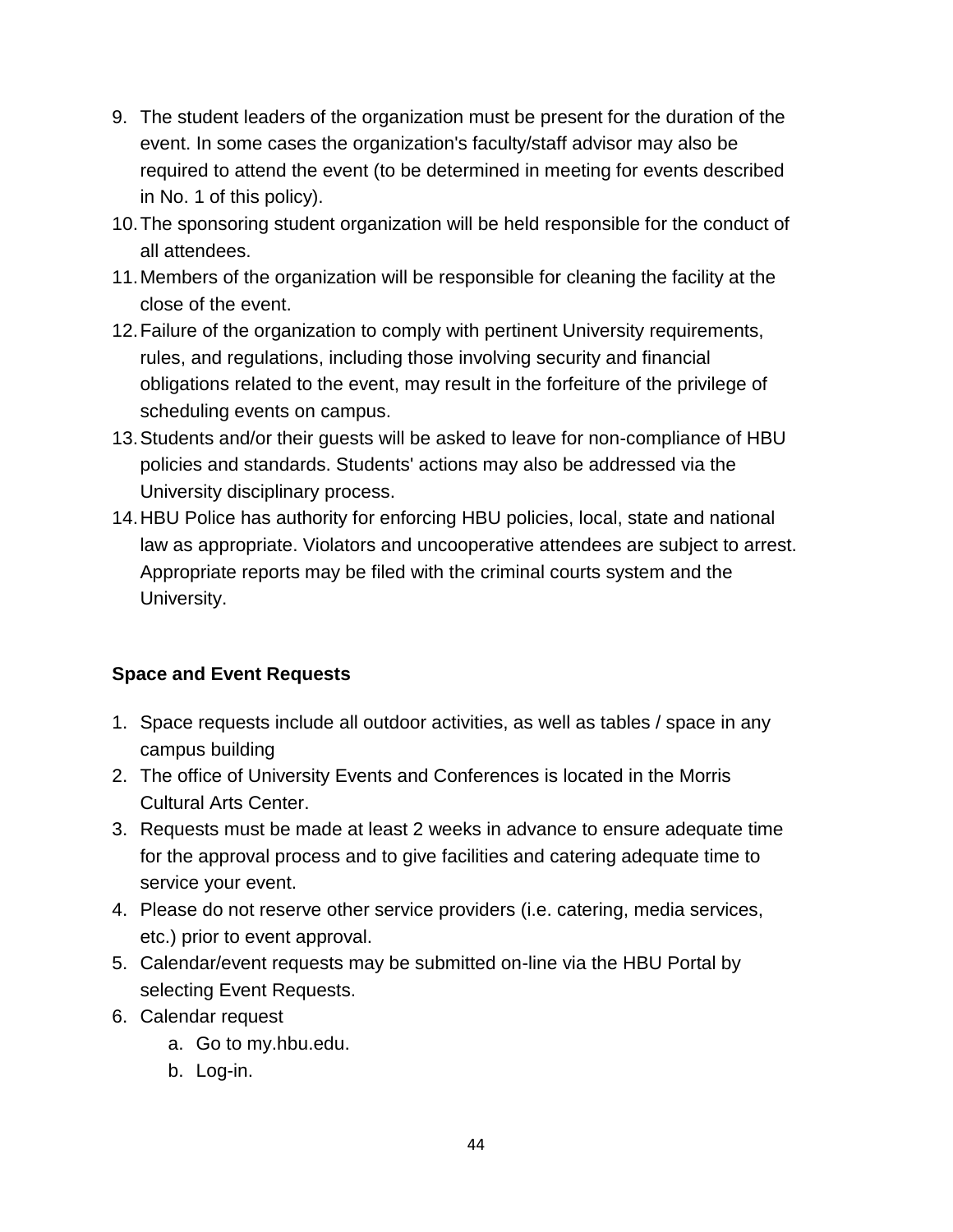- c. On the right-hand side of the homepage, check the University Calendar to see if anything is already scheduled for the date and room you may want to use.
- d. Click "Submit Your Calendar Event Requests."
- e. This will pull up the on-line version of the calendar request.
- f. Complete the form with all necessary information.
- g. Press the submit button only once.
- h. Notification of change/cancellations should be made by contacting University Events and Conferences.
- i. After you receive your confirmation (make sure that you get a "Notification of Room USE" email), return to my.hbu.edu and the HBU Forms link, using the above steps to complete any remaining forms, i.e. catering, Media Services, and set-up requests.
- j. Aramark Higher Education Food Services has exclusivity on campus and must be given first right of refusal for any and all food service on campus at events. **Organizations hosting events that involve food of any kind must submit an online Aramark food approval form.** Organizations caught having food without approval will be fined \$50.00.
- k. Each organization's faculty/staff advisor will need to submit Media Requests. Students are not allowed to submit Media Requests.

#### **Facility Set-up Request**

- 1. From HBU Forms go to University Events.
- 2. Click on the Facility Set-up Request Form.
- 3. The Facility Set-up Request form is a working .pdf document. Fill out the form on-line and print. Or print the Form and hand-write the requested information. You may complete the request, print it and submit it to University Events in the Morris Cultural Arts Center.
- 4. All Set-up Request forms may be submitted to University Events at least 5 working days prior to the event.
- 5. Groups who do not adhere to this policy will receive a one-time warning. Further incidents will result in a loss of scheduling privileges for an amount of time to be determined by University Events in partnership with the Office of Student Involvement.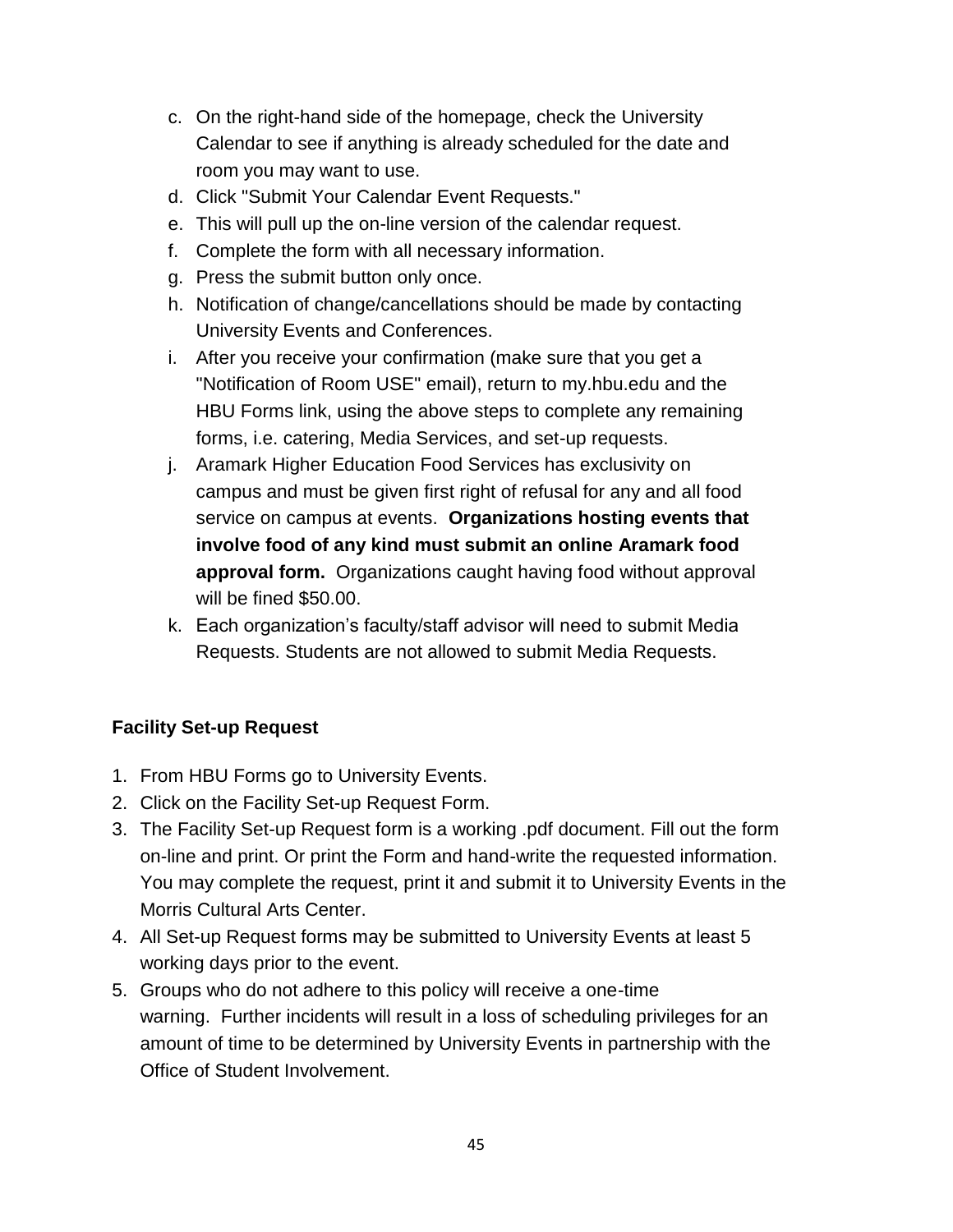- 6. Set-ups are only done in non-class rooms. (University classrooms are to be used "as is.")
- 7. In the event of cancellation, please notify University Events ASAP (ext. 3047). Cancellation of events must be done in a timely manner. Groups who neglect to notify University Events will receive a one-time warning. Further incidents will result in a loss of scheduling privileges for an amount of time to be determined by University Events in partnership with the Office of Student Involvement.
- 8. Remove all items from room at the conclusion of your event. Materials or supplies left in the room after the event are subject to discard. Failure to return the room to its prior condition may result in a "cleaning fee" that is charged to the organization's account.
- 9. If a spill occurs on a fabric chair or carpeted floor, contact University Events immediately so that it can be cleaned in a timely manner.

### **Student Organizations Travel**

Questions on liability related to field trips should be directed to the Director of Student Involvement in the Student Involvement Office. All organizations taking any off-campus trip should calendar the event AND complete a "Field Trip Form" providing the following:

- 1.List of students attending event
- 2.Emergency contact information
- 3.Location/phone number of where the group is staying

Once the form is completed, you must submit a copy of the form to Student Life and the HBU Police.

### **University Vehicles - Scheduling**

#### **General Statement**

University-owned vehicles are available on a first-come, first-served basis provided the request for use has been made in a timely manner and in accordance with the guidelines established by Campus Police and Parking Services. When multiple requests have been made, priority will be given to the time stamp on the received request, whether via e-mail or in person.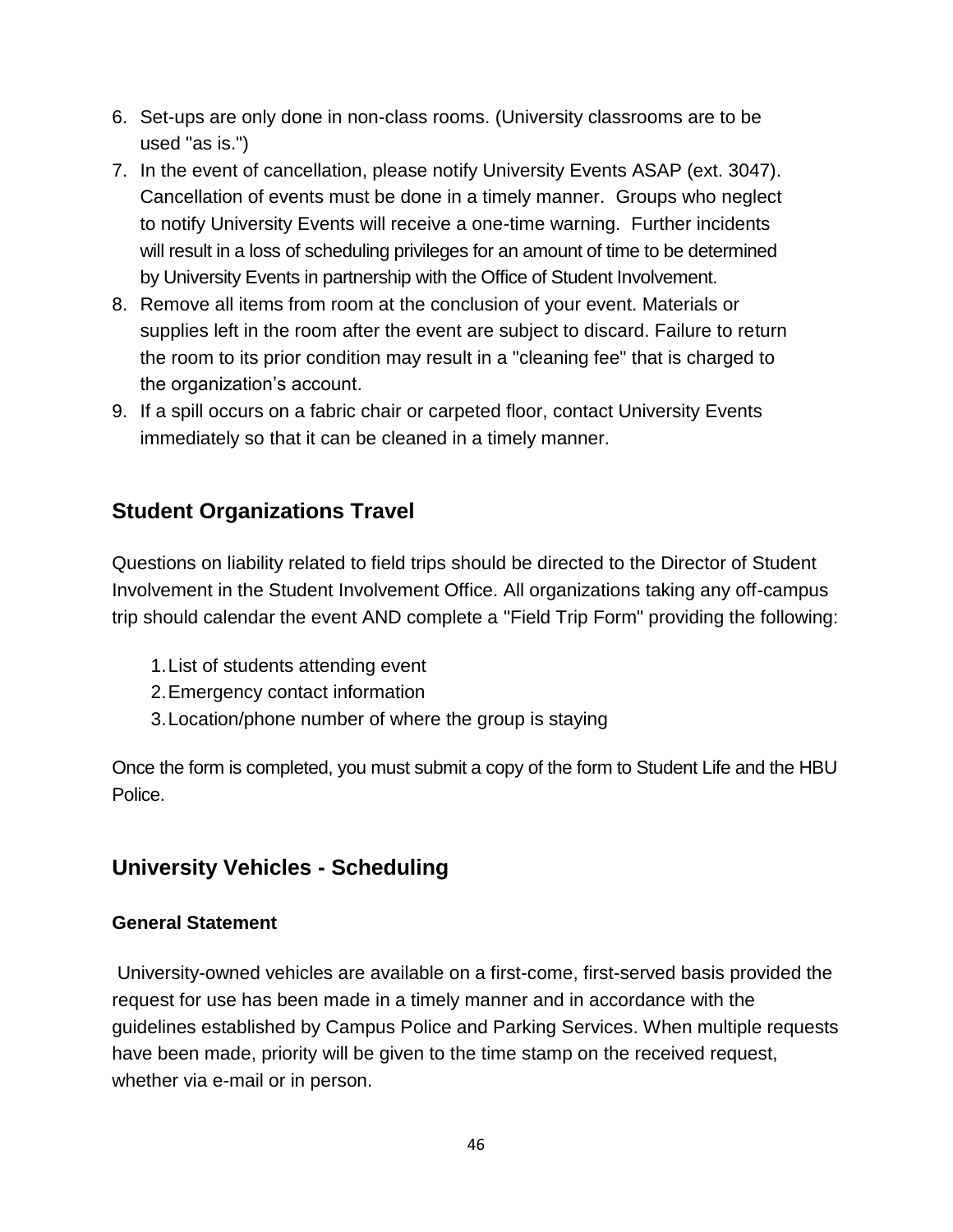### **Guidelines**

University-owned vehicles are available for activities initiated or required by the University. The use of University Vehicles is restricted to approved drivers who have completed the required training and certification and have filed a current copy of their driver's license including their H number with Campus Police. An approved driver is a faculty/staff member or currently enrolled student that is a member of the requesting organization or student worker. Passengers of the vehicles must be employees or students not family members or hitchhikers unless special permission has been granted in writing by the Director of Student Life or Director of Parking and Police Services.

- 1. The organization must reserve a vehicle no later than 5 working days prior to travel by submitting a written request in person, via Campus mail or via e-mail to Police dispatch.
- 2. The request must include date(s) of travel, type of vehicle requested, approved driver(s), and destination.
- 3. When you receive your confirmation email, download and submit a "Travel Log" to the dispatch 24 hours before your departure.
- 4. All drivers must be at least 21 years of age to drive a vehicle, whether HBUowned or rented.
- 5. A reservation may be made when the following criteria are met:
	- a. A copy of the individual driver's license and H number is on file in Police dispatch
	- b. The driver has taken and passed an online driving test, and
	- c. The driver has a clear Motor Vehicle Record (will be run by HBU Police)
- 6. If the trip exceeds 200 miles, a minimum of two approved drivers per vehicle is required.
- 7. Drivers will obey all federal, state and local laws, ordinances, etc. in operation of University vehicles. Any questions should be directed to Police Dispatch at 281-649-3314.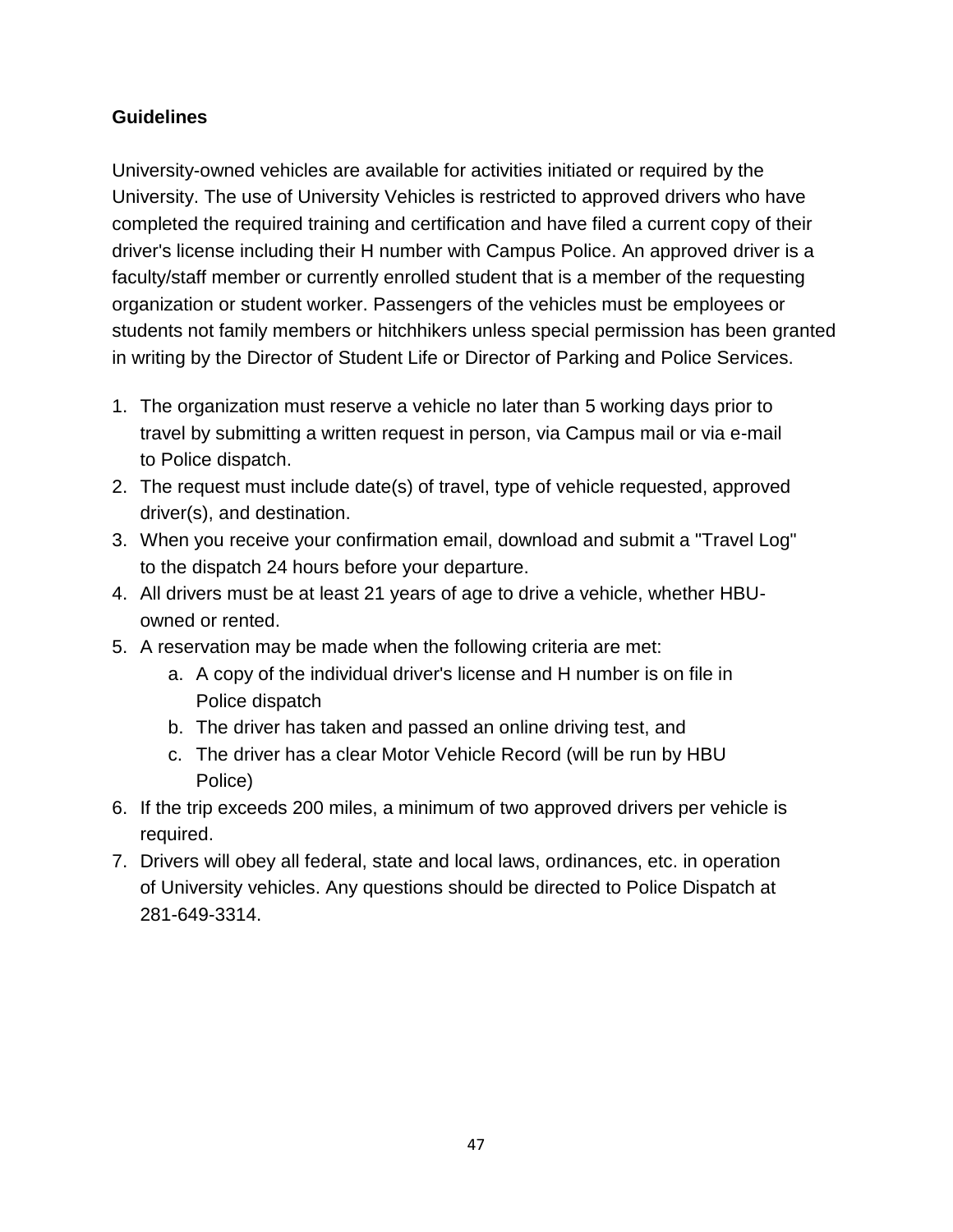# **Residence Life**

### **Purpose Statement**

Living on campus is a significant part of the overall college experience and educational process. Living-learning environments provide opportunities to grow spiritually, develop interpersonal skills, increase understanding of diverse cultures, and learn self-discipline in organizing time for study, work, and social activities. Residential students learn independent responsibility while living among friends and peers. As stated in the HBU Vision document [\(www.hbu.edu/tenpillars\)](https://hbu.edu/About-HBU/General-Information/The-Ten-Pillars.aspx):

### **[Pillar Four: Establish a Residential Society of Learning...](https://hbu.edu/About-HBU/General-Information/The-Ten-Pillars/A-Residential-Society.aspx)**

*You shall love the Lord your God with all your heart and with all your soul and with all your mind.* **Matthew 22:37 (NASB)** *If you look at the architecture of the most venerable European foundations, you see that they were designed for communal practices, a shared life—refectories for common meals, residences, libraries, and lecture halls sharing the quad. A college was a communion and a community, a society of learners.*  **Darryl Tippens,[i] Pepperdine University** 

*When students live together in addition to taking courses together, the learning extends beyond the classroom into the rest of the campus. Professors teach the students, but students also teach each other by sharing their own understanding of what they learned during a lecture or a debate between classmates. The students have the capacity to spur each other on to deeper thought about the material they study in common. In this way, the work of teaching and learning integrates itself into the lives of the students. They stay in the place where learning occurs and are constantly inspired to think about*  what they are studying. The same dynamics apply to their spiritual formation. Living *together in a community that consciously seeks to follow Christ as a model helps students take their faith seriously. The campus becomes infused with a combination of scholarship, friendship, and Christian fellowship. Students live and study on the same ground. That unique combination is what inspires alumni of many universities to develop powerful bonds to their institutions. Their colleges and their related communities of learning and residence become woven into the tapestries of their lives. They are excited to return and to send their children to the same place to have the same experience.*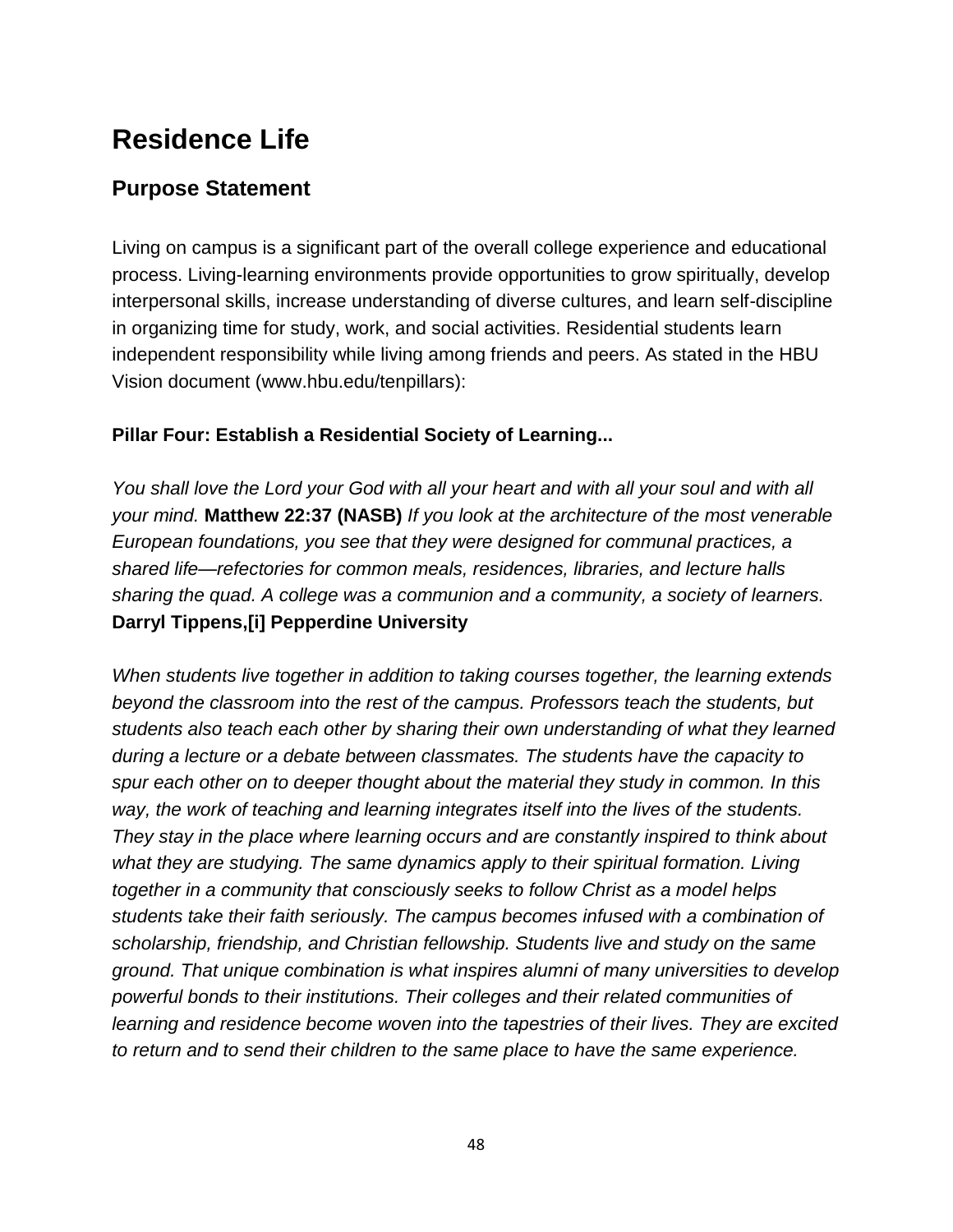# **Living Areas**

Students may choose to live in one of the following living areas, the [Lake House](https://hbu.edu/Students-Alumni/Student-Information/Residence-Life/Residence-Housing/The-Lake-House.aspx) (LH), the [Rebecca Bates Philips College for Women](https://hbu.edu/Students-Alumni/Student-Information/Residence-Life/Residence-Housing/Residence-Colleges.aspx) (WRC), [Mest Wing for Women,](https://hbu.edu/Students-Alumni/Student-Information/Residence-Life/Residence-Housing/Residence-Colleges.aspx) the [Reuben L. Philips College for Men \(](https://hbu.edu/Students-Alumni/Student-Information/Residence-Life/Residence-Housing/Residence-Colleges.aspx)MRC), or the [Husky Village Apartments \(](https://hbu.edu/Students-Alumni/Student-Information/Residence-Life/Residence-Housing/Husky-Village.aspx)HV).

# **Residence Life Staff**

The Residence Life staff is committed to providing an atmosphere of learning and growth that will facilitate the educational and spiritual experience in the context of university community. Resident Directors (RD) and Resident Assistants (RA) work together in developing a community conducive to student growth -- spiritually, academically, and socially.

# **Campus Living Expectations**

Because of the University's commitment to the residential experience, students are required to live on campus unless one or more of the following exceptions apply:

- 21 years of age or older prior to September 1
- Completed 96 credits prior to the beginning of Fall Semester
- Married
- Graduate student
- Part-time student
- Living at home with parents/guardians in the Houston area

Any student who does not meet these criteria and desires to live off campus must appeal to do so. The appeal form is available in the HBU Residence Life Office or e-mail [reslife@hbu.edu.](mailto:reslife@hbu.edu)

# **Services**

**Housing Accommodations -** Students requiring accommodations for disabilities related to Residence Life should contact the Disability Services Coordinator (504@hbu.edu), and he/she will coordinate with appropriate HBU staff to arrange the accommodations for Residence Life. The accommodations webpage is [www.hbu.edu/504.](http://www.hbu.edu/504)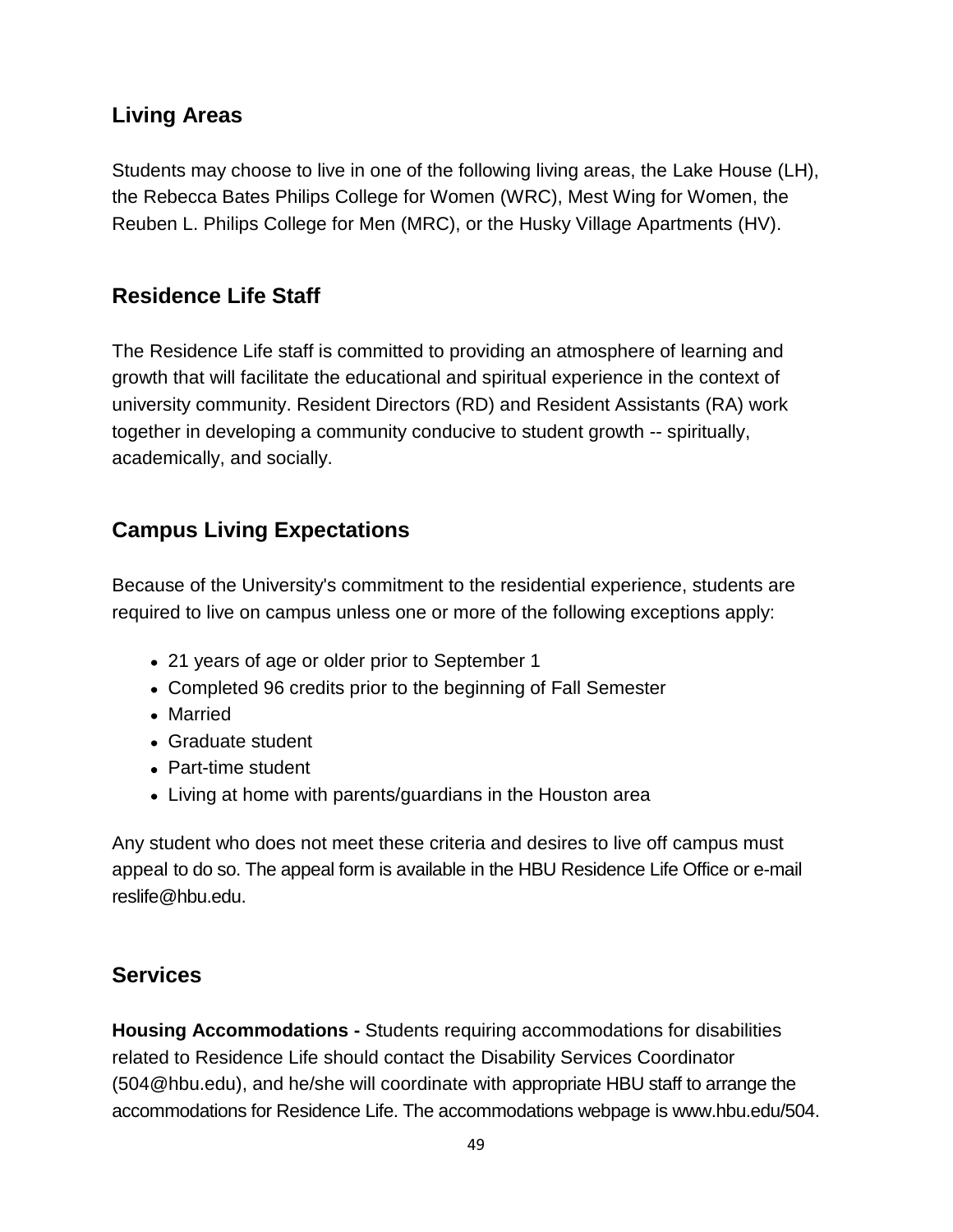**Laundry -** A laundry room with card-operated washing machines and dryers is provided for the use of the residents in each residential area.

**Lockouts -** If a resident becomes locked out of his or her room or apartment, he or she may call or stop in their building's office for assistance. After hours, students may call the Resident Assistant on-call cell phone for assistance.

**Mail -** Each resident is assigned to a mailbox in his or her housing area. Students are responsible for checking their mailbox regularly.

**Residence Life Help Desks -** Each Residence College has a help desk in the lobby to serve the residents. The Residence College Help Desks are open daily from 10:00 a.m. to 12:00 a.m. (hours are subject to change). On-call phone numbers are also posted at the Help Desk for after-hours emergencies.

**Residence Life Office Hours -** Regular office hours are Monday through Friday, 8:00 a.m. to 5:00 p.m. Office hours may vary during the course of the year due to holidays or variations in the University calendar. When the office is not open, students may call the Resident Assistant's on-call cell phone for emergencies.

**Repairs -** Maintenance requests should be reported to the Resident Assistant or the office located in each living area.

**Pool and Spa -** Please follow posted hours of operation. A lifeguard is not on duty, but an emergency call box is available for emergencies. Additional rules are posted in this area. Running, irresponsible behavior, loud noise, and public displays of affection are not allowed. Glass containers are not permitted. Modest commercial swim wear must be worn at all times. Residents and guests are expected to use decorum and exhibit appropriate public behavior at all times.

**Safety -** Security features such as six-foot perimeter fencing, dead bolt locks, and limited access gates are provided. Residents should report any incident of theft, vandalism, or unsafe conditions to the University Police and Residence Life Staff.

**Police -** The University employs on-campus police officers on a twenty-four hour basis. They are responsible for maintaining safety on campus. Residents and their guests are expected to fully cooperate with all HBU police officers.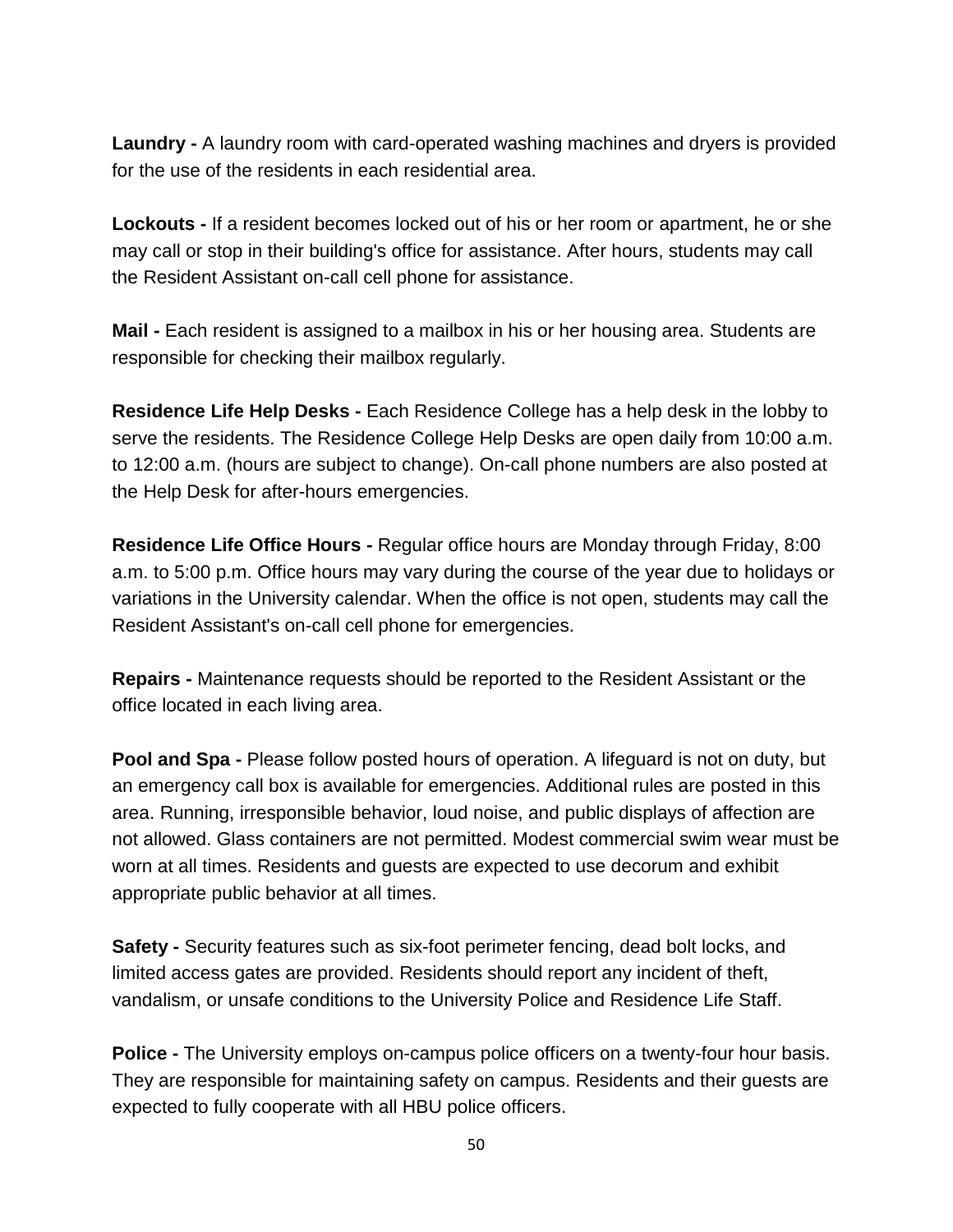#### **In case of emergency call (281) 649-3911.**

**Access to Campus -** An access code is provided for access to the Husky Village gate.

**Limited Access Gates -** To avoid damage to one's vehicle and to the vehicle access gates, residents should pass through the gates carefully. Tailgating and following other cars through the gate is not permitted. The Residence Life Office is not responsible for damage which occurs to residents' or guests' vehicles. Residents who vandalize the gates in any way whatsoever or who bump the gate will be fined, required to pay the costs of repairs, and may face disciplinary action and/or criminal prosecution.

**Residence College Security -** A security code and/or security cards are given to residents for after-hours access and the protection of the residents in the building. The code and/or security cards must not be given out for any reason to anyone not residing in the Residence College. A fine of \$100 will be assessed to any resident disclosing the code and/or security cards.

### **Procedures**

**Residence Life Agreement -** In order to reside on campus, students must complete a [Residence Life Agreement](https://hbu.edu/Students-Alumni/Student-Information/Residence-Life/Residence-Housing/Housing-Details/Housing-Agreement.aspx) and return it to the [HBU Residence Life Office.](https://hbu.edu/Students-Alumni/Student-Information/Residence-Life/Residence-Housing/Contact.aspx)

**Meal Plan -** A [meal plan](https://hbu.edu/Students-Alumni/Student-Information/Residence-Life/Residence-Housing/Housing-Details/Dining-Memberships.aspx) is required of all residential students. The meal plan does not include University vacation periods or breaks between semesters. In the event that a resident needs to alter his/her meal plan, a meal plan change form may be obtained in the HBU Residence Life Office. Meal plan changes are only allowed during the first two weeks of the term.

**Residence Life Appeal Process -** A resident may appeal the Residence Life Agreement by submitting an appeal form. The following procedures apply:

- Complete a Residence Life Appeal form available from the HBU Residence Life Office located in the Lake House lobby.
- Submit the appeal to the Resident Director.
- The Residence Life Office will contact the resident regarding the outcome of the appeal.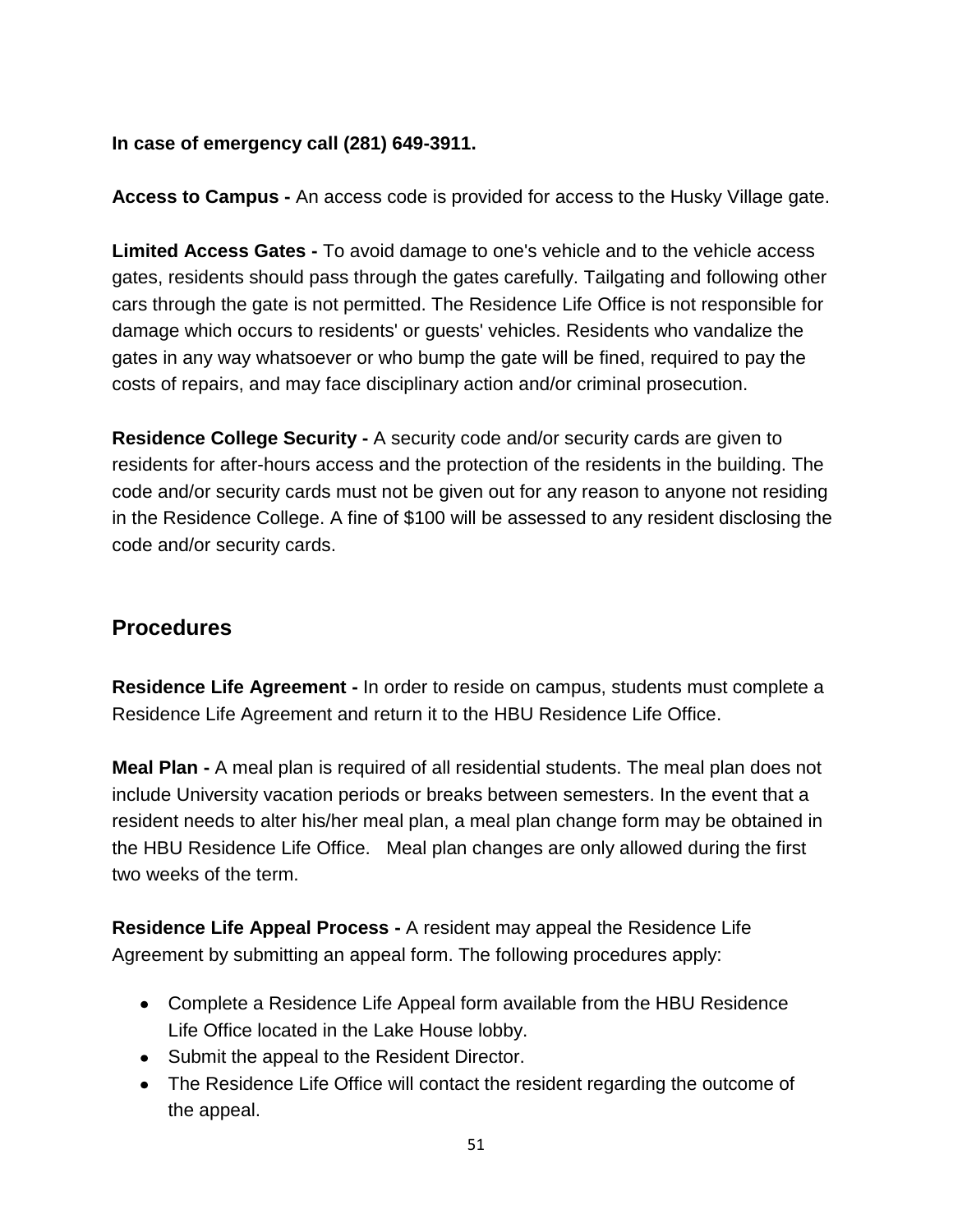The student is responsible for the full terms of the Residence Life Agreement during the appeal process.

**Housing Assignment -** All students will receive a notice via e-mail to their University account confirming their move-in date and roommate assignment.

**Keys -** Each resident is provided keys to access his/her room upon checking in.

- Lost keys should be reported to the RA or Residence Life Office immediately.
- A replacement charge of \$50 will be assessed for each lost key.
- Duplication of keys is prohibited. It is strongly recommended that rooms are kept locked when not occupied.

**Room Consolidation –** During the first three weeks of each term, students residing in a room without a roommate may be required to consolidate rooms. Residents in the Husky Village Apartments may also be required to relocate during the consolidation period.

**Room or Apartment Transfers -** The following guidelines apply to all room/apartment changes:

- Before requesting a room change, residents must speak with their RA regarding reasons for wanting to move.
- Upon recommendation from the RA, residents may fill out a room assignment change form obtained from the Residence Life Office.
- A resident moving without receiving approval may be sanctioned and required to pay a fine.

**Residence College Holidays and Semester Breaks -** The Residence College will close at 5:00 p.m. the last day of classes for vacations, recess breaks, and the last day of final examinations at the end of each term. Residence Colleges will open at 1:00 p.m. the day before classes begin each term and following all vacation periods. If a student must stay beyond that time, an appeal must be submitted to the RD at least two weeks in advance. HBU assumes no responsibility for the housing or meals of any student when the Residence Colleges are closed.

**Right of Entry -** Residence Life Staff reserves the right to enter and inspect living areas, including the bathroom. Some of the reasons for inspection include, but are not limited to: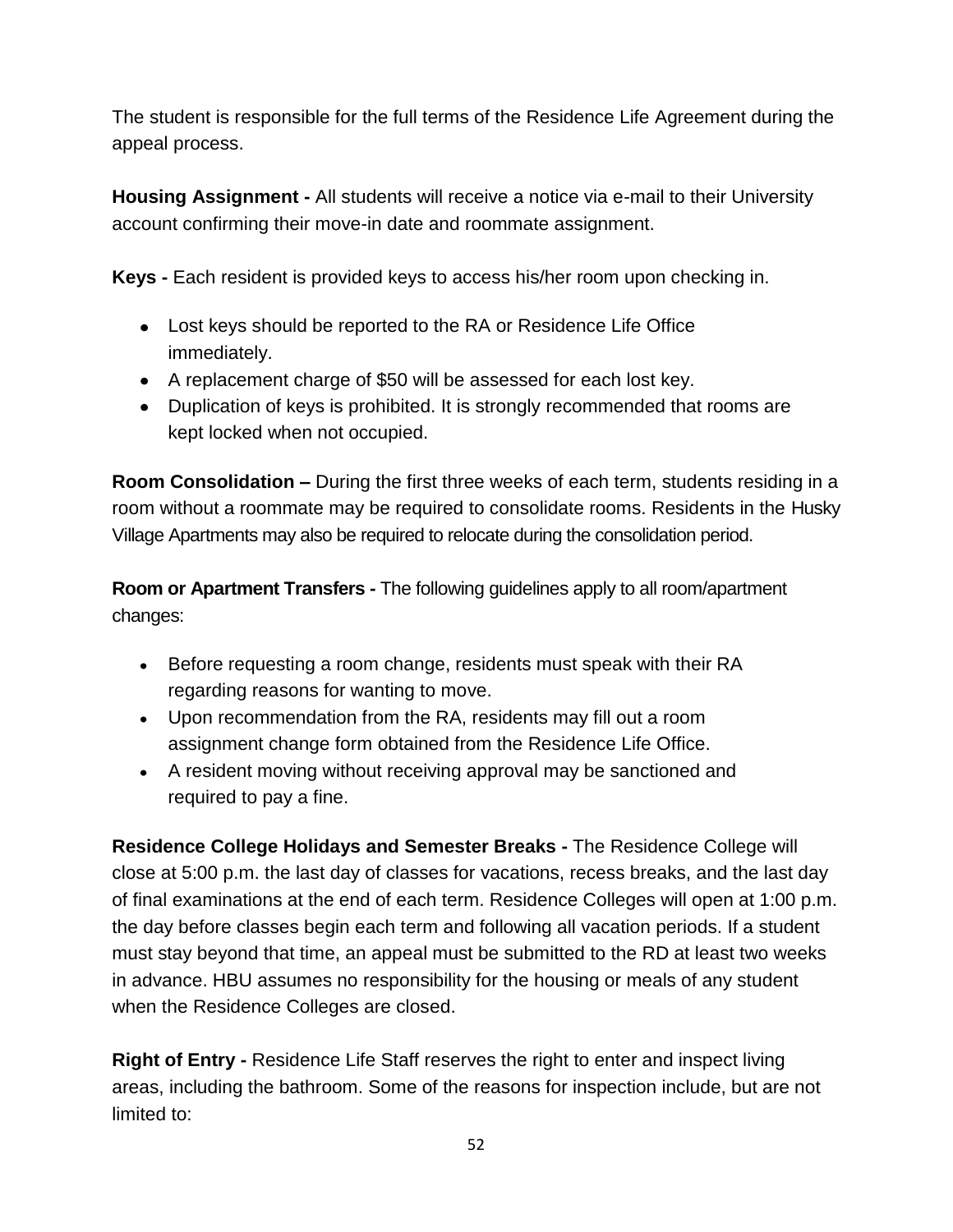- University policy is suspected of being violated;
- an occupant of the room is believed to be physically or emotionally in danger;
- maintenance or repair work is necessary or requested;
- health or safety hazards are suspected;
- local, state or federal law is suspected of being violated;
- a cleanliness inspection is deemed necessary.

The staff member will knock and identify him/herself before entering.

#### **Move-In**

- Residents of each room are responsible upon move-in to complete the Room Condition Form. Rooms will be considered in good condition if the resident does not complete and/or submit the Room Condition Form.
- Students are responsible for the appearance and care of their room.
- Any and all defects and damages reported must be noted, and a written work order must be completed. Otherwise, the premises, fixtures, appliances and furniture will be considered to be clean, safe, and in good working condition.

#### **Move-Out**

- Before checking out, the room and common areas must be in "Model Ready" Condition"; all furniture and University property must be arranged properly and the room and common areas must be cleaned.
- When a student is moving out, it is his or her responsibility to set up a time with his/her Resident Assistant to check out.
- Failure to clean or damaged/missing appliances/furniture will result in applicable charges to complete such cleaning, repair, or replacement. A walk-through must be scheduled with Residence Life Staff prior to move out. HBU Operations will complete a room inspection after move-out to validate and ensure proper room condition has been assessed.
- When a resident leaves, whether at or prior to the ending date of his or her agreement the common areas must be cleaned. These areas include, but are not limited to the windows, bathroom, patios, balconies, kitchen appliances, and the living room. These areas must be clean and in good repair and condition, reasonable wear expected. All residents will be responsible for damage/repair cost in common space.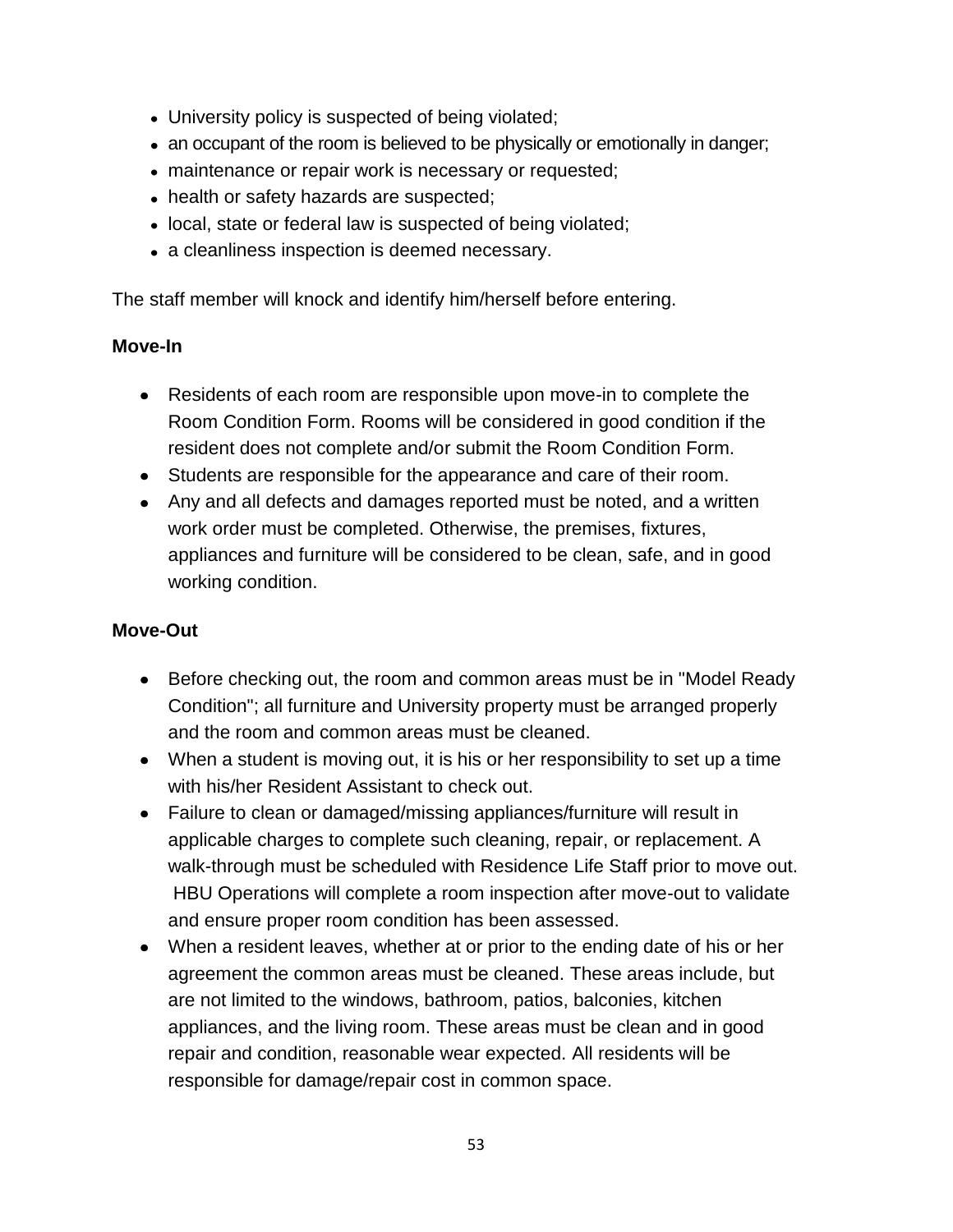Failure to schedule a walk-through indicates an agreement to accept assessment of damages and charges upon inspection by Residence Life Staff. The final determination of damages will be made by management staff that may not inspect your room or apartment until after you have moved out.

# **Visitation Policy**

Visitation policies have been established in each Housing Area in order to create a healthy, safe living environment for all residents.

**Overnight guests of the same sex** may not stay more than two consecutive nights or more than four nights in a month. Overnight guests of the same sex are allowed only with the approval of all roommates. Guests of the opposite sex are not allowed to stay past established visitation hours.

### **Residence College**

- HBU students and staff must show their HBU ID to the office worker.
- Off-campus visitors must leave photo identification at the front desk when they sign in and must be escorted by a resident.
- The resident is responsible for the behavior of his/her guest.
- All visitor-occupied rooms must have room doors fully open.
- All visitor-occupied rooms must have lights on.
- Guests of the opposite sex are prohibited from showering in the residents' bathrooms. Guest bathrooms are provided in the lobby of each Residence College.
- Resident Assistants (RAs) will monitor visitation during rounds.

**Visitation of the opposite sex** - The Residence Colleges have established visiting hours for members of the opposite sex as follows:

| Monday - Thursday: | 1:00 p.m. to $10:00$ p.m. |
|--------------------|---------------------------|
| Friday-Saturday:   | 1:00 p.m. to $12:00$ a.m. |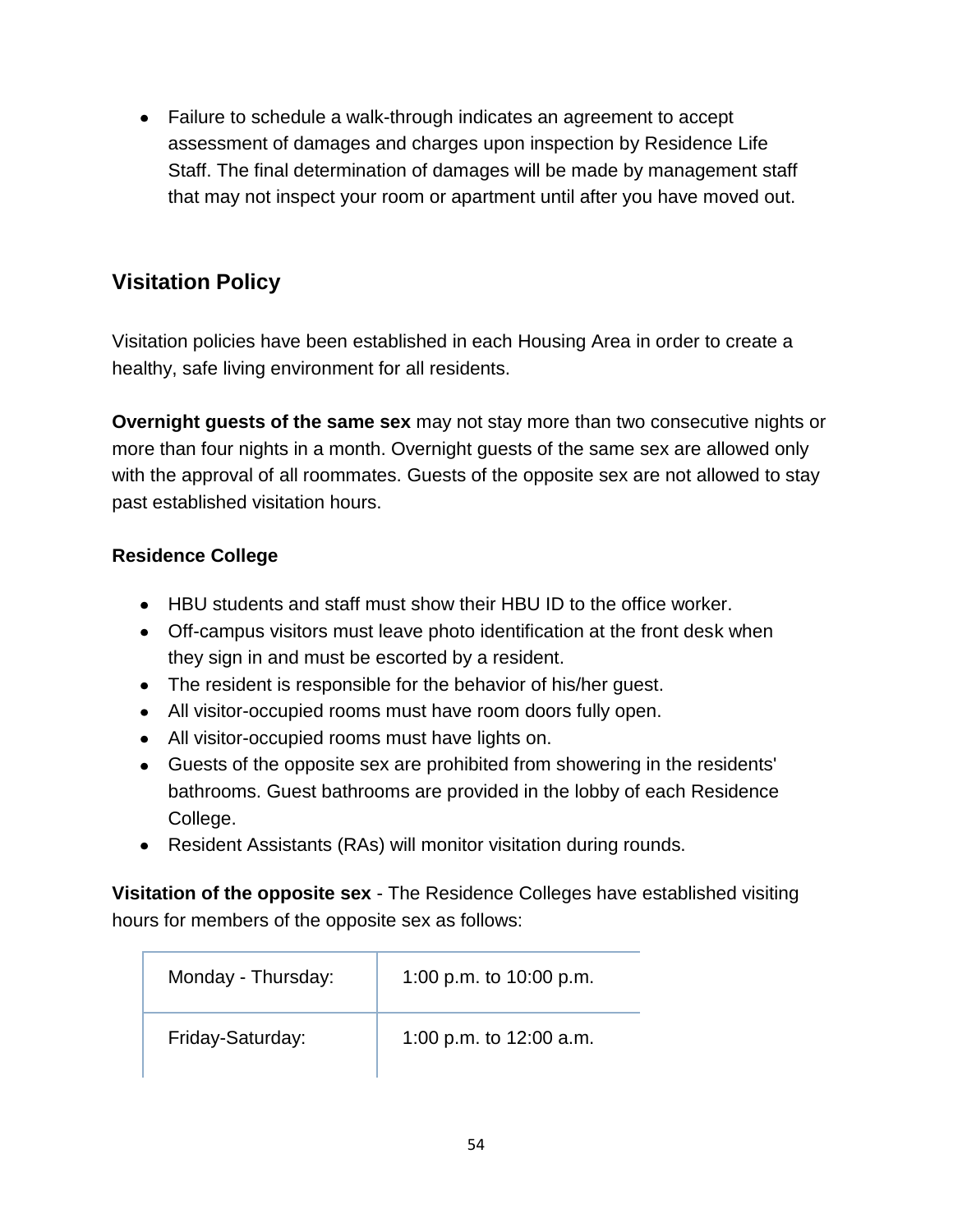Sunday: 1:00 p.m. to 10:00 p.m.

Visitation of the same sex may take place in the Residence Colleges anytime they are open. The visitor must show his/her HBU ID or sign in with a resident and present an off-campus ID. Same-sex guests who stay after 12:00 a.m. will be considered overnight guests and must be registered with the RA on duty.

**No visitation during breaks** - During the University breaks, there will be no one allowed into the building except with advance permission of the Resident Director.

#### **Husky Village**

Visitors of the opposite sex are not permitted between the hours of 2 a.m. and 1:00 p.m. daily.

### **HBU Community Guidelines**

**Alcohol Policy -** Possession or consumption of alcohol is not permitted anywhere on campus. Alcohol-related conduct that ignores the rights of others to a quiet, orderly living environment is not acceptable. Alcohol containers, full or empty, are not allowed in student rooms/apartments.

**Chronic Misbehavior -** A student establishes an unacceptable pattern of misconduct when he or she is frequently in trouble, though individual offenses might be minor. A pattern of recalcitrance, irresponsible conduct, or manifest immaturity may be interpreted as a significant disciplinary problem.

**Drugs and Illegal Substances -** Use, possession, and/or distribution of drugs and/or illegal substances is strictly prohibited and may result in eviction from campus and referral to the University discipline officer and/or law enforcement agencies. This includes possession of any drug paraphernalia.

**Failure to Comply -** Students must comply with all written and verbal requests and instructions from University officials. This includes requests to produce valid identification. Failure to comply may result in disciplinary action and/or fine.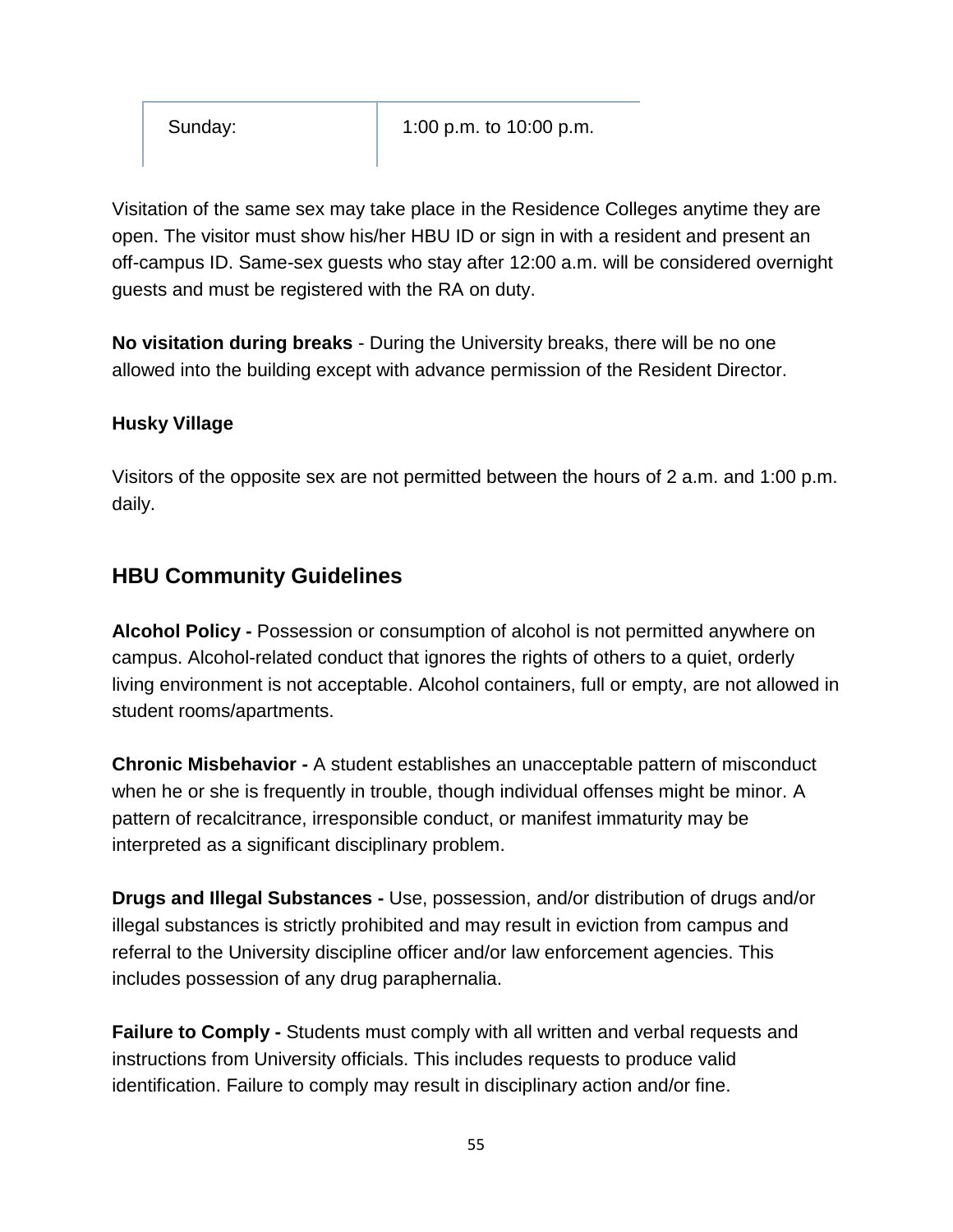**Firearms/Weapons -** Firearms and other weapons are not allowed on the property. All students and their guests must comply with all federal, state, local and University laws and regulations pertaining to all weapons including, without limitation, explosives, bows and arrows, illegal knives, martial arts weapons, air rifles, BB guns, or any other object that can be construed as a weapon.

**Implied Consent -** All students in a room/area will be held responsible for the behavior/objects in that room or area. In addition, residents who are not observed participating in misbehavior or in possession of inappropriate items/objects, but are in the presence of a policy violation, may be held responsible. This is called "Implied Consent." If a resident is present, he/she will be held responsible unless it can be clearly demonstrated that he/she had no knowledge of the violation.

**Loss of Property -** The University assumes no responsibility for damages and/or loss of personal property due to theft, fire, destruction, acts of God, etc. Students are advised to check with their parents/guardians regarding their insurance coverage. Students are encouraged to get renters' insurance and may contact the HBU Residence Life Office for options. Students are reminded that any belongings left in campus housing after moving out will be disposed of by the University.

**Minor Children -** Residents are required to supervise at all times any guests on the property who are minor children. Babysitting is not permitted in any on-campus housing. Guests under the age of 16 are not allowed to stay overnight.

**Noise Policy -** Residents and their guests must respect the rights of others at all times by behaving in a manner that is conducive to sleeping and studying. High volume sounds from home and car stereos, televisions, electrical instruments, and such are not permitted. Residents are expected to show consideration and courtesy to others at all times.

**Quiet Hours -** In order to meet the many requests of resident students for a better living and learning environment on campus, the hours between 10:00 p.m. to 10:00 a.m. have been set aside as quiet hours for residents to relax, study, and sleep.

**Posting -** All signs and posters must be pre-approved by the HBU Student Life Office before being posted. If approved, posters, signs, and other items will be posted in designated areas.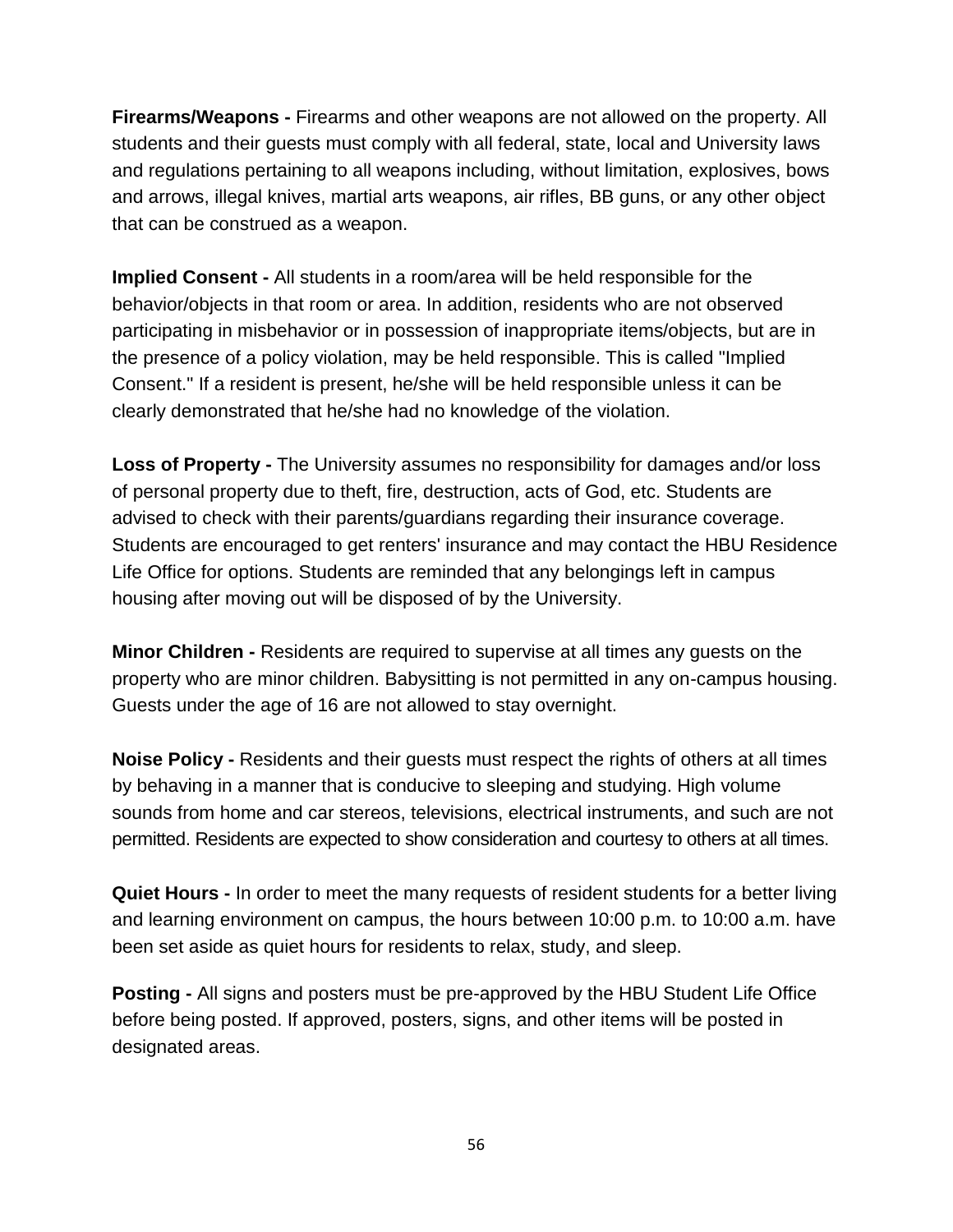**Roommate and Neighbor Conflict Resolution -** All residents agree to abide by the following process:

- 1. The complaining resident will discuss the problem with an RA/RD; the staff will give tips on how to talk with the roommate/neighbor; the complaining resident will address the concern directly with the roommate/neighbor.
- 2. HBU staff will follow up with the complaining resident. If the problem remains, a resolution meeting will be held among roommates/neighbors and staff. A written roommate/neighbor agreement may be formulated to help arrive at resolution.
- 3. HBU staff will follow-up and revise the roommate/neighbor agreement if needed.

Only after the staff feels that the roommate/neighbor resolution process has been given full opportunity to resolve the issue will changes in room or apartment assignments be considered. Failure to get along with roommates/neighbors is not grounds for cancellation of a Residence Life Agreement.

**Solicitation -** No student is to permit his or her room to be used for any commercial purpose. Soliciting in the Residence Colleges or on University grounds is forbidden without the expressed written permission of the Director of Student Life. Campus organizations must obtain permission from the Student Life Office to sell or conduct meetings in campus housing areas.

**Smoking -** HBU is a smoke-free campus. Smoking is prohibited anywhere on University premises except for the confines of private vehicles.

**Verbal and/or Physical Abuse -** Residents and guests are to treat all neighbors, apartment mates, visitors, Residence Life staff, and other University officials with courtesy and respect. Verbal abuse will not be allowed, including swearing, namecalling, or any other language offensive or demeaning to the person. Physical violence of any type will not be tolerated.

**Windows -** Students are prohibited from entering or exiting rooms or buildings through the windows.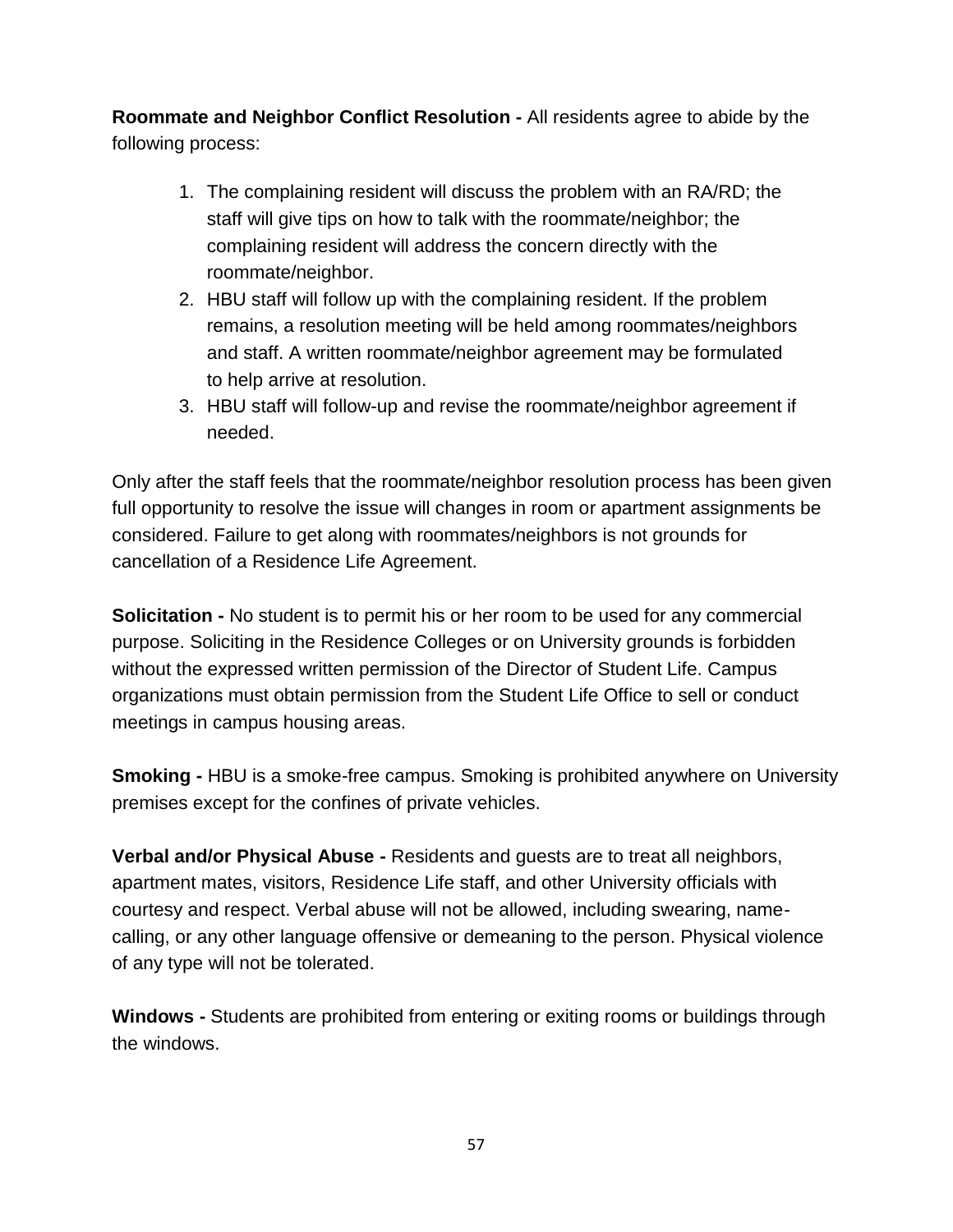# **Facility Policies**

**Decorations -** Personal decorations are not to be displayed publicly, i.e., outside a room or apartment. Aluminum foil may not be placed in windows as insulation or decoration. Decorations inside the room or apartment must comply with other stated guidelines and be consistent with the morally conservative environment of the University. All decorations should be temporary in nature so as to not permanently deface or cause damage. Posters and other wall decorations are only permitted to be hung with poster putty, as that will not damage painted wall surfaces. No wall papering or painting is permitted.

**Fire Hazards -** Because of the potential for accidents or fires, the following regulations must be observed:

- no open flames (candles, Sterno, liquid fuel, etc.);
- no incense:
- no hot plates:
- no halogen lamps; ¥ only UL approved, or listed, electrical lights or extension cords may be used;
- lights are not to be placed around doors or windows with the power line passing through the doorway or window frame to an outlet;
- no multiple-outlet, "octopus" plugs in your room or apartment unless they have a self-contained circuit breaker; ¥ only artificial trees are permitted in students' rooms; decorations may not obstruct an exit;
- do not hang anything from sprinkler heads; and
- all decorations used on the inside of the University building must be flameproof or flame retardant.

**Antenna Hookups -** Individual outdoor antenna or satellite hookups are not permitted.

**Barbecue Grills -** Fire codes prohibit the storage or use of barbecue grills on the sidewalks in front of each building and on the unit patios and balconies. Students should use the community grills provided. Please leave the equipment, grills, and area clean for the next person. Flammable liquids may not be stored in rooms or apartments.

**Cafeteria Dishes -** All cafeteria dishes (plastic tumbler glasses, hot drink mugs, silverware, plates, bowls, utensils, etc.) must remain in the cafeteria.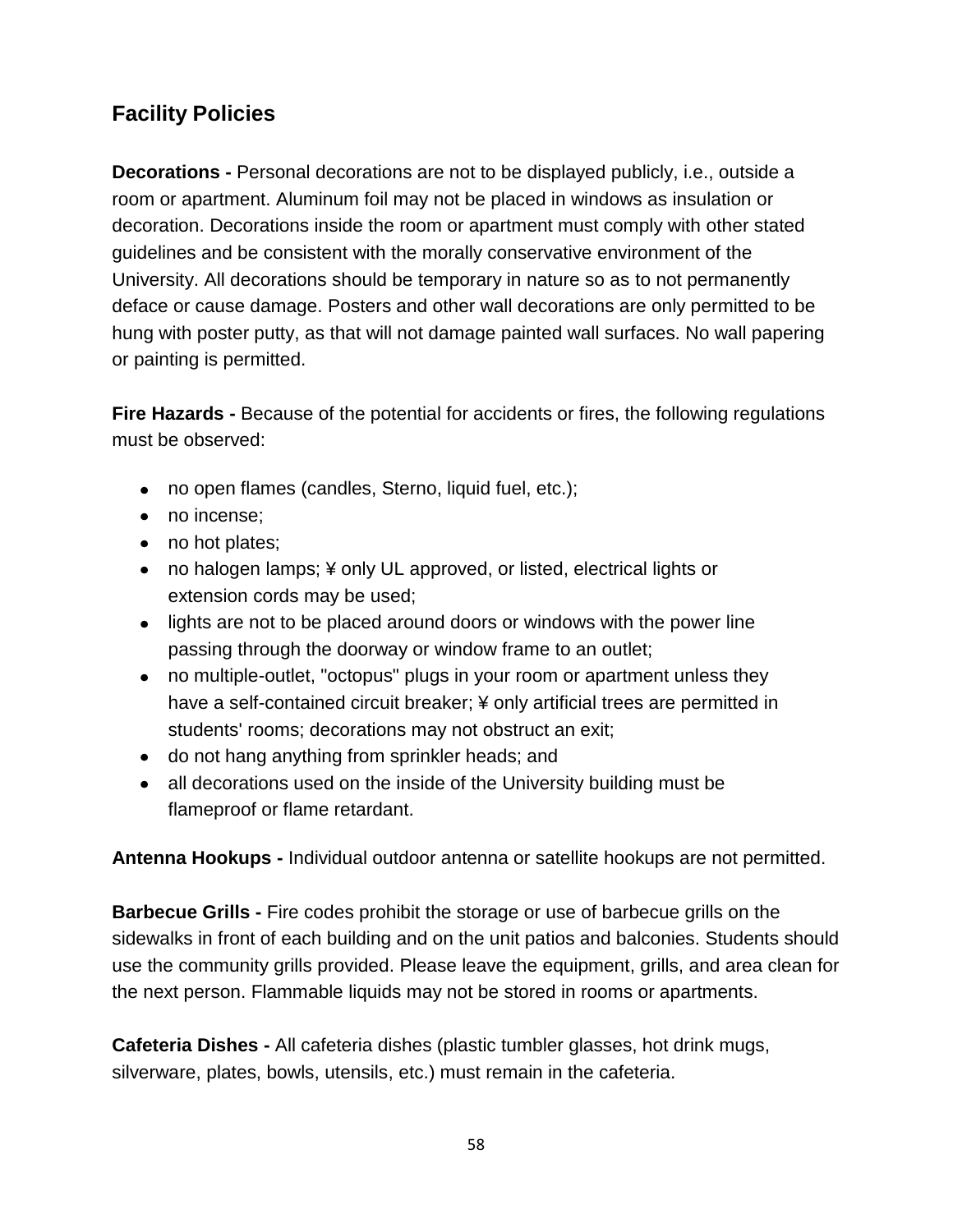**Common Areas -** Residents are expected to use common sense and consideration for others when using these facilities. Use of the common areas is a privilege that can be withdrawn for any reason. Do not make loud noise or play music in the courtyard, clubhouse, pool area, or other common areas. Residents and their guests are required to follow the posted rules and regulations.

**Common Area Furniture -** Public or common area furnishings or equipment must remain in those areas.

**Common Area Damage -** Residents of a wing, hall, or building are jointly responsible for the care, cleanliness, and protection of common areas. Damages may be charged to students of that suite area, apartment, or residents of the entire building if assessment to specific individuals cannot be determined.

**Residence College Courtyards -** The courtyards are for community use. Please do not leave personal property in the courtyard area or common walkways.

**Husky Village Patios and Balconies -** Keep patios and balconies clean and uncluttered at all times. Only appropriate patio furnishings should be used. Do not dry clothing or linens or store personal items on patios or balconies at any time, including but not limited to boxes, tires, recyclables, and/or broken furniture. No apartment furniture is allowed to be used outside the apartment.

**Bicycles -** Bicycles must be stored in the outdoor bike racks or in an individual's room. Bicycles may not be stored in hallways or access areas. Do not chain bicycles to trees or fences. If a bicycle is kept on the property, it is at the individual's sole risk of loss or damage.

**Pets -** For health and sanitation reasons, students may not keep any pets. Mammals, reptiles, insects, and fish of any kind are prohibited.

**Cleanliness -** Residents must maintain their apartment/room in a clean, orderly, and sanitary condition at all times. Unclean conditions may create an unhealthy environment for roommates and/or neighbors. All residents are responsible for the cleanliness of their respective common area(s). If the maintenance staff must clean an apartment to assure sanitary conditions, the responsible resident will be required to pay for the cleaning or repair.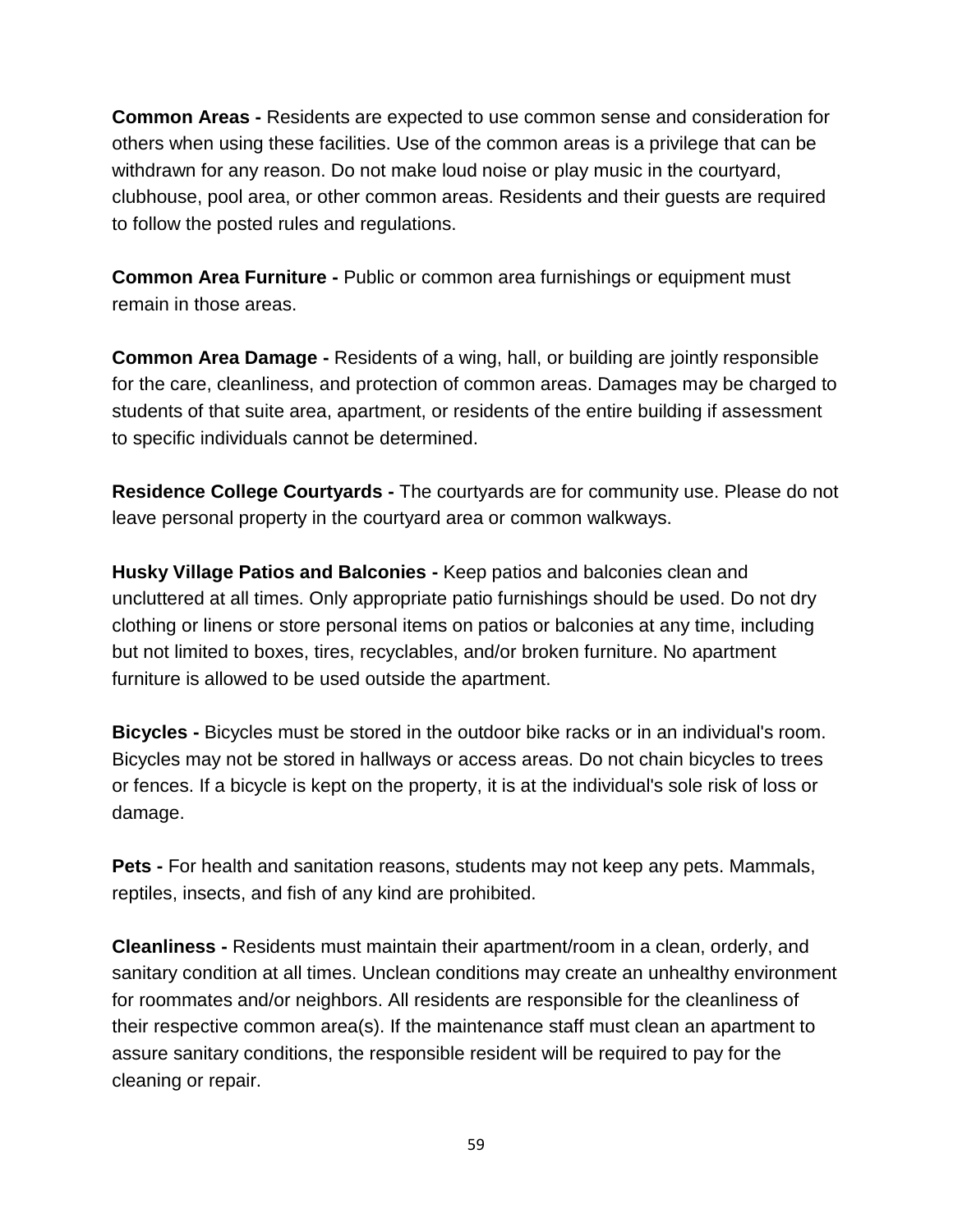**Room Furniture -** University furniture in a given room must remain in that room. Residents are responsible for all University property assigned to their rooms and will be billed at the end of the semester/academic year for missing or disassembled items.

**Thermostats -** Each room/suite/apartment has a thermostat that controls the inside air temperature. The thermostat setting must be maintained at a reasonable temperature. Residents should not set the thermostat below 70 degrees for cooling or above 82 degrees for heating. Moderate temperature settings help to ensure constant function and help to save energy.

**Street Signs -** Municipal signs (stop, yield, street, interstate, etc.) are not allowed in campus housing.

**Trash -** All trash must be deposited by residents in provided trash barrels and dumpsters. Failure to deposit trash in the appropriate place may result in fines.

**Parking Areas and Permits -** All vehicles operated on the University property must be registered at the University Police Department. A resident may have one vehicle registered in his or her name or his or her parent's name parked on-site at any time. Commercial vehicles, boats, campers, trailers or large recreational vehicles may not be stored on the property, even temporarily, without prior written permission. All vehicles that have not been properly registered may be towed at the owner's expense. Vehicles may not be maintained, repaired, or washed on the property.

**Motorcycles -** Motorcycles and all other motorized two or three-wheeled vehicles must be licensed for operation on public roadways and must be registered at the University Police Department. These types of vehicles may not be allowed on the property. However, if permitted, the vehicle must be parked in a parking space.

### **Emergencies**

All emergencies should be reported immediately to the University Police. Please call the University Police at 281-649-3314 (non-emergencies) and/or 281-649-3911 (emergencies) to report any criminal activity, fire or medical emergency. From a University phone, dial ext. 3911.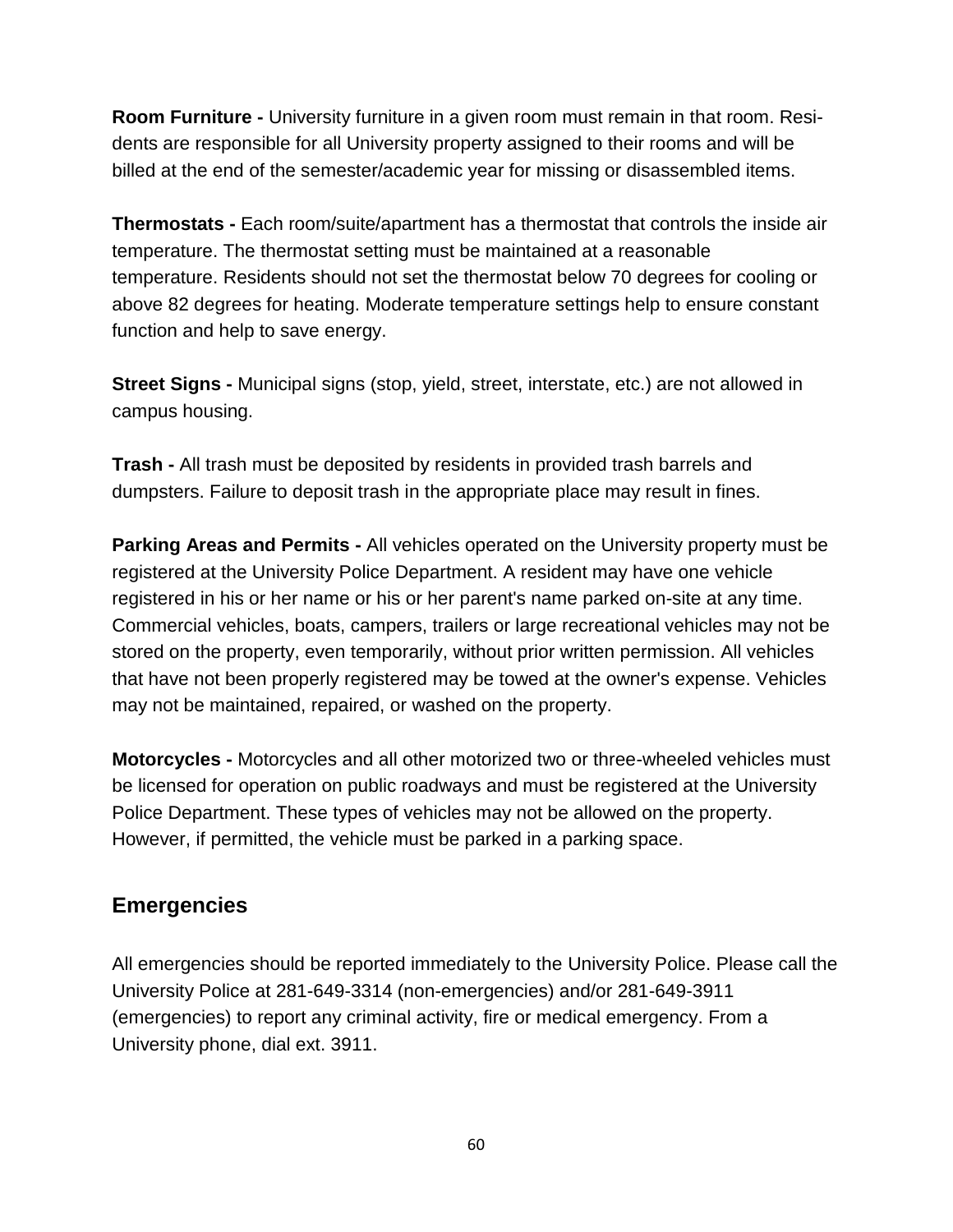**Emergency Fire Procedures -** In order to protect the health and property of residents, the University has established the following procedures for fire safety:

- 1.Before a Fire:
	- a. know the location of fire safety equipment on the floor and,
	- b. know the location of all exits throughout the building.
- 2.Discovering a Fire:
	- a. vacate the building as quickly and safely as possible via the nearest accessible exit,
	- b. if time permits, notify University Police (Ext. 3911) and Residence Life Staff.
- 3.Being warned of a fire when in your room:
	- a. open curtains,
	- b. put on shoes and coat and take a wet towel to cover the face,
	- c. turn off all lights,
	- d. vacate the room, close the door, and lock it if time permits,
	- e. vacate the building as quickly and safely as possible by the nearest accessible exit, and
	- f. if you encounter smoke while exiting, keep as low to the floor as possible. NOTE: If your door or doorknob is hot, do not attempt to leave your room. Keep your door closed. Place a blanket or towel along the bottom of the door to keep smoke out of the room. If a window is available, hang something out of it and shout for help to attract attention.
- 4.After Vacating the Building:
	- a. leave the immediate area of the building, and
	- b. remain at least 100 feet from the building until you receive further instructions from emergency personnel and/or staff members.

NOTE: Tampering with fire equipment or sounding a false fire alarm is against the law. Violators will face a Disciplinary Hearing and could be referred to the civil authorities. If found guilty violators could be fined up to \$1000 and dismissed from campus housing.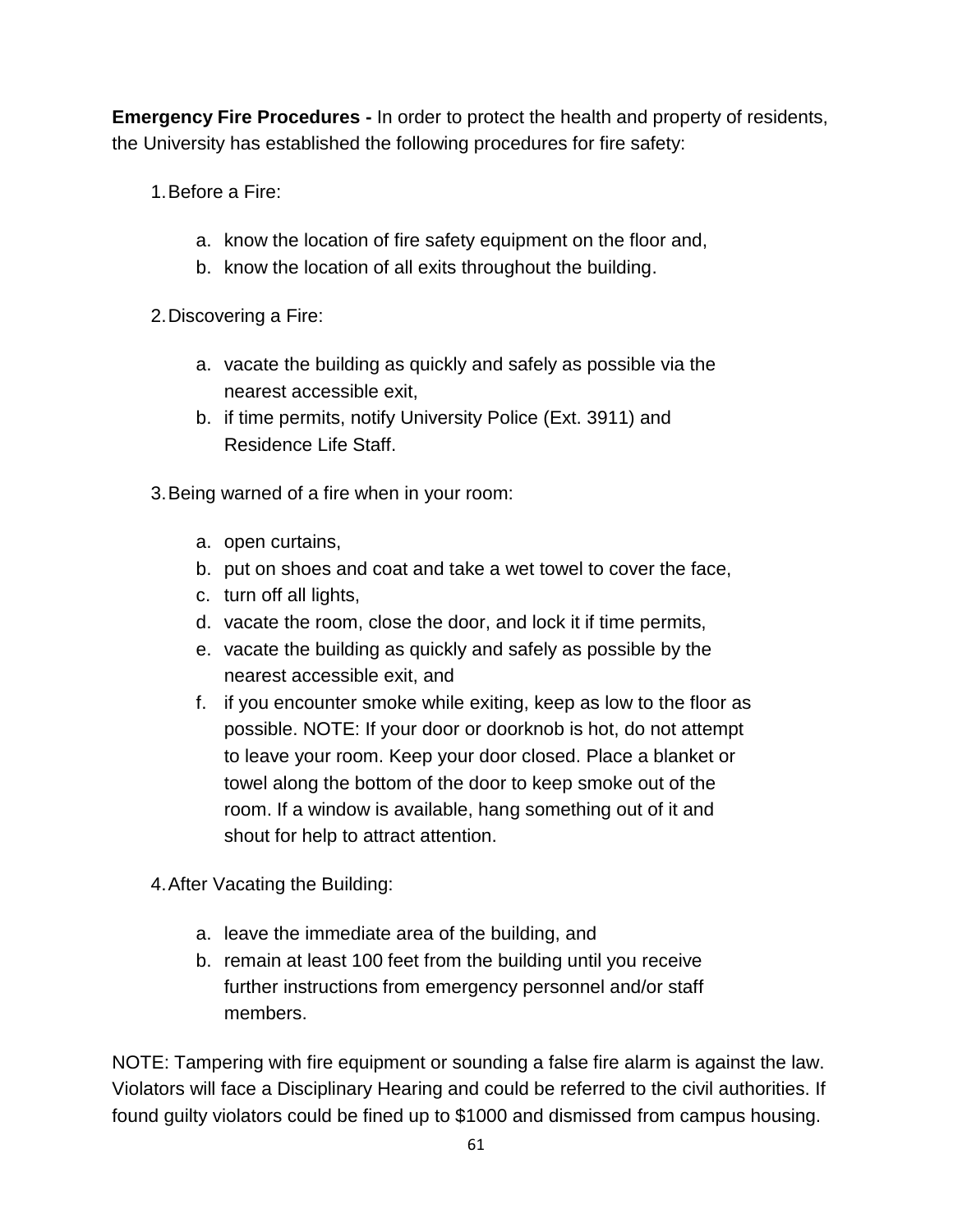# **Safety**

# **University Police**

It is the desire of the University to provide a safe and peaceful campus, free from fear or concern for one's personal safety. Although this is a challenge in today's society, the University is well-equipped to meet this and other challenges.

The Police Department in and of itself cannot guarantee every person's safety. It requires the combined efforts of a professional police team along with the awareness and concern of all members in the University community. One of the major functions of the officers is to patrol the University campus 24 hours per day, seven days per week. The officers carry radios. Numerous Emergency Call Boxes, which ring directly to the University Police Department, are located around campus.

Another tool which is absolutely essential in order to maintain peace and safety on campus is the personal awareness of every member of the University community. It is essential that you remain aware of your surroundings and that you report any activity which seems out of the ordinary. The officers would much rather respond to a call that proved not to be of any consequence than to write an incident report after a situation occurs in which they had no opportunity to intervene.

The officers of the Houston Baptist University Police Department are highly committed to this University and to maintaining the safety of every person. They take a personal interest in each and every person. Please help them help you.

### **How you can help:**

- Report any suspicious activity by calling the University Police Department at extension 3911 or 281-649-3911, call on the Emergency Call Boxes, or stop by the Police Department in their new location on Beechnut (next to CVS).
- Allow the Police to be of service to you. Please call if you have a concern or desire a police escort to your vehicle or Residence College, especially at night.
- If you have fears for your personal safety or that of your personal property, talk to the Police Department.
- Take advantage of the crime prevention presentations given on campus. Call the University Police at 281-649-3314 for the time and location of the next presentation.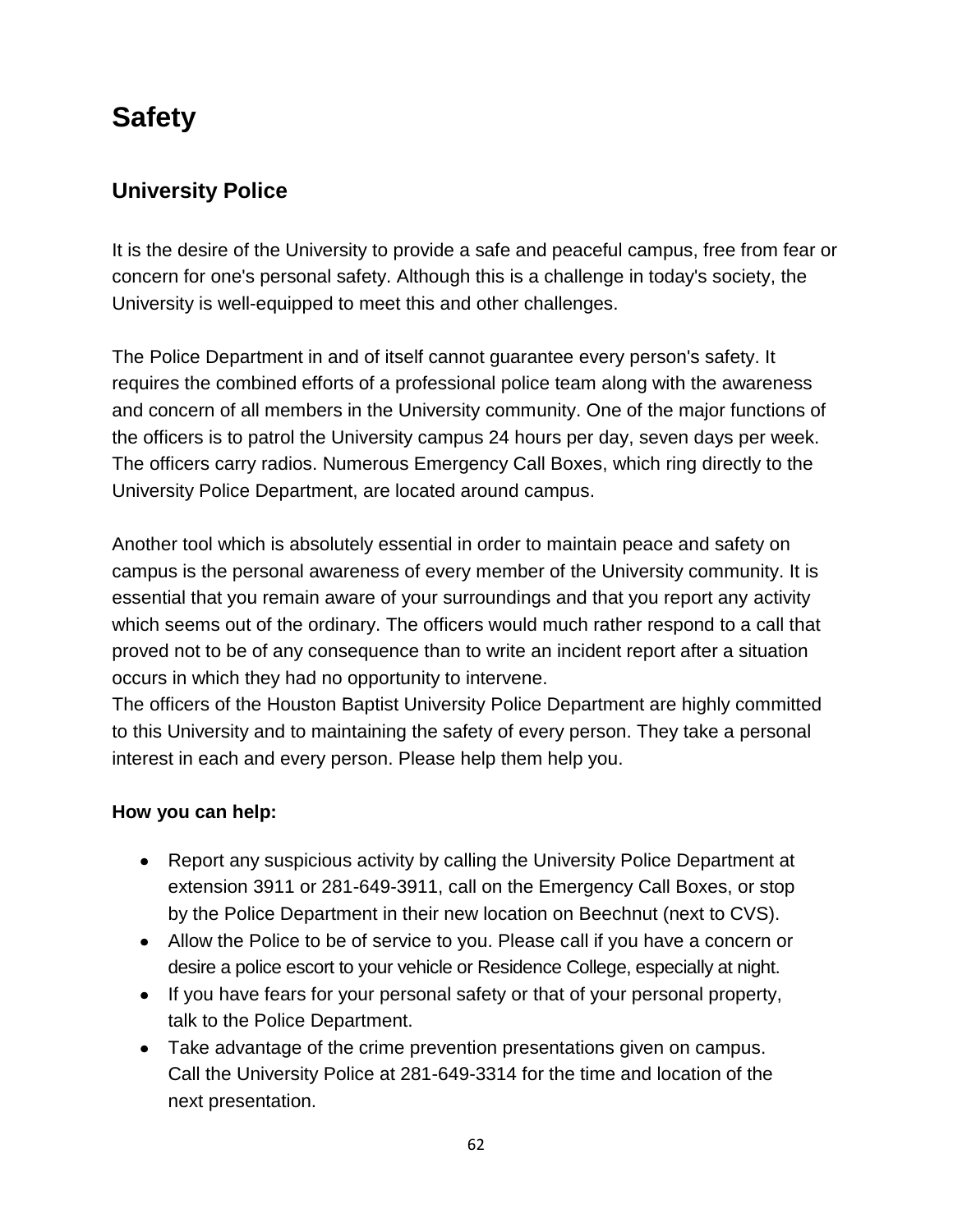- If there is an emergency, remain as calm as possible, call ext. 3911, and give the dispatcher the facts as completely as possible. Make sure you give your name, location, and the nature of the emergency. Don't hang up when the conversation is over: wait until the dispatcher hangs up. Remain calm and encourage others to remain calm.
- Report any theft, no matter how minor, to the Police Department.
- Read, understand, and abide by the parking and vehicle regulations. More than anything, they are written to protect you and your property.
- Communicate with the Police.

Find more information at **[www.hbu.edu/UniversityPolice](http://www.hbu.edu/UniversityPolice)**

# **HBU Campus Alert and Emergency Preparedness**

Houston Baptist University strives to create a safe and secure learning and living environment on our campus. It requires the combined efforts of a professional police team along with the awareness and concern of all members in the University community.

**The HBU Alert System:** HBU has implemented an important communication tool for students, faculty and staff. *The HBU Alert System* can provide quick voice or text messaging to local or cell phones as well as through HBU email accounts in the event of a campus emergency. Phone numbers are taken from information provided through HuskyNet, so it is important that students provide the University with up-to-date contact information. To view contact information students should read the directions at [www.hbu.edu/alert.](http://www.hbu.edu/alert) In the event of an emergency, the University will also utilize the following communication outlets:

- **The University Portal:** Emergency information will also be posted for internal audiences at **[my.hbu.edu](http://my.hbu.edu/)**, the University portal.
- **Local news and radio:** HBU will communicate with local news outlets in order to quickly disseminate news and information. Key media outlets include KHOU (11), KPRC (2), KTRK (13), KRIV (Fox), Univision (45), and KTRH Radio (740 AM, Houston's official Emergency Broadcasting station), as well as the Houston Chronicle Web site.
- **[www.school-alerts.com](http://www.school-alerts.com/)**: This Houston Web site carries emergency notifications for all local public and private schools. You may visit their Web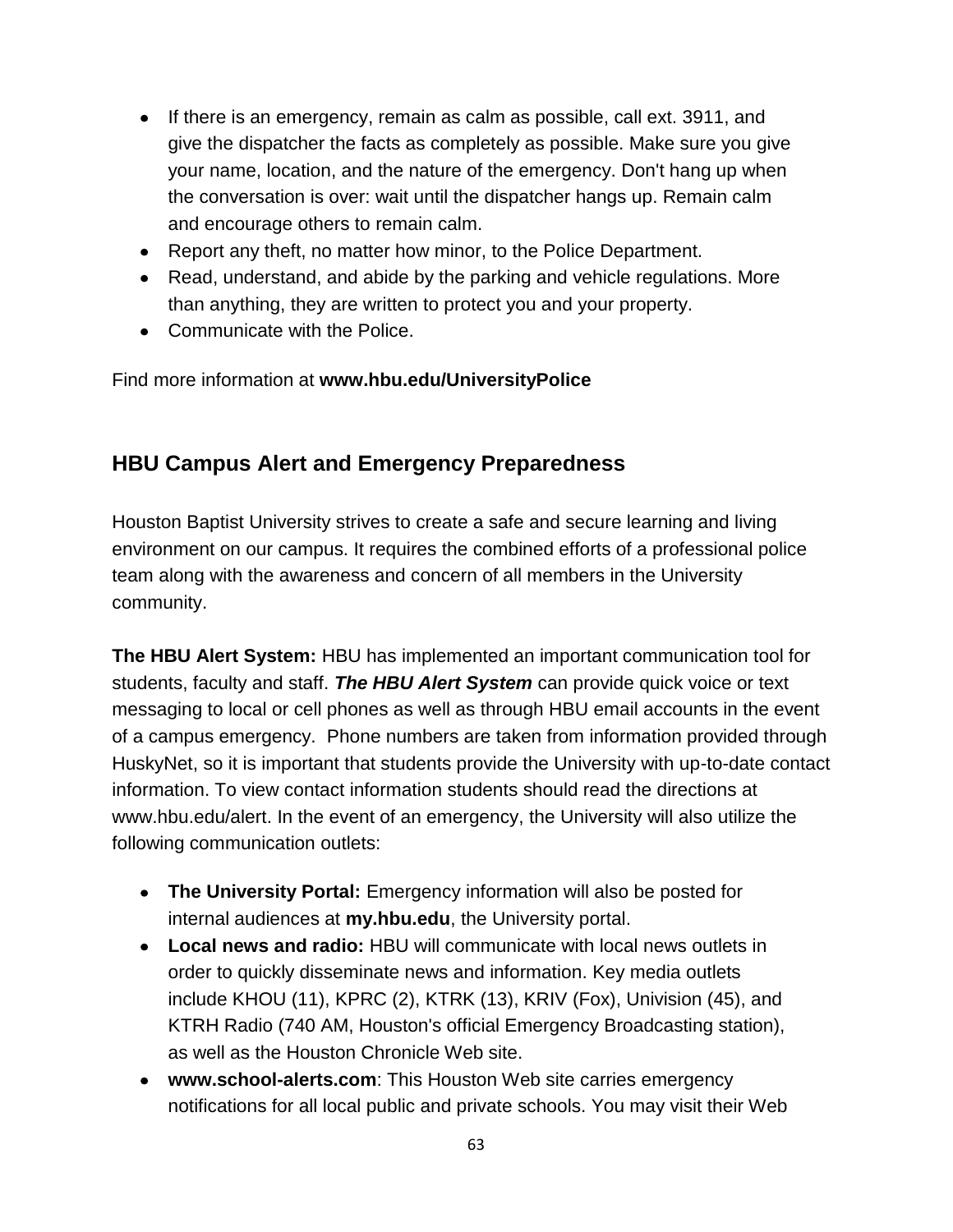site to receive notifications of school emergencies including school closings, delayed openings, early dismissals, reopening announcements, shelter in place announcements, and other special alerts.

### **Campus Call Boxes**

HBU's security system includes numerous emergency call boxes located in different areas on campus. They are generally identified by a blue light on top. These call boxes are available in an emergency situation. As soon as the button on the call box is PUSHED, the University Police are alerted and will respond through the speaker on the call box.

### **To REPORT ALL EMERGENCIES (including medical) CALL EXT. 3911 on a campus telephone, or DIAL (281) 649-3911.**

- Police Non-Emergency Line (281) 649-3314 (ext.3314 on campus)
- HBU Switchboard (281) 649-3000

# **Medical Emergencies**

Should you have any type of medical emergency on campus, call ext. 3911 immediately. HBU has trained officers to provide the quickest and most appropriate attention until the paramedics arrive. Contacting the Houston Fire Department or the University Clinic directly will only delay medical attention. **Please call 3911 for any emergency**.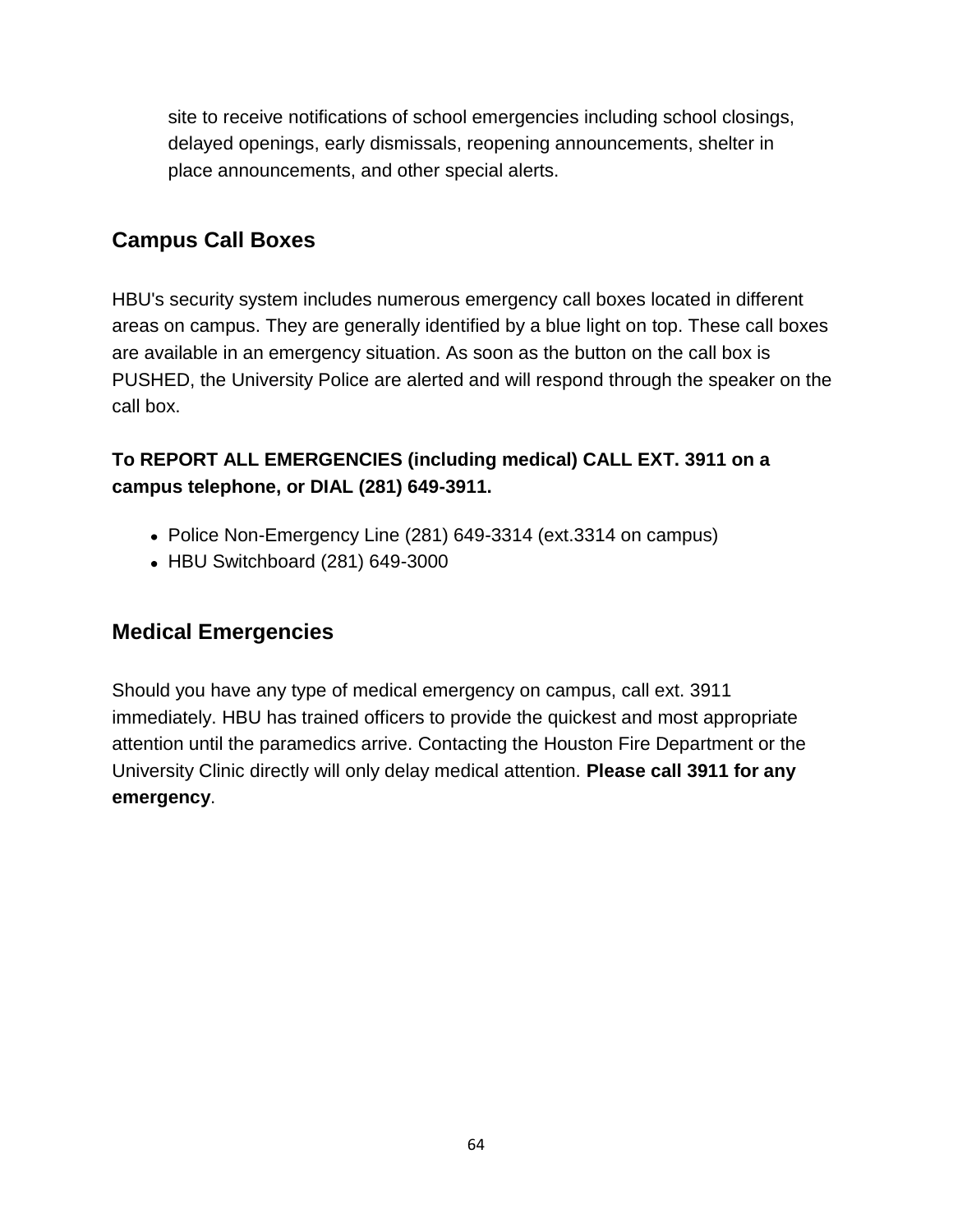# **Spiritual Life Department**

In fulfilling the Spiritual Life Mission Statement we seek to foster Christian community life and worship by creating experiences for students, faculty, and staff in spiritual formation that will support the integration of faith and learning. The theme for 2011-2012 is *"Worthy of the Call,"* using Ephesians 4:1-3, *"I, therefore . . . urge you to walk in a manner worthy of the calling to which you have been called." (ESV)*

The Spiritual Life Department includes the Community Life and Worship Program, Student Ministries, and ACTS (Assisting Communities Through Students). Our offices are located on the second floor of the Baugh Center. [Contact the Spiritual Life staff](https://hbu.edu/Students-Alumni/Student-Information/Spiritual-Life/Spiritual-Life-Department/Meet-Our-Staff.aspx) or visit the [Spiritual Life Office.](https://hbu.edu/Students-Alumni/Student-Information/Spiritual-Life/Community-Life-and-Worship/Ministry-Opportunities/ACTS-(Assisting-Communities-Through-Students).aspx)

# **Community Life and Worship (CLW) Graduation Requirement**

All students seeking an undergraduate degree (full-time or part-time) have a CLW Graduation requirement of 80 credits. Students are encouraged to garner a minimum of 10 credits per semester until the full requirement is met and to complete their CLW requirement before their last semester. *Students must satisfy this requirement in order to graduate from HBU.*

[Community Life and Worship website](https://hbu.edu/Students-Alumni/Student-Information/Spiritual-Life/Community-Life-and-Worship.aspx) provides details about available CLW events. Questions about the CLW graduation requirement or the Spiritual Life Program may be directed to the [Spiritual Life Office.](https://hbu.edu/Students-Alumni/Student-Information/Spiritual-Life/Spiritual-Life-Department/Meet-Our-Staff.aspx) Students may subscribe to CLW e-mail for weekly updates by e-mailing a request to [pmorris@hbu.edu.](mailto:pmorris@hbu.edu)

**Transfer Students** will receive a transfer credit of 3/4 credit for every transfer hour. For example, a student with 40 transfer hours will receive 30 CLW credits towards the requirement of 80 CLW credits. Please note the requirements below for those entering the university for the first time after the 2010-11 academic years.

**Community Life and Worship Credit Events** – The CLW program offers a variety of events each semester and students are encouraged to attend. A maximum of 20 credits will be allowed per semester. For all new transfer and freshmen students matriculating into the university fall 2010, the CLW requirement has changed to the following: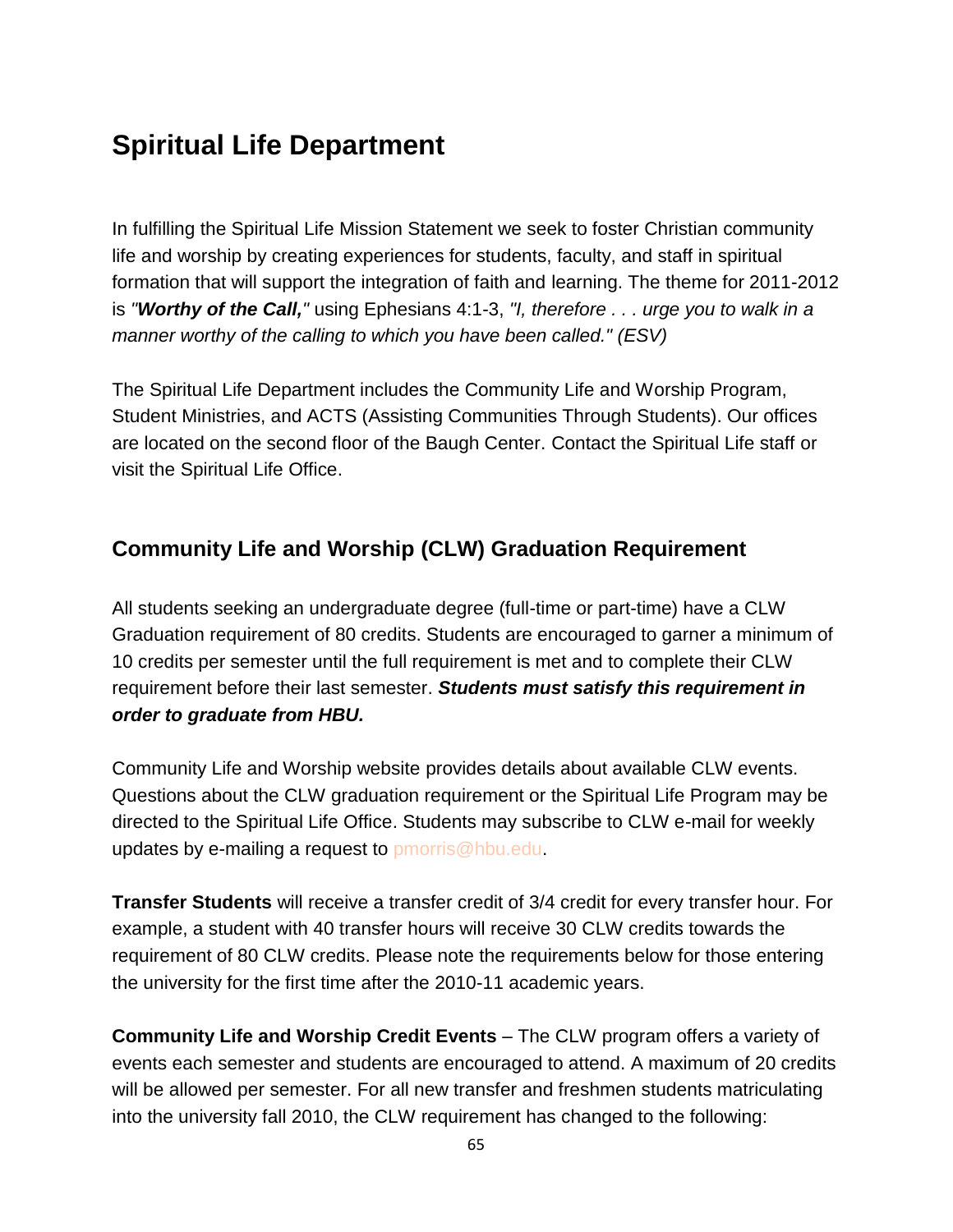# **Section A - Worship Events (a minimum of 50 CLW credits must be accrued)**

| <b>EVENT</b>                                                 | # of CREDITS               |
|--------------------------------------------------------------|----------------------------|
| <b>Wednesday Convocation</b>                                 | 1 credit                   |
| Power Wednesday (first Wednesday of each month)              | 2 credits                  |
| <b>Thursday Convocation</b>                                  | 1 credit (per Convocation) |
| Power Thursday Convocation (first Thursday of<br>each month) | 2 credits                  |
| <b>Opening Convocation</b>                                   | 2 credits                  |
| Founders' Day                                                | 2 credits                  |
| <b>Honors Convocation</b>                                    | 2 credits                  |
| <b>Spiritual Emphasis Week</b>                               | 1 credit (per Convocation) |
| <b>Passion Week</b>                                          | 1 credit (per Convocation) |
| Quest (contemporary worship service)                         | 1 credit (per Quest)       |
| Power Quest (first Tuesday of each month)                    | 2 credits                  |
| <b>Sunday Services</b>                                       | 1 credit                   |
| Power Sunday Service (first Sunday service each<br>month)    | 2 credits                  |
| Fellowship of Christian Athletes                             | 1 credit                   |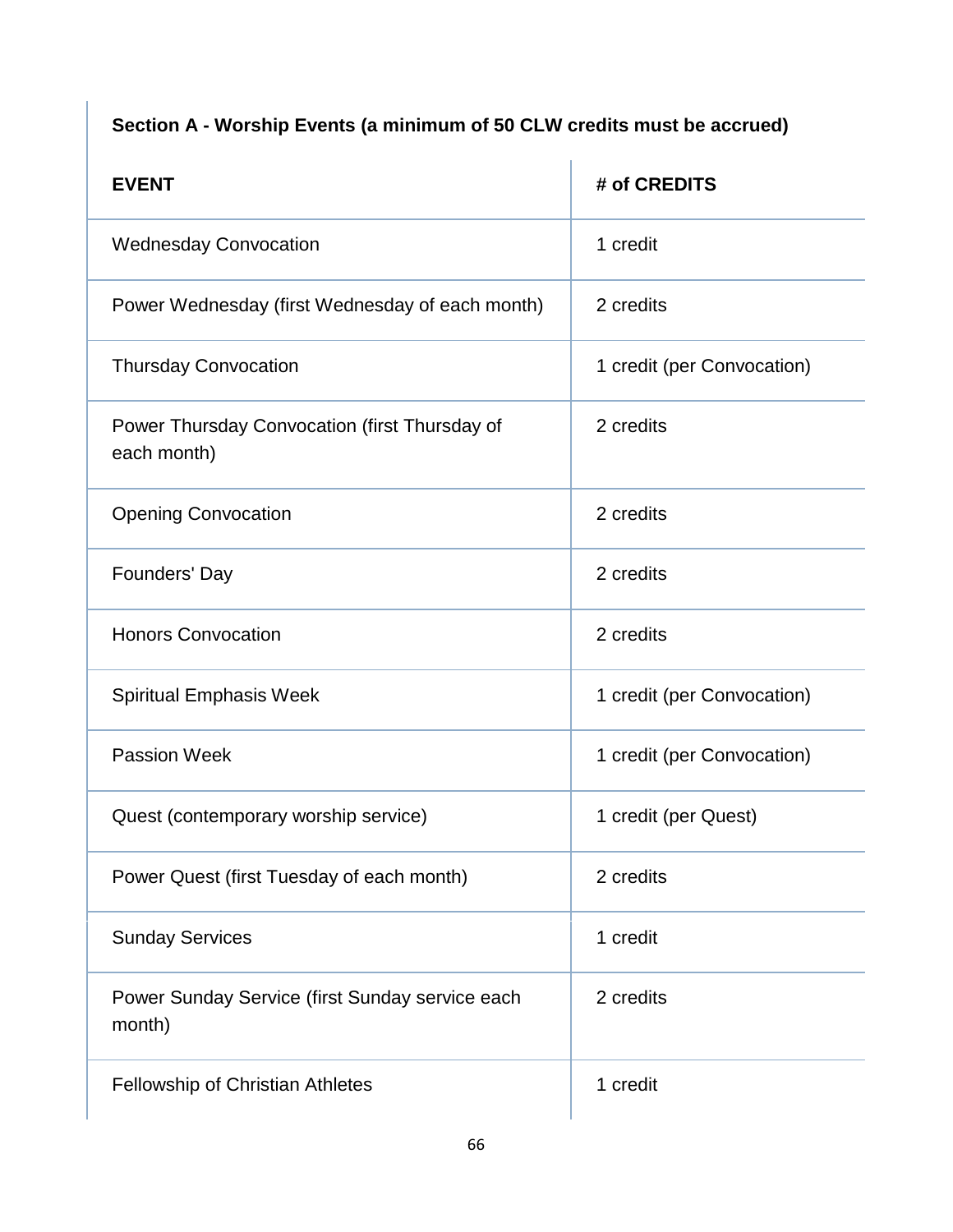| <b>CS Lewis Worship/Bible Study</b>                             | 1 credit                             |  |
|-----------------------------------------------------------------|--------------------------------------|--|
| Section B - Community Life Events (No more than 30 CLW credits) |                                      |  |
| <b>ACTS Volunteer Program (must be pre-approved)</b>            |                                      |  |
| <b>ACTS Weekly Service Opportunities</b>                        | 1 credit                             |  |
| <b>Campus Service Days</b>                                      | 2 credits                            |  |
| <b>HBU sponsored Mission Learning Opportunities</b>             | 5 credits/week                       |  |
| Mission Trips (pre-approved)                                    | 5 credits/week                       |  |
| <b>Internships</b>                                              |                                      |  |
| <b>Service Learning</b>                                         | 20 credits (1<br>internship/career)  |  |
| Church Leadership                                               | 20 credits (1<br>internships/career) |  |
| <b>Student Ministries</b>                                       |                                      |  |
| <b>FOCUS Student Conference</b>                                 | Up to 3 credits                      |  |
| See You at the Columns                                          | 1 credit                             |  |
| <b>ABIDE Prayer Retreat</b>                                     | Up to 3 credits                      |  |
| <b>Passion Conference</b>                                       | Up to 3 credits                      |  |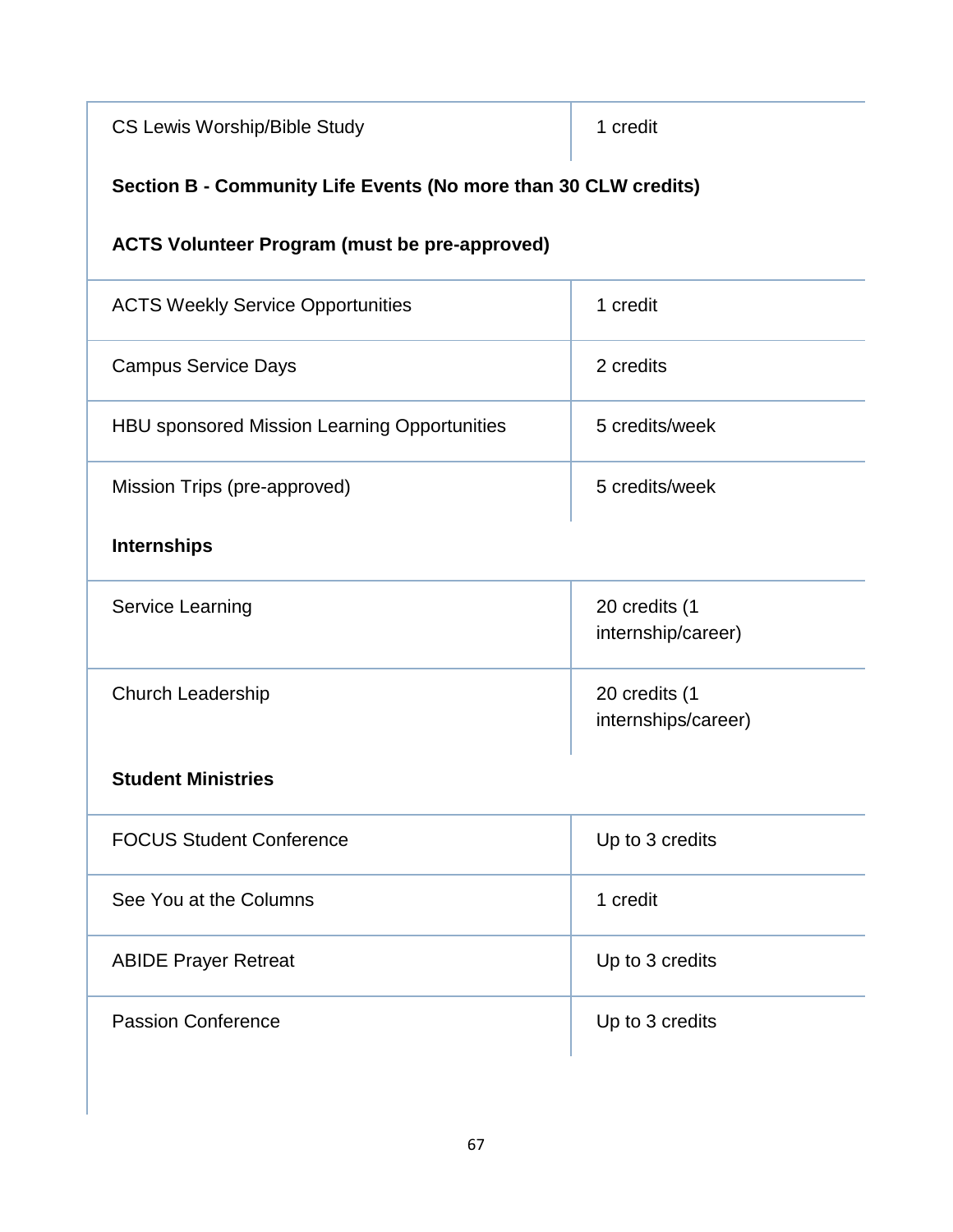#### **Other Alternatives**

| <b>Organization Sponsored Events</b> | 1 credit         |
|--------------------------------------|------------------|
| <b>CLW Small Group Bible Studies</b> | 1 credit         |
| <b>University Sponsored Lectures</b> | 1 credit         |
| Seminars and special opportunities   | 2-3 credits      |
| Dunham Bible Museum                  | 2 credits        |
| <b>Early Church Exhibit</b>          | 2 credits        |
| <b>Traveling Exhibit</b>             | 2 credits        |
| C.S. Lewis/Nooma DVD's               | Up to 15 credits |

**Organization Sponsored Events** - CLW credits must be approved by the [Spiritual Life](https://hbu.edu/Students-Alumni/Student-Information/Spiritual-Life/Spiritual-Life-Department/Meet-Our-Staff.aspx)  [Office.](https://hbu.edu/Students-Alumni/Student-Information/Spiritual-Life/Spiritual-Life-Department/Meet-Our-Staff.aspx) A student organization may submit a request to the Spiritual Life Office for an event to receive CLW credit. The request form is available on the HBU portal under HBU forms. The CLW Credit Request Form must meet the approval criteria and be submitted 10 days prior to the event. The event must support community life and worship on campus and the mission of HBU. Once an event is approved, the organization is responsible for properly promoting the event.

**Attendance and Tracking** - A representative designated by the Spiritual Life Office will be available at approved events to record attendance. The student is responsible for having his/her attendance recorded by ID card scan or sign-in. A student may only sign in twice per semester at Convocation. Participants do not receive credit when they arrive late, leave early, fail to sign-in or scan-in, or distract someone else from participating. Students may check their CLW record on their HuskyNet account. It is the student's responsibility to notify the Spiritual Life Office with any questions regarding his or her CLW record. In the case of a discrepancy in the student CLW record, changes in credit can only be done for the semester prior to the request.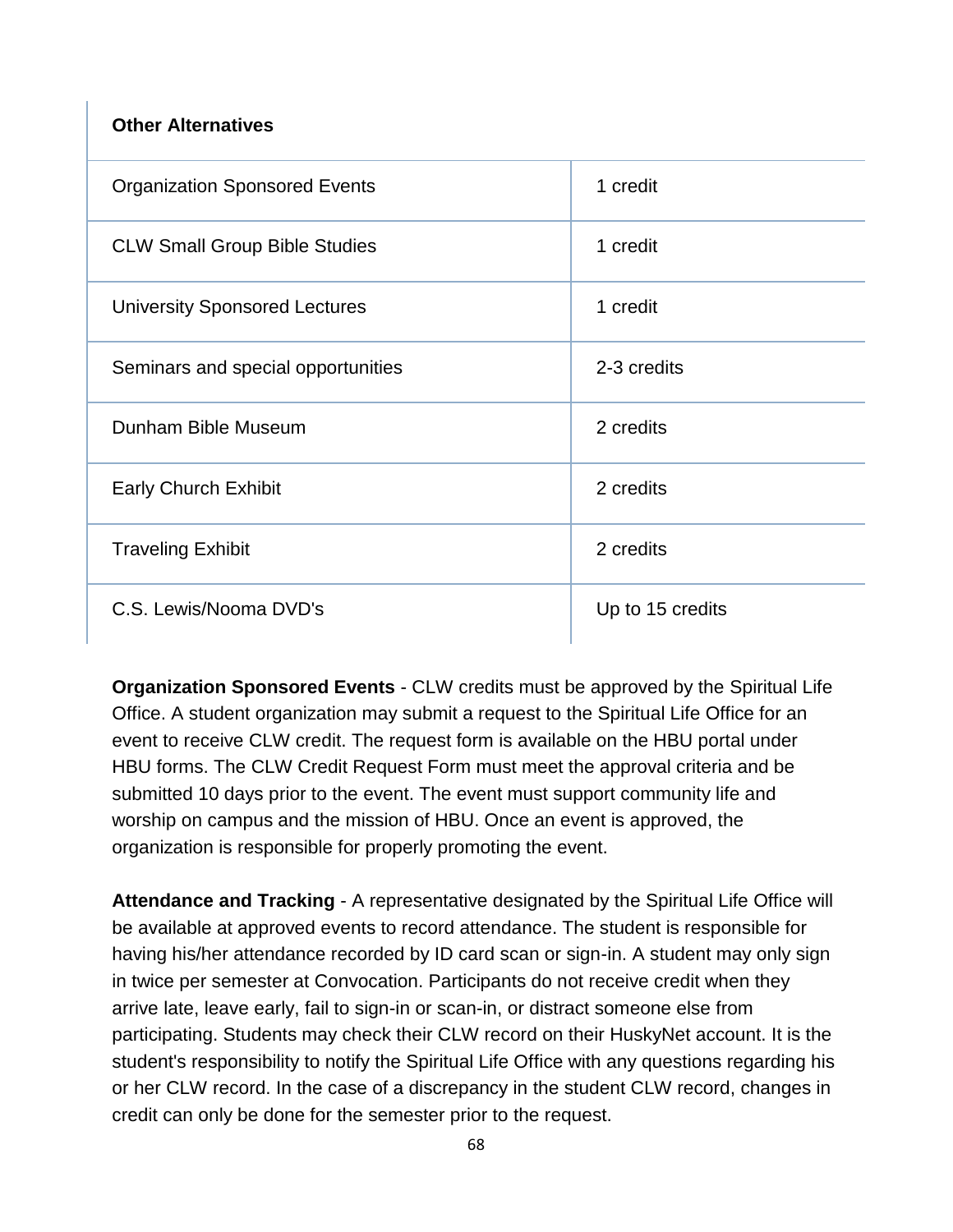**Petitions Policy** - All students seeking an undergraduate degree must complete the 80 CLW credit requirement in order to graduate. No petitions are accepted requesting a decrease in credit requirement. A student may petition to earn credit beyond the semester limit but only the semester in which graduation is to occur. Note that the CLW committee will make a decision regarding the petition and is pleased to help the student work out a plan on a case-by-case basis. Petition forms are available in the Spiritual Life Office.

# **Baptist Student Ministry**

In [Baptist Student Ministry,](https://hbu.edu/Students-Alumni/Student-Information/Spiritual-Life/Community-Life-and-Worship/Ministry-Opportunities/Baptist-Student-Ministries.aspx) our desire is to equip students to live a disciplined life following Christ. This is accomplished by:

- Challenging believers to daily grow in their desire to know God more intimately.
- Helping students to identify their spiritual gifts in order to more uniquely fit into the body of Christ
- Leading those involved to discover the richness of the diversity on our campus.
- Equipping leaders to share the Good News of Jesus Christ here and around the world.

### **Ministry Leadership Council**

[Ministry Leadership Council](https://hbu.edu/Students-Alumni/Student-Information/Spiritual-Life/Community-Life-and-Worship/Ministry-Opportunities/Ministry-Leadership-Council.aspx) (MLC) gives students an opportunity to grow in leadership in such ministries as:

- Commuter Ministry
- Disciple Now
- Freshman Fellowship
- Mission Munchies
- Prayer Team
- Evangelism
- Student Missions
- Worship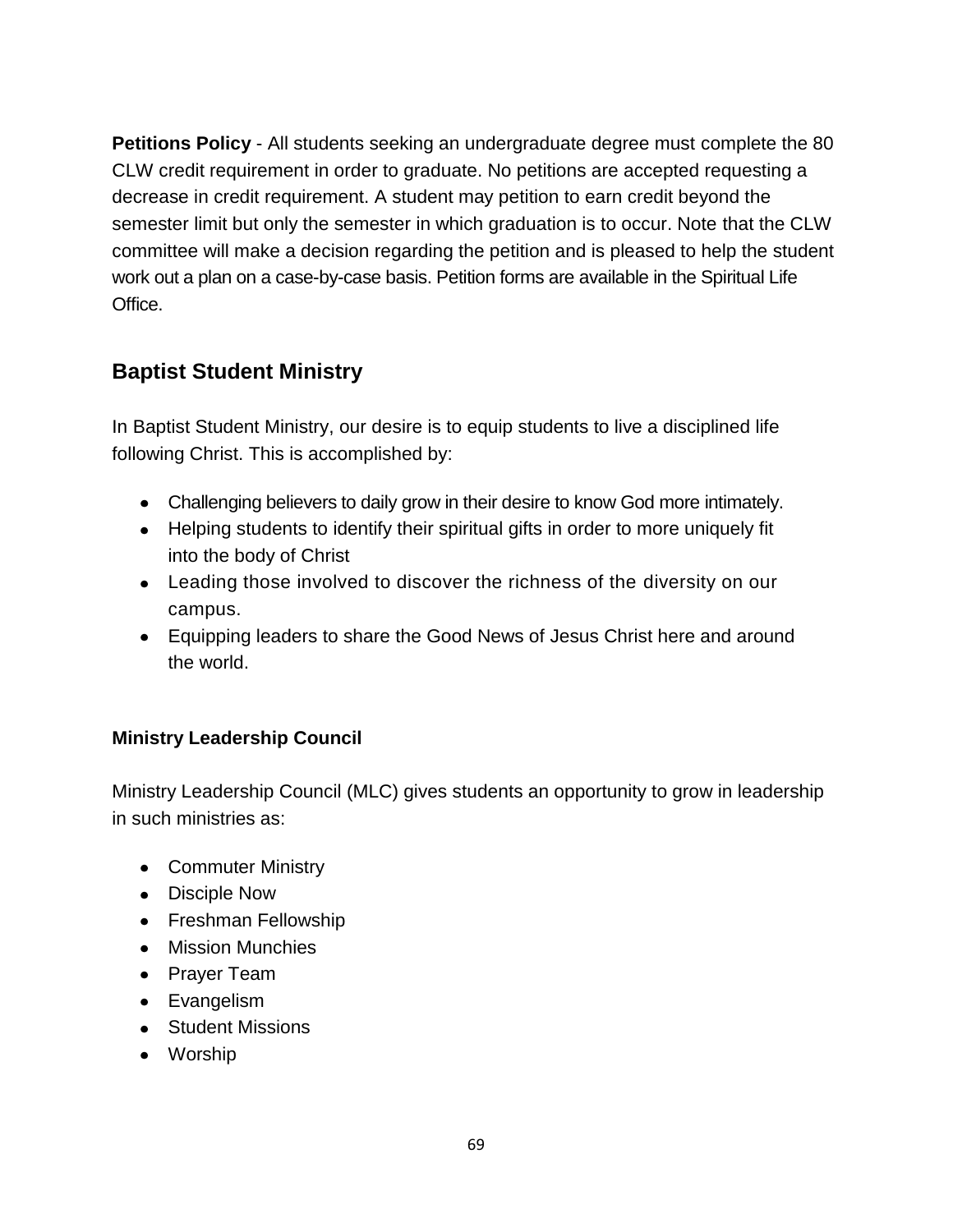### **Weekly Ministry Activities**

- **Mission Munchies -** Weekly meal immediately following Wednesday Convocation is provided by student organizations and local churches. Minimum donation of \$1 is applied toward student missions.
- **Freshman Fellowship -** Monthly gathering for freshmen full of discipleship and fun on advertised Thursdays.
- **Prayer Counseling**  Each Tuesday after Quest.
- **Freshmen Involved in Reaching Maturity (F.I.R.M.)**  These groups of freshmen meet weekly for discipleship, accountability, and outreach.
- **Special opportunities to Live In Discipleship (S.O.L.I.D.)**  These groups take the principles of F.I.R.M. to the next level for upperclassmen.

### **Other Opportunities**

- FOCUS Student Conference
- Spiritual Emphasis Week
- Student Mission Opportunities
- Disciple Now Teams
- See You at the Pole (outside M.D. Anderson Student Center)
- National Day of Prayer
- ABIDE Prayer Retreat
- Prayer Walks
- Passion Conferences

Please come by the Baptist Student Ministry Office, located on the second floor of the Baugh Center or [contact Danny Miller.](https://hbu.edu/Students-Alumni/Student-Information/Spiritual-Life/Spiritual-Life-Department/Meet-Our-Staff/Danny-Miller.aspx)

# **ACTS**

[ACTS](https://hbu.edu/Students-Alumni/Student-Information/Spiritual-Life/Community-Life-and-Worship/Ministry-Opportunities/ACTS-(Assisting-Communities-Through-Students).aspx) (Assisting Communities Through Students) is a distinctive program that encourages students to make a Christian response to human needs through service in nonprofit agencies and Houston schools. ACTS is committed to providing students with opportunities to address complex social issues, develop leadership skills, gain valuable work experience, and apply classroom theory to real world situations. Most importantly, through these experiences, students will be encouraged to make service an integral part of their lives.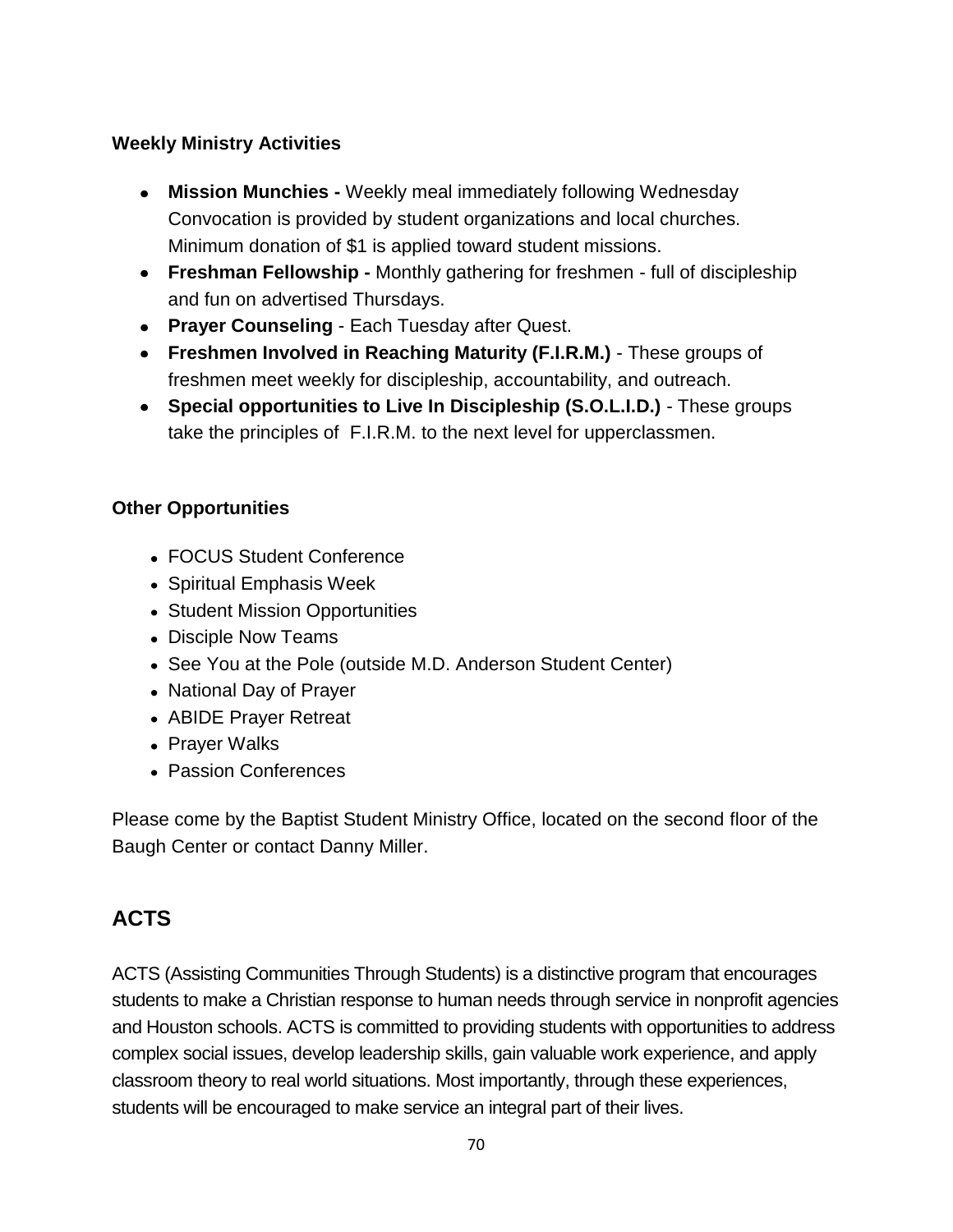Students receive one CLW credit for participation in ACTS-sponsored events located in the Community Life and Worship. Students can also earn 20 CLW credits upon completion of a Service Learning Internship. To sign up, or for more information, visit the ACTS Office located in the [Spiritual Life Office.](https://hbu.edu/Students-Alumni/Student-Information/Spiritual-Life/Spiritual-Life-Department/Meet-Our-Staff.aspx)

#### **Internships**

**Service Learning Internships (SLI) -** Students interested in serving others and desiring to make an impact in their community can participate in a [Service](https://hbu.edu/Students-Alumni/Student-Information/Spiritual-Life/Community-Life-and-Worship/Ministry-Opportunities/Service-Learning-Internship.aspx)  [Learning Internship](https://hbu.edu/Students-Alumni/Student-Information/Spiritual-Life/Community-Life-and-Worship/Ministry-Opportunities/Service-Learning-Internship.aspx) (SLI). Students serve 30 hours at a faith-based nonprofit agency over a period of one semester. Students will reflect on an article that is assigned as well as turn in a final project that expresses the experiences and lessons learned throughout the internship. Upon satisfactory completion of all requirements, students receive 20 CLW credits. Students *must* apply and be accepted by the ACTS Office prior to beginning the internship. Interested students can call the ACTS Office located in the [Spiritual Life Office.](https://hbu.edu/Students-Alumni/Student-Information/Spiritual-Life/Spiritual-Life-Department/Meet-Our-Staff.aspx)

**Church Leadership Internships (CLI) -** The [CLI](https://hbu.edu/Students-Alumni/Student-Information/Spiritual-Life/Community-Life-and-Worship/Ministry-Opportunities/Church-Leadership-Internships.aspx) is an internship for those students who want to be in leadership in their local Christian church. The Spiritual Life office would like to be a part of mentoring and celebrating the gifts of our students in the ministry settings that God has placed on their lives. The definition of leadership for this internship consists of one who guides, directs, and/or presides over an activity, program or group of people. Students participating in this internship will complete 30 hours of service in one semester at one Christian ministry site. Components of this leadership opportunity include a written proposal, an on-site supervisor and accountability group, and a final reflection paper. The CLI may not be used in conjunction with meeting academic requirements and/or receiving monetary compensation. Upon satisfactory completion of all requirements, students receive 20 CLW credits. A student may complete one CLI and SLI in their career as a student at HBU. In addition to completing either the SLI or CLI, a student is able to receive the maximum 20 CLW credits per semester. Interested students can contact the [Director of Spiritual Life.](https://hbu.edu/Students-Alumni/Student-Information/Spiritual-Life/Spiritual-Life-Department/Meet-Our-Staff/Colette-Cross.aspx)

#### **Service Leadership Council**

The [Service Leadership Council](https://hbu.edu/Students-Alumni/Student-Information/Spiritual-Life/Community-Life-and-Worship/Ministry-Opportunities/Service-Leadership-Council.aspx) (SLC) is comprised of students who are devoted to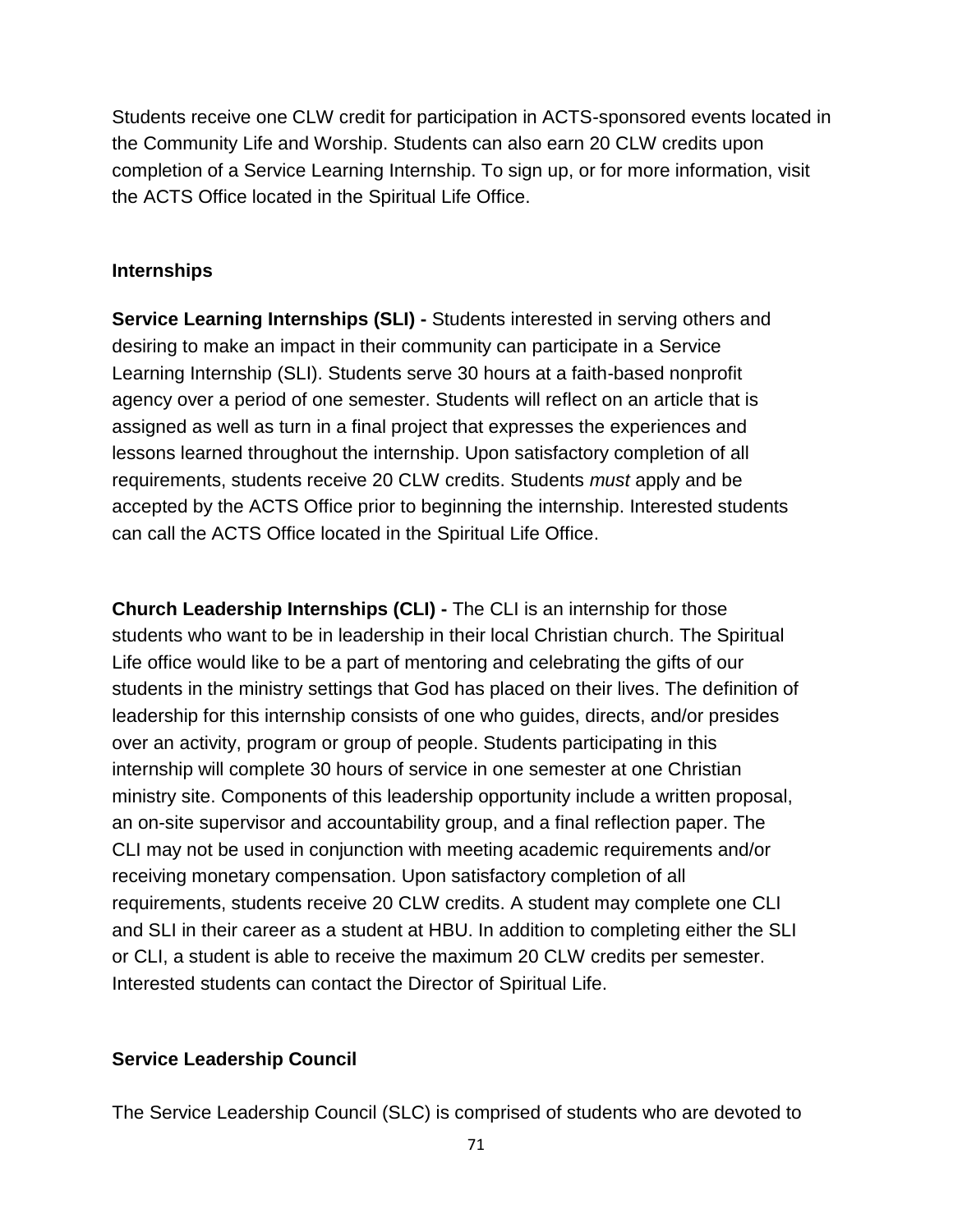following Jesus into places of service to others. They are responsible for leading other students to be active in serving throughout the Houston community. If you would like to become connected and find ways to serve, please stop by the ACTS office located in the [Spiritual Life Office](https://hbu.edu/Students-Alumni/Student-Information/Spiritual-Life/Spiritual-Life-Department/Meet-Our-Staff.aspx) on the second floor of the Baugh Center.

#### **Service Days**

Service Days are held once each semester Students, faculty, and staff are sent out to numerous faith-based non-profit organizations in the Houston area. Check [the](https://hbu.edu/Students-Alumni/Student-Information/Spiritual-Life/Community-Life-and-Worship.aspx)  [Community Life and Worship page](https://hbu.edu/Students-Alumni/Student-Information/Spiritual-Life/Community-Life-and-Worship.aspx) for details.

#### **Tutoring Program**

Community Service Work Study supports local inner-city elementary schools by providing mentors and tutors for at-risk children. Students may receive CLW credits by applying tutoring hours to Service Learning Internship (SLI) or a student may choose to receive work study compensation through this opportunity. However, the SLI may not be used in conjunction with meeting academic requirements and/or receiving monetary compensation. All tutors must go through a background check. Please [contact the](https://hbu.edu/Students-Alumni/Student-Resources/The-Career-Center/Contact.aspx)  [Career Center](https://hbu.edu/Students-Alumni/Student-Resources/The-Career-Center/Contact.aspx) for more information.

#### **Missions and Mission Learning Opportunities**

Annual missions learning opportunities are a great way for students to serve and develop a deeper understanding of how Jesus works in places all around the world. These opportunities provide academic, cross-cultural, hands-on experiences to prepare students for missions. During Spring Break and other times of the year, teams of students and staff are living out the gospel here in Houston and around the world. Contact [Spiritual Life Office](https://hbu.edu/Students-Alumni/Student-Information/Spiritual-Life/Spiritual-Life-Department/Meet-Our-Staff.aspx) to learn more about Mission Learning Opportunities.

# **University Chaplain**

The Director of Spiritual Life/University Chaplain office is located on the second floor of the Baugh Center. In order to reach the chaplain, you may call the [Spiritual Life Office.](https://hbu.edu/Students-Alumni/Student-Information/Spiritual-Life/Spiritual-Life-Department/Meet-Our-Staff.aspx)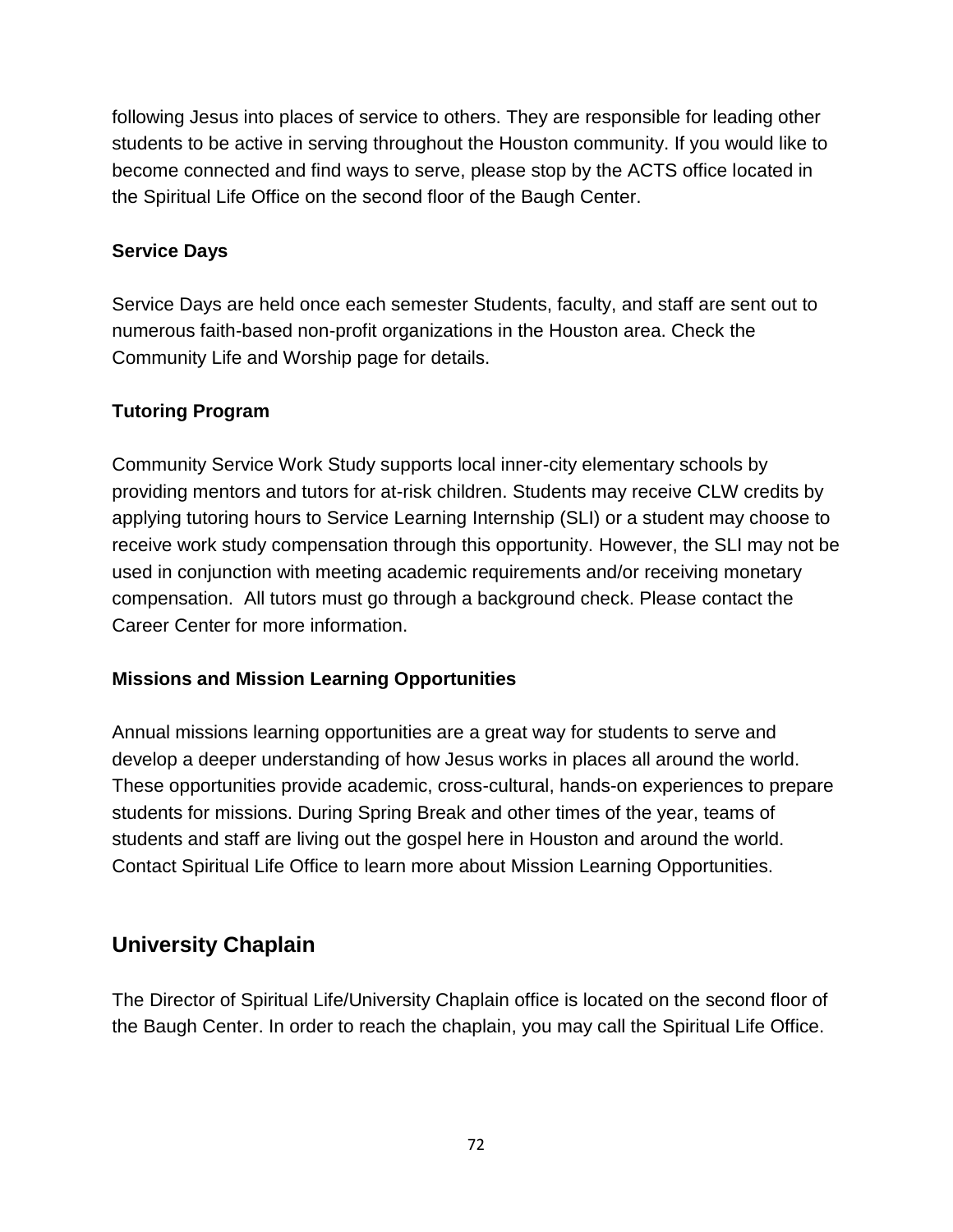# **Houston Baptist University Student Code of Conduct**

# **Preamble**

## **A. Philosophical Approach**

Houston Baptist University has chosen to set itself apart for the purpose of preparing students for meaningful lives and work and for service to God and the peoples of the world. The University is dedicated to the development of moral character, the enrichment of spiritual lives, and the perpetuation of growth in Christian ideals. Spiritual maturity, strength of character, and moral virtue are considered foundational for successful living. The University shall stand as a witness for Jesus Christ expressed directly through its administration, faculty, and students.

Students, by their voluntary membership in this Christian community, assume responsibility to abide by all the standards, rules, and regulations of the University, as well as to use personal discretion involving any activities which may be morally or spiritually destructive or reflect poorly on the campus community. All members of the campus community share mutual responsibility for confronting actions that violate established standards for conduct or reflect poorly on the University. It is essential that this confrontation is exercised in a spirit of love and gentleness-a hallmark characteristic of biblical Christianity.

The Student Code of Conduct serves the educational mission of the University in achieving the aforementioned objectives. Community standards, policies and regulations, and the Student Discipline System are in place for the expressed purpose of moving students towards personal maturity and creating an environment that is conducive to academic learning, personal development, and spiritual growth.

The Student Discipline System is an educational process, not a legal proceeding. The disciplinary process always attempts to confront misconduct in an educative posture that the student might learn from the experience, respond to the correction, and be reconciled to the community whenever possible. The disciplinary system provides University personnel opportunities to educate students and to help them attain better decision-making, character formation, and spiritual maturity. The effectiveness of these *teachable moments* requires that each student be treated with equal care, concern, honor, fairness, and dignity.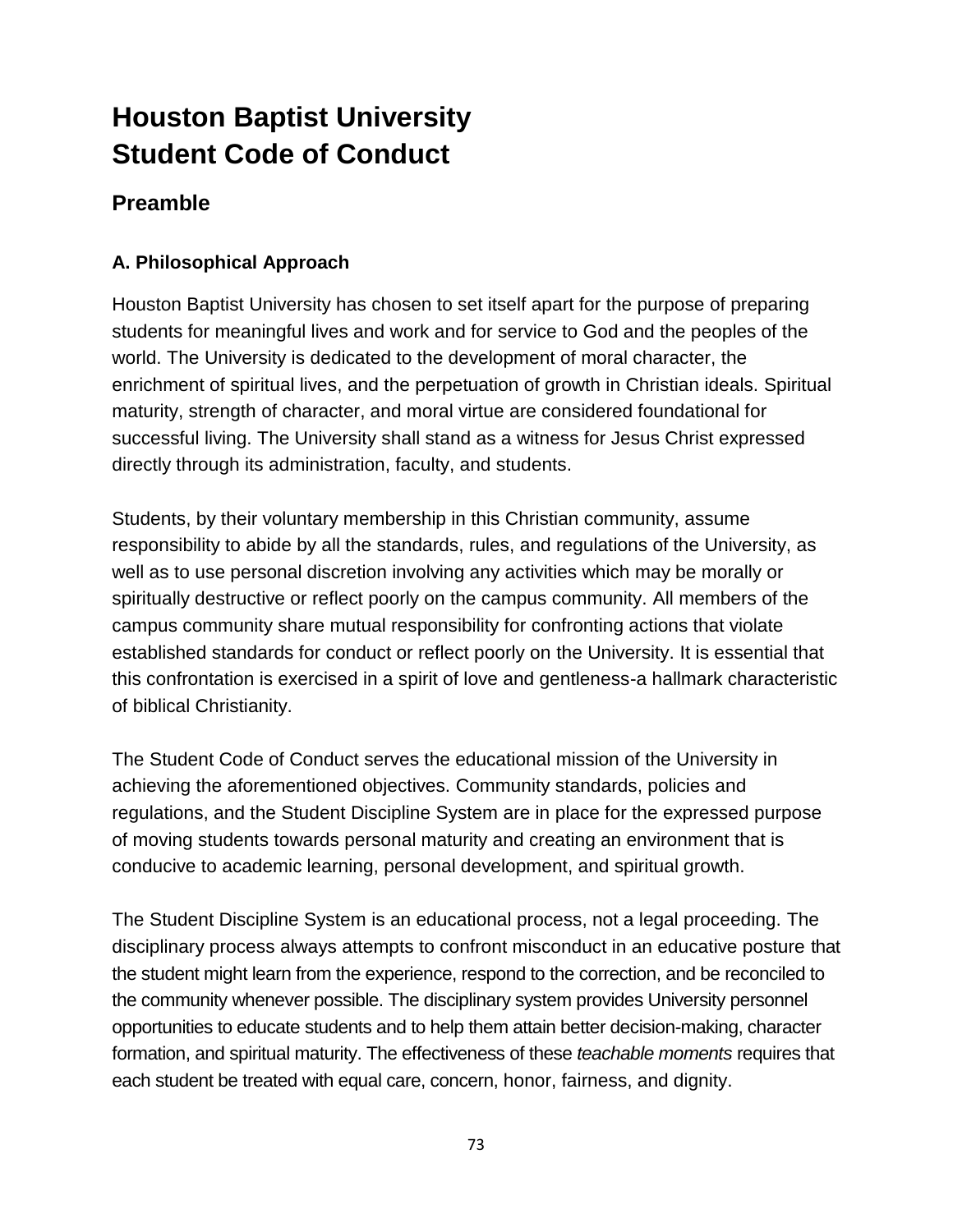## **B. Biblical Principles**

It is our natural inclination as human beings to resist discipline and accountability, but the Bible admonishes its reader to embrace them both as beneficial and an essential attribute of a Christian community. The following scriptures are among only a few that speak on this topic:

*My children, do not despise the Lord's discipline and do not resent his rebuke, because the Lord disciplines those he loves, as a father the child he delights in. Proverbs 3:11-12*

*Do not make light of the Lord's discipline, and do not lose heart when he rebukes you, because the Lord disciplines those he loves, and he punishes everyone he accepts as a son. Hebrews 12:5-6*

*No discipline seems pleasant at the time, but painful. Later on, however, it produces a harvest of righteousness and peace for those who have been trained by it. Hebrews 12:11*

*If any person is over-taken in misconduct or sin of any sort, you who are spiritual-who are responsive to and controlled by the Spirit - should set him right and restore and reinstate him, without any sense of superiority and with all gentleness, keeping an attentive eye on yourself, lest you should be tempted also. Galatians 6:1*

# **Article I: Definitions**

- 1. The term "University" means Houston Baptist University.
- 2. The term "student" includes all persons taking courses at the University, either full-time or part-time, pursuing undergraduate or graduate studies. Persons who withdraw after allegedly violating the Student Code of Conduct, who are not officially enrolled for a particular term but who have a continuing relationship with the University or who have been notified of their acceptance for admission are considered "students" as are persons who are living in University housing, although not enrolled in this institution. This Student Code of Conduct applies to the main campus, University-sponsored events, and activities at which the University is substantially represented.
- 3. The term "faculty member" means any person hired by the University to conduct classroom or teaching activities or who is otherwise considered by the University to be a member of its faculty.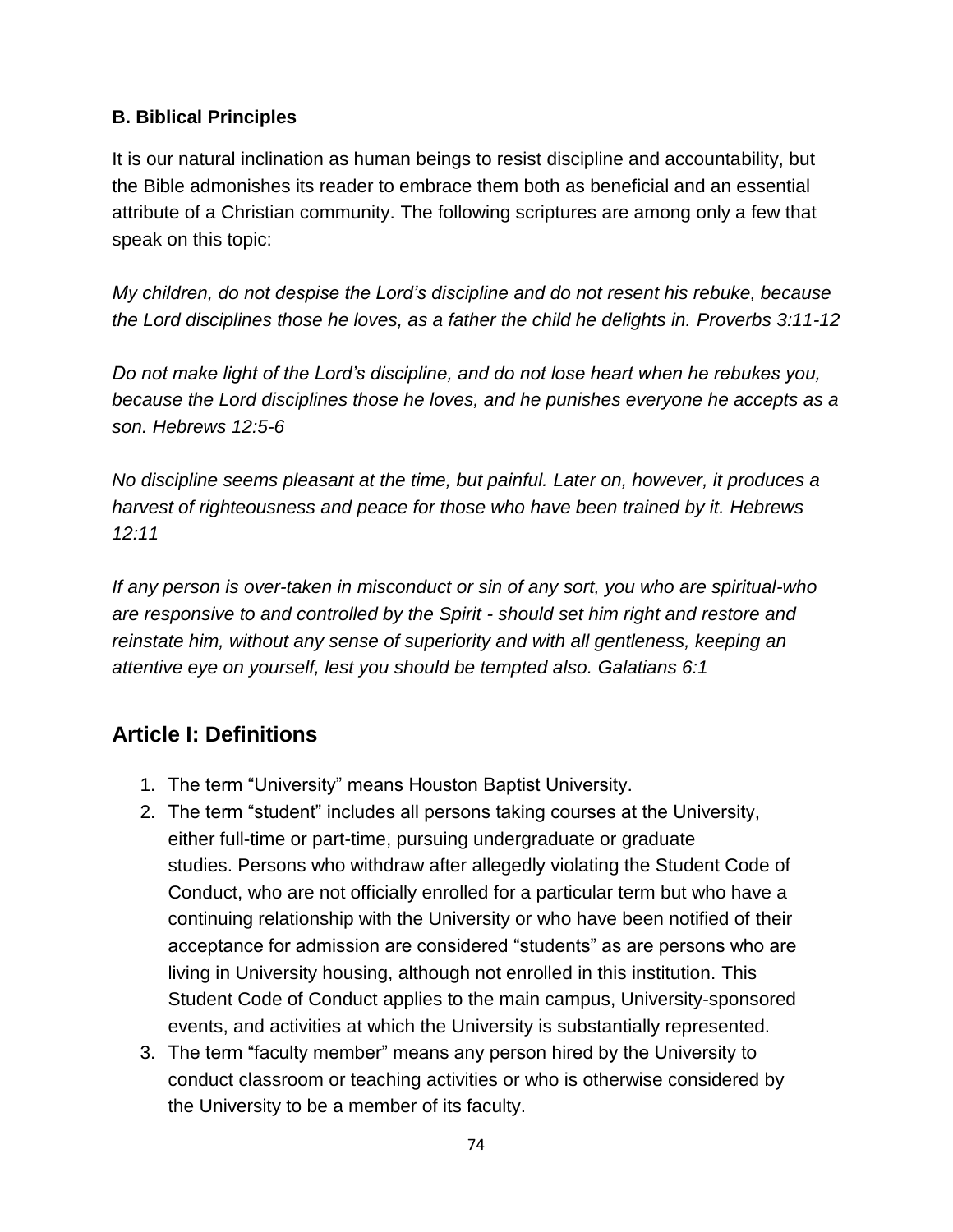- 4. The term "University official" includes any person employed by the University, performing assigned administrative or professional responsibilities.
- 5. The term "member of the campus community" includes any person who is a student, faculty member, University official, enlisted volunteer, or any other person employed by the University. A person's status in a particular situation shall be determined by the Director of Student Life.
- 6. The term "University premises" includes all land, buildings, facilities, and other property in the possession of or owned, used, or controlled by the University (including adjacent streets and sidewalks).
- 7. The term "organization" means any number of persons who have complied with the formal requirements for University recognition or charter.
- 8. The term "Student Discipline Administrator" means a University official authorized by the Director of Student Life to impose sanctions upon any student(s) found to have violated the Student Code of Conduct . A Resident Director may serve as the Student Discipline Administrator in less severe violations involving residents under his or her supervision.
- 9. The term "Appellate Administrator" means a University official authorized on a case-by-case basis to consider an appeal from a student, either the complainant or the respondent. The Director of Student Life will serve as the Chief Appellate Administrator.
- 10.The term "Appellate Board" means a committee of persons authorized to consider an appeal as to whether a student has violated the Student Code of Conduct or from the sanctions imposed by the Student Discipline Administrator. The Appellate Administrator, the Chairperson for the Student Discipline and Appeals Committee, or an alternative designee from the Student Discipline Appeals Committee may serve as the chair of the Appellate Board. Members of the board also come from the Student Discipline and Appeals Committee.
- 11.The term "Student Discipline and Appeals Committee" refers to an appointed committee of faculty, staff, and students available to serve as members of an Appellate Board at the request of the Appellate Administrator. Faculty and staff nominees are confirmed by the University President. Student members are nominated by the Student Government Association President and appointed by the Director of Student Life.
- 12.The term "shall" is used in the imperative sense.
- 13.The term "may" is used in the permissive sense.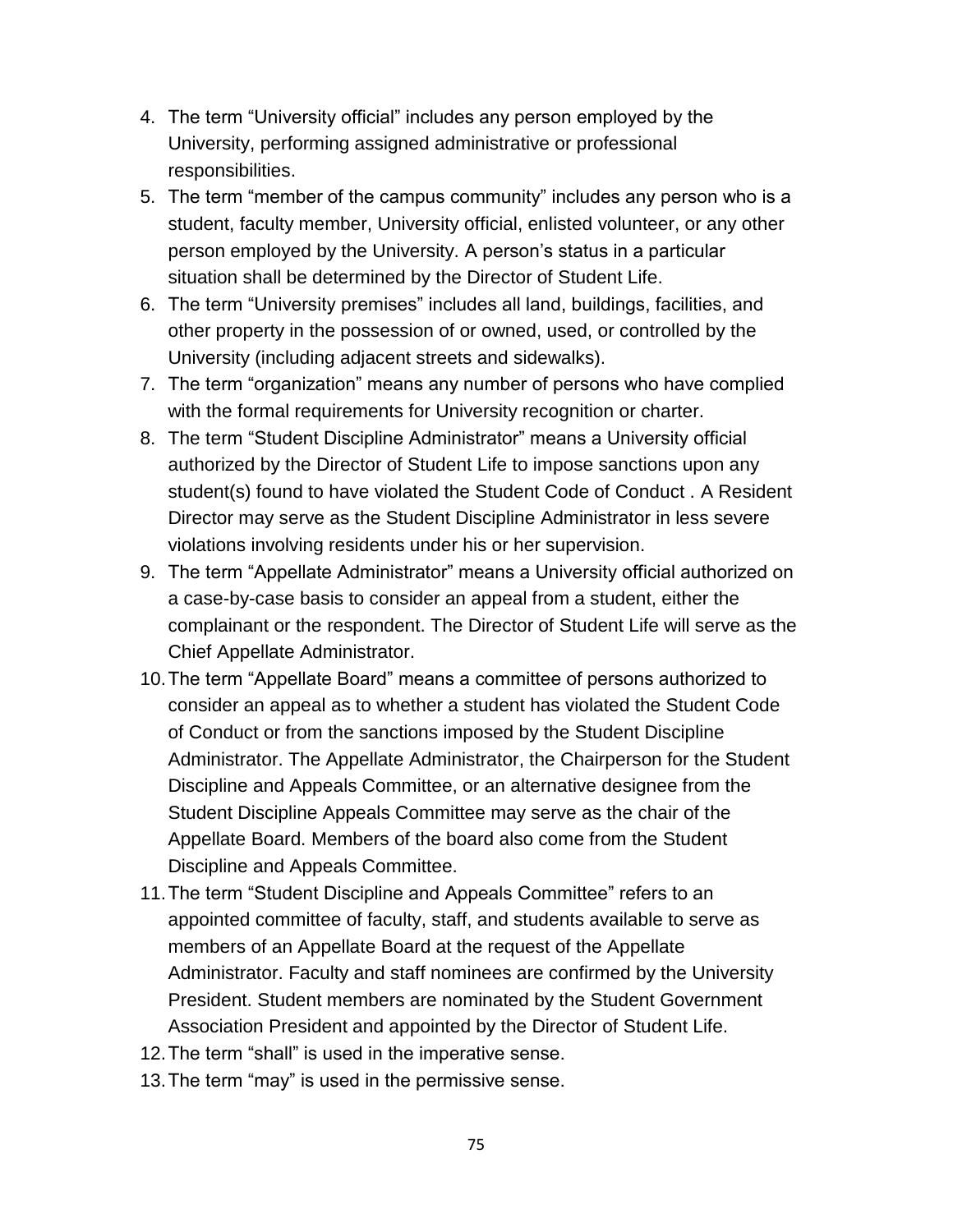- 14.The term "customary(ily)" is used to provide the prerogative to diverge from the typical action.
- 15.The term "community standards" refers to general or overarching guidelines and biblical principles represented in University policies, rules, regulations, codes of conduct, and other reasonable expectations for Student Code of Conduct of Conduct.
- 16.The term "policy" means the written regulations of the University as found in, but not limited to, the *University Catalog*, Student Code of Conduct, *Student Handbook*, Housing Agreement, web site, or other relevant publication.
- 17.The term "Complainant" means any person who submits a charge alleging that a student violated this Student Code of Conduct. When a student alleging the violation believes that he or she has been a victim of another student's misconduct, the student who believes he or she has been a victim will have the same rights under this Student Code of Conduct as are provided to the Complainant, even if another member of the University community submitted the charge itself.
- 18.The term "Respondent" means any student accused of violating the Student Code of Conduct.

# **Article II: Student Discipline Authority**

## **A. Authority and Responsibility**

The Director of Student Life is that person designated by the University President to be responsible for the administration of the Student Discipline System. The Provost is that person designated by the University President to be responsible for the administration of the academic policies and procedures addressing academic dishonesty (see the Houston Baptist University Catalog, section entitled "Dishonesty in Academic Affairs"). Faculty are designated by the Provost to be responsible for general classroom conduct management.

#### **B. Student Discipline Review Oversight**

The Director of Student Life is the person designated to appoint Student Discipline Administrators and/or convene the Student Discipline and Appeals Committee when needed.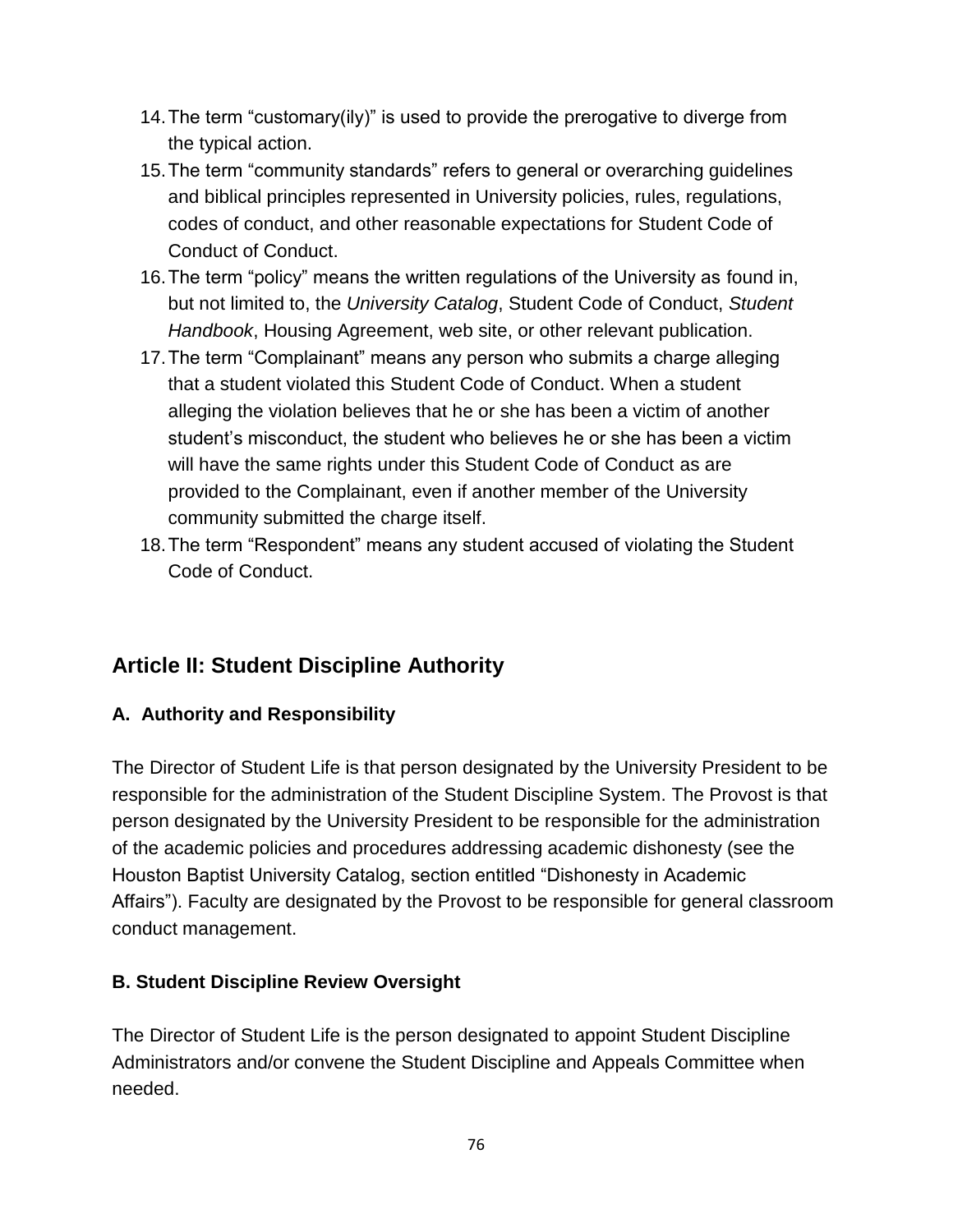#### **C. Procedural Authority**

The Director of Student Life with input from the Student Discipline and Appeals Committee shall develop policies for the administration of the Student Discipline System and guidelines consistent with provisions of the process.

## **D. Finalizing a Decision**

Decisions made by a Student Discipline Administrator complete the disciplinary process, unless a formal appeal is petitioned. Decisions made by the Chief Appellate Administrator shall bring to conclusion the formal student disciplinary system protocol.

# **Article III: Proscribed Student Code of Conduct**

## **A. Jurisdiction of the University Student Code of Conduct**

The University Student Code of Conduct and Community Standards shall apply to conduct that occurs on University premises, at University-sponsored activities, and to off-campus conduct that is deemed to adversely affect the University community and/or the pursuit of its objectives. Each student shall be responsible for his or her conduct from the time of application for admission through the actual awarding of a degree, even though conduct may occur before classes begin or after classes end, as well as during the academic year and during periods between terms of actual enrollment (and even if his or her conduct is not discovered until after a degree is awarded).

The Student Code shall apply to a student's conduct even if the student withdraws from school while a disciplinary matter is pending. The Director of Student Life shall decide whether the Student Code shall be applied to conduct occurring off campus, on a caseby-case basis, at his or her discretion.

#### **B. Community Standards**

"Community Standards" refer to general guidelines or biblical principles that are represented in University policies and expectations for the conduct of community members. They may be articulated in written or spoken directives or may be implicitly understood as "common sense" or basic to Christian teaching or practice. The following Community Standards are not meant to be an exhaustive list, but rather touch on topics of particular concern, interest, or conflict with contemporary culture.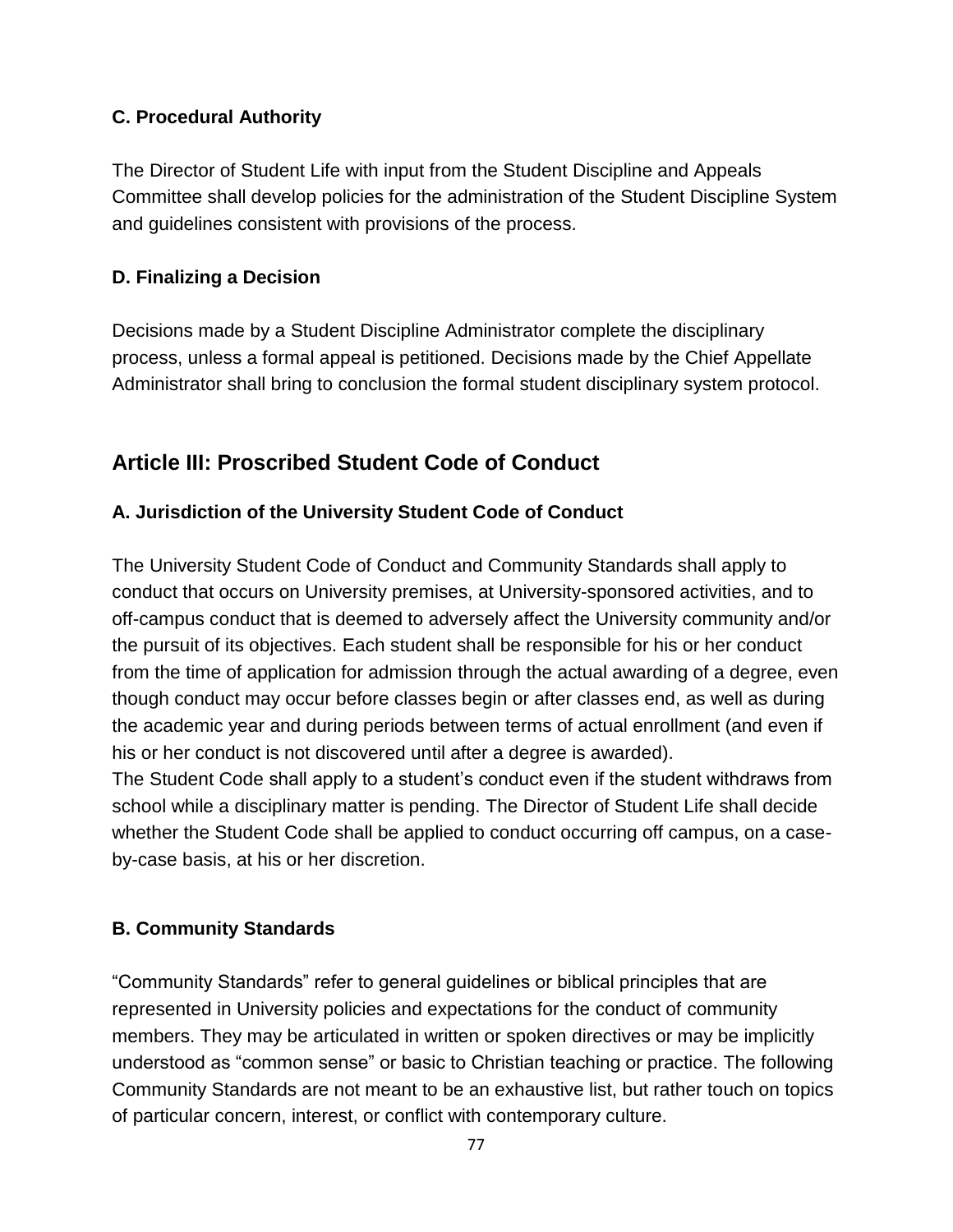- 1. *Respect.* Students are expected to demonstrate respect for those in authority including faculty, staff, and student leaders/workers. Respect is also expected to be extended to policies, procedures and regulations established by the University for the orderly administration of University activities and the welfare of the members of the HBU community. Furthermore, respect for the rights and human dignity of others, especially in the conduct of relationships; Respect for the rights and needs of the community to develop and maintain an atmosphere conducive to academic study and personal development; and, Respect for Federal, State, and Local laws and ordinances is expected.
- 2. *Integrity and accountability.* Members of the campus community are expected to maintain lives of integrity regarding biblical principles and standards of conduct adopted by the campus community. The University firmly believes that mature individuals submit themselves to accountability within a community of persons and take responsibility for actions that violate that covenant relationship. Members are equally responsible to bring to bear accountability where there is knowledge that fellow members are violating community standards for conduct and should exercise such action in humility with concern for the offender.
- 3. *Affirmation of diversity*. The University recognizes the influence that diversity has in shaping the unique contributions of community members. The University is committed to affirming these contributions and creating opportunities for synergistic reasoning and insights. This commitment is based on a belief that community members should be able to maintain their unique distinctiveness while sharing mutual respect and dignity for the experiences and beliefs of others. Consistent with its educational objectives, the University refrains from endorsing or permitting conduct deemed to be in conflict with biblical principles or expressions of non-Christian religious worship or ceremony on University premises or at University-sponsored gatherings.
- 4. *Sanctity of life.* The University embraces a biblical position which honors the sanctity of life. Consequently, the University cannot support actions which encourage or result in the termination of human life through suicide, euthanasia, or abortion-on-demand. The University's belief in the sanctity of life influences its response to those students who are involved in a crisis pregnancy. The campus community is prepared to stand with both the father and mother of the unborn child as they consider the results of their actions and experience forgiveness that comes from genuine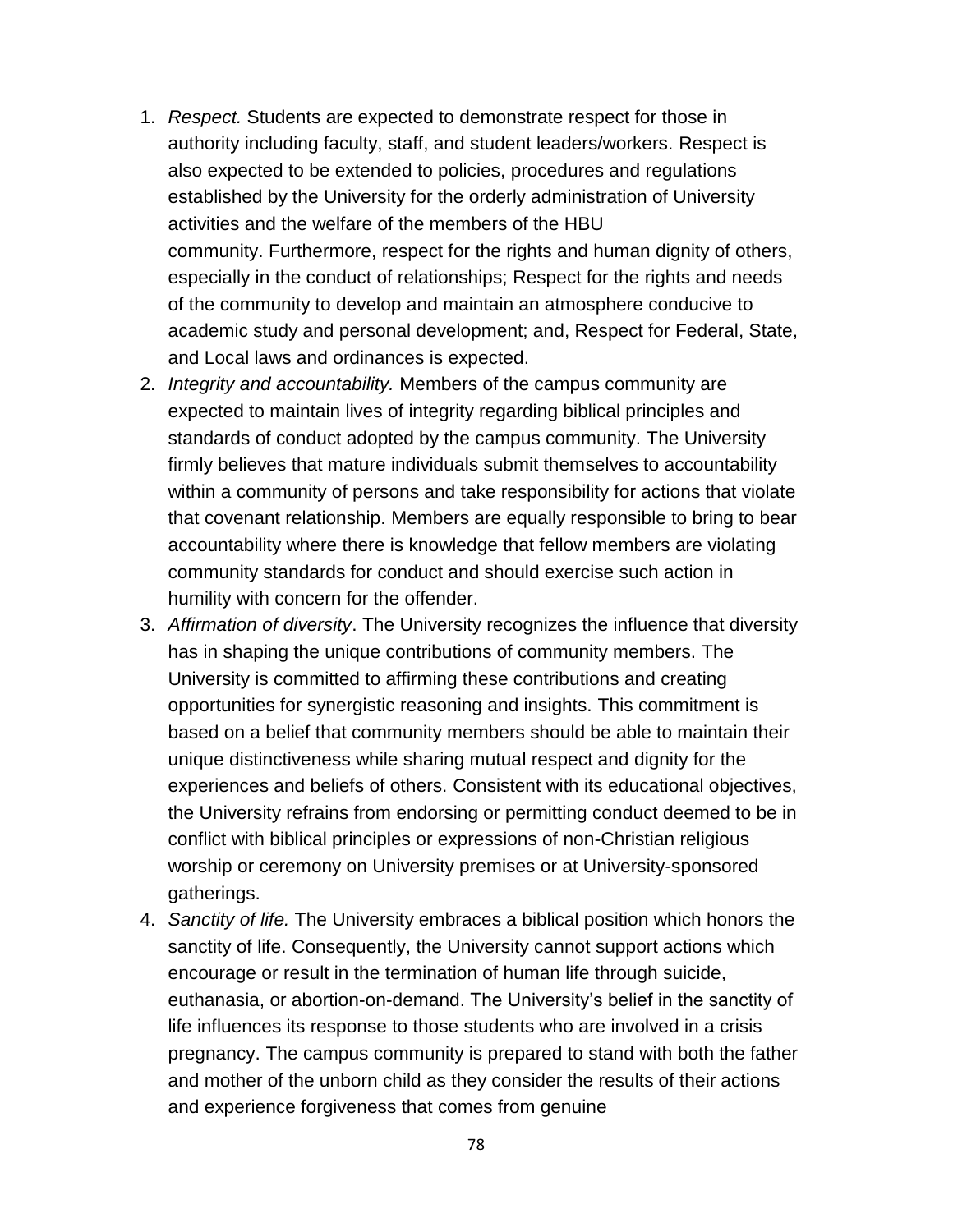repentance. Subsequently, abortion is not advised or entertained as an alternative solution. The University is committed to assisting the student(s) with other alternatives. Continuity of on-campus student residency will be considered in light of what is best for all those impacted by the pregnancy. As always, persons in such a crisis will find University officials supportive and redemptive.

5. *Sexual harassment.* The University desires to maintain a working and learning environment free from the sexual harassment of its community members and guests. Any behavior determined to constitute sexual harassment will be viewed as neither complimentary nor humorous and will be subject to disciplinary action. The University recognizes that the perception of sexual harassment behavior is often subjective and that the circumstances surrounding the conduct, as well as its pattern, frequency, and severity need to be considered in assessing the behavior. Although statistical analysis has shown that sexual harassment is usually committed by an individual in a position of power or influence, sexual harassment can occur between any two individuals regardless of gender, employment status, work relationship, or academic association. Sexual harassment may be verbal, graphic, written or physical in nature. Each may be grounds for disciplinary action.

#### **C. Policies and Regulations**

The following acts in addition to the standards discussed in Article III.B are defined by the University to be unacceptable. The list may not be all inclusive:

1.0 *Administrative Policy*. The following are prohibited:

1*.1* Knowing presence contribution*. Behavior, active or passive, which fails to confront or correct the misconduct of fellow community members. Students may be held accountable for an incident at which they indirectly participated in the violation through their own complicity.*

*1.2* Non-Compliance*. Violation of any University policy, rule, or regulation. Failure to comply with the requests or directions of University officials or law enforcement officers acting in performance of their duties. Failure to identify oneself to these persons when requested to do so.*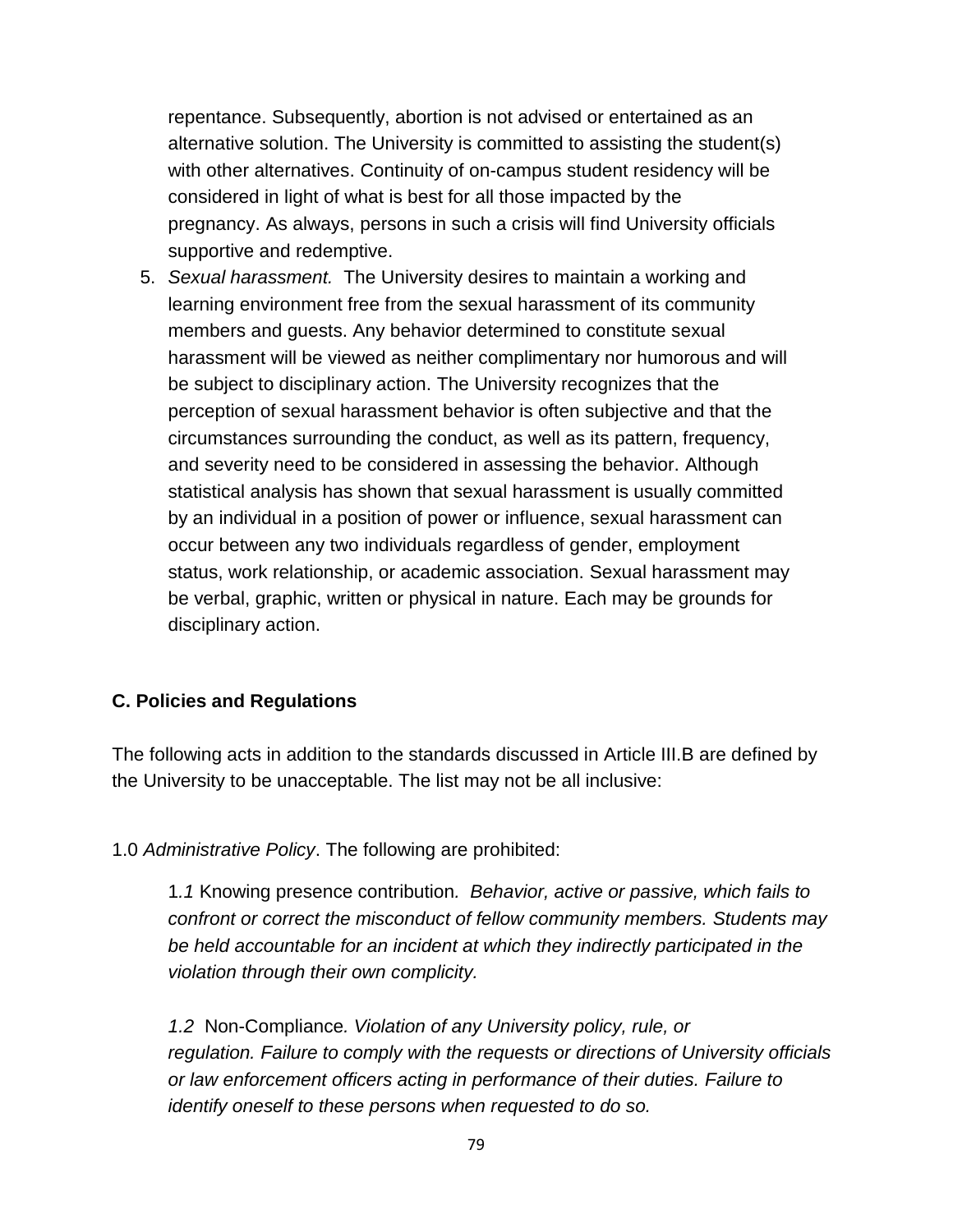- 1.3 *Acts of dishonesty*. Dishonesty including but not limited to the following:
	- a. Cheating, plagiarism, or other forms of academic dishonesty.
	- b. Furnishing false information to any University official, faculty member, or office.
	- c. Forgery, alteration, or misuse of any University document, record, or instrument of identification.

1.4 *Disruption or obstruction.* The disruption or obstruction of teaching, research, administration, disciplinary proceedings or free flow of pedestrian or vehicular traffic, other University activities, including its public service functions on or off campus, or of other authorized non-University activities when the conduct occurs on University premises. Participating in an on-campus or off-campus demonstration, riot, or activity that infringes on the rights of other members of the University community.

- 1.5 *Abuse of the Student Discipline System*. Including but not limited to:
	- a. Failure to obey the notice from a University official to appear for a meeting or review as part of the Student Discipline System.
	- b. Falsification, distortion, or misrepresentation of information before a Discipline Administrator.
	- c. Disruption or interference with the orderly conduct of a Student Discipline and Appeals Committee proceeding.
	- d. Institution of a student disciplinary proceeding in bad faith.
	- e. Attempting to discourage an individual's proper participation in, or use of, the Student Discipline System.
	- f. Attempting to influence the impartiality of a Discipline or Appellate Administrator or member of the Student Discipline and Appeals Committee prior to, and/or during the course of, the student disciplinary proceeding(s).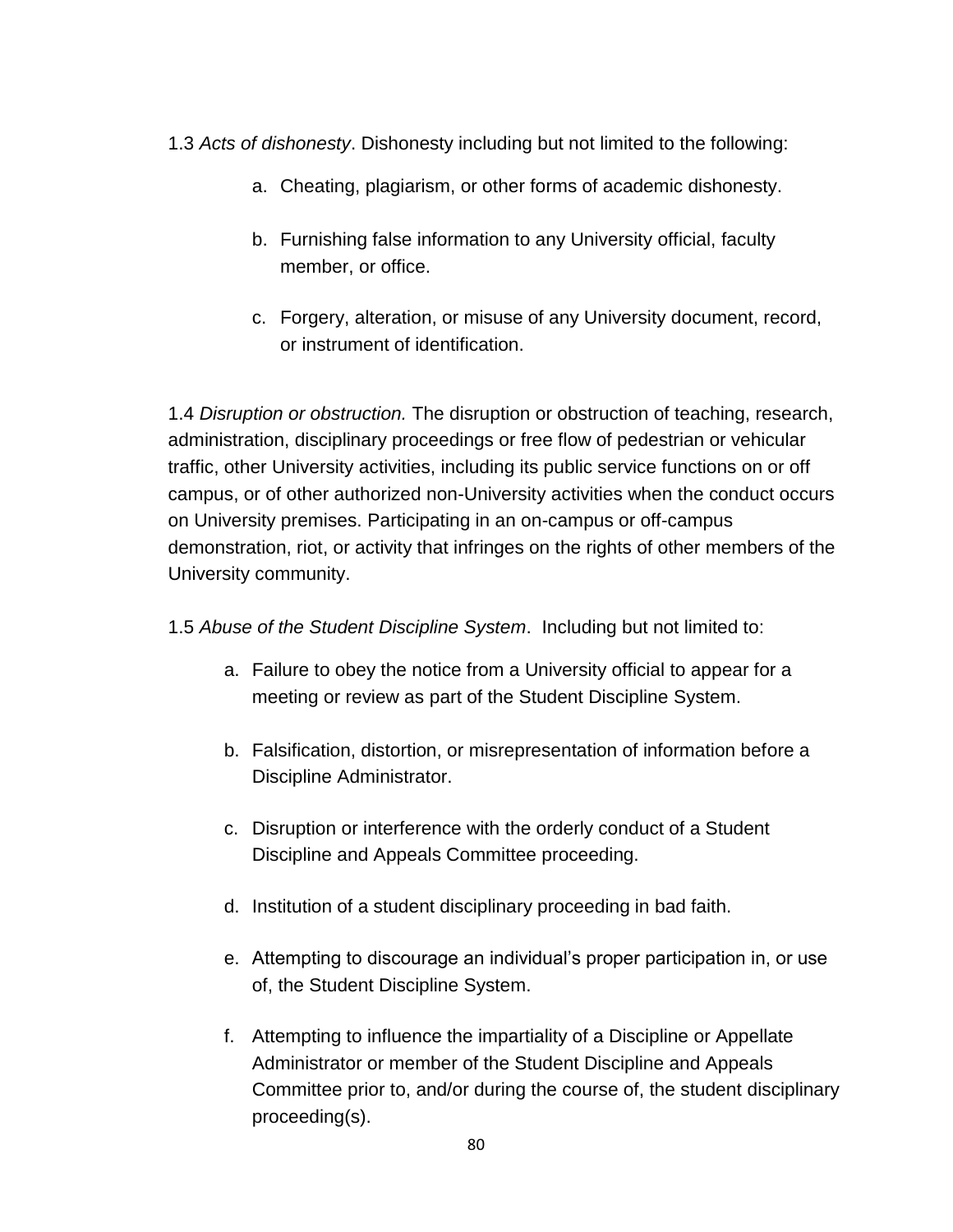- g. Failure to comply with the sanction(s) imposed under the Student Discipline System.
- h. Influencing or attempting to influence another person to commit an abuse of the Student Discipline System.

## 2.0 *Property, Facilities and Grounds*. The following are prohibited:

2.1 *Theft or vandalism.* Attempted or actual theft of and/or damage to, or unauthorized alteration or misuse of, property of the University or property of a member of the University community or other personal or public property, on or off campus.

2.2 *Unauthorized use.* Unauthorized possession, duplication or use of keys to any University premises or property, or unauthorized entry to or use of University premises or property.

2.3 *Abuse of computer resources*. Theft or other abuse of computer facilities and resources, including but not limited to:

- a. Unauthorized entry into a file, to use, read, or change the contents, or for any other purpose.
- b. Unauthorized transfer of a file.
- c. Use of another individual's identification and/or password.
- d. Use of computing facilities and resources to interfere with the work of another student, faculty member, or University official.
- e. Use of computing facilities and resources to view, download, or send pornographic, obscene, or abusive messages or images.
- f. Use of computing facilities and resources to interfere with normal operation of the University computing system.
- g. Use of computing facilities and resources in violation of copyright laws.
- h. Any violation of the University Computer Use Policy.

2.4 *Unauthorized motorized vehicles*. Operating unlicensed motorized vehicles, except for those prescribed for a verifiable physical disability, anywhere on University premises without the prior written consent of the Director of Student Life.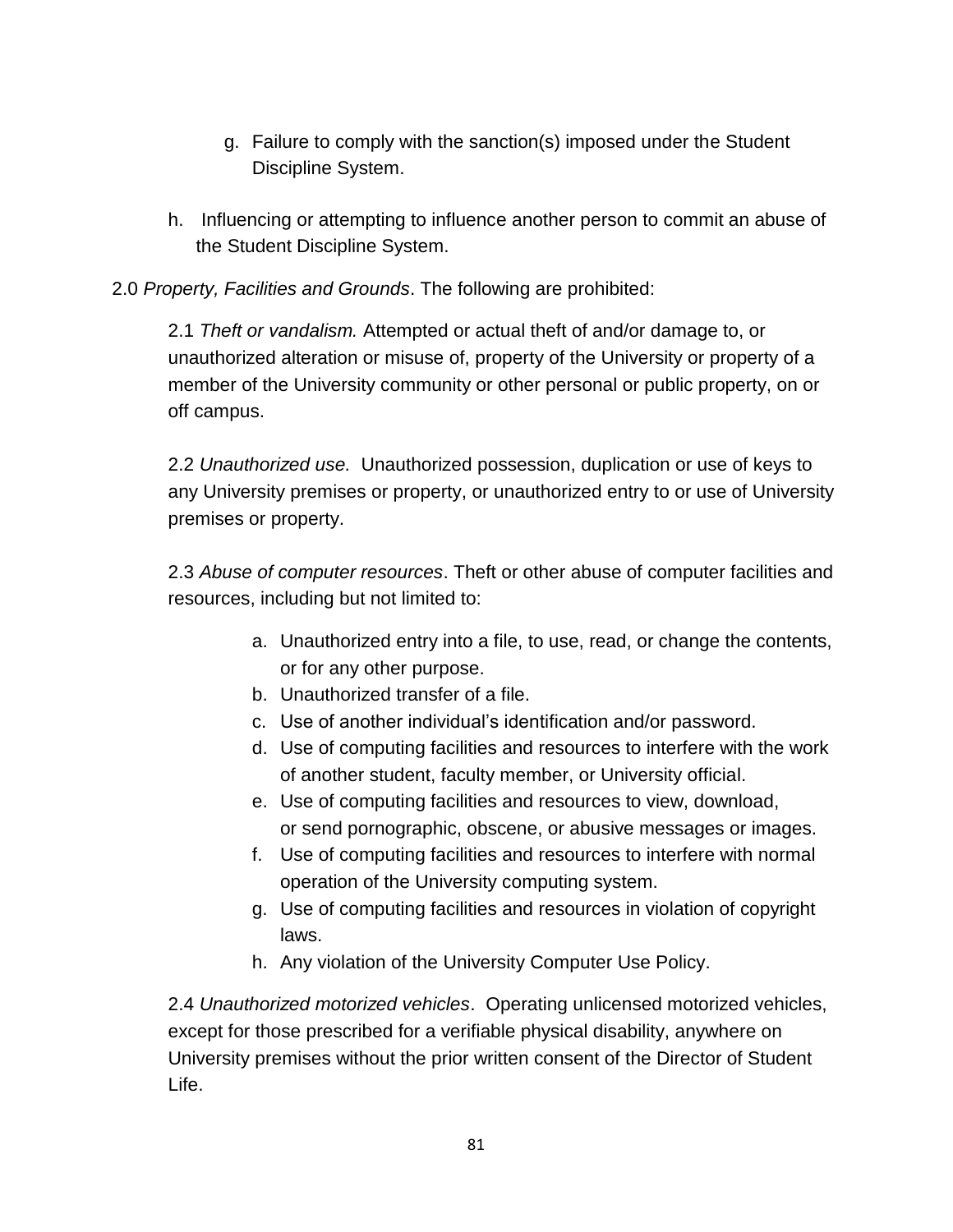2.5 *Postings and solicitation*. Posting flyers, posters, advertisements, etc. without departmental sponsorship or the approval of Student Life. Postings must be stamped "Poster Approved" and displayed in compliance with written policies available in Student Life. Solicitation of goods and the services on University premises without the prior approval of Student Life is prohibited.

3.0 *Safety and Security.* The following are prohibited:

3.1 *Failure to evacuate.* Failure to evacuate a campus building immediately upon the sound of an alarm, or to follow specific prescribed procedures or the on-site directives of a University representative.

3.2 *Breaching security systems*. Jeopardizing or interfering with the safety and security systems established within the campus community, including the propping of locked doors, altering locking devices, permitting unauthorized access to another, etc.

3.3 *Misuse or tampering with emergency equipment.* Illegitimately engaging alarm pull stations, discharging fire extinguishers, or disengaging smoke detectors. Individuals misusing or tampering with emergency equipment may be subject to criminal Complaint.

3.4 *Weapons possession.* Illegal or unauthorized possession of firearms, explosives, other weapons, or dangerous chemicals on University premises or use of any such item, even if legally possessed, in a manner that harms, threatens, or potentially causes fear to others.

3.5 *Flammable agents or burning objects.* Use or storage of flammable agents or materials in or near buildings, including gasoline, solvents, paint, propane, butane, or other machine dependent upon combustible fuel for operation. Unauthorized burning of any object, including candles, incense, charcoal, gas barbecues, etc. in or immediately adjacent to buildings.

3.6 *False Report of Emergency.* Causing, making, or circulating a false report or warning of a fire, explosion, crime, or other catastrophe.

4.0 *Social, Moral, or Biblical.* The following are prohibited:

4.1 *Unlawful acts.* Violation of any federal, state, or local law. Students convicted of a crime during continued enrollment or residential status in University housing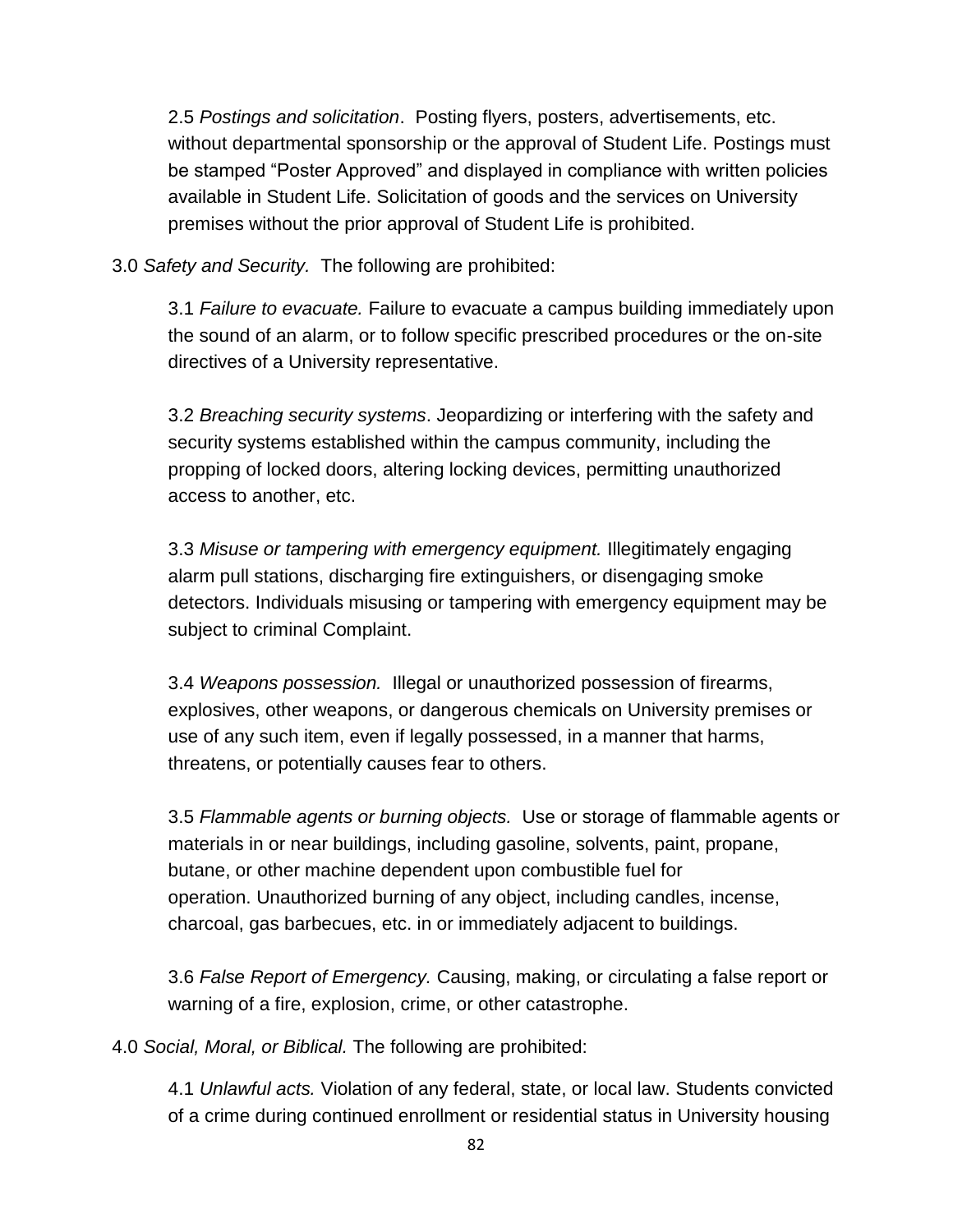must report this information to the Director of Student Life.

4.2 *Abuse or threats.* Physical abuse, verbal abuse, threats, intimidation, harassment, coercion, and/or other conduct which threatens or endangers the health or safety of any person, including oneself, whether acted upon or not.

4.3 *Sexual harassment*. Including but not limited to the following:

- a. Sexual advances
- b. Requests for sexual favors
- c. Verbal or physical conduct of a sexual nature that expressly or implicitly imposes conditions upon, threatens, interferes with, or creates an intimidating, hostile, or demeaning environment for an individual's (1) academic pursuits, (2) University employment, (3) participation in activities sponsored by the University or organizations or groups related to the University, or (4) opportunities to benefit from other aspects of University life.

4.4 *Sexual assault.* Acts of sexual aggression including rape, attempted rape, sexual battery, and/or assault. Any sexual act that occurs without the consent of another person or that occurs when the person is unable to give consent.

4.5 *Sexual misconduct.* Consensual sexual behavior when it falls outside biblical intentions and/or explicit guidelines, such as sexual intimacies outside of a heterosexual marriage, including any type of intercourse, sensual nakedness, fondling of sexual organs, or sleeping intimately with one another.

4.6 *Inappropriate dating, living, or displays of affection.* Including, but not limited to, the following:

- a. Single students dating married persons.
- b. Married students dating anyone other than their spouse.
- c. Homosexual relations.
- d. Cohabitation with members of the opposite sex.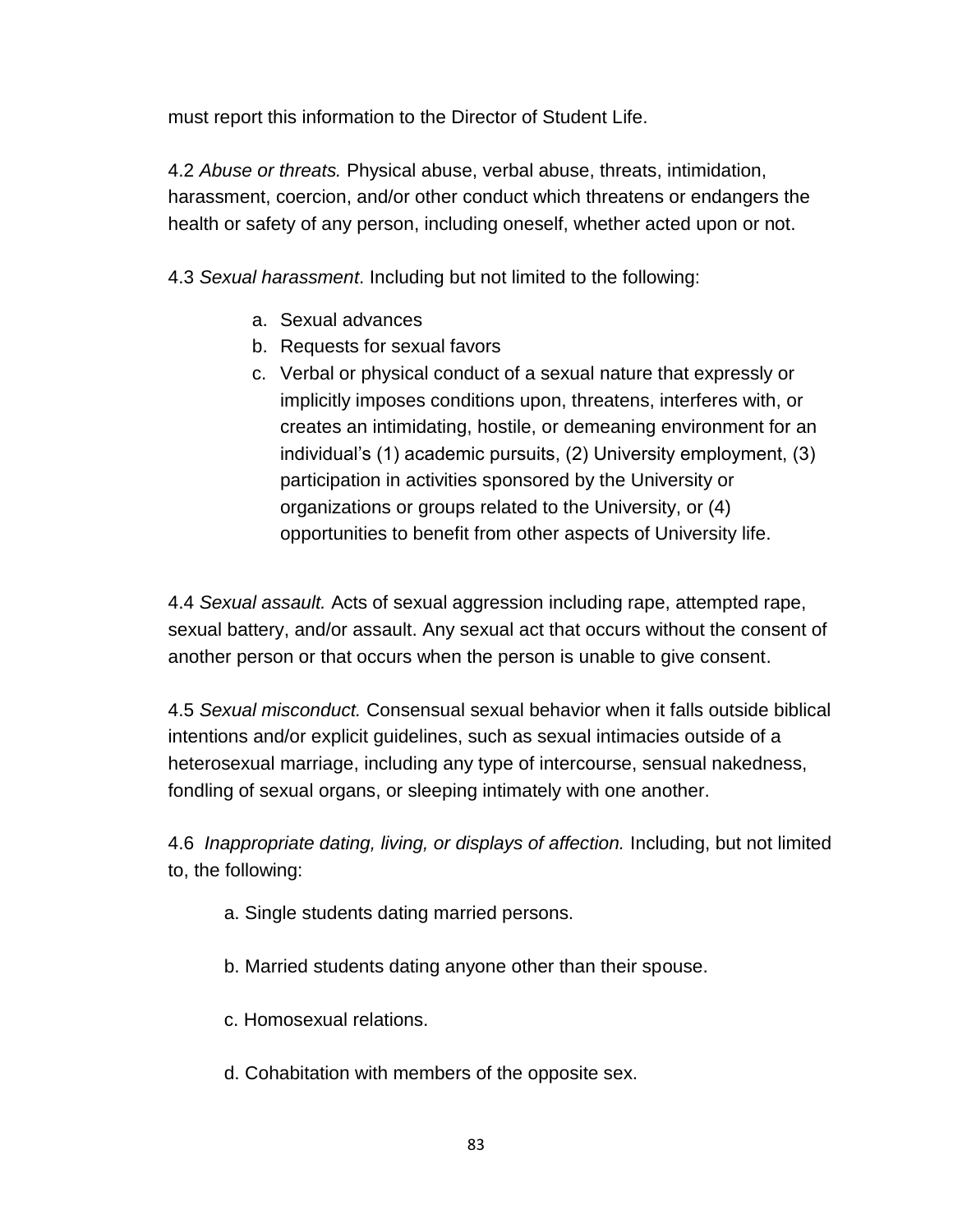e. Public affection deemed inappropriate for the context.

4.7 *Pornography.* Possession, display, or distribution of pornographic materials or images*.* Use of pornography for personal entertainment, including Internet and telephone services that provide pornographic images, sounds, or sensual conversation.

4.8 *Offensive Entertainment*. Entertainment played or displayed publicly on University premises or at University-sponsored activities that contain levels of violence, profanity, and sexual overtures that would be found offensive and/or in conflict with community standards.

4.9 *Hazing.* Defined as an act which has the potential of endangering the mental or physical health or safety of a student, or which destroys or removes public or private property, for the purpose of initiation, admission into, affiliation with, or as a condition for continued membership in, a group or organization. The expressed or implied consent of the victim will not be a defense. Apathy or acquiescence in the presence of hazing is not a neutral act; it is a violation of this rule (see 1.1 Knowing presence.)

4.10 *Drugs.* Use, possession, manufacturing, promoting use, or distribution of marijuana, heroin, narcotics, or other controlled substances except as expressly permitted by law. Possession of drug paraphernalia is also prohibited.

4.11 *Alcoholic beverages.* Use, possession, manufacturing, or distribution of alcoholic beverages. Facilitating or encouraging the off-campus use or possession of alcoholic beverages by persons less than twenty-one years of age is prohibited. Displaying alcohol containers (empty included). Promoting the use of alcohol in any way.

4.12 *Intoxication or drunkenness.* Under the influence of drugs or alcohol on University premises or at University-sponsored events.

4.13 *Smoking*. Smoking on University premises or at University-sponsored events, including cigarettes, cigars, pipes, and other smoking substitutes.

4.14 *Disorderly conduct.* Conduct that is disorderly, lewd, or indecent; breach of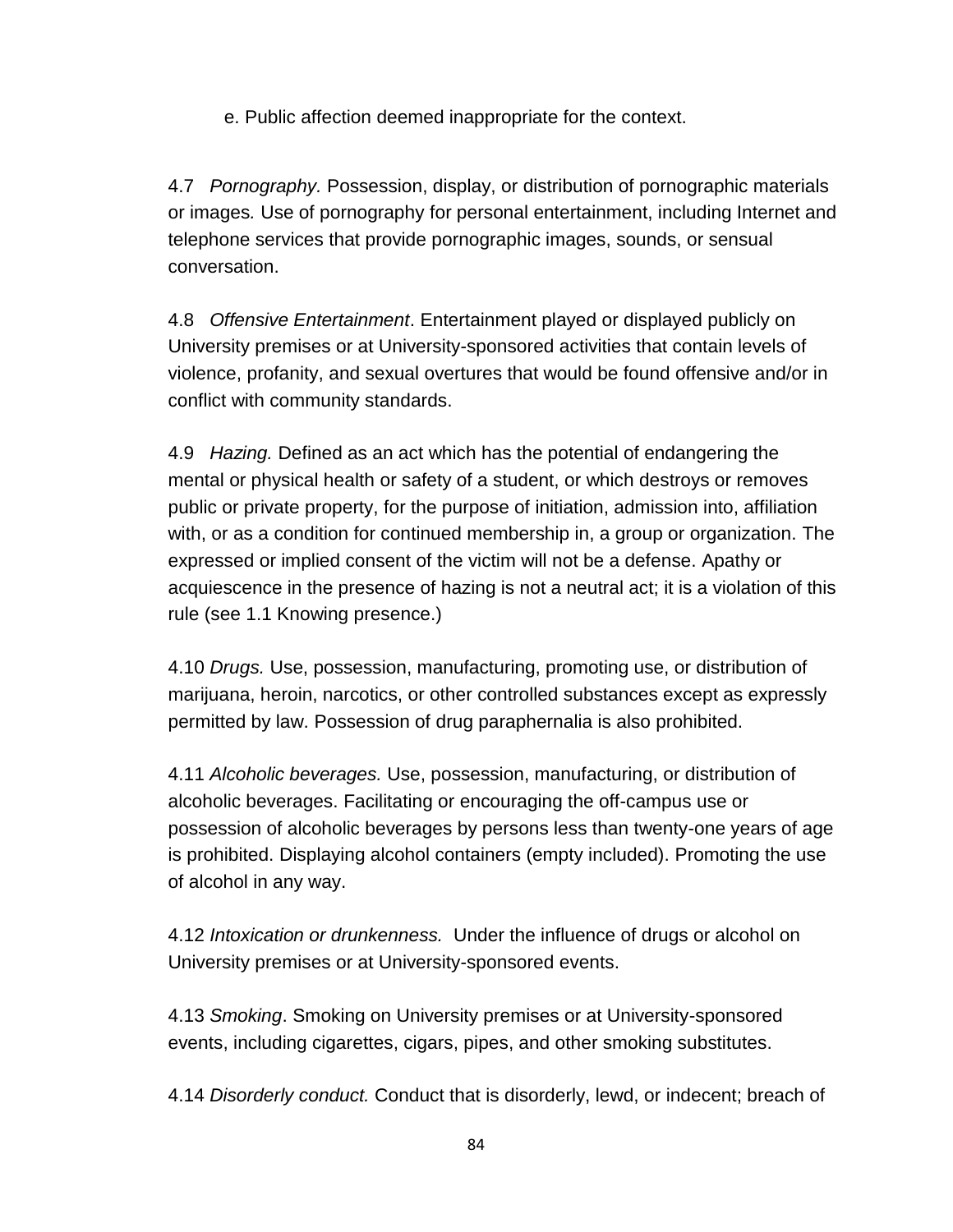peace; or aiding, abetting, or procuring another person to breach the peace on University premises or at functions sponsored by, or participated in by, the University or members of the academic community. Disorderly conduct includes but is not limited to any unauthorized use of electronic or other devices to make an audio, visual, or video record of any person while on University premises without his/her prior knowledge, or without his/her effective consent when such a record is likely to cause injury or distress. This includes, but is not limited to, surreptitiously taking pictures of another person in a gym, locker room, or rest room.

4.15 *Profanity and obscenity*. Use of language, or verbal depiction of activity, that is vulgar, coarse, crude, or indecent. Wearing articles of clothing that are construed as vulgar, coarse, crude, or indecent, or in other ways violates our community standards.

4.16 *Gambling.* Any activity that involves betting, wagering, raffles, or games of chance for which there exists the potential of personal or financial loss. "Drawings" are permitted when entry into the drawing is free, an entry fee is optional, or a gift of approximate or greater value is received upon paying a participation fee.

4.17 *Unauthorized On-campus dances.* Any unauthorized dance sponsored by a University official or recognized student group. The University or a recognized student group may sponsor dance activities on or off University premises under the direction and supervision of assigned University personnel or advisors. Dances are subject to University guidelines and community standards. Specific program guidelines and protocols are outlined in the "Dance Policy" (available in the Office of Student Life).

#### **D. Violation of Law and University Discipline**

1. *Separate processes.* University disciplinary proceedings may be instituted against a student charged with conduct that potentially violates both the criminal law and the Student Code of Conduct of Conduct (that is, if both possible violations result from the same factual situation) without regard to the pendency of civil or criminal litigation in court or criminal arrest and prosecution. Proceedings under this Student Code of Conduct of Conduct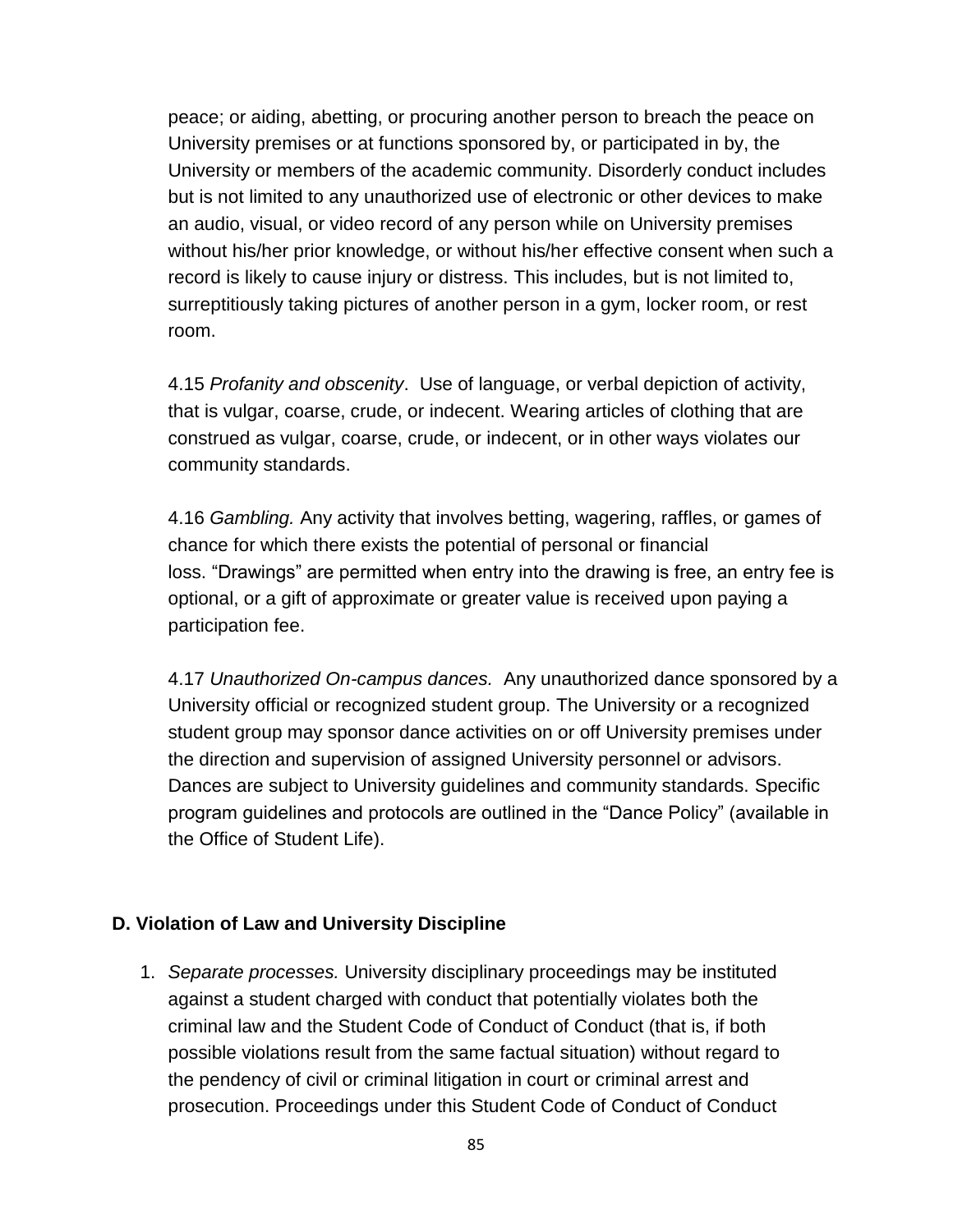may be carried out prior to, simultaneously with, or following civil or criminal proceedings off campus at the discretion of the Director of Student Life. Determinations made or sanctions imposed under this Student Code of Conduct of Conduct shall not be subject to change because criminal Complaint arising out of the same facts giving rise to violation of University rules were dismissed, reduced, or resolved in favor of or against the criminal law defendant.

2. *University cooperation with law enforcement*. When a student is charged by federal, state, or local authorities with a violation of law, the University will not request or agree to special consideration for that individual because of his or her status as a student. If the alleged offense is also being processed under the Student Code of Conduct of Conduct, the University may advise off-campus authorities of the existence of the Student Code of Conduct of Conduct and of how such matters are typically handled within the University community. The University will attempt to cooperate with law enforcement and other agencies in the enforcement of criminal law on campus and in the conditions imposed by criminal courts for the rehabilitation of student violators (provided that the conditions do not conflict with campus rules or sanctions). Individual students and other members of the University community, acting in their personal capacities, remain free to interact with governmental representatives as they deem appropriate.

## **Article IV: Student Discipline System Procedures**

#### **A. Complaints and Resolution of Complaints**

- 1. *Complaint.* Any member of the University community may file a complaint against a student for violations of the Student Code of Conduct. A complaint shall be prepared in writing by the Complainant or interviewing University official and directed to the Student Discipline Administrator. Complaints should be submitted as soon as possible after a violation takes place, but no "statute of limitations" prevents the Student Discipline Administrator from acting when deemed warranted.
- 2. *Initial Notification.* The accused student shall be notified via email that there has been a complaint. The accused student shall be provided a copy of the written complaint outlining the violations when written documentation is available. The accused student shall be required to respond within 48 hours accepting or denying responsibility for the alleged violation. If the accused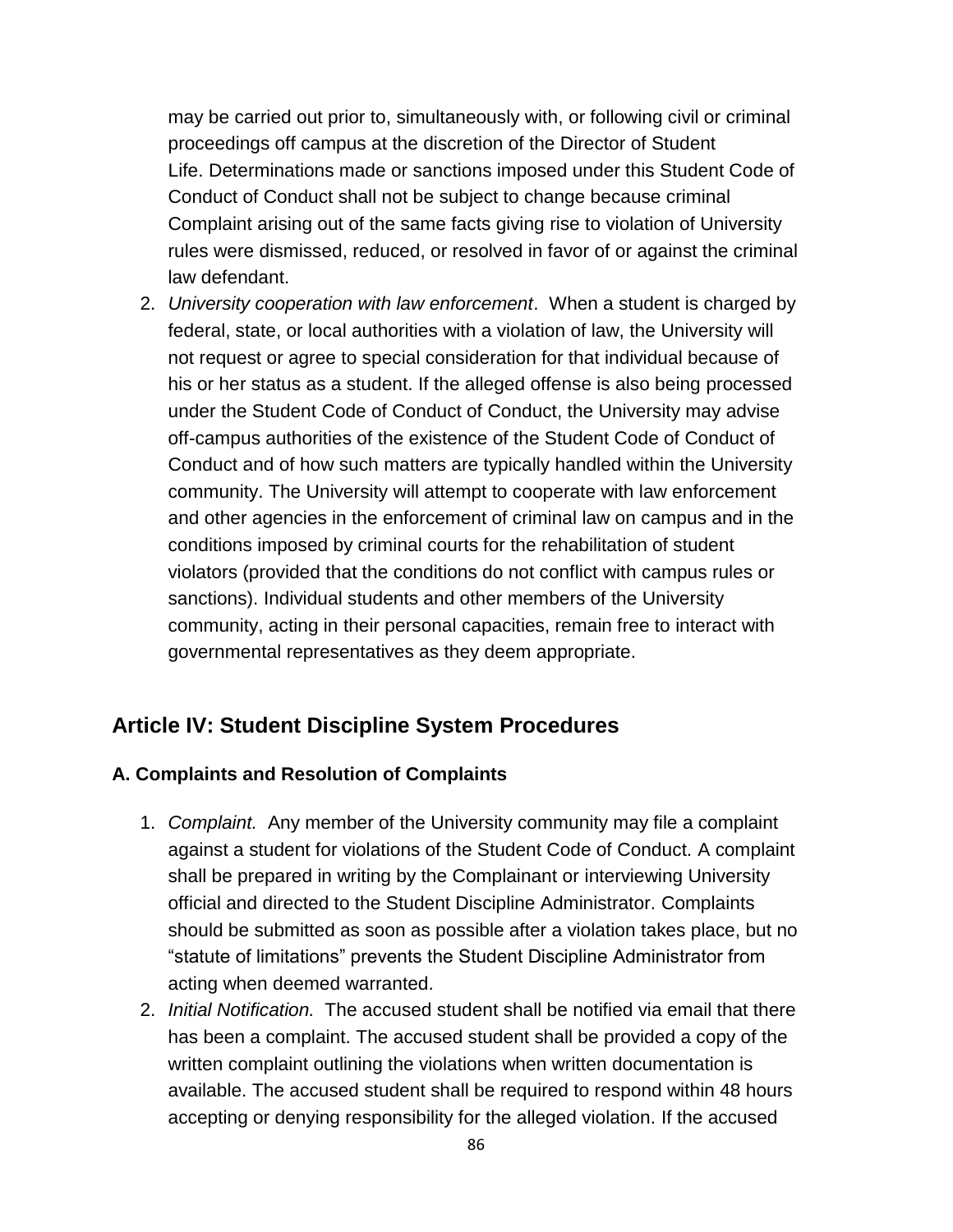student accepts responsibility, the Student Discipline Administrator shall set sanctions and notify the accused student. If the accused student denies responsibility, the Student Discipline Administrator shall conduct an inquiry.

- 3. *Inquiry.* The Student Discipline Administrator may conduct an inquiry to determine if the complaint has merit and/or if it can be disposed of administratively by mutual consent of the parties involved on a basis acceptable to the Student Discipline Administrator. Such disposition shall be final and there shall be no subsequent proceedings.
- 4. *Resolution.* If the complaint is not admitted and/or cannot be disposed of by mutual consent, the Student Discipline Administrator will make a decision based on the information revealed in the inquiry. If the respondent is found in violation of the Code of Conduct, disciplinary action shall be assigned by the Student Discipline Administrator.
- 5. *Notification.* The Student Discipline Administrator will notify the Respondent in writing of the decision(s) reached. The student will be notified of his/her right to appeal and information on the appeals process will be included in writing.

## **B. Disciplinary Action**

Reconciliation to the community after a violation of the Student Code of Conduct often requires some form of consequence for the action. Intermediate consequences are employed wherever possible to avoid expulsion from the University or on-campus Housing. Each incident is reviewed on a case-by-case basis, with consideration to 1) the severity of the violation, 2) the context of the incident, 3) a history of prior misconduct, 4) the responsiveness of the respondent to accountability, and 5) the degree to which the individual displays genuine repentance.

Community members are encouraged to provide firsthand testimony that will bring greater clarity and understanding to the disciplinary process. While painstaking efforts are taken to maintain consistency from case to case and individual to individual, confidentiality often prevents the disclosure of details that contribute to a decision, occasionally resulting in unanswered questions regarding an outcome. Uninformed members of the campus community are asked to extend the benefit of the doubt to officials, knowing that prayerful consideration has been employed in the proceedings and the subsequent outcome.

1. *Sanctions.* The following sanctions may be imposed upon any student found to have violated the Student Code of Conduct: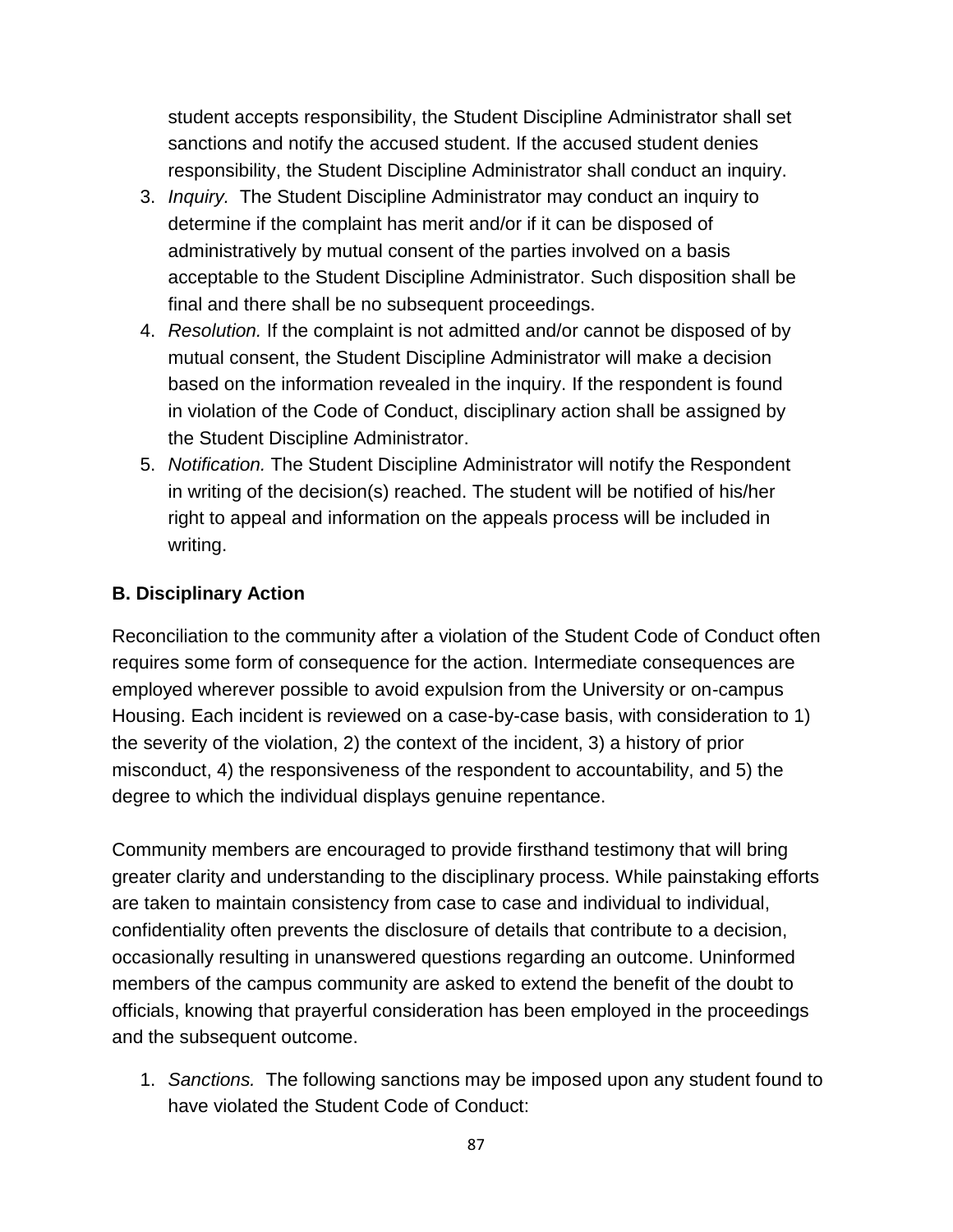- a. *Verbal Warning*-Verbal notice to the student that the student is violating or has violated institutional regulations, accompanied by a request to desist and refrain from the misconduct.
- b. *Written Warning*-A notice in writing to the student that the student is violating or has violated institutional regulations, accompanied by a request to desist and refrain from the misconduct.
- c. *Loss of Privileges*-Denial of specified privileges for a designated period of time.
- d. *Fines*-Previously established and published fines may be imposed.
- e. *Restitution*-Compensation for loss, damage, or injury. This may take the form of appropriate service and/or monetary or material replacement.
- f. *Discretionary Sanctions*-Work assignments, essays, service to the University, or other related discretionary assignments.
- g. *Probation*-A written reprimand for violation of specified regulations. Probation is for a designated period of time and includes the probability of more severe disciplinary sanctions if the student is found to violate any institutional regulation(s) during the probationary period.
- h. *University Housing Suspension*-Separation of the student from University Housing for a definite period of time, after which the student is eligible to return. Conditions for readmission may be specified.
- i. *University Housing Expulsion*-Permanent separation of the student from University Housing.
- j. *Interim Suspension*-Requires that a student immediately leave University premises or a University-sponsored activity when it is fair and reasonable to believe that a student is an immediate threat to the safety of others or himself/herself or to the disruption of University operations. Conditions for return will be specified. (Also see IV.B.2.)
- k. *Suspension*-Separation of the student from the University for a definite period of time, after which the student is eligible to return. Conditions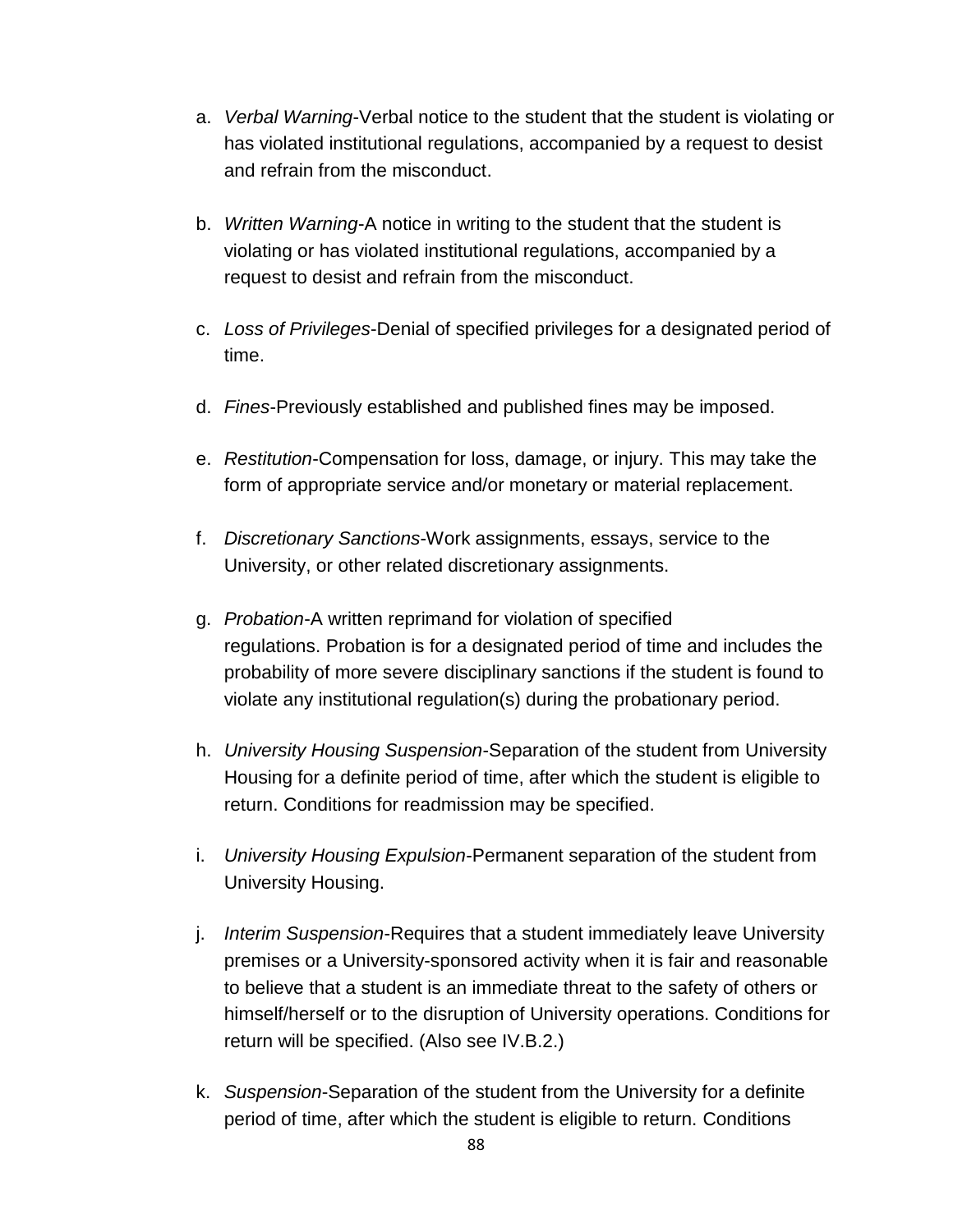regarding access to University premises, attendance at Universitysponsored activities, and subsequent readmission may be specified.

- l. *Dismissal-*Separation of the student from the University with no promise (implied or otherwise) of readmission at a future date. Conditions regarding access to University premises, attendance at Universitysponsored activities, and subsequent consideration for possible readmission may be specified.
- m. *Expulsion*-Permanent separation of the student from the University. Conditions regarding access to University premises and attendance at University-sponsored activities may be specified.
- n. *Revocation of Admission and/or Degree-*Admission to, or a degree awarded from, the University may be revoked for fraud, misrepresentation, or other violation of University standards in obtaining the degree, or for other serious violations committed by a student prior to graduation. The endorsement of the appropriate governing body and approval of the President are required.
- o. *Withholding Degree*-The University may withhold awarding a degree otherwise earned until the completion of the process set forth in this Student Code of Conduct, including the completion of all sanctions imposed, if any.
- 2. *Interim suspension.* In certain circumstances, the Director of Student Life, or a designee, may impose a University or Housing suspension prior to the resolution of the complaint.
	- a. *Conditions*. Interim suspension may be imposed:
		- i. To ensure the safety and well-being of members of the University community or the preservation of University property.
		- ii. To ensure the student's own physical or emotional safety and wellbeing.
		- iii. If the student poses an ongoing threat of disruption of, or interference with, the normal operations of the University.
	- b. *Campus access*. During the interim suspension, a student shall be denied access to University premises (including housing and classes) and/or all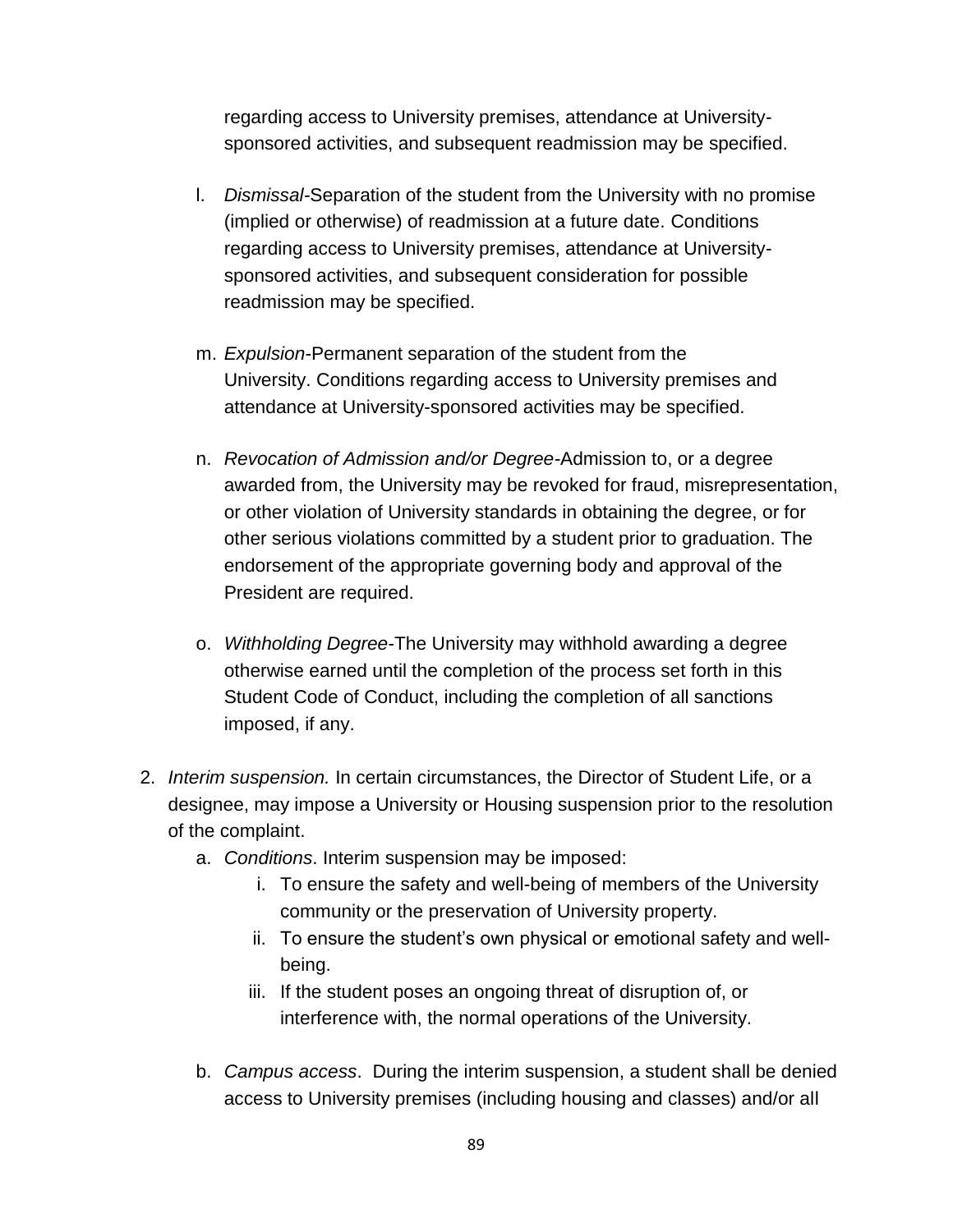other University activities or privileges for which the student might otherwise be eligible, as the Director of Student Life, Campus Police or the Student Discipline Administrator may determine to be appropriate.

- c. *Process*. The interim suspension does not replace the regular process, which shall proceed on the normal schedule, up to and through an appeal review, if exercised. However, the student should be notified in writing of this action and the reasons for the suspension. When timing necessitates a more immediate verbal notification, the written notification should be provided as soon as possible, thereafter. The notice should include reference to a meeting at which the student may show cause why his or her continued presence on the campus does not constitute a threat (and at which he or she may contest whether community standards or a Student Code of Conduct was violated.)
- 3. *Guidelines for imposing consequences.* The following guidelines attempt to establish some continuity in administering consequences for the violation of the Student Code of Conduct. The Student Discipline Administrator will customarily employ the following guidelines in determining an appropriate consequence, unless there are circumstances that warrant an alternative response on the part of the University. Multiple sanctions may be employed for a single violation, and cumulative violations may result in greater consequences than a single offense.
	- a. *Level 1 Violations*-Minor violations likely to result in a minimum consequence of a verbal or written warning with additional sanctions, fine, or restitution on the first occurrence include, but are not limited to, the following examples:
		- Violation of smoking policy
		- Violation of burning objects policy
		- Failure to respond to a request for appointment
		- Procedural violations
		- Minor abuse and damage to property
		- Profanity and obscenity

Customary action: Verbal warning; written warning; loss of privileges, monetary fines, restitution, or discretionary sanction(s).

b. *Level 2 Violations*-Intermediate violations likely to result in a minimum consequence of probation or limited-term suspension with additional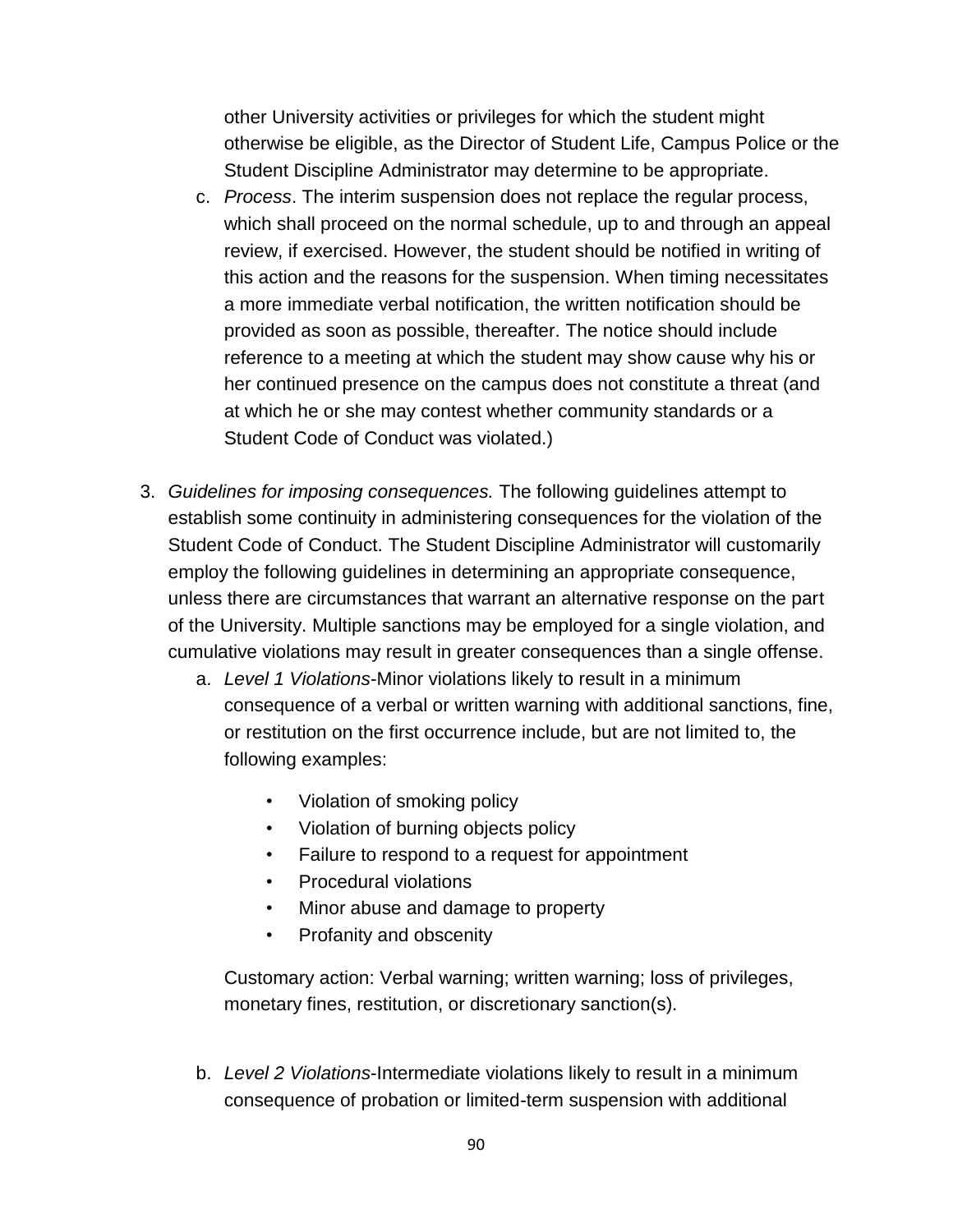sanctions and conditions on the first occurrence include, but are not limited to the following examples:

- Disrespectful to persons of authority
- Significant damage to property
- Misuse of safety equipment
- Petty theft
- Sexual misconduct
- Cohabitation
- Violation of alcohol policy
- Intoxication or drunkenness
- Repeat offenses of Level 1 Violations

Customary action: Probation, multiple-day suspension, or suspension of privileges.

- c. *Level 3 Violations*-Major violations likely to result in long-term suspension, dismissal, or expulsion on the first occurrence include, but are not limited to the following examples:
	- Use or possession of controlled substances or illegal drugs
	- Intentionally causing physical harm to another person
	- Sexual assault
	- Arson
	- Grand theft
	- Possession of a weapon or firearm

Customary action: Academic term suspension, dismissal, or expulsion.

4. *"Zero Tolerance" for Drugs*. In an attempt to create a conducive environment and influence lifestyle choices by which its community members may be successful in attaining the mission of the institution, the University takes an unequivocally firm stand regarding the possession, distribution, or use of controlled substances or drugs on campus, customarily resulting in a minimum suspension of one full academic year.

The Student Discipline Administrator may be released from the aforementioned mandate where deemed possible if the student has exposed the violation on his or her own with the intention of reconciling himself or herself to the community and submitting to structures of support and accountability.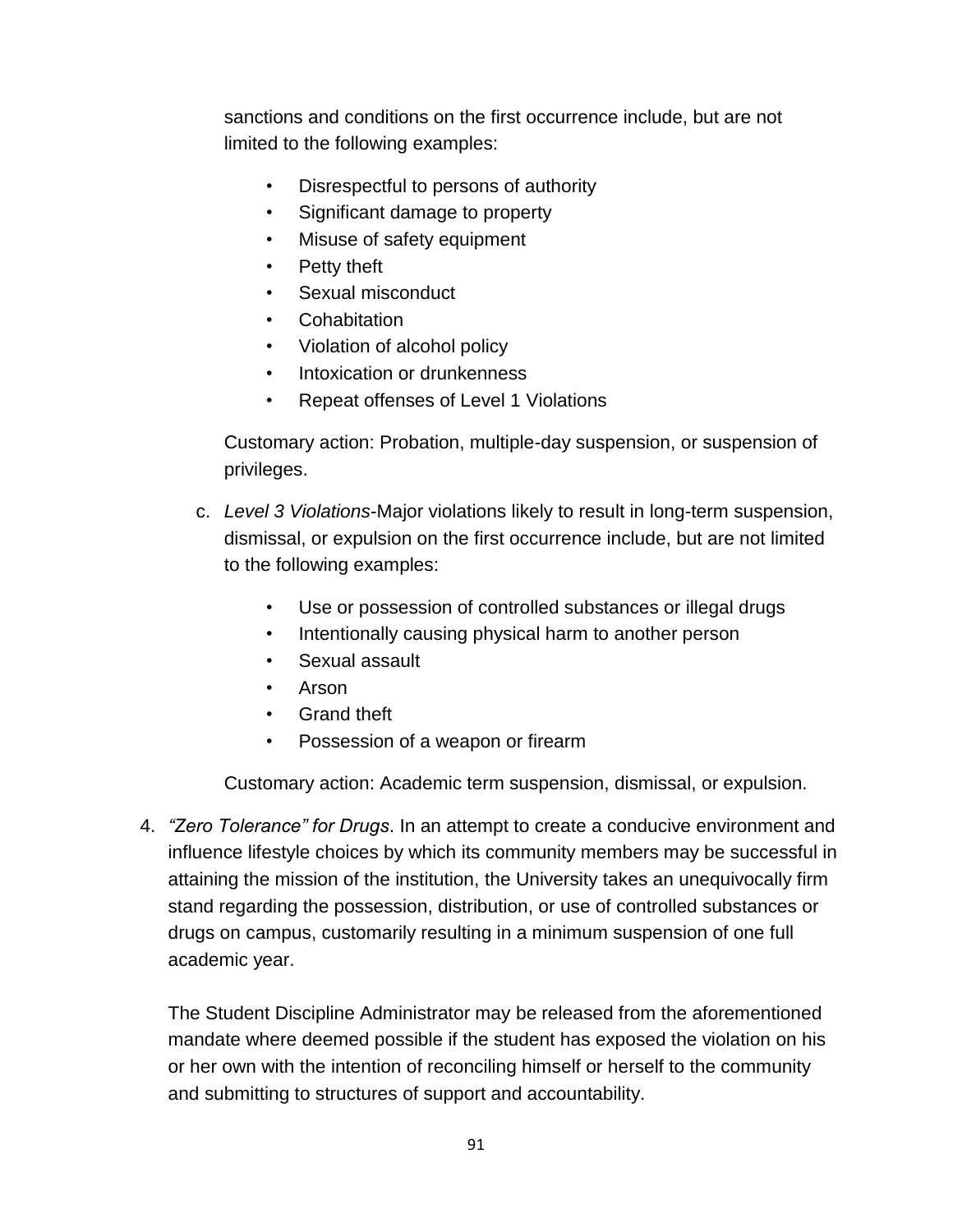- 5. *Disciplinary holds.* The Director of Student Life places a "hold" with the Office of the Registrar preventing subsequent enrollment when a student is suspended, dismissed, or expelled from the University. A permanent record of the disciplinary action is noted in the student's academic record.
- 6. *Disposition of disciplinary records.*
	- a. Other than student disciplinary suspension, dismissal, expulsion, or revocation or withholding of a degree, disciplinary sanctions shall not be made part of the student's permanent academic record, but shall become part of the student's disciplinary record. Upon graduation, the student's disciplinary record may be expunged of disciplinary actions other than Housing expulsion OR University suspension, dismissal, or expulsion OR revocation or withholding of a degree. All remaining disciplinary records may be expunged from the student's confidential record seven years after graduation or separation from the University.
	- b. In situations involving both a Respondent(s) (or group or organization) and a student(s) claiming to be the victim(s) of another student's conduct, the records of the process and the sanctions imposed, if any, shall be considered to be the educational records of both the Respondent(s) and the student(s) claiming to be the victim(s) because the educational career and chances of success in the academic community of each may be impacted. The Student Discipline Administrator may exercise discretion to do otherwise where reasonably appropriate.
- 7. *Group sanctions.* The following sanctions may be imposed upon groups or organizations:
	- a. Those sanctions listed above in article IV.B.1.a-g.
	- b. Loss of selected rights and privileges for a specified period of time.
	- c. Deactivation. Loss of all privileges, including University recognition, for a specified period of time.
- 8. *Notification of disciplinary action.* The Student Discipline Administrator is not limited to sanctions listed above. Upon completing a review of the situation, the Student Discipline Administrator shall advise the respondent, group and/or organization, and a complaining student who believes he or she was the victim of another student's conduct in writing of its determination and of the sanction(s) imposed, if any.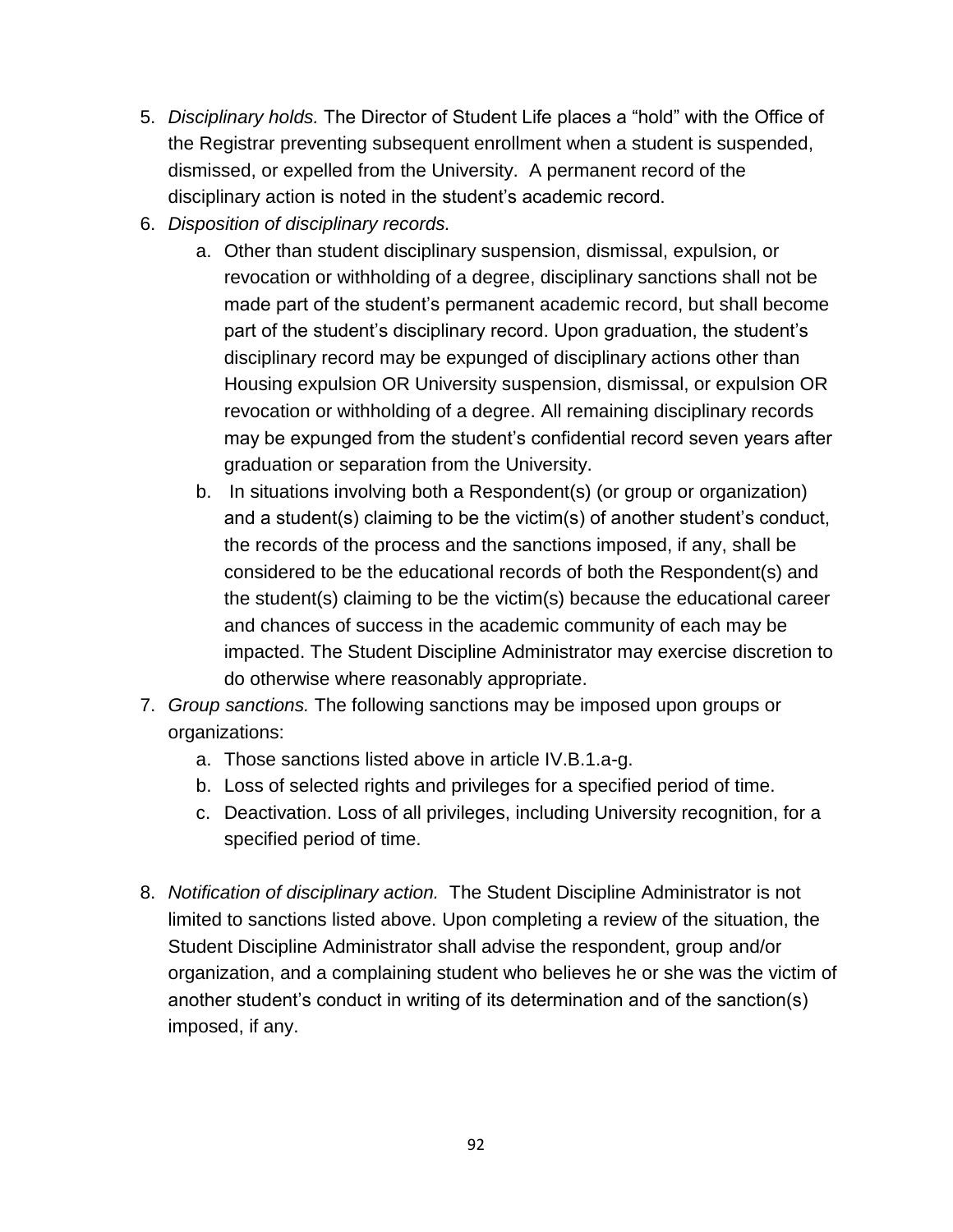## **C. Appeals**

- 1. *Initiating an appeal.* A decision reached by a Student Discipline Administrator may be appealed by the Respondent(s) or Complainant(s) within three (3) academic school days of disciplinary notification. Such appeals shall be addressed to the respective Appellate Administrator in writing and shall be delivered to the Student Discipline Administrator. If after reviewing the appeal, the Student Discipline Administrator maintains the veracity of the disciplinary process, findings, and action, the appeal is forwarded to the appropriate Appellate Administrator. Sanctions imposed by the Student Discipline Administrator are customarily suspended until the appeal process is completed, unless otherwise notified by the Appellate Administrator.
- 2. *Conditions for appeal*. Except as required to explain the basis of new information, an appeal shall be limited to a review of the record of the Student Discipline Administrator and supporting documents for one or more of the following purposes:
	- a. To determine whether the inquiry and follow up meetings was conducted fairly in light of the Complaint and information presented, and in conformity with prescribed procedures giving the complaining party a reasonable opportunity to prepare and to present information that the Student Code of Conduct was violated, and giving the Respondent a reasonable opportunity to prepare and to present a response to those allegations. Deviations from designated procedures will not be a basis for sustaining an appeal unless significant prejudice results.
	- b. To determine whether the decision reached regarding the Respondent was based on substantial information, that is, whether there were facts in the case that, if believed by the fact finder, were sufficient to establish a violation of the Student Code of Conduct.
	- c. To determine whether the sanction(s) imposed were appropriate for the violation of the Conduct Code which the student was found to have committed.
	- d. To consider new information, sufficient to alter a decision or other relevant facts not brought out in the original review, because such information and/or facts were not known to the person appealing at the time of the original Student Discipline and Appeals Committee Review.
- 3. *Appeal Review Process.* If conditions for an appeal are met and forwarded to the Appellate Board, the review shall be conducted by the Student Discipline and Appeals Committee according to the following guidelines: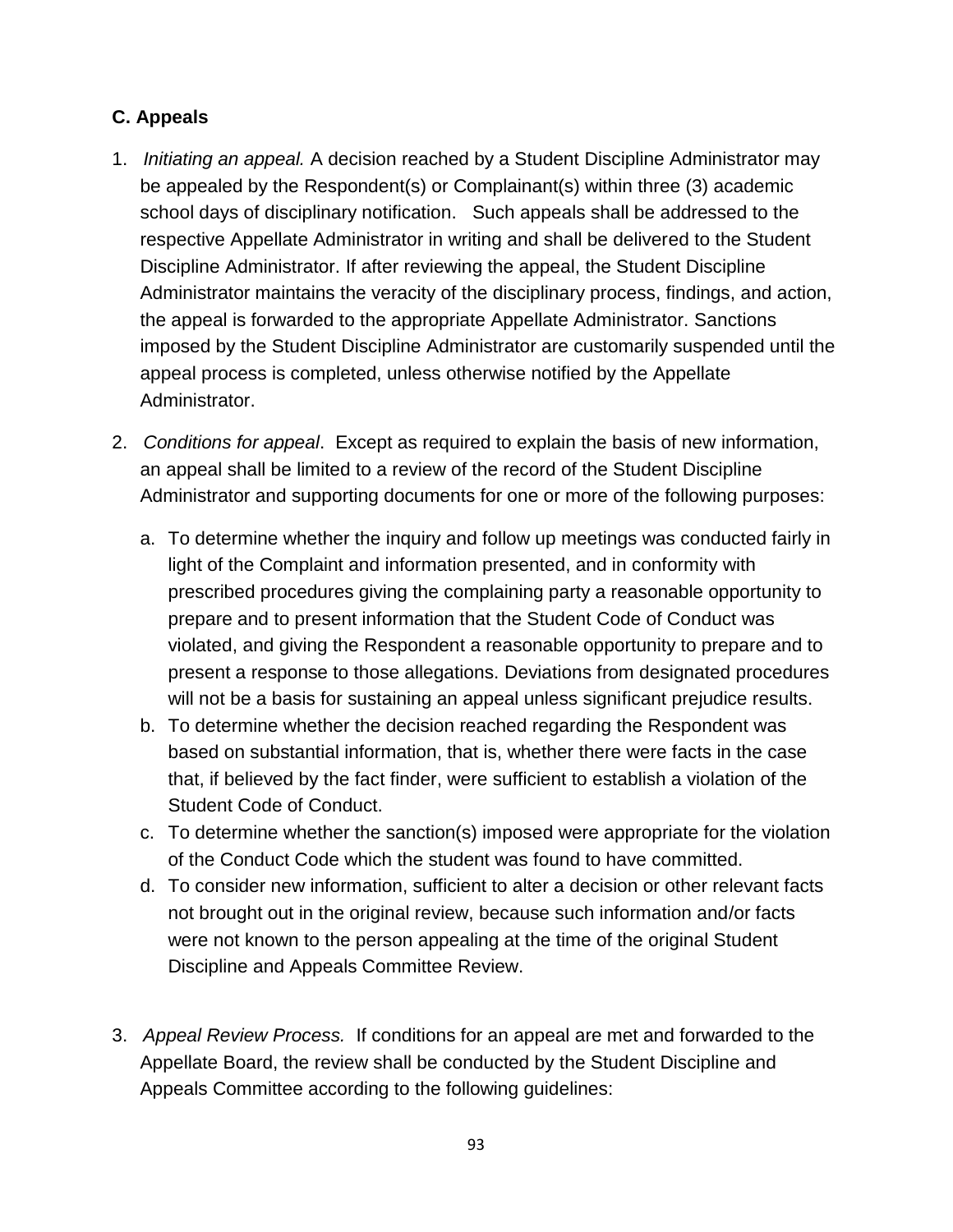- a. Student Discipline and Appeals Committee reviews normally shall be conducted in private.
- b. In a review involving more than one Respondent, the Student Discipline Administrator, at his or her discretion, may permit the review concerning each student to be conducted either separately or jointly.
- c. The Complainant and the Respondent have the right to be assisted by an advisor they choose, at their own expense. The advisor must be a member of the University community and may not be an attorney. The Complainant and/or the Respondent are responsible for presenting his or her own information; therefore, advisors are not permitted to speak or to participate directly in any Student Discipline and Appeals Committee Review before the committee. A student should select as an advisor a person whose schedule allows attendance at the scheduled date and time for the review because delays will not normally be allowed due to the scheduling conflicts of an advisor.
- d. The Complainant, the Respondent, and their advisor(s), if any, shall be allowed to attend the entire portion of the review at which information is received (excluding deliberations). Admission of any other person to the review shall be at the discretion of the Student Discipline and Appeals Committee and/or its Student Discipline Administrator.
- e. The Complainant, the Respondent, and the Student Discipline and Appeals Committee may arrange for witnesses to present pertinent information at the Review. The University will try to arrange the attendance of possible witnesses who are members of the University community, if reasonably possible, and who are identified by the Complainant and/or Respondent prior to the review. Witnesses will provide information to and answer questions from the Student Discipline and Appeals Committee. Questions may be suggested by the Respondent and/or Complainant to be answered by each other or by other witnesses. This will be conducted by the Student Discipline and Appeals Committee with such questions directed to the Chairperson, rather than to the witness directly. This method is used to preserve the educational tone of the review and avoid creation of an adversarial environment. Questions of whether potential information will be received shall be resolved at the discretion of the chairperson of the Student Discipline and Appeals Committee.
- f. Pertinent records, exhibits, and written statements may be accepted as information for consideration by a Student Discipline and Appeals Committee at the discretion of the Chairperson.
- g. All procedural questions and decisions are subject to the final discretion of the Chairperson of the Student Discipline and Appeals Committee.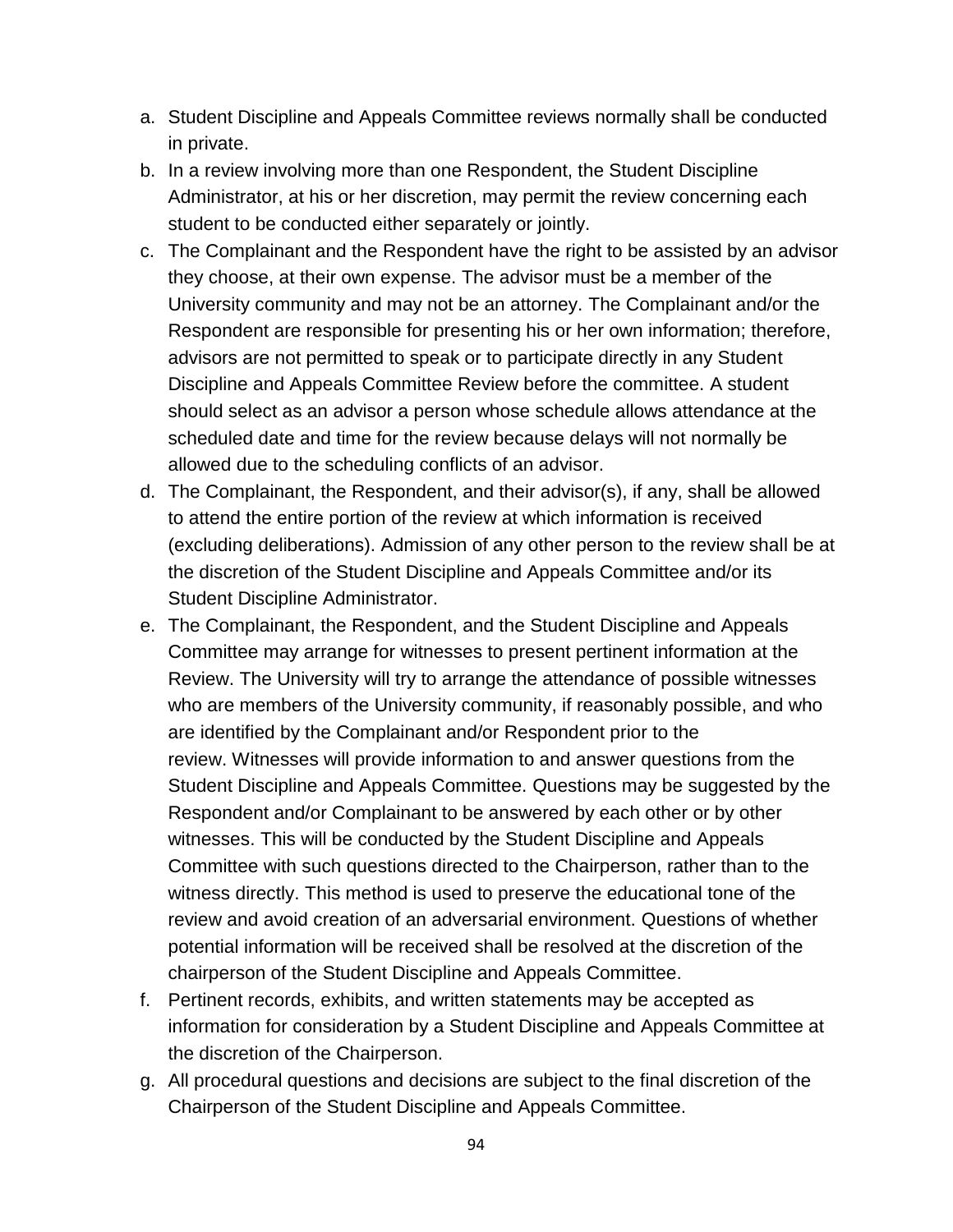- h. After the portion of the review concludes in which all pertinent information has been received, the Student Discipline and Appeals Committee shall determine (by majority vote) whether the Respondent has violated each section of the Student Code of Conduct which the student is charged with violating.
- i. If a respondent, with notice, does not appear before a Student Discipline and Appeals Committee review, the information in support of the Complaint shall be presented and considered even if the Respondent is not present.
- j. The Student Discipline and Appeals Committee's determination shall be made on the basis of whether it is reasonable to conclude that the Respondent violated the Student Code of Conduct. A higher standard determination shall be made on the basis of whether it is more likely than not to conclude culpability in cases likely to result in significant consequence. The University is not obligated to a legal standard of "beyond a reasonable doubt."
- k. Formal rules of process, procedure, and/or technical rules of evidence, such as are applied in criminal or civil court, are not used in student disciplinary proceedings. **Reminder: The Student Discipline System is an educational process, NOT a legal proceeding.**
- **4.** *Bringing closure to an appeal.* The Appellate Board's opinion and recommendations for subsequent action are submitted to the Appellate Administrator to inform his/her final judgment. The Appellate Administrator will notify the student in writing of the decision. There shall be a single written Administrative Review summarizing the Student Discipline and Appeals Committee Review prepared or delegated and approved by the Chairperson or Student Discipline Administrator. The summary will be filed as a part of the student's disciplinary record

# **Article V: Interpretation and Revision**

#### **A. Authority.**

Any question of interpretation or application of the Student Discipline System shall be referred to the Director of Student Life or his/her designee for final determination.

#### **B. Review and Revision Time line.**

The Student Discipline System and Student Code of Conduct shall be reviewed every three (3) years under the direction of the Director of Student Life. Revisions shall be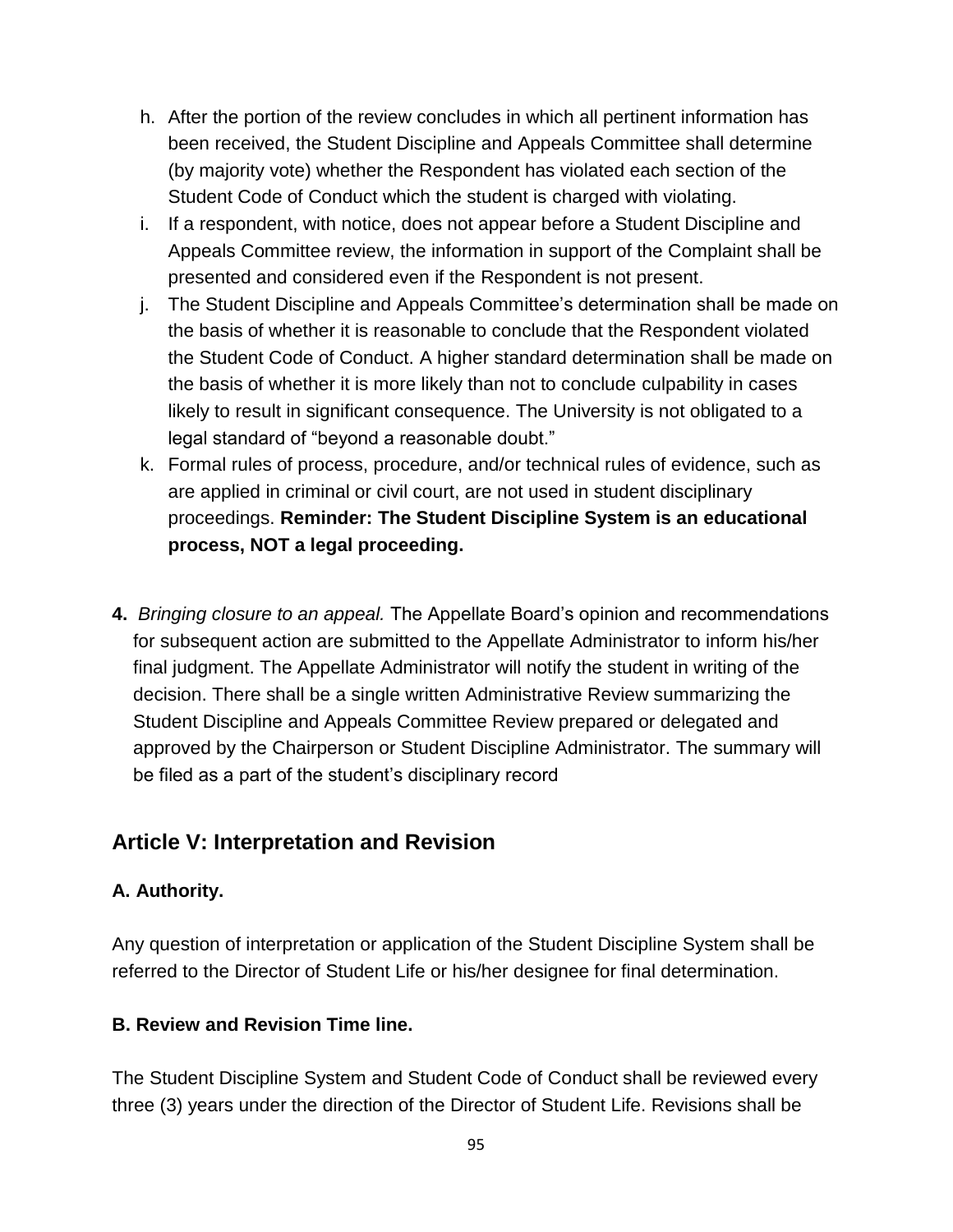implemented with the approval of the President.

#### **C. Disclaimer.**

The Student Discipline System and Code of Conduct are subject to change when deemed necessary by the University to meet the evolving needs of students, the community, and the University. All substantive changes will be widely communicated by the Director of Student Life through various means available.

## **D. Records.**

Student disciplinary records will be maintained by the Student Life office and be available in compliance with FERPA guidelines for viewing and requesting copies. No audio or visual recording of disciplinary reviews is permitted by participants, except as provided for in Article V.E below.

## **E. Special Accommodations.**

The Student Discipline Administrator and/or the Student Discipline and Appeals Committee may accommodate concerns for the personal safety, well-being, and/or fears of confrontation of the Complainant, Respondent, and/or other witness(es) during the review by providing separate facilities, by using a visual screen, and/or by permitting participation by telephone, videophone, closed circuit television, video conferencing, videotape, audio tape, written statement, or other means, where and as determined in the sole judgment of the Director of Student Life to be appropriate.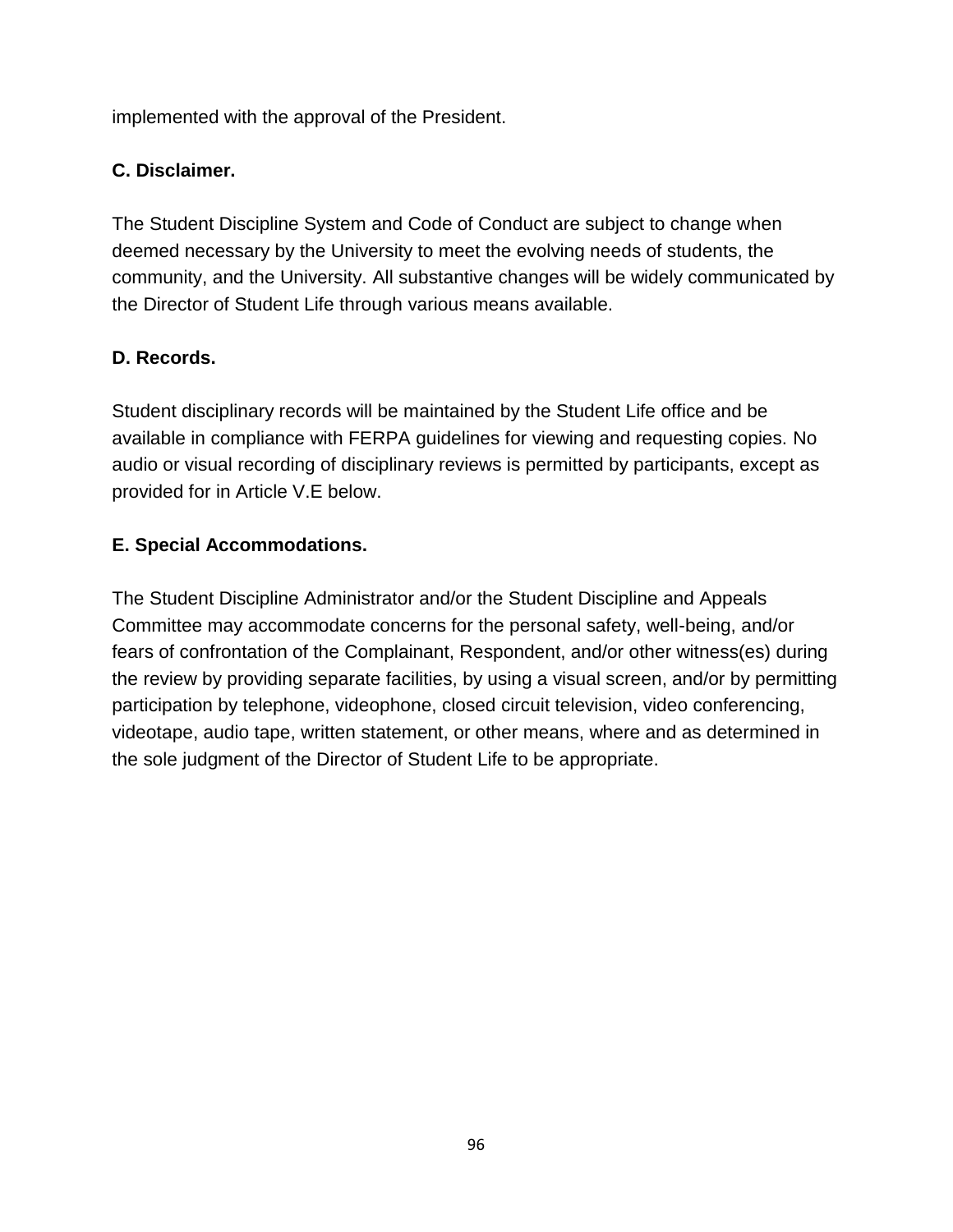# **Student Involvement**

To help you make the most of your college experience, HBU offers a vast array of opportunities beyond the classroom, such as academic contests, performing arts, concerts, art exhibitions, participation in intramurals, and supporting the championship intercollegiate athletic teams. You may also pursue leadership positions in Student Government, Student Programming, Ministry Leadership, clubs, organizations, and multiple other arenas.

# **Athletics**

Houston Baptist University sponsors 15 varsity athletic programs, 13 of which compete in the Great West Conference, with men's soccer playing in the Atlantic Soccer Conference and men's golf playing in the America Sky Conference. The women's sports are soccer, volleyball, cross country, basketball, indoor track and field, outdoor track and field, golf and softball, while the men compete in soccer, cross country, basketball, indoor track and field, outdoor track and field, golf and baseball. The 2010-11 season saw the Huskies capture Great West championships in women's soccer, softball and women's golf, which claimed its second-straight conference title. The Huskies also had four student-athletes among the nation's statistical leaders: volleyball's Courtney Whittleman in digs (19<sup>th</sup>), men's basketball's Andrew Gonzalez in points ( $6<sup>th</sup>$ ) and Michael Moss in steals  $(6<sup>th</sup>)$  and baseball's Robbie Buller in home runs (tied for 13<sup>th</sup>).

HBU returned to the NCAA Division I competition in 2007 after 18 years as a member of the National Association of Intercollegiate Athletics (NAIA) and nine years as the dominant program in the Red River Athletic Conference. While competing in the RRAC, the Huskies won the All-Sports Trophy eight times, with each team perennially ranked among the nation's Top 25.

Admission to all of the Huskies' home athletic events is free to currently enrolled HBU students with a valid, current student ID; and students are encouraged to attend and continue to support the great tradition of HBU athletics. For more information, and for team posters and schedules, visit the Athletics Offices located in Sharp Gym or call 281.649.3205. Follow the Huskies on mobile devices by logging onto the official website - [HBUHuskies.com,](http://www.hbuhuskies.com/) on Facebook by searching for "HBU Athletics", and on Twitter by following @hbuhuskies.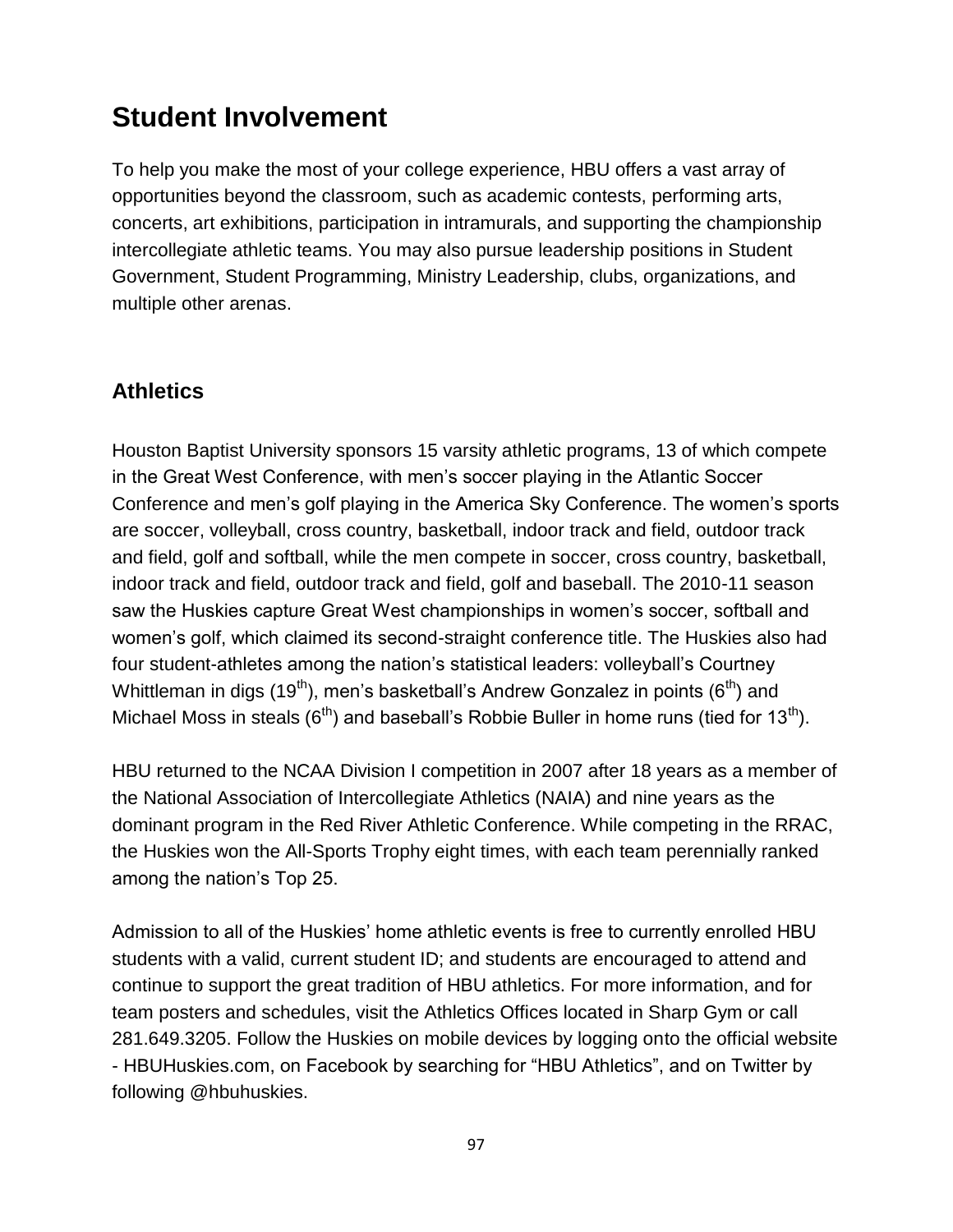# **Campus Recreation**

## **Purpose**

Campus Recreation strives to enhance the mind, body and spirit of students, faculty and staff by providing programs, services, and facilities that are responsive to the physical, social, recreational, and lifelong educational needs of the campus as they relate to health, fitness, and learning.

## **Campus Rec Committee**

This committee, with representatives from participating teams, in conjunction with the Director of Campus Recreation, shall have direction over all aspects of the campus program.

## **Opportunities**

- Glasscock Recreation Center
- Intramural Sports
- Sports Clubs
- Fitness Center
- Group Fitness Classes
- Pars Course
- Outdoor Adventure

# **Eligibility**

The following persons are eligible to participate in Campus Rec programs: (1) students currently enrolled at HBU and in good standing, (2) alumni (HBU graduates), and (3) HBU faculty and staff.

- Any athlete who has participated in an intercollegiate contest for Houston Baptist University is ineligible to participate in an intramural contest (in same sport) for at least 12 months, or one full season.
- Rules for all sports may be obtained from the Director of Campus [Recreation](https://hbu.edu/Students-Alumni/Student-Information/Student-Life/Campus-Recreation/Contact.aspx) in the Student Life Office, Baugh Center.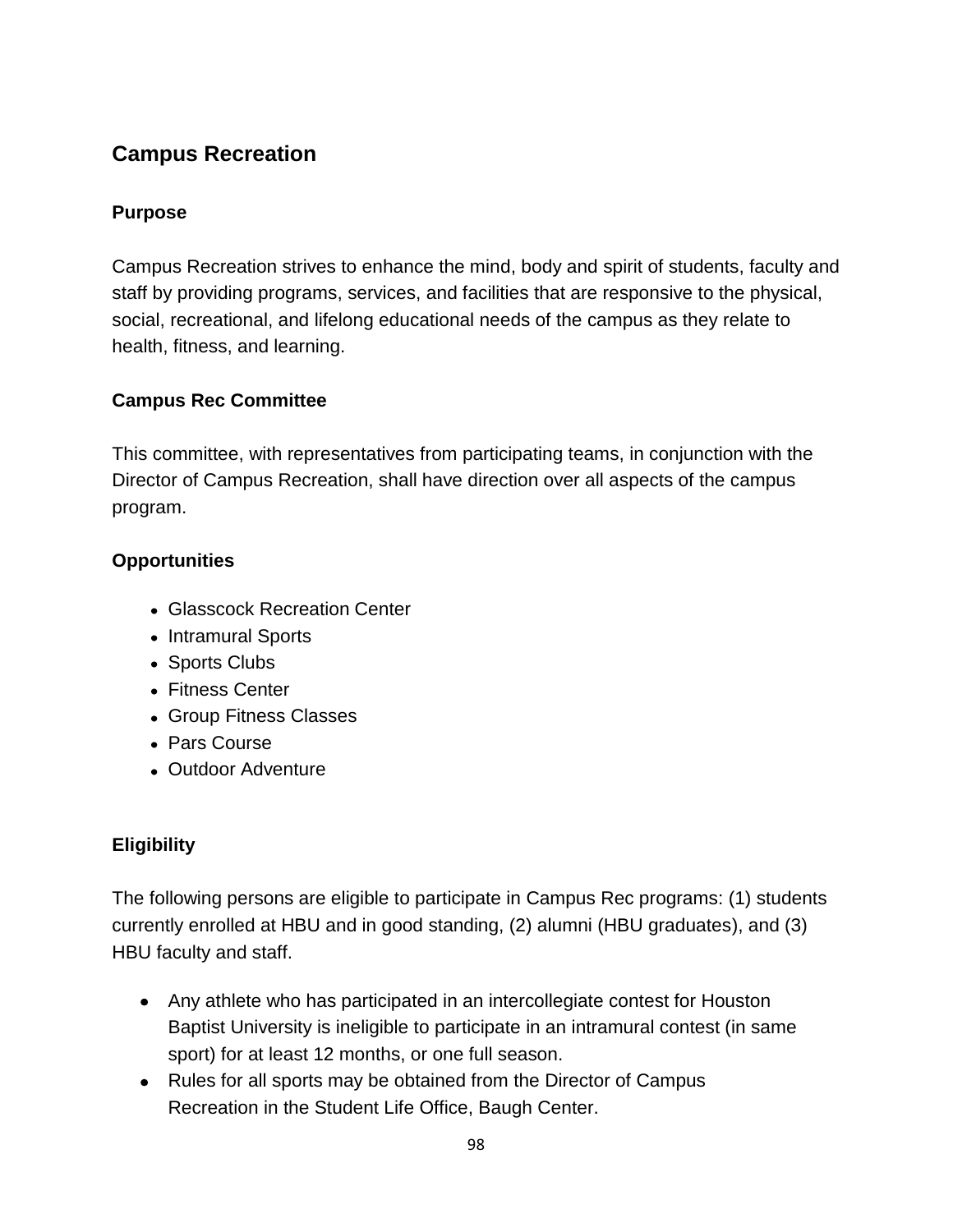## **Awards**

The Men's Intramural Sweepstakes Trophy and the Women's Intramural Sweepstakes Trophy are awarded each year at Honors Convocation to the team amassing the most points during the season.

#### **Health and Injuries**

Since participation in the Campus Rec program is on a voluntary basis, neither the University nor any Campus Rec staff member will accept responsibility for injuries sustained while participating in scheduled activities. All participating students are encouraged to have health insurance.

# **Student Organizations**

Student Organizations are a vital part of college life and offer HBU students a myriad of opportunities to connect and become involved in campus life. Participation in these groups will provide additional opportunities to enrich your college experience. For more details about organizations, contact the [Student Involvement Office,](https://hbu.edu/Students-Alumni/Student-Information/Student-Life/Student-Involvement.aspx) second floor of the M.D. Anderson Student Center, 281-649-3124, or go to [Student Organizations.](https://hbu.edu/Students-Alumni/Student-Information/Student-Organizations.aspx)

# **Greek Life**

The Greek community at HBU is made up of four fraternities and five sororities. Fraternities and sororities encourage academic achievement and leadership development with their members. Fraternities and sororities encourage their members to give back to HBU and the greater Houston community through a myriad of philanthropic projects and opportunities.

#### *Recruitment/Membership Intake*

Each group may have different recruitment dates and formats. For more information about these groups and their recruitment/intake schedules please contact the [Becky](mailto:rcrandall@hbu.edu)  [Crandall](mailto:rcrandall@hbu.edu) or go to [Greek Life.](https://hbu.edu/Students-Alumni/Student-Information/Student-Organizations/Greek.aspx)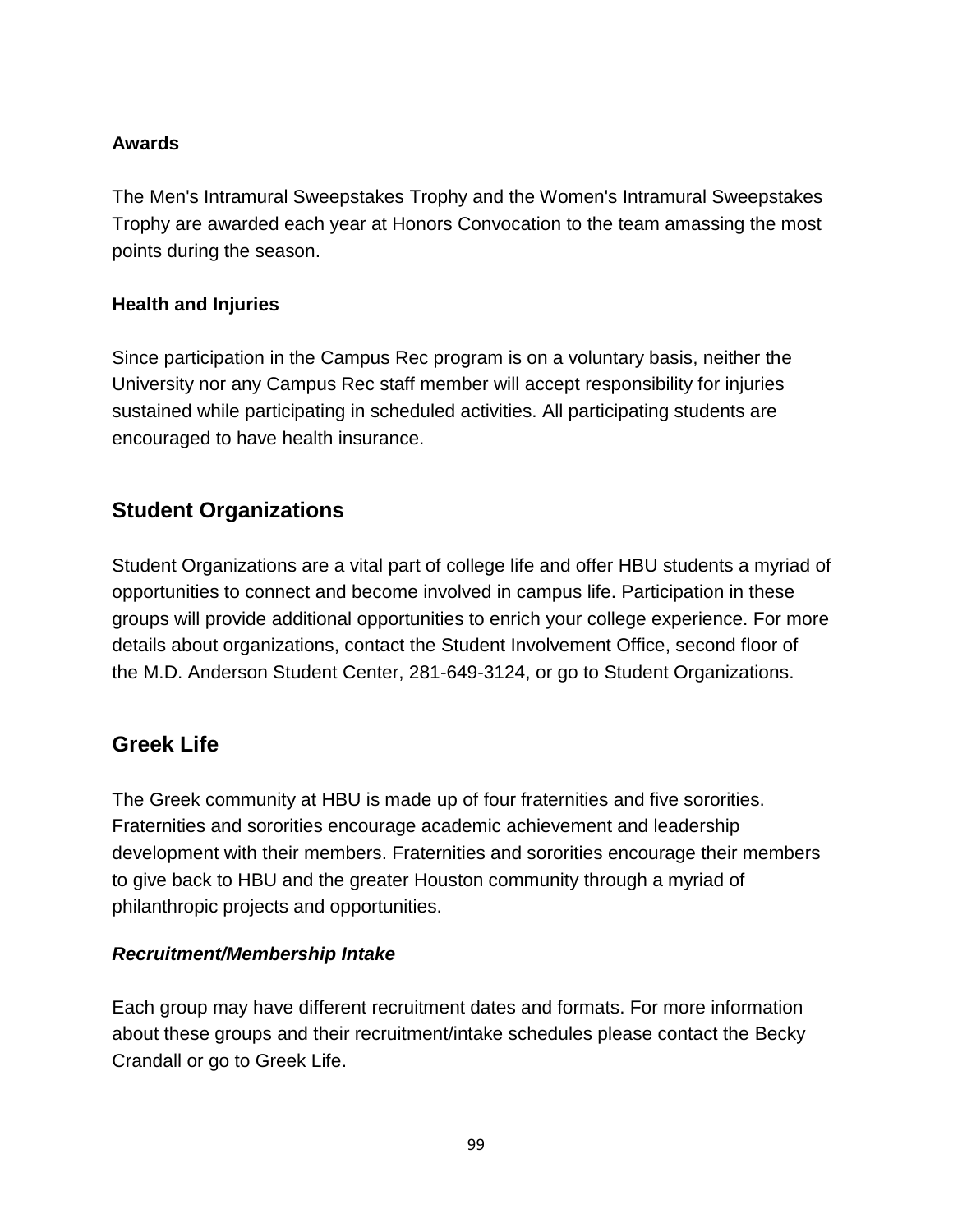# **Special Events**

**Art Exhibitions** - The Art Department presents various art exhibitions throughout the academic year, including faculty, alumni, and visiting artists from the professional community. Senior art majors are also highlighted each semester through the exhibition of their senior projects. The Annual Student Art Exhibition features the work of all art students and is held each spring.

**Elections -** During the fall and spring semesters, Student Government elections are held. Special elections are held for Homecoming Court, and Mr. and Miss HBU.

**Founders' Day -** A special convocation is held in the fall semester to honor the University founders. This service marks the month the state of Texas granted Houston Baptist College its charter, designating it as an educational institution.

**Homecoming** - A week of activities in November to show your Husky Pride. Events include our annual Chili Cook-Off, Pep Rally, and Basketball Game.

**Honors Convocation** -The last Convocation of the academic year is a special program honoring the University's outstanding students. In addition to awards presented by each of the colleges and schools, other awards are presented for athletics, student life and the president's office.

**Husky Revue** - This yearly tradition is a campus-wide variety show that allows students to showcase their talents.

Late Nite Breakfast - Need a break from studying? Then this yearly tradition is for you! Breakfast is provided for all enrolled HBU students before finals during fall and spring semesters. Beginning at 9:00 p.m., breakfast is served by faculty, administration, and staff in the Baugh Center Cafeteria.

**Leadership at HBU -** Throughout the fall and spring semesters, students who want to grow their leadership skills can attend programs such as monthly Leadership Challenges or get involved in a student organization. Freshmen can also apply to the President's Leadership Institute which combines leadership development with networking opportunities all the way through graduation.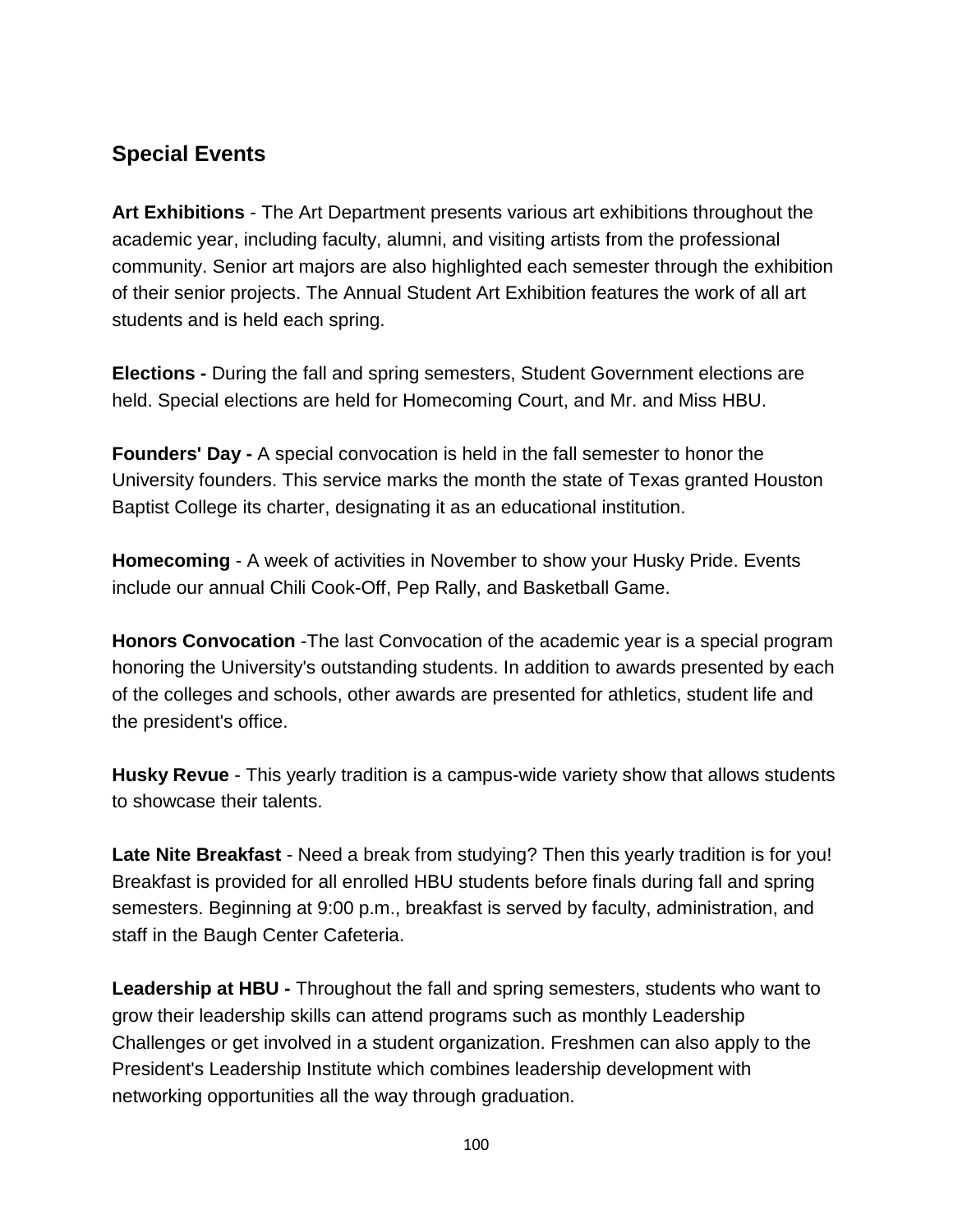**Mission Munchies -** Lunch for \$1.00 is provided by various sponsors throughout the year at the conclusion of Convocation. Money received goes to Summer Missions.

**Organization Fair -** Organizations have an opportunity to introduce themselves to the campus community, promote upcoming events, and recruit new members.

**Recruitment/Membership Intake -** Early in the fall and Spring semesters, HBU's Greek Life organizations begin their recruitment activities. See "Greek Life" under the organization section for more details.

**Spiritual Growth -** A variety of opportunities are available to encourage spiritual formation. Refer to the Spiritual Life department sections in this handbook. Spiritual Emphasis Week, held in the fall, and Passion Week, scheduled in the spring, feature special speakers and events.

**Spring Fling -** This campus-wide event, a highlight of the spring semester, offers entertainment for all. Students, faculty and staff participate in a variety of activities and enjoy fun, games, and food.

**Winter Formal -** One of the special events of the fall semester, the campus-wide semiformal event includes dinner and entertainment.

# **Student Government Association (SGA)**

We, the Student Association of Houston Baptist University, by and with the consent of the faculty and administration, in order to govern ourselves more wisely; to promote greater understanding and cooperation with the faculty and administration; to foster the recognition of privileges and responsibilities of the students of the University community; to provide opportunity for responsible individual and collective action; to foster high ideals of conduct and academic standing; and to establish worthy traditions, establish the Student Association and the Student Government Association.

All currently enrolled students of Houston Baptist University shall be members of the Student Association and shall be entitled to all rights and privileges outlined therein. The Student Association members shall come from the Freshman, Sophomore, Junior, and Senior classes; and from all colleges of the University organized under their college dean.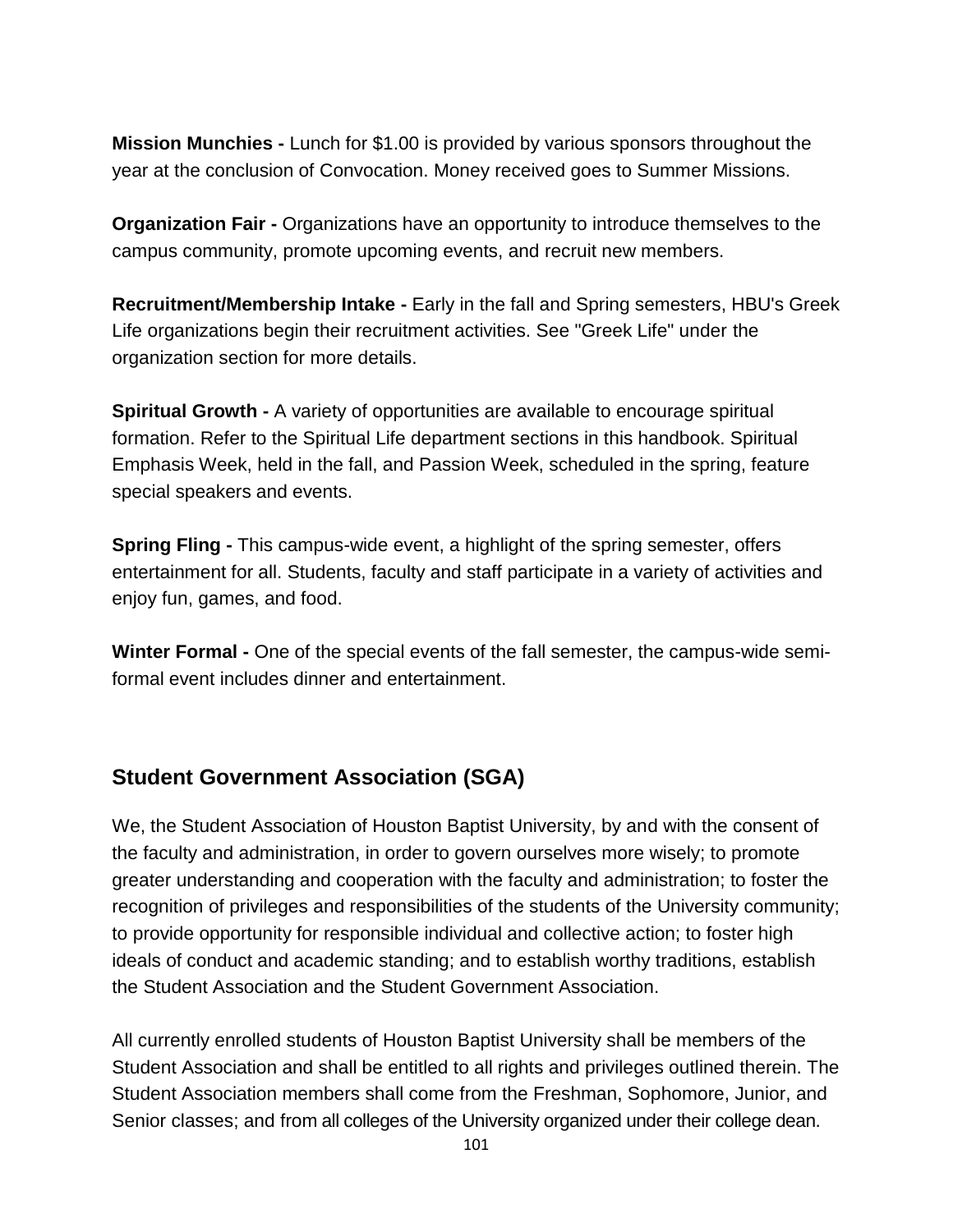Elections for all [SGA positions,](https://hbu.edu/Students-Alumni/Student-Information/Student-Organizations/Leadership-Governing.aspx) except freshman representative, are held each spring. Freshman representative elections are held each fall. For more information or to obtain a copy of the SGA Constitution and Bylaws, you may view the [SGA page](https://hbu.edu/Students-Alumni/Student-Information/Student-Organizations/Leadership-Governing.aspx) or stop by the SGA Office on the 2<sup>nd</sup> floor of M.D. Anderson Student Center.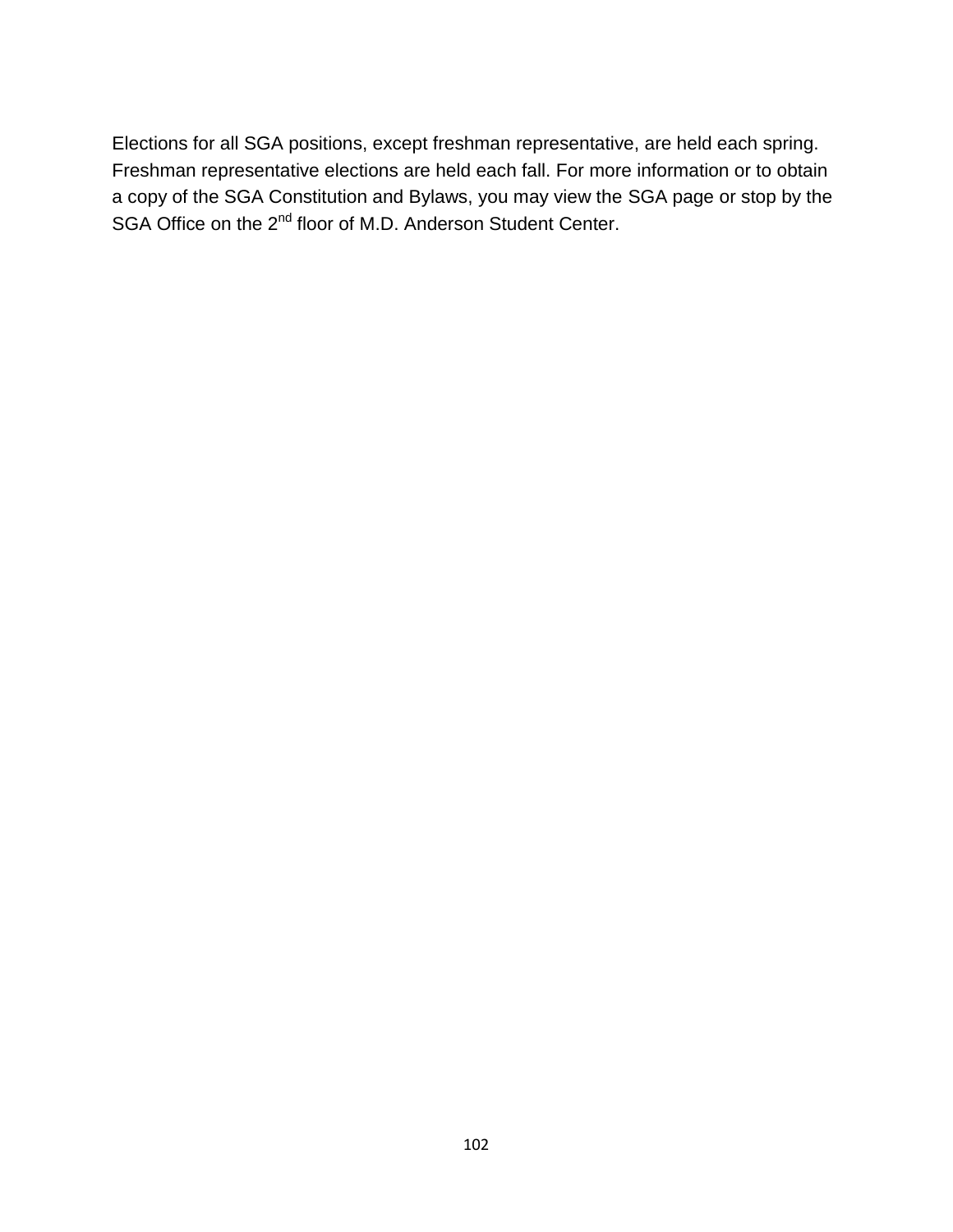# **Student Resources**

## **Academic Accommodations**

Houston Baptist University endeavors to provide reasonable accommodations for students with documented disabilities on a case-by-case basis. Reasonable accommodations are made in accordance with requirements set forth in Section 504 of the Rehabilitation Act of 1973 and the American Disabilities Act of 1990. Students requesting Academic Accommodations for Learning Disabilities, Psychological/Psychiatric, and Physical and Other Health Condition Disabilities that create impairment in the learning environment should access and read the [university](https://hbu.edu/Choosing-HBU/Academics/Resources/Academic-Accommodations.aspx)  [academic accommodations web pages.](https://hbu.edu/Choosing-HBU/Academics/Resources/Academic-Accommodations.aspx) After reading this material, including the steps to receiving accommodations, student may contact the Disability Services Coordinator via email at [504@hbu.edu.](mailto:504@hbu.edu)

# **Advising**

The advising process is designed to help the student make important decisions related to academic and career progress. All HBU students should become familiar with their advisor and the advising process. Below are some guidelines to follow to make the advising process a successful part of the HBU experience.

During the freshmen and sophomore years, all students (except those in the College of Science and Mathematics) are assigned a Core Advisor, a faculty advisor who can help navigate the Liberal Arts Core Curriculum and counsel students on all academic matters, broad career and vocational interests, etc. Sometime during the sophomore year, students with declared majors will transfer to a Major Advisor, a faculty advisor who specializes in the student's particular field of interest or allied field. The Major Advisor assists the student in planning major-specific educational and career goals. (Students in the College of Science and Mathematics work with a Major Advisor from the freshmen year forward.) Students may see advisors ("Core" or "Major," as assigned) to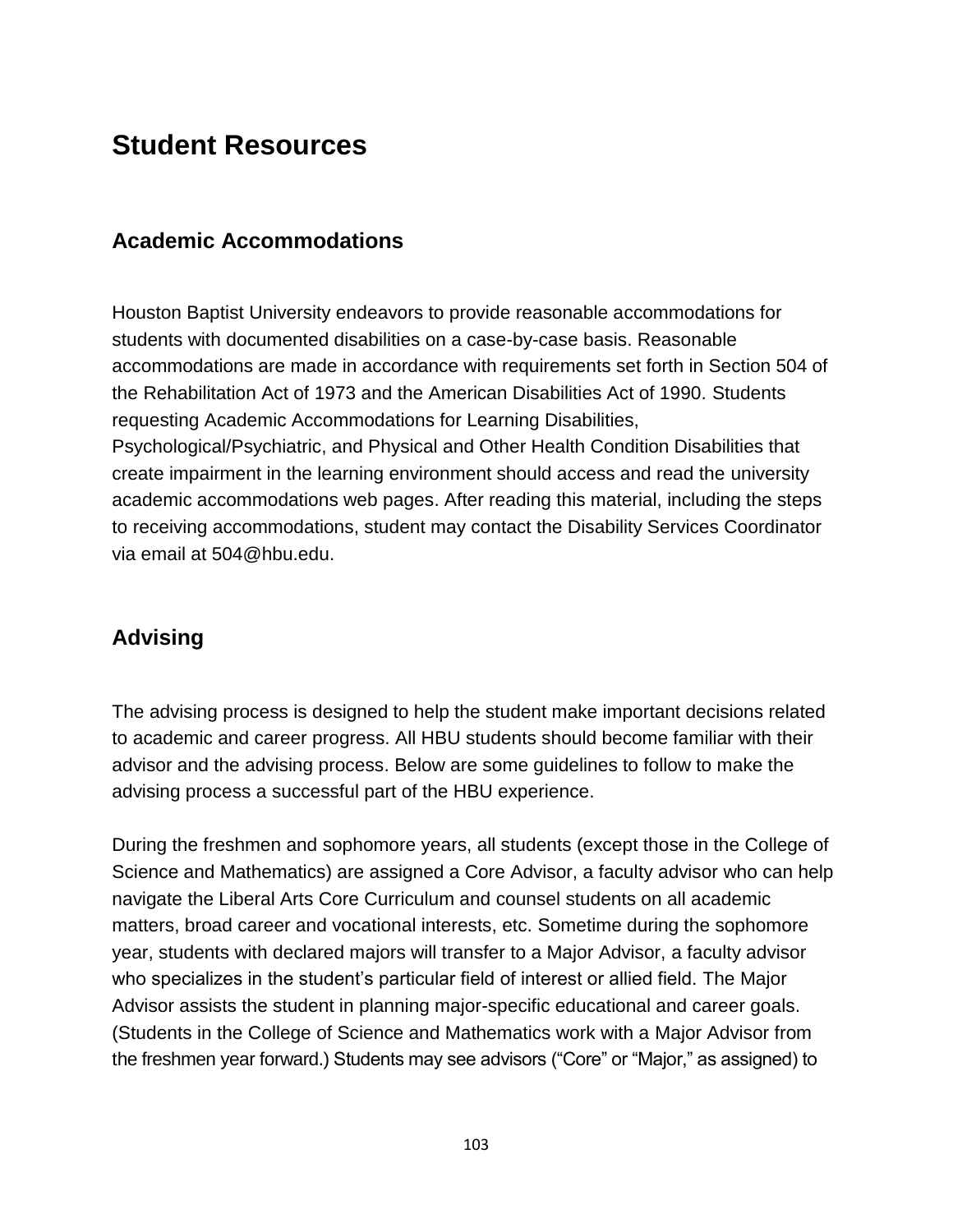- discuss academic successes, failures, or other issues that may affect academic progress
- select courses for each semester
- change a major or minor
- file a degree plan
- discuss educational and career goals, and
- provide personal encouragement and support

The faculty advisor's responsibility to the student is

- to listen and help solve problems regarding academic or career issues,
- to aid in selecting appropriate courses each semester,
- to serve as a reference to appropriate campus resources, and
- to assist the student in attaining educational and career goals.

The student's responsibility to the faculty advisor is to

- come to the advising sessions prepared and ready to ask questions,
- be knowledgeable about HBU academic policies and procedures,
- know the office hours and location of advisors,
- schedule appointments with advisors,
- keep scheduled appointments on time or cancel in advance,
- accept responsibility for academic decisions,
- seek assistance before experiencing academic difficulty, and
- share information about educational and career goals.

# **Bookstore**

The HBU bookstore is located on the first floor of the M.D. Anderson Student Center. Please refer to [www.hbubookstore.com](http://www.hbubookstore.com/) for details on hours of operations, methods of payment, textbook ordering/purchasing/buy-back, refund policies, and other services offered.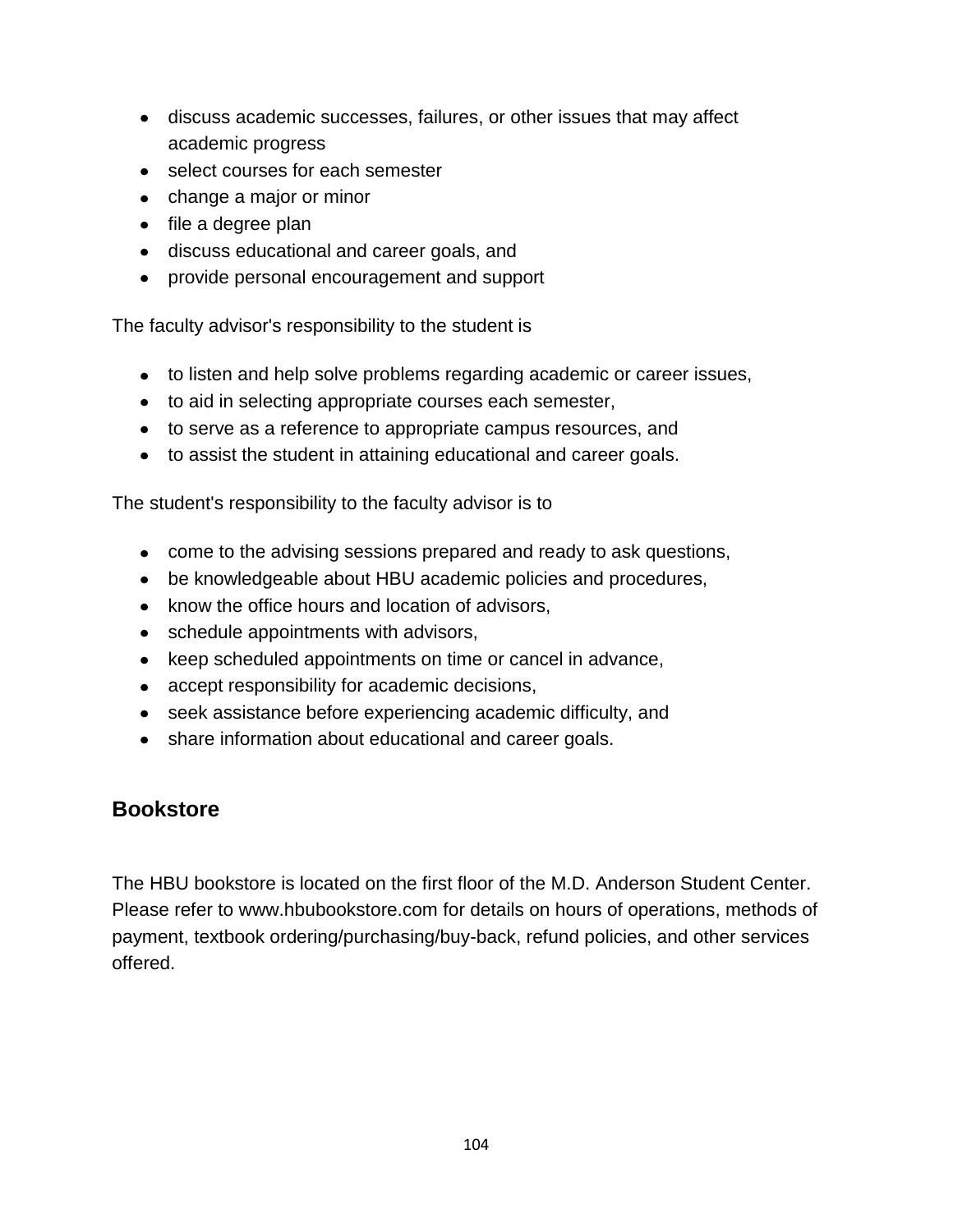# **Career Services**

Professional counselors are available to assist individuals with developing job search action plans, writing résumés and cover letters, and learning interviewing strategies. Check the [Career Center](https://hbu.edu/Students-Alumni/Student-Resources/The-Career-Center.aspx) for internship and job opportunities. Other career and jobsearch activities include:

- Hire-A-Husky-where employers post their positions and students register their resumes
- $\bullet$  job fairs
- off-campus interviews with prospective employers
- career/job-search counseling
- career seminars
- job vacancy listings
- web-based resume posting service
- mock interviews

For further information, please [contact Career Services](https://hbu.edu/Students-Alumni/Student-Resources/The-Career-Center/Contact.aspx) at 281-649-3359 or stop by the office in Brown 150.

# **Cashier's Office**

The Cashier's Office provide students with assistance regarding their financial student accounts. This includes financial advising regarding payments and charges, establishing a payment plan, and making tuition payments. The Cashier's Office is available to assist students Monday through Friday between 8:00 a.m. and 5:00 p.m. by calling (281) 649-3471. Our mailing address is: HBU, Financial Services Office, Atwood II-112, 7502 Fondren Road, Houston, TX. 77074-3298. Our Email address is [cashier@hbu.edu.](mailto:cashier@hbu.edu) Payments made in person may be in the form of cash, check, money order, MasterCard, Visa, Discover Card, American Express or debit cards. In addition, credit card/debit card payments are accepted by telephone during business hours.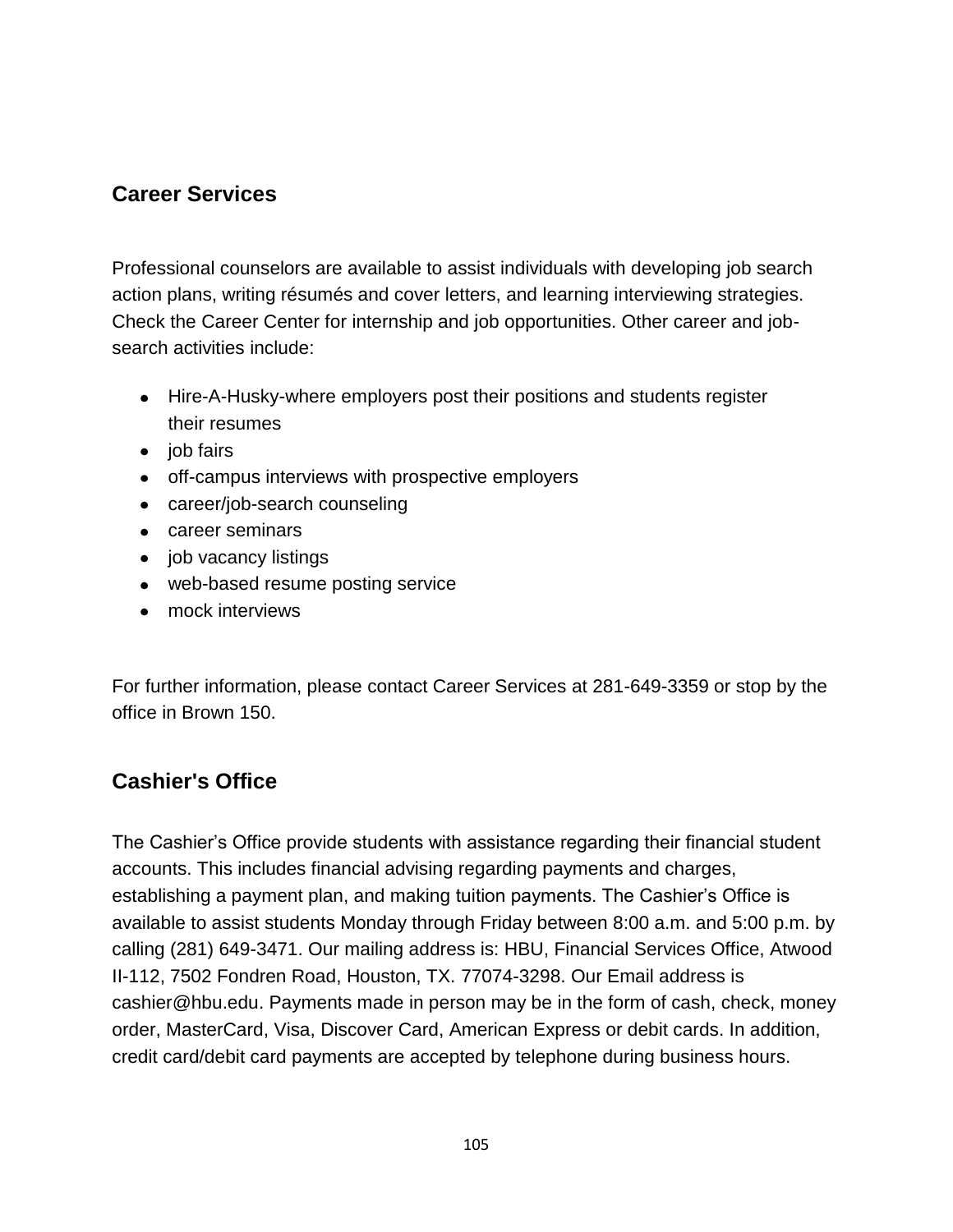# **Center for Exploring Ministry Careers**

The Center for Exploring Ministry Careers is the structure through which Houston Baptist University coordinates its many efforts to assist students who are committed to church vocations. The Center guides, prepares, and elicits support for ministerial students. The BGCT (Baptist General Convention of Texas) provides Ministerial Financial Assistance for students exploring ministry careers. Field-based opportunities through the Supervised Ministry Practicum are also provided through the Center. Job postings connect with churches seeking part-time and full-time staff. Contact the School of Theology at 281-649-3383 for more information.

For information on Church Matching Awards and Ministerial Dependents Grants contact [Janet Feng](mailto:jfeng@hbu.edu) in Financial Services.

# **Computer Labs**

HBU offers a supervised walk-up lab available to all students. It is located in Atwood II, room 101. You must be a currently enrolled HBU student to use the computer lab. Guests and/or children are not allowed to accompany students into the lab. View the Computer Lab Hours and other details at www.hbu.edu/StudentComputerLab

## **Equipment:**

- Computers
- MS-Office (Word, Excel, Access, PowerPoint)
- Internet connectivity
- Special software requested by professors.

# **Email**

All students are provided an HBU e-mail account once admitted to the university. This then becomes the main means of communicating official HBU business. It is imperative that students check their HBU e-mail on a routine basis. *Failure to read an email will*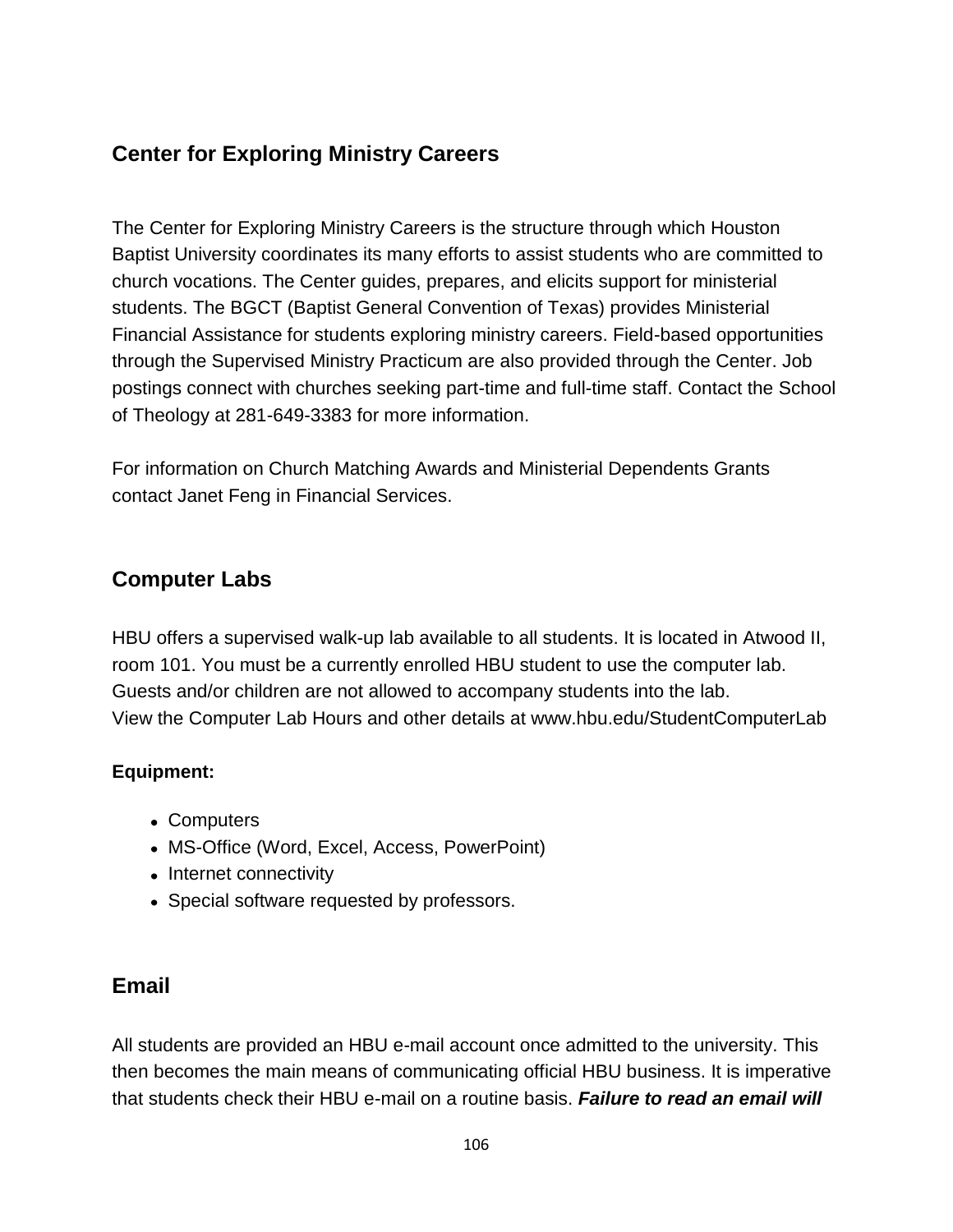*not be an excuse for missing deadlines and other important expectations placed on students.* For assistance with e-mail including directions on how to point your HBU e-mail to another e-mail account contact the [ITS Help Desk](https://hbu.edu/Students-Alumni/Student-Resources/Information-Technology-Services-(ITS).aspx) or call 281-649-3410.

# **Financial Services**

The Office of Financial Aid provides financial assistance information, advising, and help to University students planning to enter and remain in the University. In order to establish the need of each applicant, the Free Application for Federal Student Aid (FAFSA) should be submitted to the online at www.fafsa.ed.gov as soon as possible after January 1. HBU's school code for the FAFSA is 003576. **March 1 is the preferred deadline to submit the FAFSA and April 16 is the deadline for any additional documents required as a result of the FAFSA**. Forms for supplying the information necessary to secure financial assistance are available in the Office of Financial Services and also online in the [Financial Aid Forms Library.](https://hbu.edu/Choosing-HBU/Admissions/Financing-Your-Education/Forms.aspx) All merit, talent, and off-campus scholarships are coordinated through the Financial Aid Office. For further information regarding the various aid programs, contact Financial Aid at 281-649-3471.

# **Food Services**

HBU dining services through ARAMARK Higher Education is here to meet your dining needs. You can find daily menus, including nutritional information; hours of operation for all our locations, and buy a meal plan by visiting our website at www.hbu.campusdish.com; or call us anytime at 281-649-3259.

## **Baugh Dining**

Real Food on Campus (RFoC) offers fresh, healthy, and diverse options that are customized to meet your lifestyle needs. Our residential restaurant located on the first floor of the Baugh Center, is about more than your traditional all-you-can-eat dining program; it's about re¬inventing your entire residential dining experience. Our menu offerings include fresh produce, vegetarian options, breakfast waffles, exhibition cooking made-to-order, grill favorites, pizza and pasta, sandwiches, home-style options, and much much more! Utilize your all-you-care¬ to-eat meals per week/semester, cash,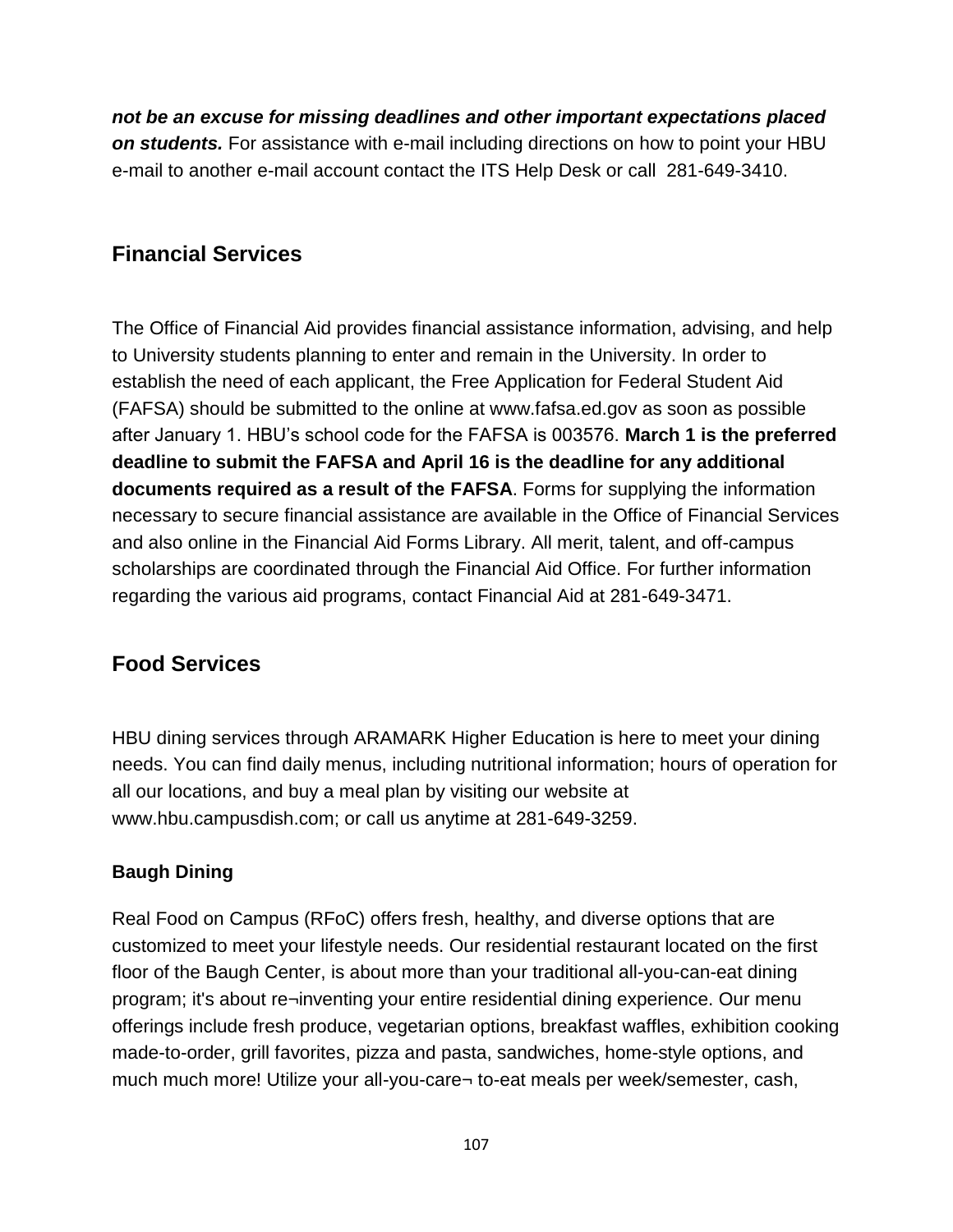credit and debit cards and declining balance, all at the Baugh RFoC Residential Restaurant.

## **Java City**

Located off the main lobby of the library, this new venue opened Spring 2011. Relax and enjoy the aroma of Java City® Coffee or sip on a fresh fruit smoothie. We also offer grab-n-go sandwiches, fresh fruit cups, bagels, pastries, and more. Whether you're on the go or need to relax, stop by and enjoy some time with your friends. Use your declining balance or pay with cash or credit card.

## **Husky Express**

Located in the first floor Hinton Center lobby (between Dillon 1 and 2) stop by and get your caffeine buzz, indulge in a salad or baked goodies, and enjoy wireless internet access. You can also use your declining balance dollars here as well.

## **Coming soon:**

P.O.D. Express (Provisions On Demand at Husky Village) Home Zone (Phase One of the M.D. Anderson Student Center)

# **Huskynet**

HuskyNet is our web-based interface found in the HBU Portal [\(MY.hbu.edu\)](http://my.hbu.edu/) used by students to check and update their personal information (addresses, phone numbers, etc.) or to access various tools, such as registration and add/drop classes, advising, view academic status, class schedules, grades, non-official transcripts, view financial account information and accept/decline financial aid awards, and more. The majority of students, faculty and staff will have most of their needs met through these self-service tools. For complete information on all of the services available through Information Technology Services go to [www.hbu.edu/its.](https://hbu.edu/Students-Alumni/Student-Resources/Information-Technology-Services-(ITS).aspx)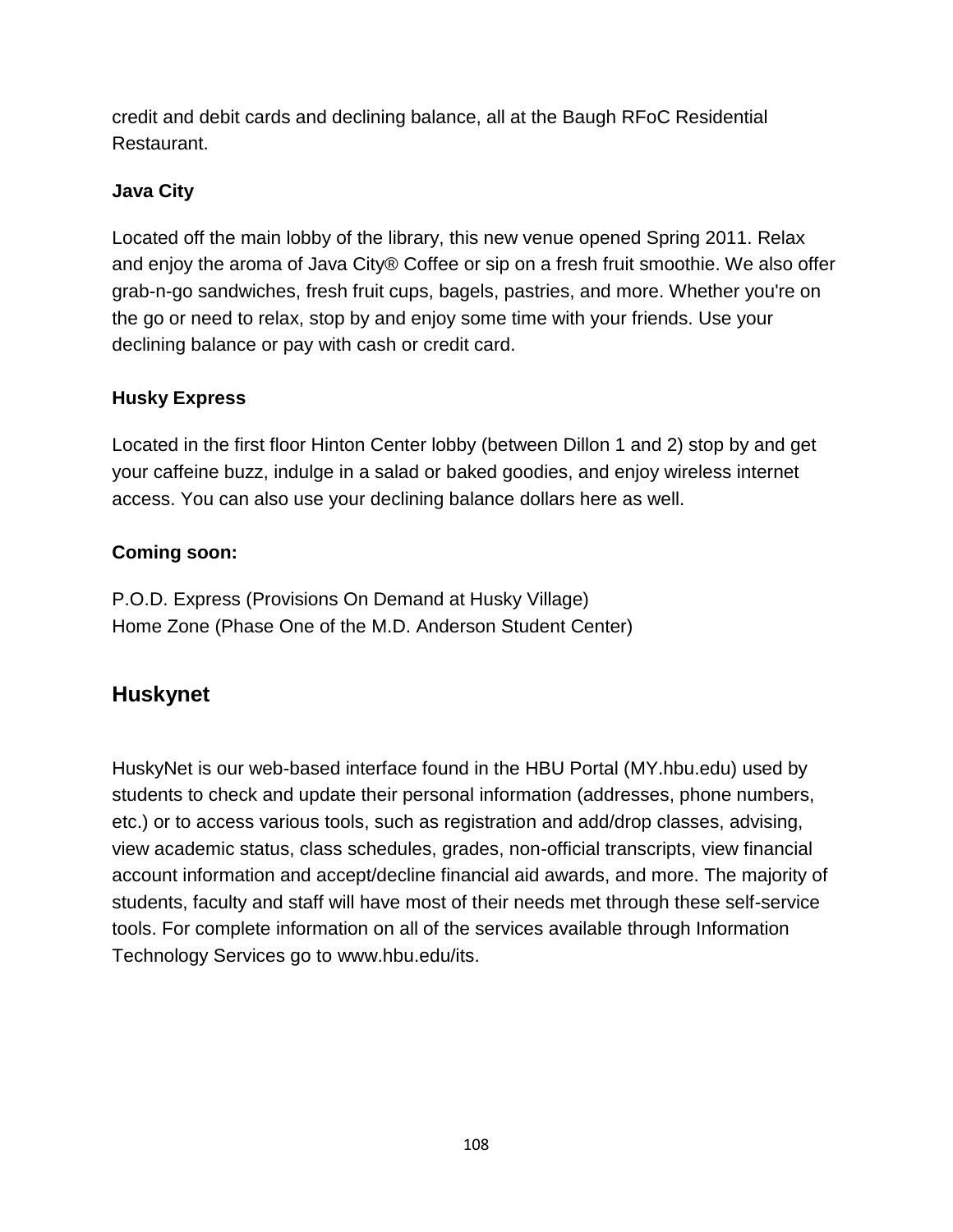# **ID Cards**

At the initial HBU enrollment, each student receives an ID card with student's student number (H#). Replacement ID cards may be obtained from the Library for a nominal charge. The student ID card is used in a variety of ways, including, but not limited to 1) library resource checkout, 2) dining services (meal plan or declining balance), 3) University Bookstore book buy-back, 4) services at the Student Health Clinic, 5) attendance at Convocation and other Community Life and Worship Events, 6) Wellness Center access, 7) Lake House resident access, and 8) admission to HBU regular season home athletic events. Upon request, students must furnish satisfactory identification to University staff, faculty members, administrative officials, and/or police officers. The Student ID card is the official means of identification and should be carried at all times when on campus. Falsification or misuse of this card is considered a violation of University policy.

# **The Learning Center (TLC)**

One-on-one and group tutoring is available free to HBU students of all majors at the TLC. Please visit [www.hbu.edu/TLC](http://www.hbu.edu/TLC) for additional information or call 281-649-3785 for specific times and tutored subjects. Also, appointments for tutoring can be scheduled directly using the HBU portal. Workshops are also scheduled periodically to address specific concerns. TLC is conveniently located on the first floor of the Brown Administration Building.

# **Library**

The Moody Library is designed, staffed, and operated in order to provide resource materials and research assistance for students, faculty, and staff. The library contains approximately 300,000 books, e-books, and other items and subscribes to or provides electronic access to over 78,000 periodicals. Hours: The library is open 83.5 hours per week.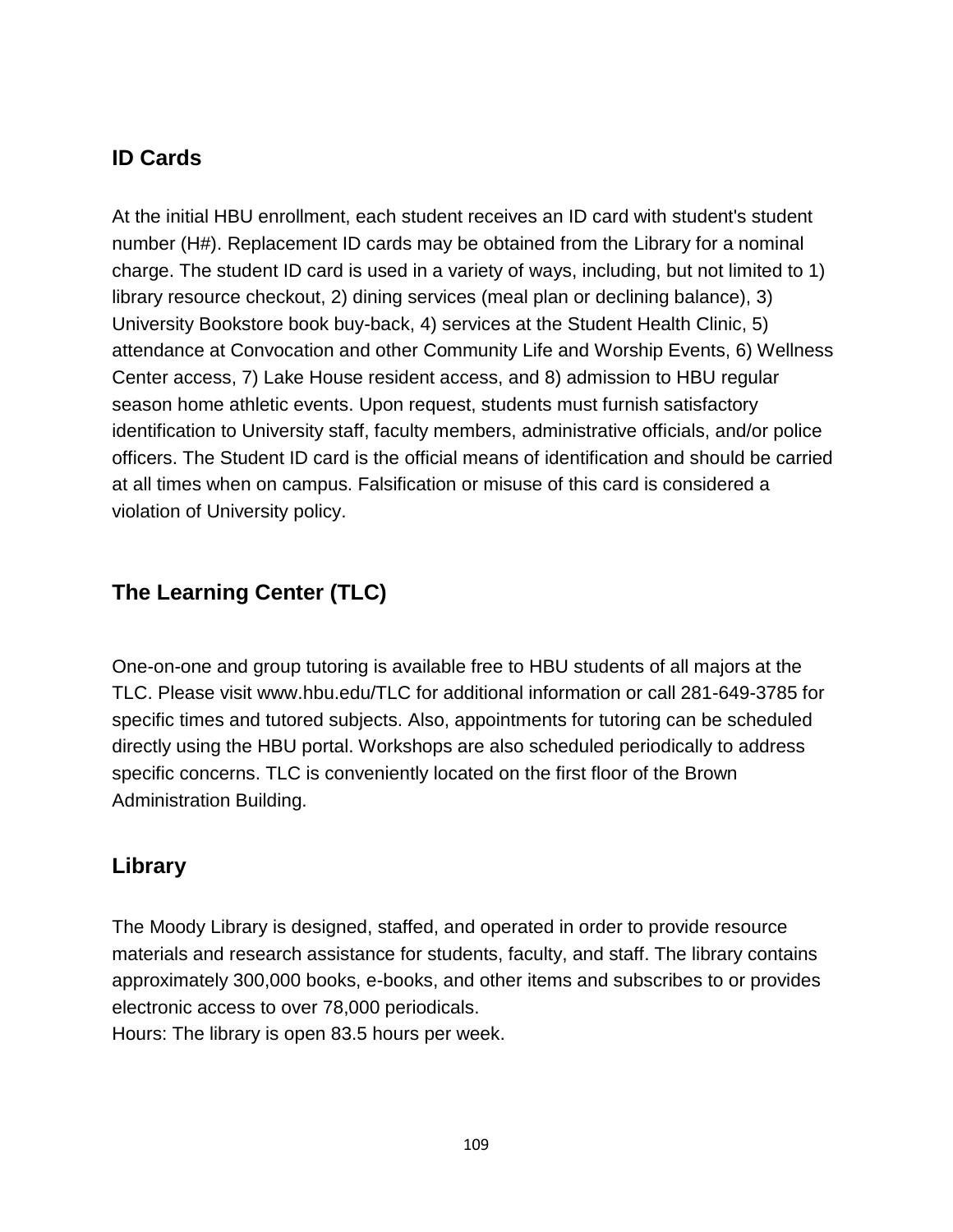### **All Semesters**

| Monday-Thursday | 7:30 a.m. - 11:00 p.m.   |
|-----------------|--------------------------|
| Friday          | 7:30 a.m. - 5:00 p.m.    |
| Saturday        | 12:00 p.m. - 6:00 p.m.   |
| Sunday          | $2:00$ p.m. $-8:00$ p.m. |

Holiday schedules will be posted. The library is not open during Christmas break. For more information call 281-649-3304 or visit the University's website at [www.hbu.edu/moody.](http://www.hbu.edu/moodylibrary)

**Borrowing Privileges -** Circulating books can be kept for a period of three weeks. To check out books, students must present a current HBU I.D. card. Books can be renewed twice if no one else needs them and must be returned to the library for renewal. Patrons can place holds on materials that are checked out.

The automated circulation system sends notices of overdue materials via e-mail. Fines for overdue books are 25 cents per day per book and \$5 per day for reserve materials. Unpaid fines and unreturned books can affect registration, receipt of grades, etc.

**Reference Service** - Professional librarians are on duty at the reference desk most hours the library is open. They are available to assist students in the use of the electronic catalog, periodical indexes, reference books and electronic databases, including the Internet.

When faculty members make appointments, the librarians can provide group instruction in the effective use of library resources. Open orientations are also available.

**Reserve Books** -Faculty members place heavily-used books on reserve at the circulation desk. Reserve check-out periods range from Building Use only for two hours to one week.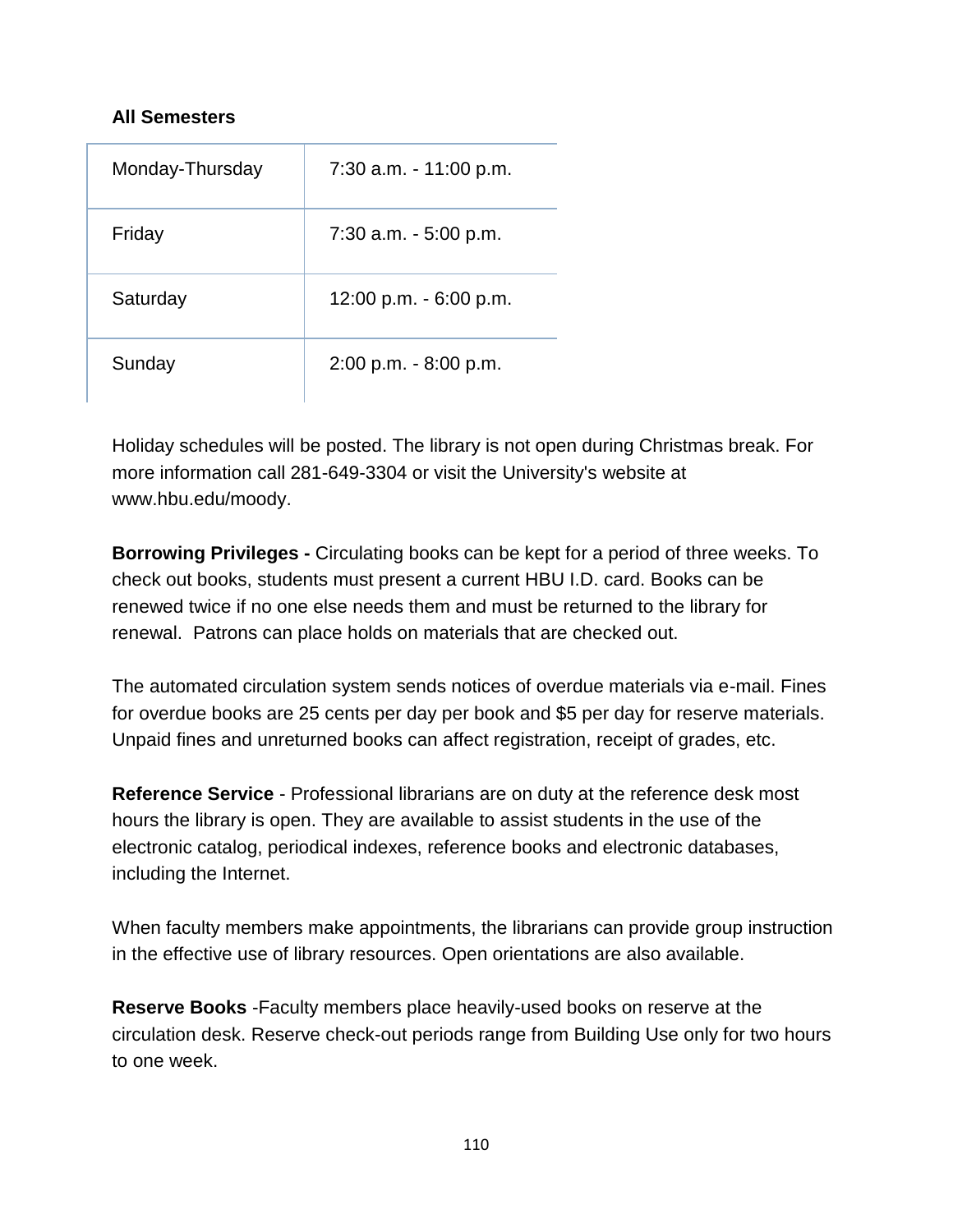**Non-Book Materials** - The library maintains collections of CDs, cassette tapes, phonograph records, DVDs, and VHS tapes. CDs must be used in the library. All other non-book materials can be checked out for varying time periods.

**Off-Campus Resources -** The Houston Public Library issues cards to Houston Baptist University students valid at the Central Library and other branches. The nearest branches to Houston Baptist University are located at Fondren and Clarewood and Augusta at Westheimer.

HBU students are eligible for TexShare cards which allow them to check out library materials from any participating Texas library. All branches of the University of Houston, the University of St. Thomas, and Texas Southern University participate in the TexShare program. Rice University does not.

Interlibrary loans are available for research materials not located in the University library. Apply at the Reference Desk.

**Photocopiers** -The library provides three photocopy machines. Patrons can use coins (15¢ per 8 1/2" x 11" or 20¢ per 11" x 17") or declining balance cards, available at the circulation desk. The cards provide substantial savings. The library does not provide change.

**Computers** - Most of the computers in the library require a student log-in and password and are loaded with the same software as computers in the computer labs. Reference librarians are available to assist students in the use of library databases and other library-related online materials. A few computers are provided for the use of the general public and do not require a log-in.

## **Lost and Found**

All lost and found items are to be taken to or retrieved from the Law Enforcement Center on Beechnut (next to CVS). Items will be held for only 30 days.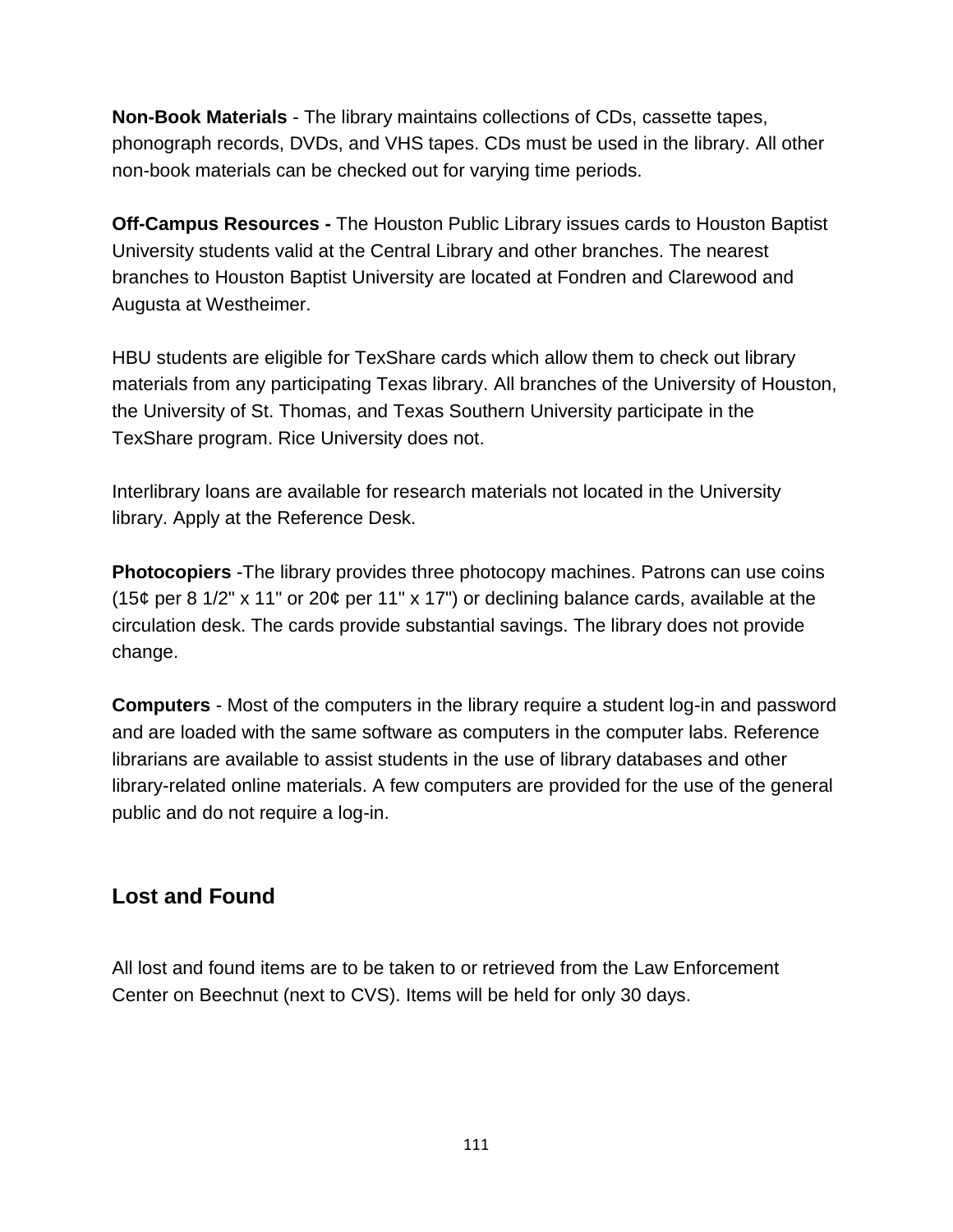## **Music Performance Opportunities**

The HBU School of Music invites students with musical ability to play or sing in one of the University ensembles. A simple audition is required. Contact Dr. John Yarrington at 281-649-3027.

**University Singers, Schola Cantorum -** University Singers and Schola Cantorum present three major concerts a year, lead the Christmas Convocation, and perform in the greater Houston community.

## **Student Health Insurance**

Students are encouraged, but not required, to be covered by a health insurance plan. Visit [www.hbu.edu/studenthealthinsurance](http://www.hbu.edu/studenthealthinsurance) for more information.

## **Student Health Services**

### **Purpose**

The purpose of HBU's Student Health Services [\(www.hbu.edu/StudentHealth\)](http://www.hbu.edu/StudentHealth) is to promote the wellness of the campus community through health education and provision of basic health care services.

### **Personnel**

HBU's Student Health Service is staffed by licensed medical personnel: family nurse practitioners, registered nurses, and a family practice physician. All health service personnel are under the supervision of the Director of Student Life.

#### **Clinic Services**

All students are expected to present a valid student ID card in order to qualify for services. A nominal fee will be assessed for services rendered. The current fee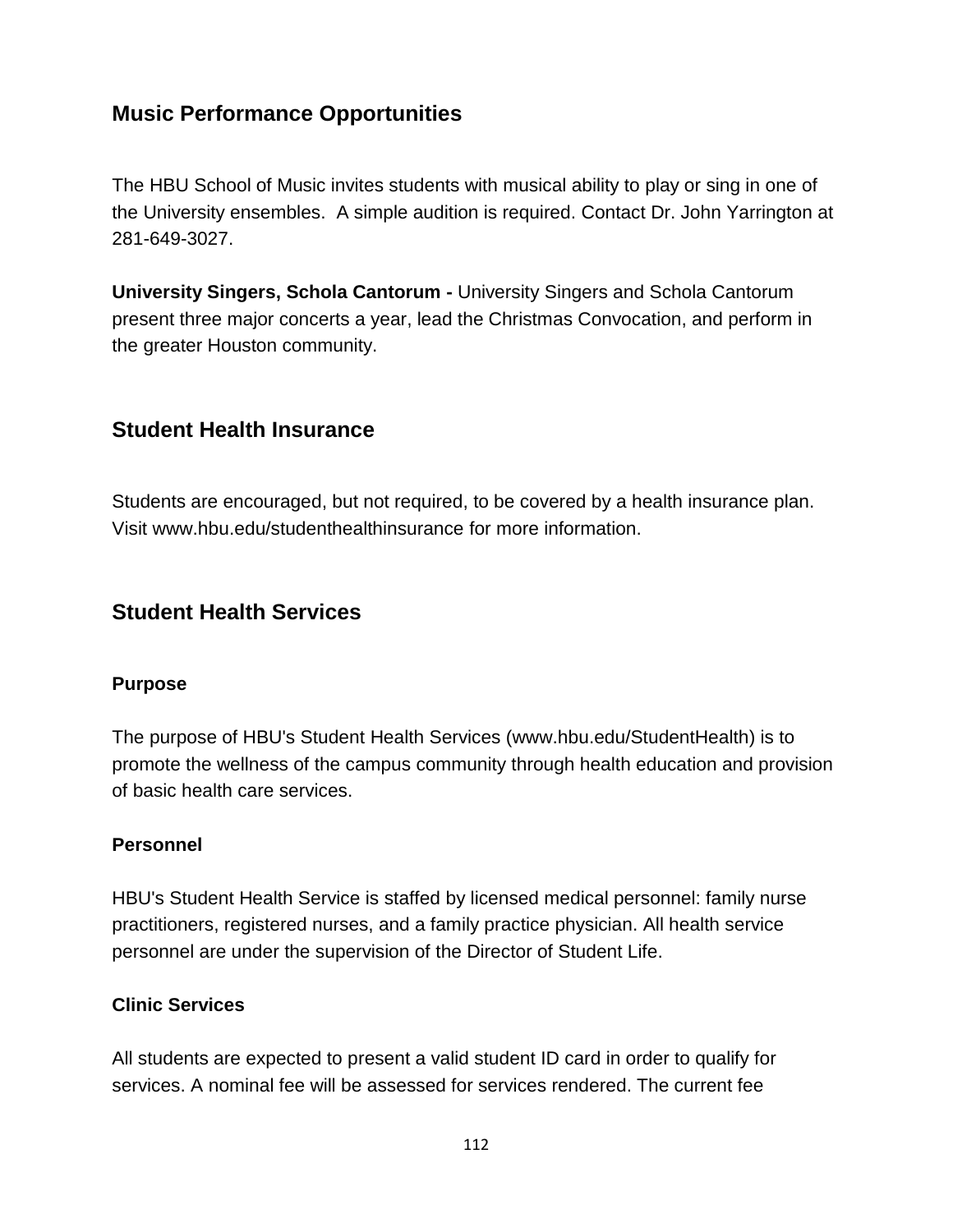schedule is posted outside the Student Health Services Office and is subject to change. Services include, but are not limited to:

- Comprehensive physical examination
- Flu shot administration (in season)
- Immunizations and tuberculosis (TB) screening
- Administration of allergy shots as requested
- Office visits for basic health care
- Health education
- Facilitation of referrals

## **Hours of Service**

Health services are provided on the first floor of The Lake House; clinic hours will be posted on the door. The last patient will be seen at 15 minutes prior to the scheduled closing time. Clinic staff will be available to see students on a first-come, first-serve basis.

Non-emergency visits to the Student Health Center should be made at times that do not conflict with the student's class schedule. Specific clinic hours are posted each semester at [www.hbu.edu/ContactHealthClinic](http://www.hbu.edu/ContactHealthClinic) 

## **Financial Responsibility for Health Care**

The student is responsible for the payment of all financial obligations incurred for health care. Fees for services are posted outside the clinic and at [www.hbu.edu/HealthClinic](http://www.hbu.edu/hbu/Basic_Health_Care_Services.asp?SnID=1333461131) and are subject to change.

### **Release of Records**

A student must sign a formal "release of records" and pay a nominal copying fee to cover cost of materials and postage prior to any release of records, charts, or reports. To maintain confidentiality, records will be released to the patient. A current driver's license is required to verify identification. Telephone requests for out-of-town students may be completed after the student faxes his/her signature and request in writing.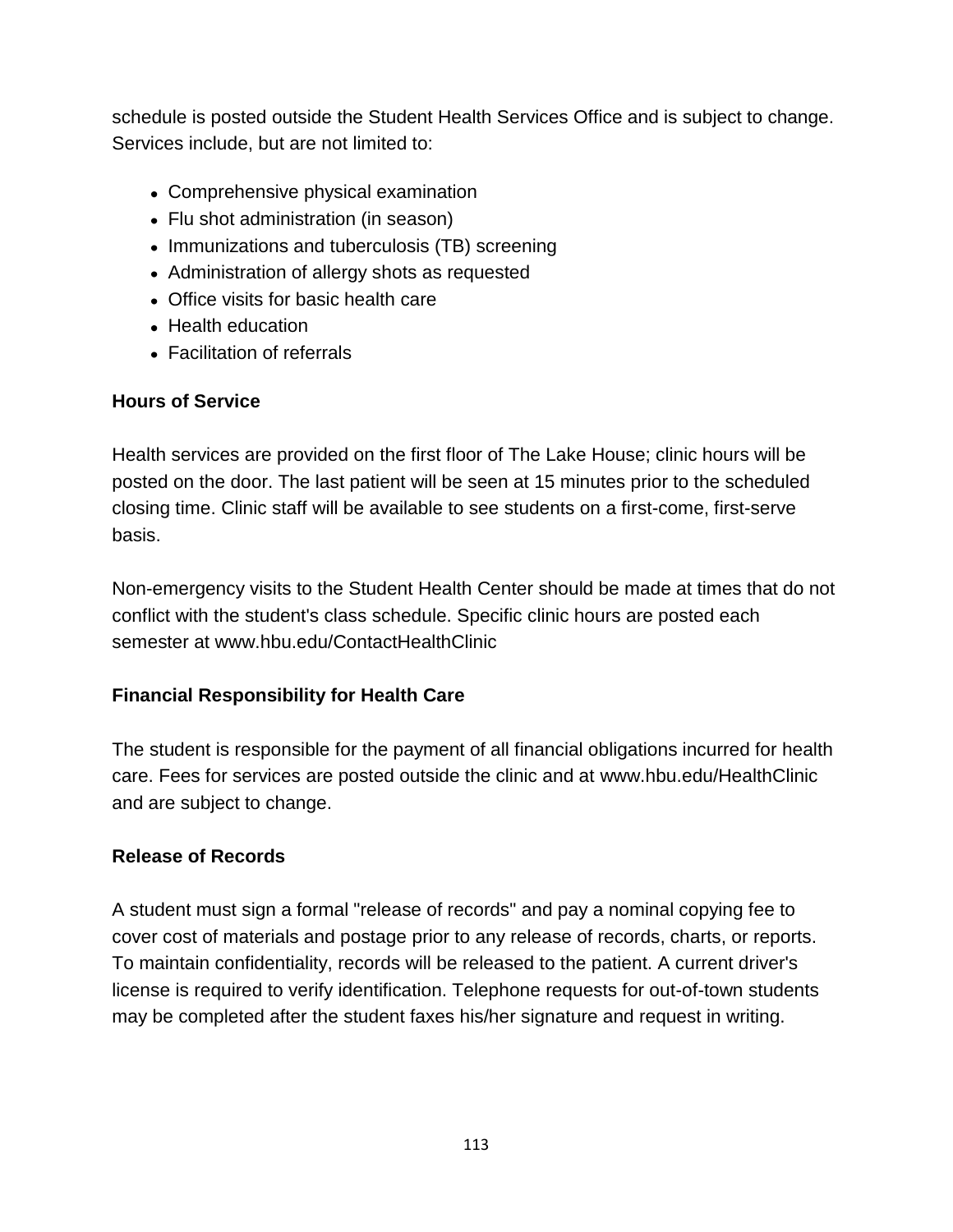### **Accidents or Injuries**

In the event of an accident resulting in injury, the University Police should be promptly notified at ext. 3911. This will help ensure maximum protection for students. All accidents and injuries will be handled according to the University Police's Medical Emergency Policy.

## **Incident / Accident Reports**

Copies of Incident/Accident reports completed by HBU Police according to the protocol established by the Medical Emergency Procedures Team will be retained for an undetermined time by the Director of Student Health Services.

## **Student Publications**

## **Houston Baptist University Media Guidelines**

Houston Baptist University, acting through its Board of Trustees and its president, is the official publisher of all student publications, whether in traditional print or web format. All publications, print or web, representing or bearing the name of Houston Baptist University are expected to advance ideals in keeping with the principles of this Christian university, its Preamble, mission and vision statement. Editors of student publications are expected to ensure that their publications uphold these same standards. In their roles as editors, students are also expected to exercise good taste, high ideals and fairmindedness.

## **Testing Services**

Testing Services seeks to provide a secure, professional, supervised testing environment to meet individual, University, and community assessment needs. Institutional testing is currently offered for the following exams:

- Reading Proficiency (Pre-THEA)
- THEA Quick Test
- CLEP